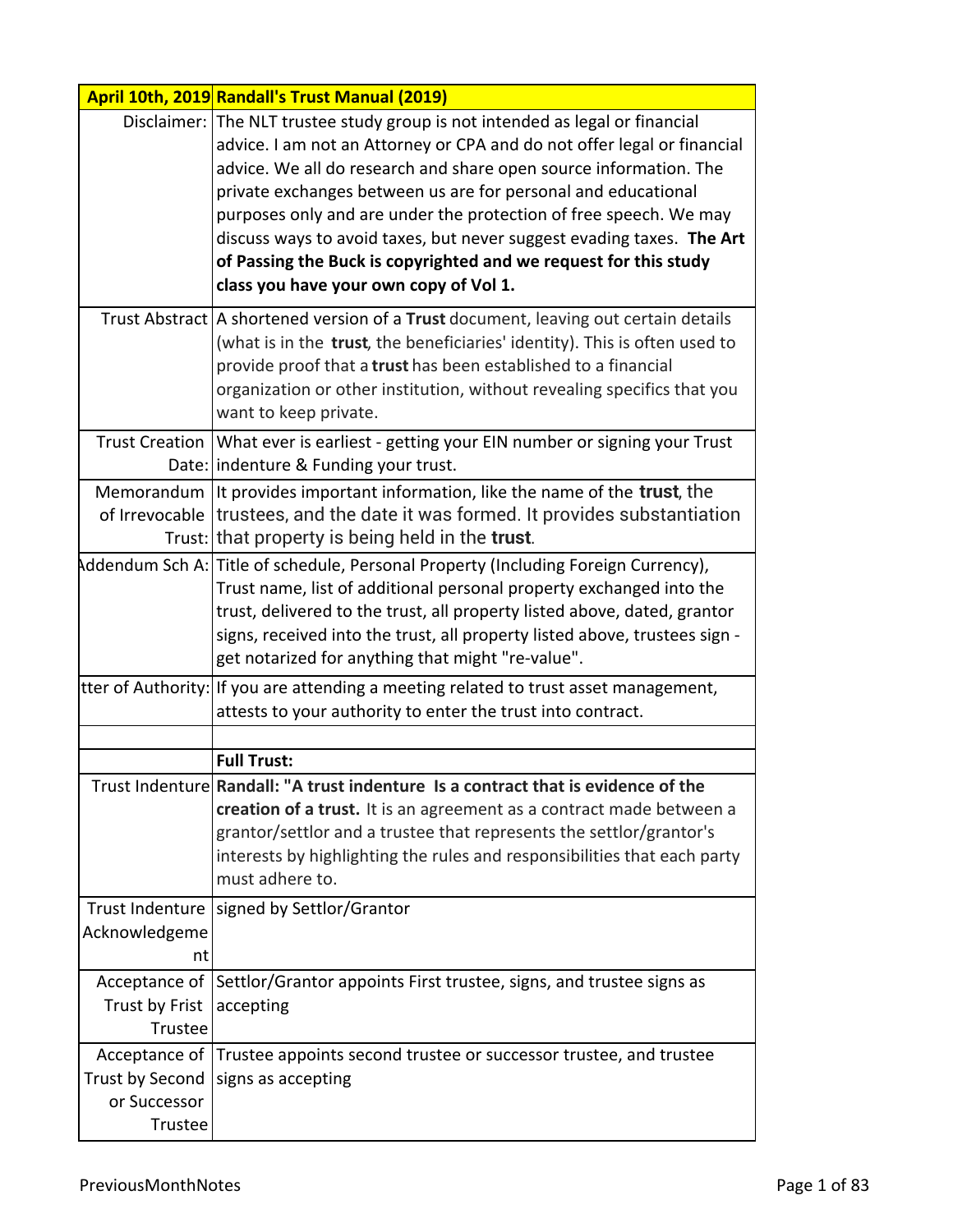|                         | Relinquishment   signed by Settlor/Grantor                                      |
|-------------------------|---------------------------------------------------------------------------------|
| of Authority            |                                                                                 |
| Sch A Personal          | at least \$21 dollars - trust must be funded to exist. Personal property        |
|                         | Property is movable property. It's anything that can be subject to ownership,   |
|                         | except land.                                                                    |
| Sch B Real              | Real property is immovable property - it's land and anything attached           |
|                         | Property to the land. Normally, a piece of property can be easily classified as |
|                         | either personal property or real property                                       |
| Sch C Register          | List with names & addresses                                                     |
| of Beneficiaries        |                                                                                 |
|                         | UofBI #001   Issue certificates - you keep - do not disperse unless you have a  |
|                         | reason to do so. We will study more about this in future classes.               |
|                         |                                                                                 |
|                         |                                                                                 |
|                         | Deed of If someone other than the settlor/grantor exchanges assets into the     |
|                         | Transfer trust, they can be issued Units of Beneficial Interest in exchange. We |
|                         | can ask Randall to speak more regarding this special situation.                 |
|                         | Protectors Settlor/Grantor assigns someone this position. Can be assigned at a  |
| Agreement   later date. |                                                                                 |
| First Board             | Details what the Settlor/Grantor has done and Trustee has agreed.               |
| <b>Minutes</b>          |                                                                                 |
| <b>Trust Abstract</b>   | Lists documents included, and after the last page, a notary page can            |
| (For Banking            | be added to notarize the signatures contained in the trust abstract.            |
| Purposes)               |                                                                                 |
| Memorandum              | see above                                                                       |
| of Irrevocable          |                                                                                 |
| Trust                   |                                                                                 |
| <b>Banking</b>          | explains the bank that an account will be opened at, with name and              |
|                         | Resolution address of bank.                                                     |
| Minute                  |                                                                                 |
| Executive               | Appoints an Executive Manager and details duties. The Exec Manager              |
| Manager's               | might or might not be a signer on the bank card.                                |
| Agreement               |                                                                                 |
| Minute                  |                                                                                 |
| Trust                   | Certifies the basic details of the trust, while keeping private the             |
| Certification           | beneficiaries.                                                                  |
| Minute                  |                                                                                 |
| Addendum Sch            | see above                                                                       |
| Α                       |                                                                                 |
|                         |                                                                                 |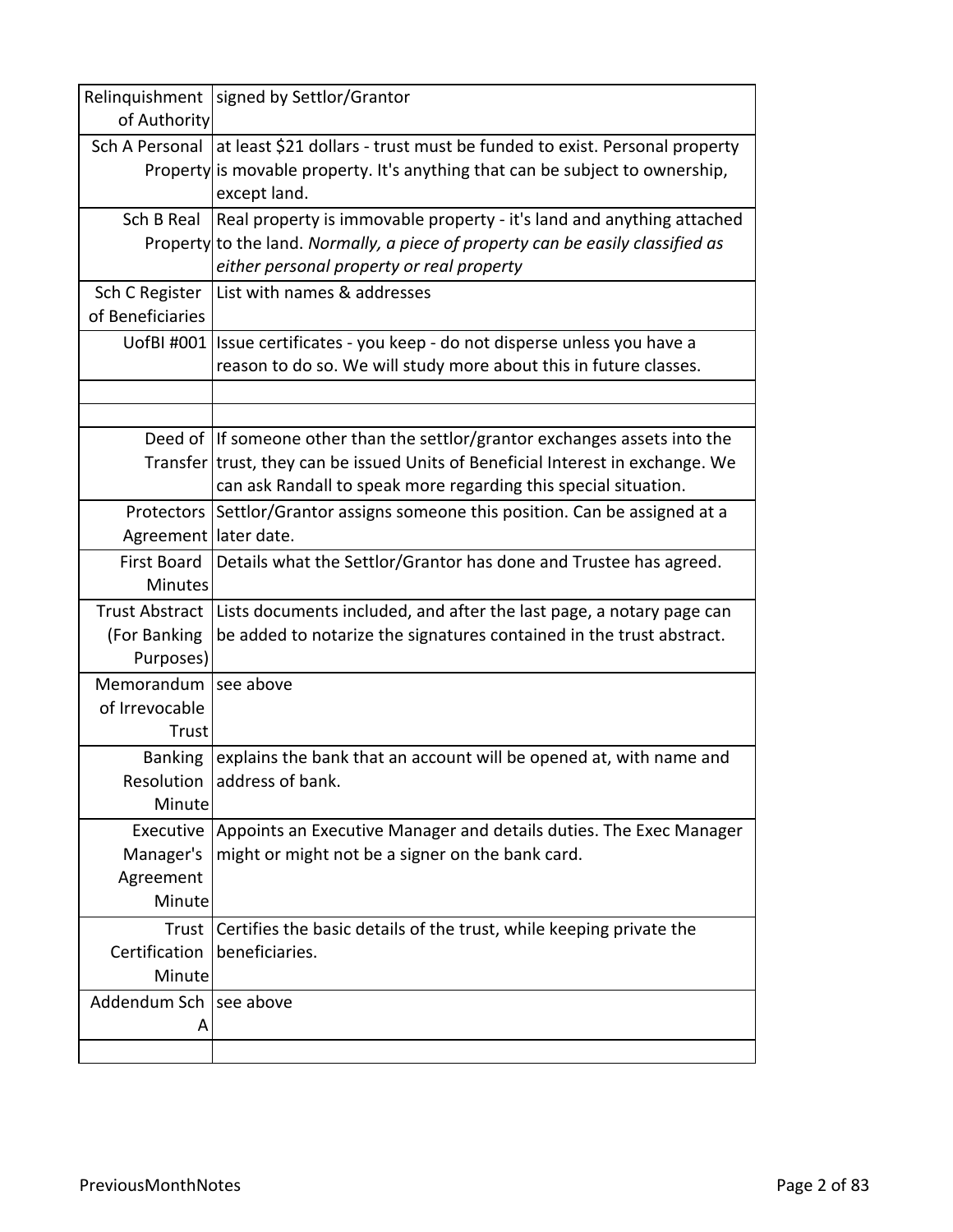|                        | Trust Binder   Sec 1 (Trust Indenture)                                            |
|------------------------|-----------------------------------------------------------------------------------|
|                        | Sections: Sec 2 (Appointments & Schedules)                                        |
|                        | Sec 3 (Bank Paperwork- Copies of Minutes & Add. Sch A)                            |
|                        | Sec 4 (Addendums to Schedules & Trust Amendments)                                 |
|                        | Sec 5 (Board Minutes)                                                             |
|                        |                                                                                   |
|                        | LT from Randall: Combination of an irrevocable trust, accumulation trust, complex |
|                        | trust, insurance trust, inter-vivos trust, private trust, modified-               |
|                        | spendthrift trust, maintenance trust, and family trust.                           |
|                        |                                                                                   |
|                        | Spreadsheet Trust Financial Ledger                                                |
|                        | Accounting: Assets = Liability + Equity                                           |
|                        | Schedule A Personal Property                                                      |
|                        | Schedule B   Real Property                                                        |
| Addendums Sch A or B   |                                                                                   |
|                        | Schedule CList of UBI Names                                                       |
|                        | Schedule D Trust Income                                                           |
|                        | Schedule E Trust Expenses                                                         |
|                        | Schedule F UBI Disbursements                                                      |
| Schedule G Liabilities |                                                                                   |
|                        |                                                                                   |
|                        | May 8th, 2019 BIC - The Natural Law Trust - Asset Protection for Peaceful People  |
|                        | Disclaimer: The NLT trustee study group is not intended as legal or financial     |
|                        | advice. I am not an Attorney or CPA and do not offer legal or financial           |
|                        | advice. We all do research and share open source information. The                 |
|                        | private exchanges between us are for personal and educational                     |
|                        | purposes only and are under the protection of free speech.                        |
|                        | Spreadsheet Linked Financial Statement                                            |
|                        | Natural law trusts don't have "income" as defined by tax agencies;                |
|                        | they have "assets" and "increase".                                                |
|                        | recording every significant transaction in a 3-ring paper binder                  |
|                        | notebook and in the computer files.                                               |
|                        |                                                                                   |
|                        | Mantra Asset Protection through an ethical, lawful, life-supporting and           |
|                        | noble purpose.                                                                    |
|                        | Please note - Just because the trust is outside of statutory laws                 |
|                        | doesn't mean its transactions are.                                                |
|                        | 1) Creator (also known as Settlor or Grantor)                                     |
|                        | 2) Beneficiary [s]                                                                |
|                        | 3) Trustee (cannot be family-related to the Creator)                              |
|                        | 4) Second current Trustee or Successor Trustee                                    |
|                        | [The 2 trustees can be 2 friends or 1 friend and1 family member]                  |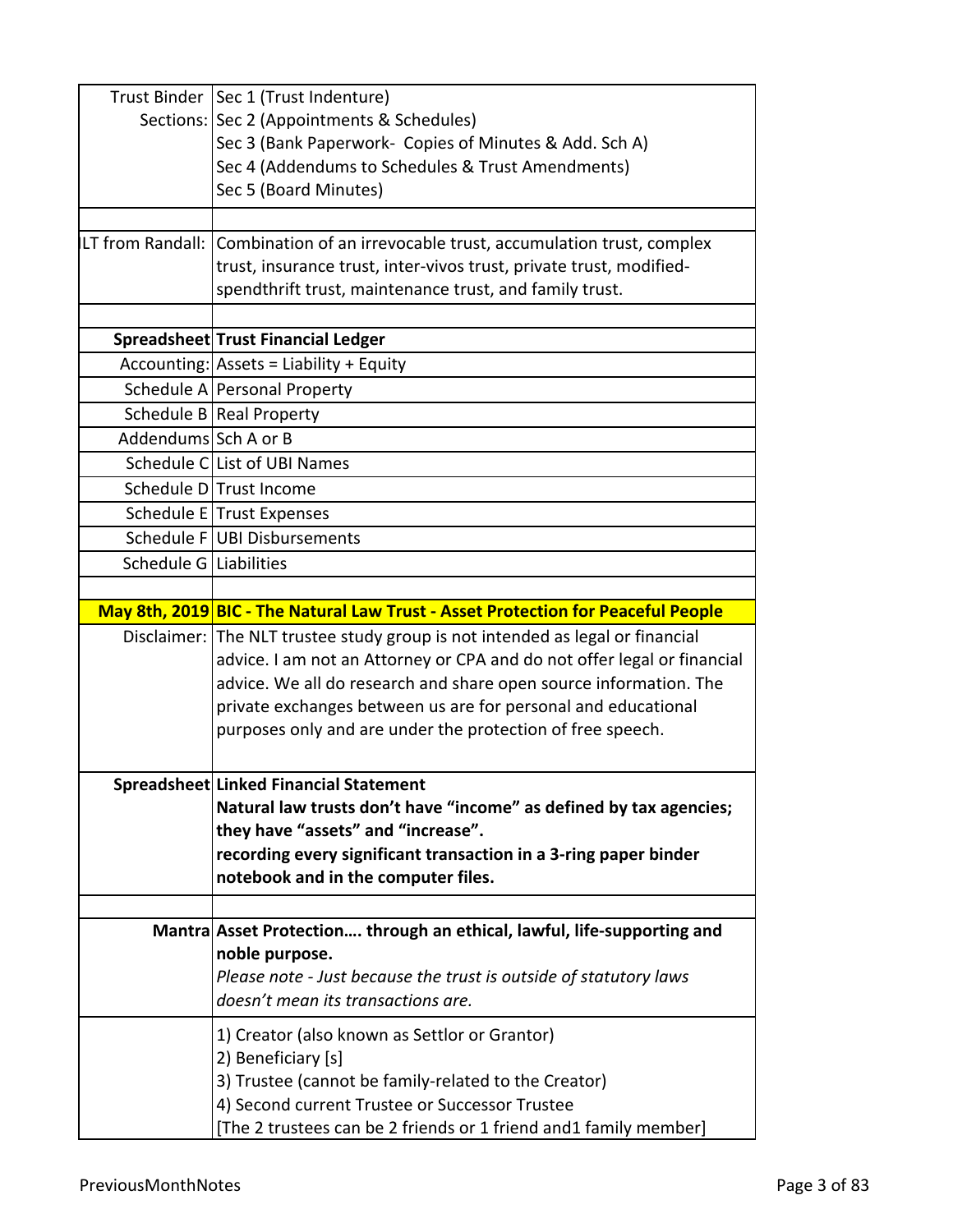| Benefits of<br>Being the<br>Creator (Settlor<br>or Grantor),<br>Beneficiary,<br>and Manager | Optional additional officers can be:<br>1) Manager [if settlor, you would be executive manager]<br>2) Protector [non-related to settlor or trustee]<br>3) Other titles (if lots of resources and people are involved)<br>stronger - This is because you, the person setting up the trust, are<br>clearly NOT the trustee, and thus you have irrevocably turned over<br>your assets legally to the trustee(s) Disadvantage Trustee must<br>open bank account but you can have 2 signatures and you can be on<br>the bank account as manager<br>Normally a trustee is signatory on trust bank accounts, but as                                                                                                         |
|---------------------------------------------------------------------------------------------|----------------------------------------------------------------------------------------------------------------------------------------------------------------------------------------------------------------------------------------------------------------------------------------------------------------------------------------------------------------------------------------------------------------------------------------------------------------------------------------------------------------------------------------------------------------------------------------------------------------------------------------------------------------------------------------------------------------------|
|                                                                                             | manager you can organize it so that the trust only authorizes you, not<br>the trustee(s), to be signatory.                                                                                                                                                                                                                                                                                                                                                                                                                                                                                                                                                                                                           |
| Benefits of  <br>Being the                                                                  | You can sign on the bank account And give yourself manager title as<br>well A spouse can be one of the trustees, but not First Trustee or<br>Trustee Protector. And a couple cannot be co-trustees.                                                                                                                                                                                                                                                                                                                                                                                                                                                                                                                  |
| How would you<br>put a sole<br>proprietorship<br>business into a                            | Step 1: follow the instructions in the trust manual for adding assets<br>into the trust. (See TRANSFERRING PROPERTY INTO TRUST in the<br>Trust Manual.) Transfer the assets of the sole proprietorship into the<br>trust via documents that you create and add into the trust notebook.<br>trust? In most cases, there is no wisdom in posting or recording these<br>documents publicly. It is a private transaction.<br>Step 2: begin having all monies that were previously paid to the sole<br>proprietorship, now being paid to the trust.<br>Step 3: likewise, begin paying all expenses and expenditures that<br>were previously being paid by the sole proprietorship, now from the<br>trust.                 |
|                                                                                             | The two most conventional methods for funding a trust are by gift or<br>by assignment. One may exchange property into the trust. In some<br>circumstances, it may be useful to combine both the use of gifts, as<br>well as exchanges into trust.<br>Another technique for placing property into trust is by sale or<br>exchange. Whenever a person sells something or makes an<br>exchange of property there is usually a taxable event. Like kind<br>exchanges may have no adverse tax consequences. If the two pieces<br>of property are not similar in nature, character or class, the exchange<br>will not qualify. Nor will it qualify if the property is not used in a<br>trade, business, or for investment. |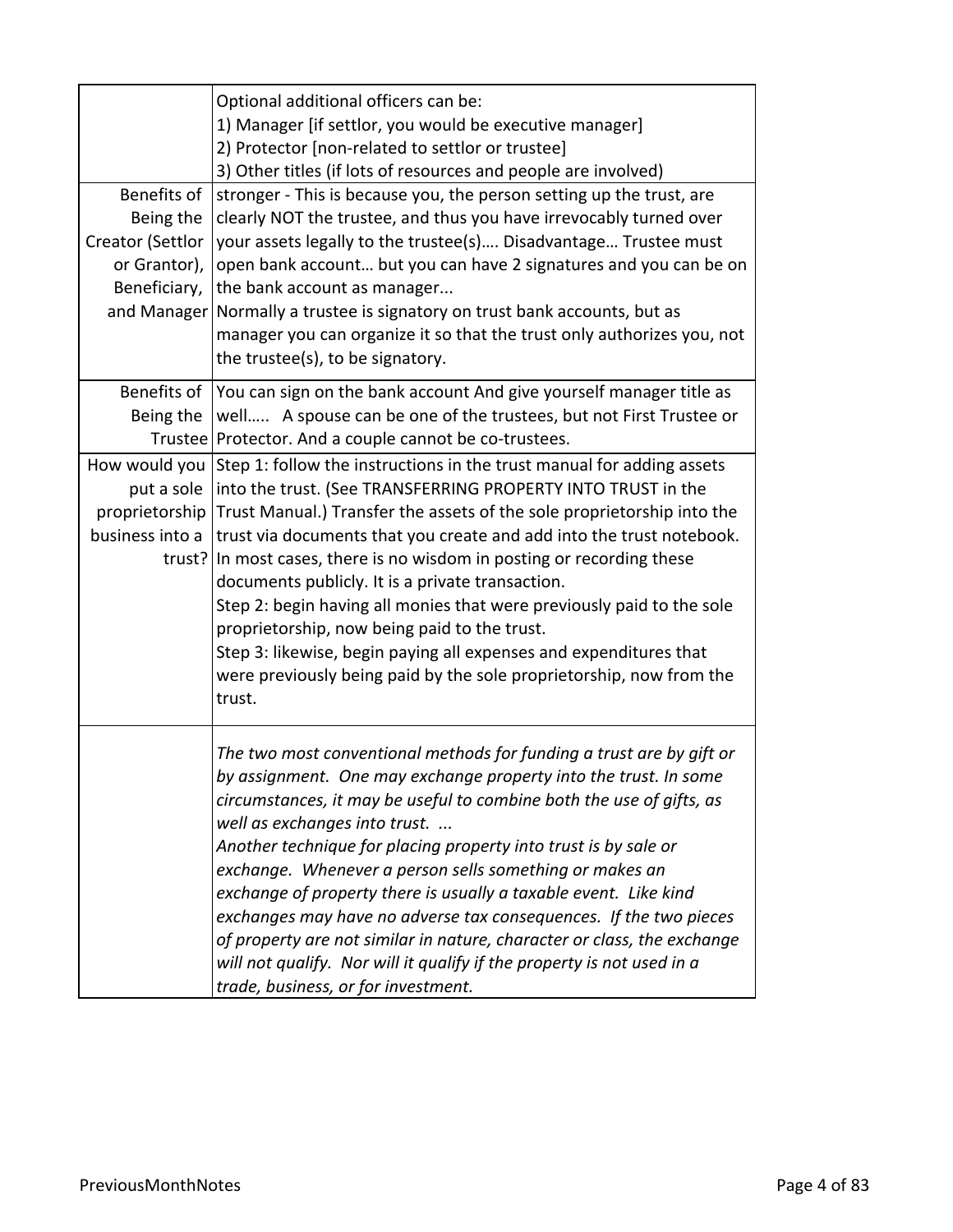| Exchanges and         | We can accept any assets into the trust from anyone, but it's more                                      |
|-----------------------|---------------------------------------------------------------------------------------------------------|
| assignments           | common to "exchange" Units of Beneficial Interest for an asset. If                                      |
|                       | it's a pure gift, you can have the donor write a gift letter, that simply                               |
|                       | says: (this is simply free sharing of info - not given as advice - you                                  |
|                       | must do your own research) -                                                                            |
|                       | I certify that this is a bona fide gift and there is no obligation,                                     |
|                       | expressed or implied, to repay this sum in cash or other service of                                     |
|                       | any kind now or in the future.<br>I understand that this gift will may require documentation, including |
|                       | proof I have given the gift from my accounts, and proof that the                                        |
|                       | funds have been received by the trust. I have attached my proof of                                      |
|                       | purchase receipts to this Gift Letter.                                                                  |
|                       | I certify that the assets given to the trust were not made available to                                 |
|                       | me from any person or entity with an interest in the sale of the                                        |
|                       | above assets.  list the asset and date and sign                                                         |
|                       |                                                                                                         |
| <b>Beneficial</b>     | I re-did my Beneficiary Schedule, noting "revoked" and adding the                                       |
| <b>Interest</b>       | new beneficiary, and I did a "deed of transfer" document noting the                                     |
| Transferred           | change, and in the Beneficial Interest Transfer table, I noted the                                      |
|                       | changes and I had the trustees sign and this activity will be included                                  |
|                       | in my next trust minutes.                                                                               |
| House                 | The exchange of a house into a trust where you are the settlor and                                      |
| ownership into        | beneficiary should be a non-taxable event - you can ask before you                                      |
| trust                 | do the paperwork.                                                                                       |
| Moving an LLC         | Make the LLC a "multi-member", if it is not already, and the trust can                                  |
| into the trust        | own up to 98% K-1 issued by the LLC will list you 2% and trust 98%                                      |
| Can we make           | The trust is irrevocable, however the settlor who has relinquished                                      |
| changes in the        | control, can act as manager, and so long as the trust maintains                                         |
|                       | future? certain basic structural principles, the manager can make changes                               |
|                       | and perform actions in that role, assuming s/he has determined the                                      |
|                       | rules written into the trust and follows them.                                                          |
| Perpetual             | , Basel III-mandated Gold: A Zero-Risk Monetary Asset It is non-                                        |
| Longevity             | statutory thus, no tax FILING requirements trust can go on being                                        |
| Beyond the            | renewed generation after generation                                                                     |
| <b>Present Global</b> |                                                                                                         |
| Changes               |                                                                                                         |
|                       | Basel III is an international regulatory accord that introduced a set of                                |
|                       | reforms designed to improve the regulation, supervision and risk                                        |
|                       | management within the banking sector.  Largely in response to the                                       |
|                       | credit crisis, banks are required to maintain proper leverage ratios                                    |
|                       | and meet certain minimum capital requirements.                                                          |
|                       | https://www.bis.org/bcbs/publ/d424_hlsummary.pdf                                                        |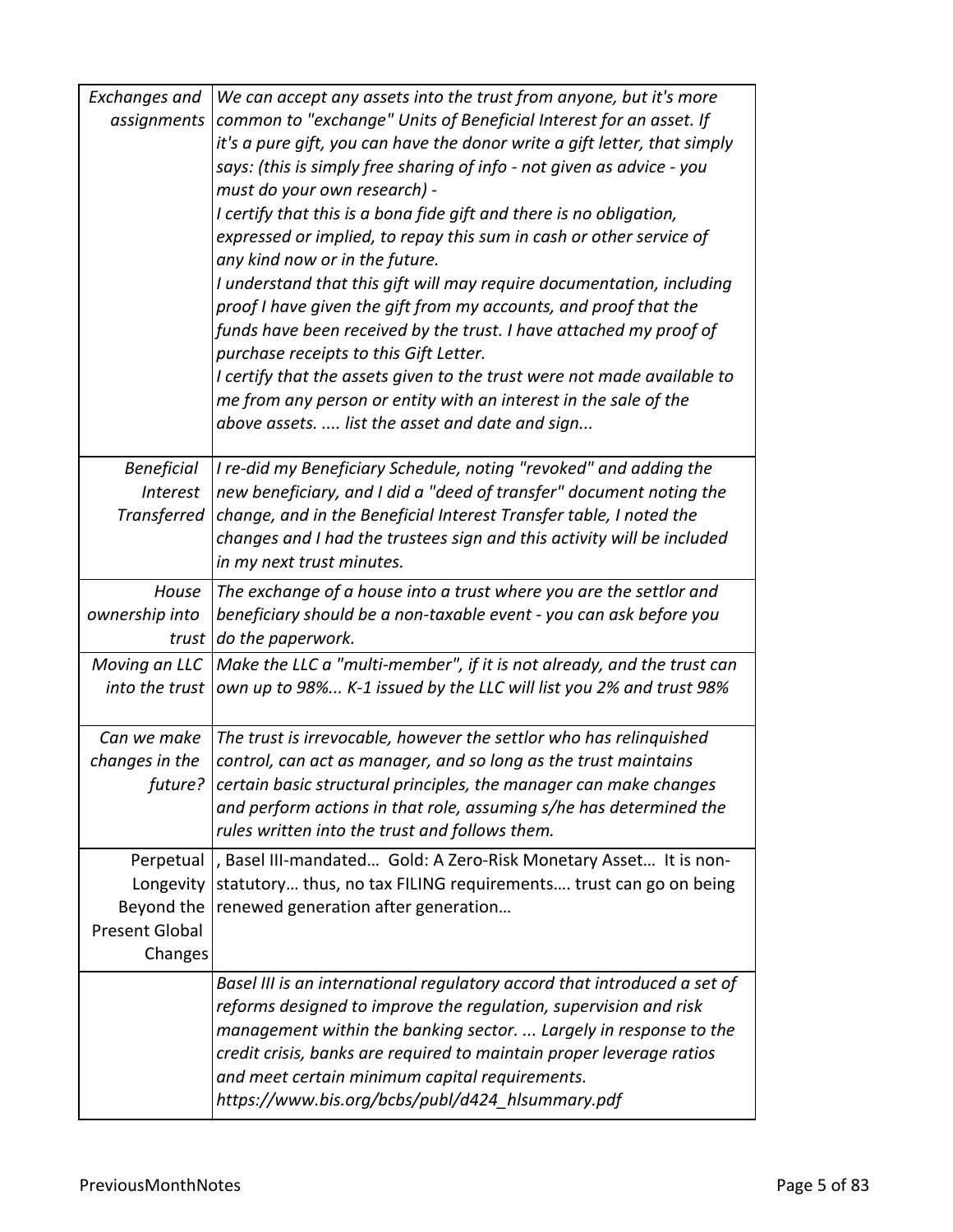| Favored by<br>Some of the<br>World's<br>Wealthiest<br>Families - | Kennedys, Mellons, Carnegies, Rockefellers, Hunts, and other rich<br>families use. Works equally well in most countries worldwide it<br>embraces Kingdom Law, Canon Law, common law, the Uniform<br>Commercial Code, and domestic state law<br>Question - Do you have a Co-Trustee or a Successor Trustee setup<br>already - if not, you need to address this.                                                           |
|------------------------------------------------------------------|--------------------------------------------------------------------------------------------------------------------------------------------------------------------------------------------------------------------------------------------------------------------------------------------------------------------------------------------------------------------------------------------------------------------------|
| Not Taught in                                                    | it's like nutrition classes for doctors - very little of the art of setting                                                                                                                                                                                                                                                                                                                                              |
| Law Schools-                                                     | up and managing trusts is taught in school.<br>often cases are sited where the courts disallowed trusts these<br>"pure trusts" or "common law" trusts that have been "dishonored"<br>are not our Natural Law Trust. So long as you are not wearing all<br>three hats - you can not penetrate this trust and follow the directions<br>of your trust indenture and engage in legal honorable life-affirming<br>activities. |
|                                                                  | Pure. According to Black's Law Dictionary, a "pure" trust is: "A trust                                                                                                                                                                                                                                                                                                                                                   |
|                                                                  | situation that involves three parties. The parties are the creator of<br>the trust, the trustee, and the beneficiary. This is a contractual trust                                                                                                                                                                                                                                                                        |
|                                                                  | and is different from a statutory trust and is a legal document."                                                                                                                                                                                                                                                                                                                                                        |
| Irrevocable.                                                     |                                                                                                                                                                                                                                                                                                                                                                                                                          |
|                                                                  | Example of someone giving you 1 mil, giving a Revocable trust 1 mil,<br>and finally Irrevocable - the trust is a legal separate entity.                                                                                                                                                                                                                                                                                  |
|                                                                  | Question - some of you have other trust experiences. If your other<br>trust was penetrated and you do not understand How it was                                                                                                                                                                                                                                                                                          |
|                                                                  | penetrated, please give your details to Randall in an email and ask if                                                                                                                                                                                                                                                                                                                                                   |
|                                                                  | he might know what happened - we learn from the body of wisdom                                                                                                                                                                                                                                                                                                                                                           |
|                                                                  | we possess together and what we call in, from our collective studies.<br>Common Law. According to Black's Law Dictionary, "common law" is synonymous                                                                                                                                                                                                                                                                     |
|                                                                  | with "contract law". Common Law: "Contract law regulates                                                                                                                                                                                                                                                                                                                                                                 |
|                                                                  | everything from buying a coffee to trading on the stock exchange. A                                                                                                                                                                                                                                                                                                                                                      |
|                                                                  | contract is an agreement between two or more competent parties in                                                                                                                                                                                                                                                                                                                                                        |
|                                                                  | which an offer is made and accepted, and each party benefits."                                                                                                                                                                                                                                                                                                                                                           |
|                                                                  | Common law is the end result of thousands of years of human                                                                                                                                                                                                                                                                                                                                                              |
|                                                                  | experience, culminating in countless case precedents. All American<br>courts were common law until the early 1900s, when admiralty,                                                                                                                                                                                                                                                                                      |
|                                                                  | maritime, commercial, and statutory legal procedures began taking                                                                                                                                                                                                                                                                                                                                                        |
|                                                                  | precedent. However, even today, common law is still respected in the                                                                                                                                                                                                                                                                                                                                                     |
|                                                                  | courts, and is often sufficient to prevail.                                                                                                                                                                                                                                                                                                                                                                              |
| <b>COLATO</b>                                                    | "Common Law Trust Organization"                                                                                                                                                                                                                                                                                                                                                                                          |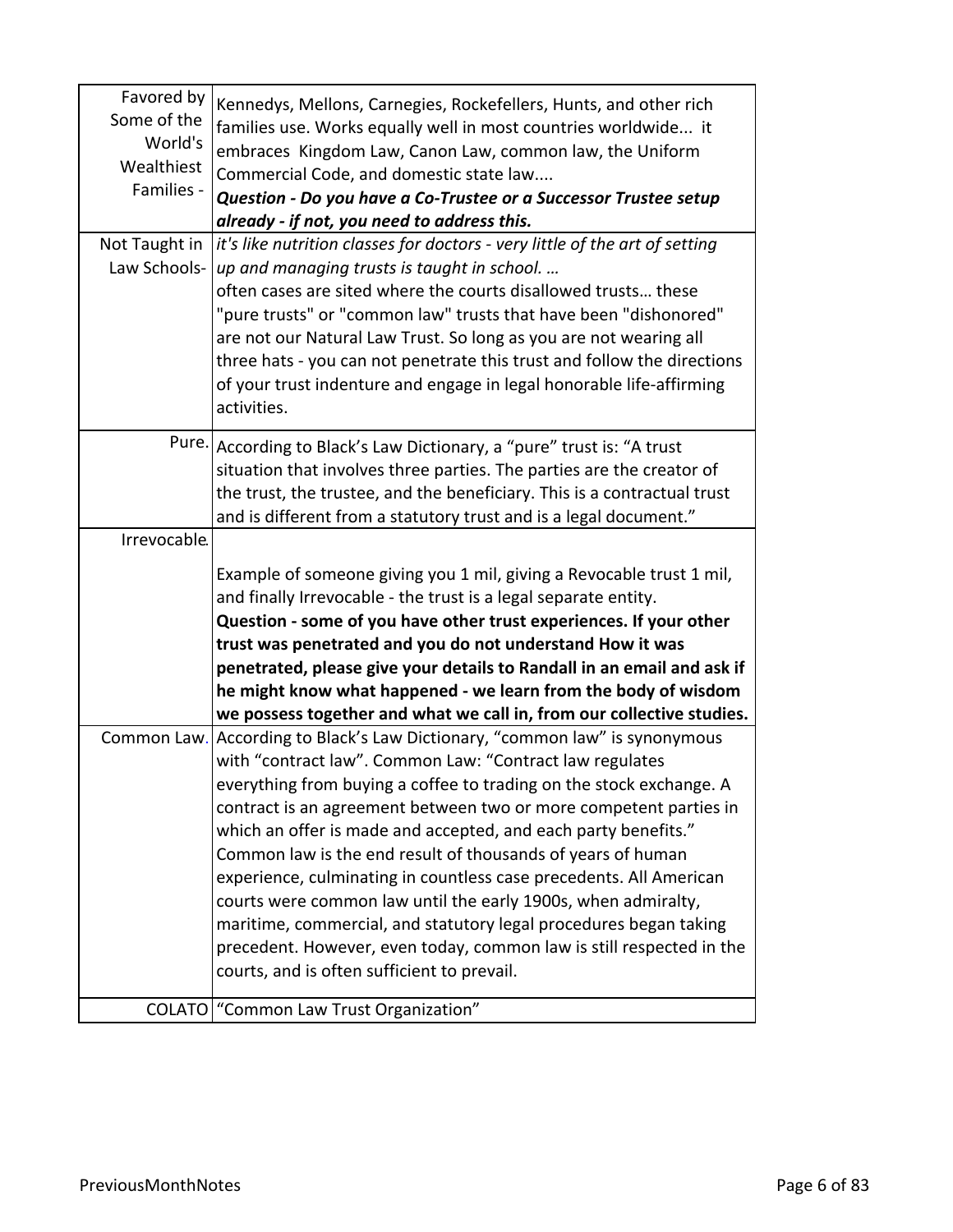| UBO                                                                    | A "UBO" is an "Unincorporated Business Organization". This term<br>could apply to our Natural Law Trust because it is not incorporated<br>under any statutory jurisdiction.<br>United States Constitution, Article I, Section 10.1: "No state shall                                                                                                                                                                                                                                                                                                                                                    |
|------------------------------------------------------------------------|--------------------------------------------------------------------------------------------------------------------------------------------------------------------------------------------------------------------------------------------------------------------------------------------------------------------------------------------------------------------------------------------------------------------------------------------------------------------------------------------------------------------------------------------------------------------------------------------------------|
|                                                                        | pass any law impairing the obligation of contracts"                                                                                                                                                                                                                                                                                                                                                                                                                                                                                                                                                    |
| Sovereign<br>without subjects                                          | NLT - not subject to the jurisdiction of any particular legal body and is<br>not subject to the authority of any particular government. Our trust<br>indenture says "is created and executed in: >>>>" but, it is not<br>"domiciled" in any particular state or province - not registered.<br>Hence it can only ever be certain actions of the officers of the trust<br>that could be subject to any enforcing authority. Otherwise no<br>enforcing body can ever have general authority over the trust itself,<br>and thus can never have the right to pass judgment on the validity of<br>the trust. |
|                                                                        | International The Natural Law Trust can thus operate internationally and equally in<br>all countries worldwide for the reason of its sovereignty as explained<br>above.                                                                                                                                                                                                                                                                                                                                                                                                                                |
| Kingdom Law                                                            | "because I say so" we freely choose to enter into the trust<br>contract together, without consulting any higher human authority for<br>the permission to do so.                                                                                                                                                                                                                                                                                                                                                                                                                                        |
|                                                                        | Canon Law speaker attributes his or her authority to God, or a Divine Source, as<br>the reason for assuming a certain position.                                                                                                                                                                                                                                                                                                                                                                                                                                                                        |
|                                                                        | UCC The Uniform Commercial Code (UCC) became the highest body of<br>law actually in force in trade, banking, and commerce worldwide,<br>transcending national governments and treaties in the 1900s<br>international set of agreements Because a Natural Law Trust is a<br>contract, it naturally operates according to principles elucidated in<br>the UCC, even though doing so cedes nothing to the UCC in the way<br>of jurisdiction or authority.                                                                                                                                                 |
| Natural Law -<br>Serves All<br><b>Beings</b><br>Perfectly &<br>Equally | is embedded in the Unified Field and operates evenly throughout the<br>universe, with the most basic principle of it being that the vibration<br>that one entity sends out always and invariably comes back to that<br>entity. This is the law of karma or "as you sow, so shall you reap".                                                                                                                                                                                                                                                                                                            |
| <b>Statutory Law</b>                                                   | body of law passed by statutes deriving from legislation of<br>governments.                                                                                                                                                                                                                                                                                                                                                                                                                                                                                                                            |
| What is a                                                              | Natural Law Trust incorporates the best of all the above systems of                                                                                                                                                                                                                                                                                                                                                                                                                                                                                                                                    |
| Natural Law<br>Trust?                                                  | law and leaves out the impure and unfair elements.  generally<br>more attuned to common law and universal law.                                                                                                                                                                                                                                                                                                                                                                                                                                                                                         |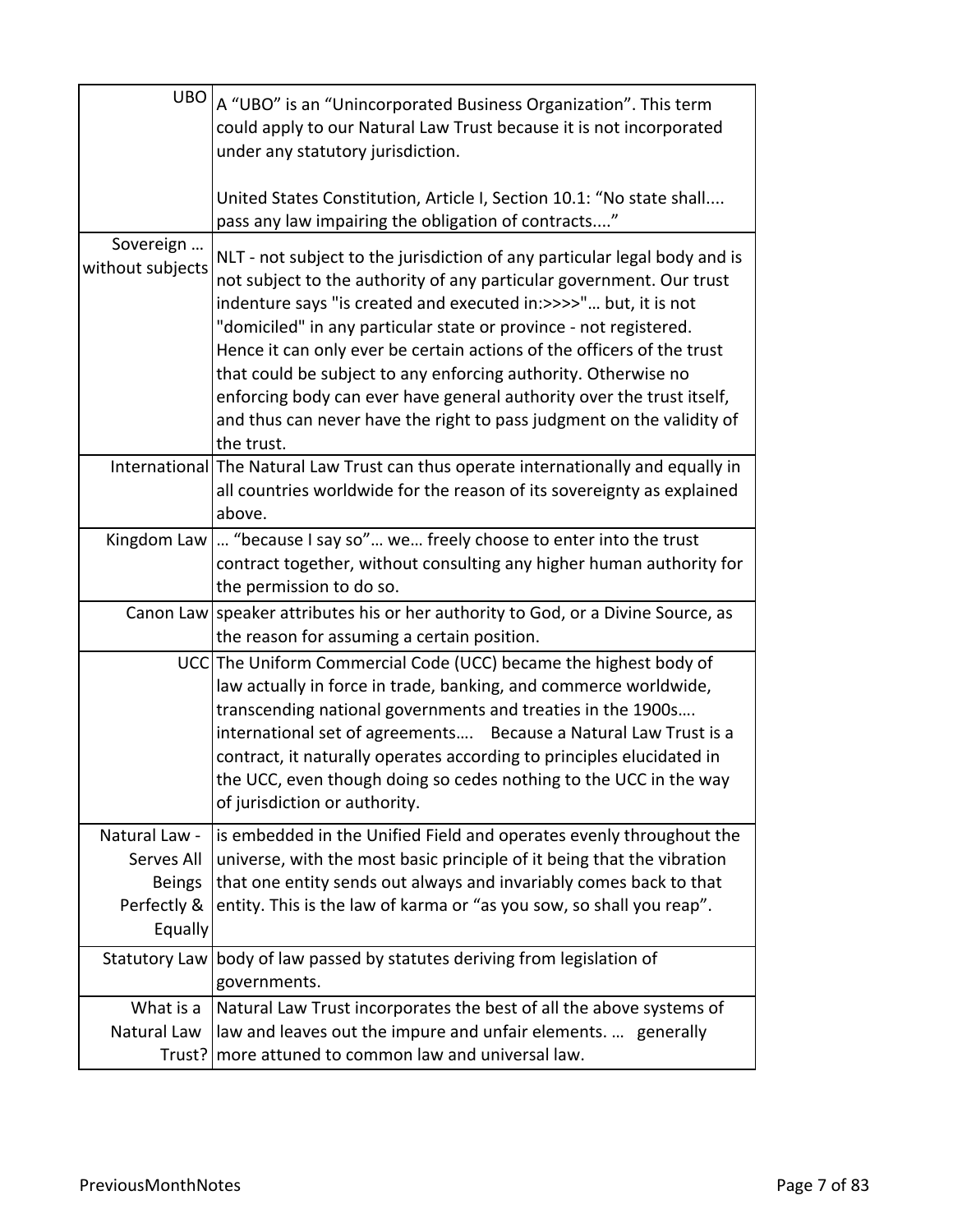|                                         | In the USA, a 501(c)3 foundation or nonprofit corporation is a<br>statutory entity that is tax exempt, but it has to file reports to the IRS<br>each year to continually re-justify its tax exempt status. Its status can<br>be revoked or challenged at any time.                                                                                                                                       |
|-----------------------------------------|----------------------------------------------------------------------------------------------------------------------------------------------------------------------------------------------------------------------------------------------------------------------------------------------------------------------------------------------------------------------------------------------------------|
|                                         | Limited Liability Companies (LLCs). Those who already have an LLC<br>and a bank account for it can greatly reduce and minimize the taxes<br>that it owes by establishing a natural law trust and having the trust<br>be 98% owner of the LLC.                                                                                                                                                            |
|                                         | trust Scott on Trusts, it is established the moment that legal and equitable<br>titles are separated.  Black's Law Dictionary defines a trust as a<br>"right of property held by one party for the benefit of another."                                                                                                                                                                                  |
|                                         | A trust is a contract based on the confidence that one person (the<br>Creator), places in another (the Trustee), for the benefit of a third<br>person (the Beneficiary), with respect to property (Corpus), that has<br>been placed in trust.                                                                                                                                                            |
|                                         | Passed the Test 100% success rate "since the 1980s - this is based I believe on<br>of Experience Randall's experiences They quietly operate, keep their constituents<br>out of trouble, and go on benefitting the world with their coherent<br>and harmonizing influence.                                                                                                                                |
| A Financially<br>Sovereign<br>Estate    | It controls its taxing process If your estate is in trust, it is free from<br>probate and avoids inheritance tax Since a trust is a right and not a<br>privilege, the government does not have the ability to have the same<br>type of control over your estate as it does with a corporation,<br>partnership, or sole proprietorship.                                                                   |
| Why we are<br>doing this study<br>group | Learning how to keep it productive, protected, and private.                                                                                                                                                                                                                                                                                                                                              |
|                                         | Your Right to The Founding Fathers of America  defined American Citizen as a<br>Sovereignty   "sovereign without subjects."  six (6) U.S. Supreme Court cases<br>support this Chisholm versus Georgia, 2 Dallas, 1791 one can use<br>one's sovereignty to simply live free, and voluntarily allow everyone<br>else to live free as well. Live and let live. They respected the freedom<br>of all people. |
|                                         | Mantra True sovereignty doesn't rule; it serves.                                                                                                                                                                                                                                                                                                                                                         |
|                                         | the power is within the hands of each of us to simply realize it, and<br>start living free.                                                                                                                                                                                                                                                                                                              |
| Why the<br>Natural Law<br>Trust is      | The reason the tax agencies don't consider the trust to be taxable is<br>that they view it as a pass-through to the individuals or entities that<br>are taxable The sole point here is that the trust itself is a<br>Nontaxable   nontaxable entity.                                                                                                                                                     |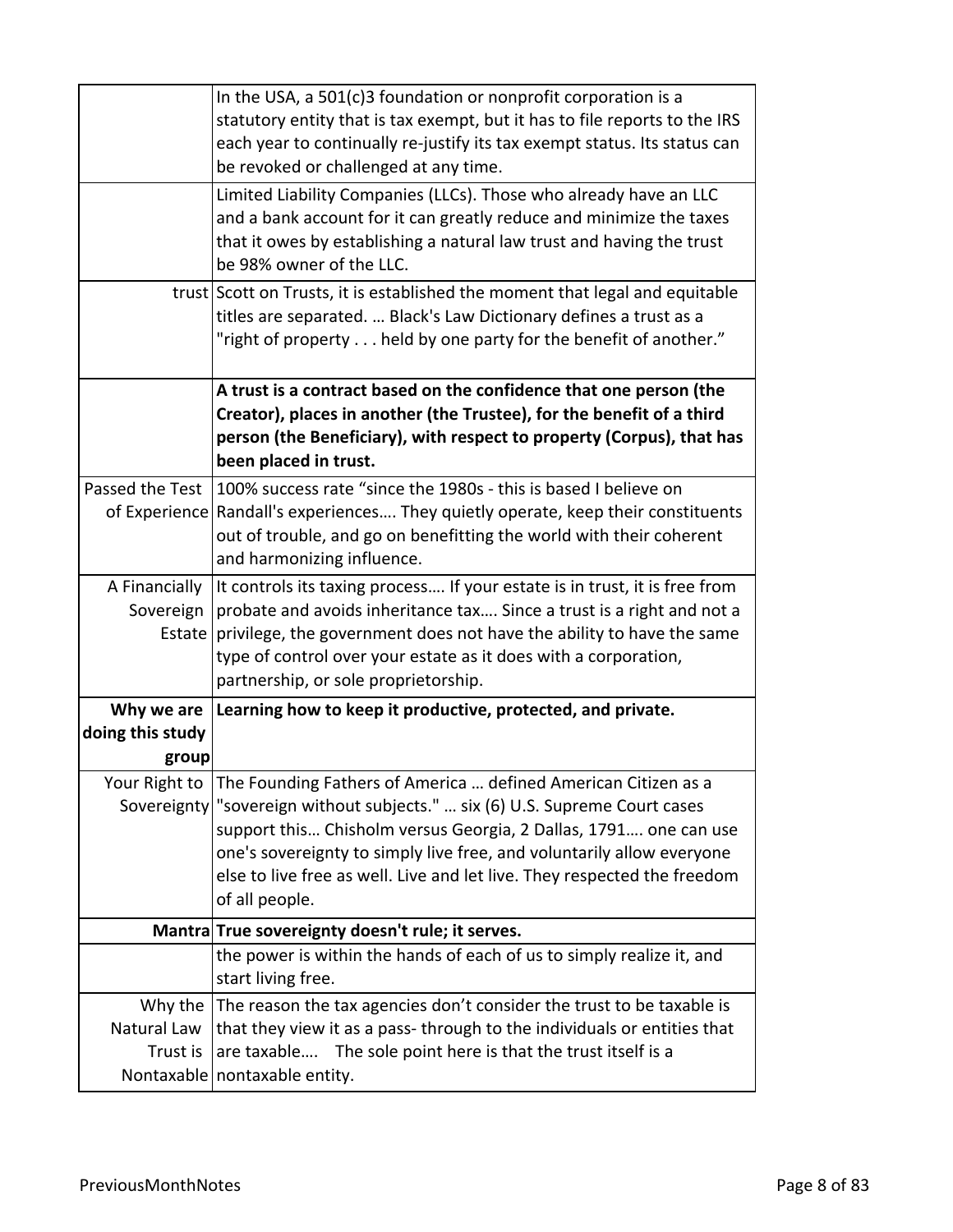| common law trusts are not created by legislative fiat, but are<br>created in the realm of Equity and under a Citizen's unalienable right<br>to contract . [SeeTheLawin this site.]<br>"A pure Trust is non-statutory. The Court holds that the Trust is<br>created under the realm of equity under common law and is not<br>created by legislative authority."<br>Croker v. MacCloy, 649 US Supp 39                                                 |
|-----------------------------------------------------------------------------------------------------------------------------------------------------------------------------------------------------------------------------------------------------------------------------------------------------------------------------------------------------------------------------------------------------------------------------------------------------|
| When a tax ID number (EIN - Employer Identification Number) is<br>applied for, for banking purposes only, for a Natural Law Trust, the<br>online letter that comes from the IRS providing the EIN states that<br>"form 1041 must be filed".                                                                                                                                                                                                         |
| "If no information or return is filed, [the] Internal Revenue Service<br>cannot assess you". - - Gary Makovski, Special IRS Agent, testifying<br>under oath in US. v. Lloyd                                                                                                                                                                                                                                                                         |
| IRS It has no category for "non-statutory" NLT constitute an<br>exception, in the sense that the statutory filing requirements don't<br>apply to them.                                                                                                                                                                                                                                                                                              |
| The right of three or four human beings to enter into a private<br>contract with each other, without interference from any outside<br>authority, is universal. This is supported, for example, by a U.S.<br>Supreme Court case called Hale vs. Henkle, 1905                                                                                                                                                                                         |
| No government in any country has the right to interfere with the<br>universal divine right of human beings to create private contracts<br>with each other and operate accordingly.                                                                                                                                                                                                                                                                  |
| Side note,  we are NOT involved with the manufacturing of<br>Alcohol, Tobacco or Firearms or any other "trade or business" that<br>might generate taxable excise income. The Parallel Tables of<br>Authority for IRS enforcement rules strangely lead directly to the<br>Bureau of Alcohol, Tobacco or Firearms (BATF), a foreign<br>organization with which Affiant has no affiliation and there are no<br>(law) enforcement statutes for the IRS. |
| Burnett v. Smith, 240 SW 1007 (1922) (US. Supreme Court): "A Pure<br>Trust is established by contract and any law or procedure in its<br>operation, denying or obstructing contract rights impairs contract<br>obligation and is therefore, in violation of the United States<br>Constitution.                                                                                                                                                      |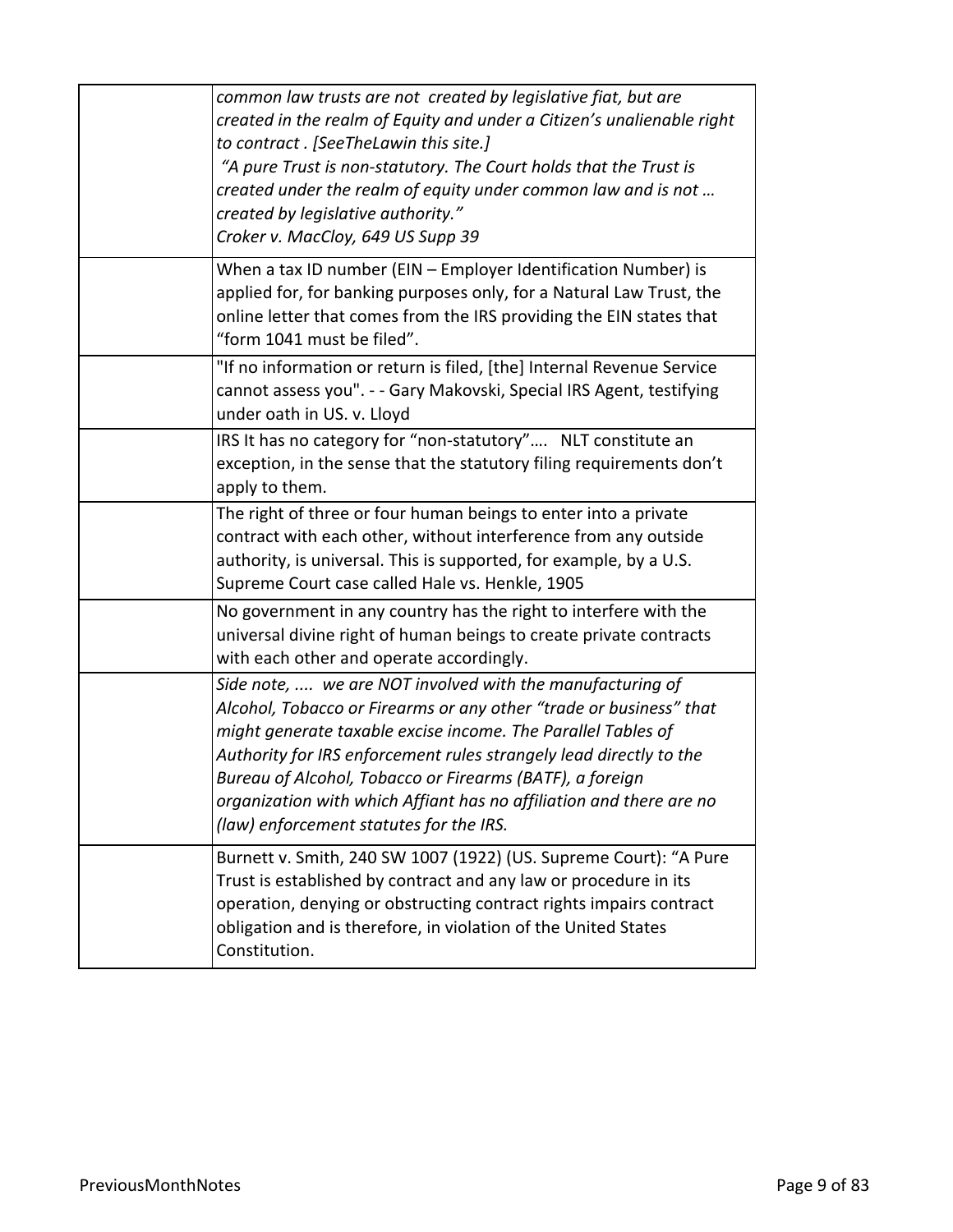|                                | "The individual may stand upon his constitutional rights as a citizen.<br>He is entitled to carry on his private business in his own way. His<br>power to contract is unlimited. He owes no such duty [to submit his<br>books and papers for an examination] to the State, since he receives |
|--------------------------------|----------------------------------------------------------------------------------------------------------------------------------------------------------------------------------------------------------------------------------------------------------------------------------------------|
|                                | nothing therefrom, beyond the protection of his life and property."<br>(See https://www.scribd.com/document/88506878/Most- Important-<br>Supreme-Court-Case-Hale-v-Henkel)                                                                                                                   |
|                                | MANTRA It is very important to understand that one is engaging in legal tax<br>avoidance, NOT tax "evasion".                                                                                                                                                                                 |
| Using                          | Sovereign Natural Law Trusts are not "offshore" trusts  Wealthy                                                                                                                                                                                                                              |
|                                | Nontaxable   families and businesses have been using these trusts for tax benefits                                                                                                                                                                                                           |
| <b>Business</b>                | as well as protection from lawsuits, probate, and all kinds of other                                                                                                                                                                                                                         |
|                                | Entities things for centuries.                                                                                                                                                                                                                                                               |
| <b>Ideal Qualities</b>         | Simplicity, Politeness, Elegant use of language.                                                                                                                                                                                                                                             |
| to Look for in a               |                                                                                                                                                                                                                                                                                              |
| Natural Law<br>Trust           |                                                                                                                                                                                                                                                                                              |
|                                |                                                                                                                                                                                                                                                                                              |
| Uses and                       | A trust can perform legal acts A trust can avoid unnecessary                                                                                                                                                                                                                                 |
| Applications of<br>the Natural | delays, manage personal and business affairs more efficiently,<br>protect loved ones against others, protect property against                                                                                                                                                                |
|                                | Law Trust unnecessary liability, provide for better documentation and                                                                                                                                                                                                                        |
|                                | bookkeeping, protect privacy, and accomplish many important                                                                                                                                                                                                                                  |
|                                | objectives during one's life and beyond, in a most efficient manner.                                                                                                                                                                                                                         |
|                                | can be a foundation (receive grants or make grants)<br>can be a business                                                                                                                                                                                                                     |
|                                | can be a scientific institute                                                                                                                                                                                                                                                                |
|                                | can be a religious or spiritual organization                                                                                                                                                                                                                                                 |
|                                | can be a holding company                                                                                                                                                                                                                                                                     |
|                                | can be a family estate planning instrument                                                                                                                                                                                                                                                   |
|                                | can be a personal vehicle for commerce                                                                                                                                                                                                                                                       |
|                                | can be a tax shelter                                                                                                                                                                                                                                                                         |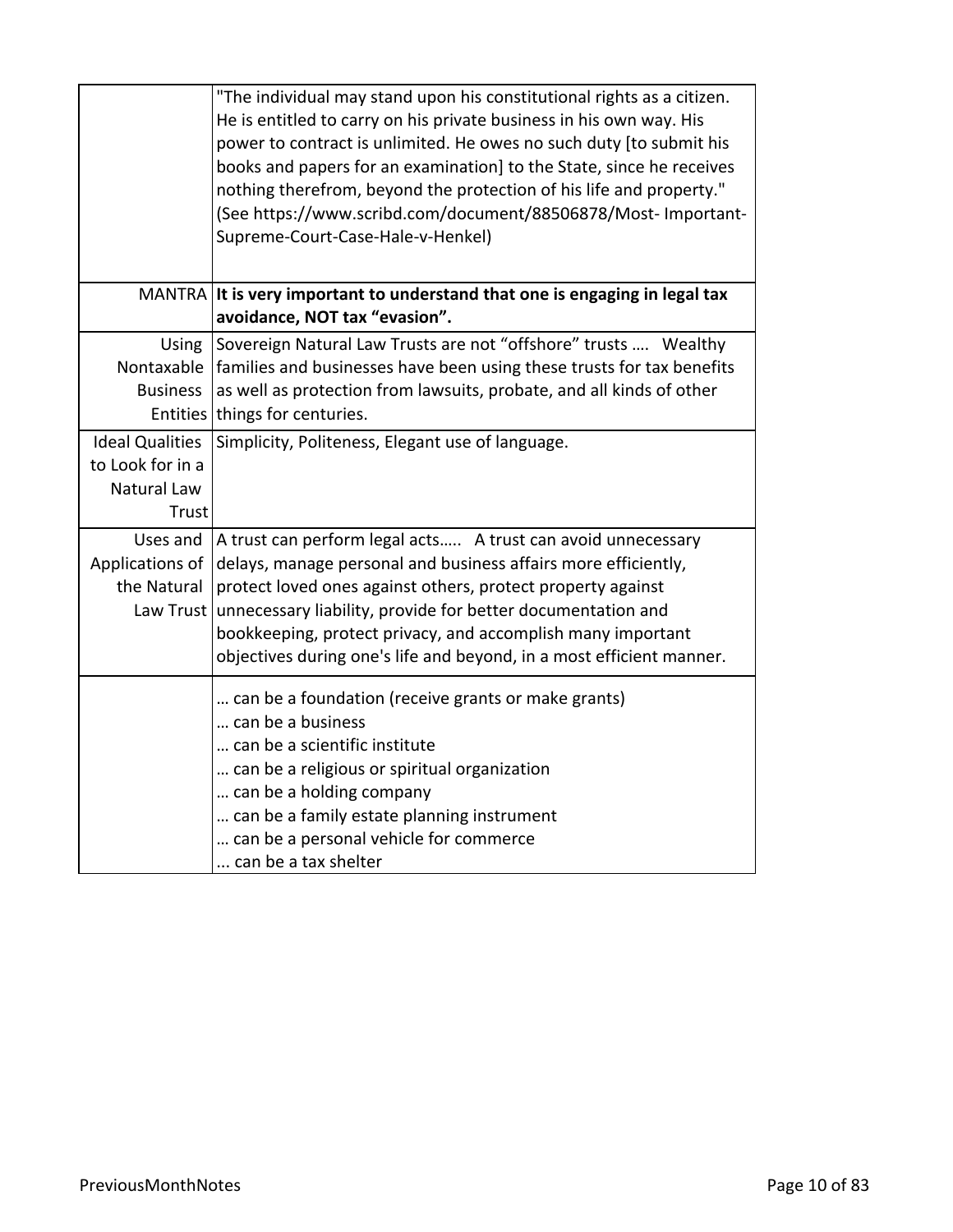|                              | The Origin and   From 5000 BC until about 1250 AD - King/Emperor only individual                                                                 |
|------------------------------|--------------------------------------------------------------------------------------------------------------------------------------------------|
| Uses of Trusts   with power. |                                                                                                                                                  |
|                              | Creative people created trusts                                                                                                                   |
|                              | Plato formed a trust to create the Sovereign University in Greece 400                                                                            |
|                              | BC.                                                                                                                                              |
|                              | Romans used trusts                                                                                                                               |
|                              | England used trusts as early as 11th century                                                                                                     |
|                              | 1215 the Magna Carta, a trust, was created that for the first time                                                                               |
|                              | would give man Sovereignty and ownership over his lands - King John<br>signed.                                                                   |
|                              | Knights were using Common Law Trusts - the church or a friend                                                                                    |
|                              | would hold the property rights for the benefit of his family.                                                                                    |
|                              | by 15th century the Courts of Chancery were enforcing them.                                                                                      |
|                              | Trust today come from 16th century England.                                                                                                      |
|                              | Mayflower Contract was created by pilgrims                                                                                                       |
|                              | and The North American Land Company                                                                                                              |
|                              |                                                                                                                                                  |
|                              | We have much to protect, but nothing to hide. We walk into the bank                                                                              |
|                              | with a few pages from the trust and open a bank account. We                                                                                      |
|                              | provide our SSN as the signatory, and the EIN for the trust. The bank                                                                            |
|                              | has all the info about the trust in their computer records.                                                                                      |
|                              | Multiple Speak with Randall when you are ready for this complexity you<br>Trusts never want to put All your assets into One trustthe traditional |
|                              | cardinal principle is, "have a different trust for each different asset"                                                                         |
|                              | Never put high-liability items like cars, trucks, boats, planes, or trains                                                                       |
|                              | into the same trust with other valuable assets. Keep them all                                                                                    |
|                              | separate.                                                                                                                                        |
|                              |                                                                                                                                                  |
| Bylaws?                      | The bylaws of the trust are in the indenture, in the corpus of it.                                                                               |
|                              | They're not termed "bylaws", but that's basically what they are.                                                                                 |
|                              | Shares of the trust are called "units". These are all explained in the                                                                           |
|                              | indenture and in the manual. However, the trust is not properly called                                                                           |
|                              | a "corporation". A corporation is a public entity that is generally                                                                              |
|                              | statutory. That's why these trusts are sometimes called                                                                                          |
|                              | "unincorporated business organizations".                                                                                                         |
|                              | Attorney The word "Bar" derives from "British Accredited Registry", and the                                                                      |
|                              | word "attorney" means "an agent of the court who attorns (turns                                                                                  |
|                              | over) the assets to the court". It is well known that in order to pass                                                                           |
|                              | the Bar, attorneys must confess their loyalty - - NOT to the paying                                                                              |
|                              | client - - but rather to the court.                                                                                                              |
|                              |                                                                                                                                                  |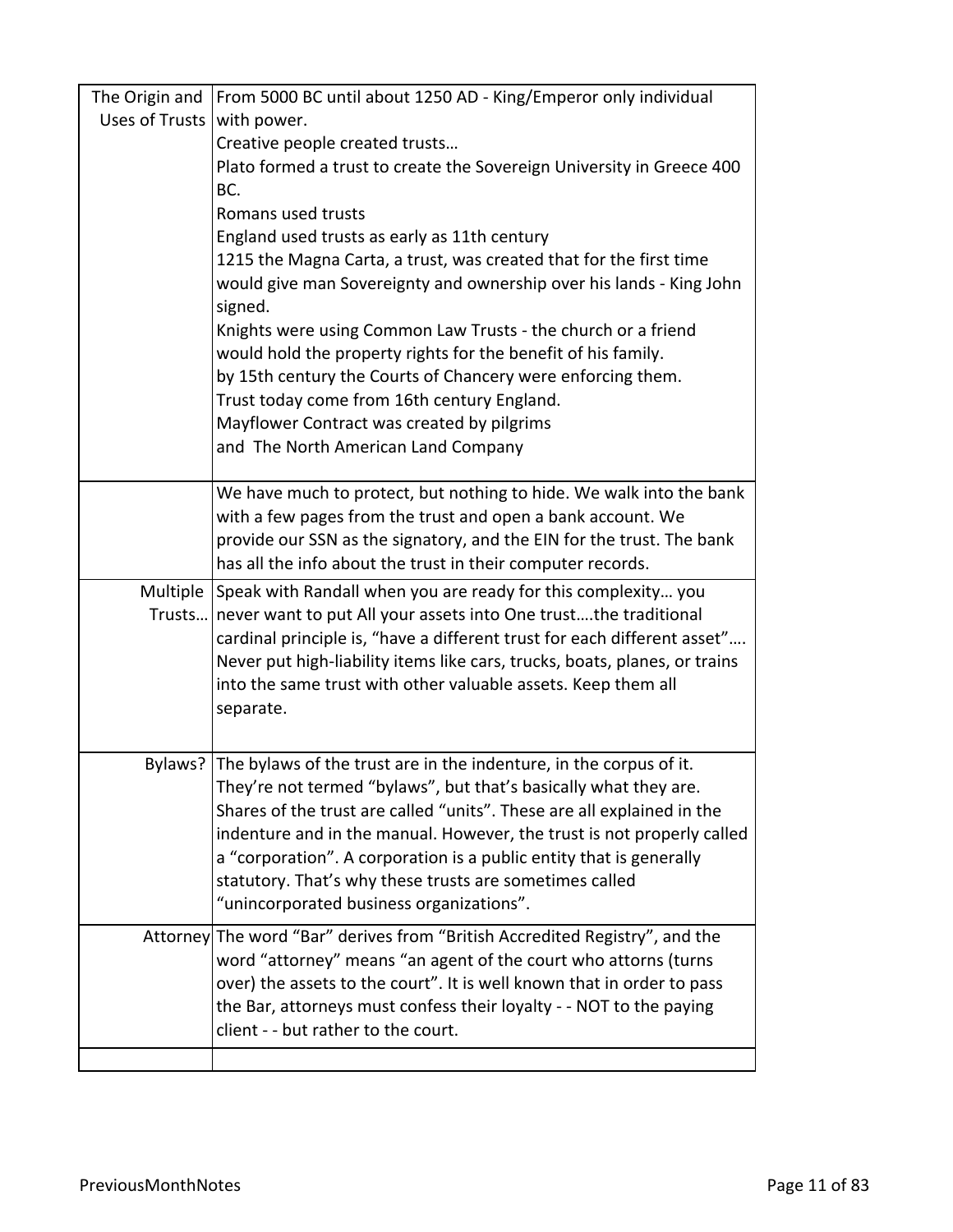| <b>Additional notes from Randall via Dominique</b><br>sharing the list of questions from May 8th group<br>study class.                                                                                                                                                                                                                                          |
|-----------------------------------------------------------------------------------------------------------------------------------------------------------------------------------------------------------------------------------------------------------------------------------------------------------------------------------------------------------------|
| Disclaimer: The NLT trustee study group is not intended as legal or<br>financial advice. I am not an Attorney or CPA and do not offer legal or<br>financial advice. We all do research and share open source<br>information. The private exchanges between us are for personal and<br>educational purposes only and are under the protection of free<br>speech. |
| Trustees want to walk through doing Trust Minutes at<br>the end of the year.                                                                                                                                                                                                                                                                                    |
| Q) How do we live anonymously with our trusts when<br>we're the trustee?<br>A) If you want to live anonymously, I would have a<br>nominee grantor, professional trustee service, And<br><u>just become a beneficiary</u>                                                                                                                                        |
| Q) Is it better to have a professional trustee service<br>rather than putting ourselves as the trustee?<br>A) Yes                                                                                                                                                                                                                                               |
| Q) The problem i see for assets protection with the<br>trust, is when you go to the bank not only is trust<br>name on the account, the trustee name is on the<br>account as well, so that isn't anonymously<br>A) Banks will require full identification of trustee<br>names                                                                                    |
| Q) Can the grantor trust EIN be used to establish the<br>EIN of the other trust?<br><u>A) Typically, IRS wants a persons SS# for a </u><br>responsible party, you can find a nominee grantor<br>and use their #, if agreeable, otherwise, how<br>anonymous do you want to be?                                                                                   |
| Q) When we get the EIN number, we give the IRS<br>The name of the Trustee and the person getting the<br>EIN - they give their SS number<br>A) Yes, see above                                                                                                                                                                                                    |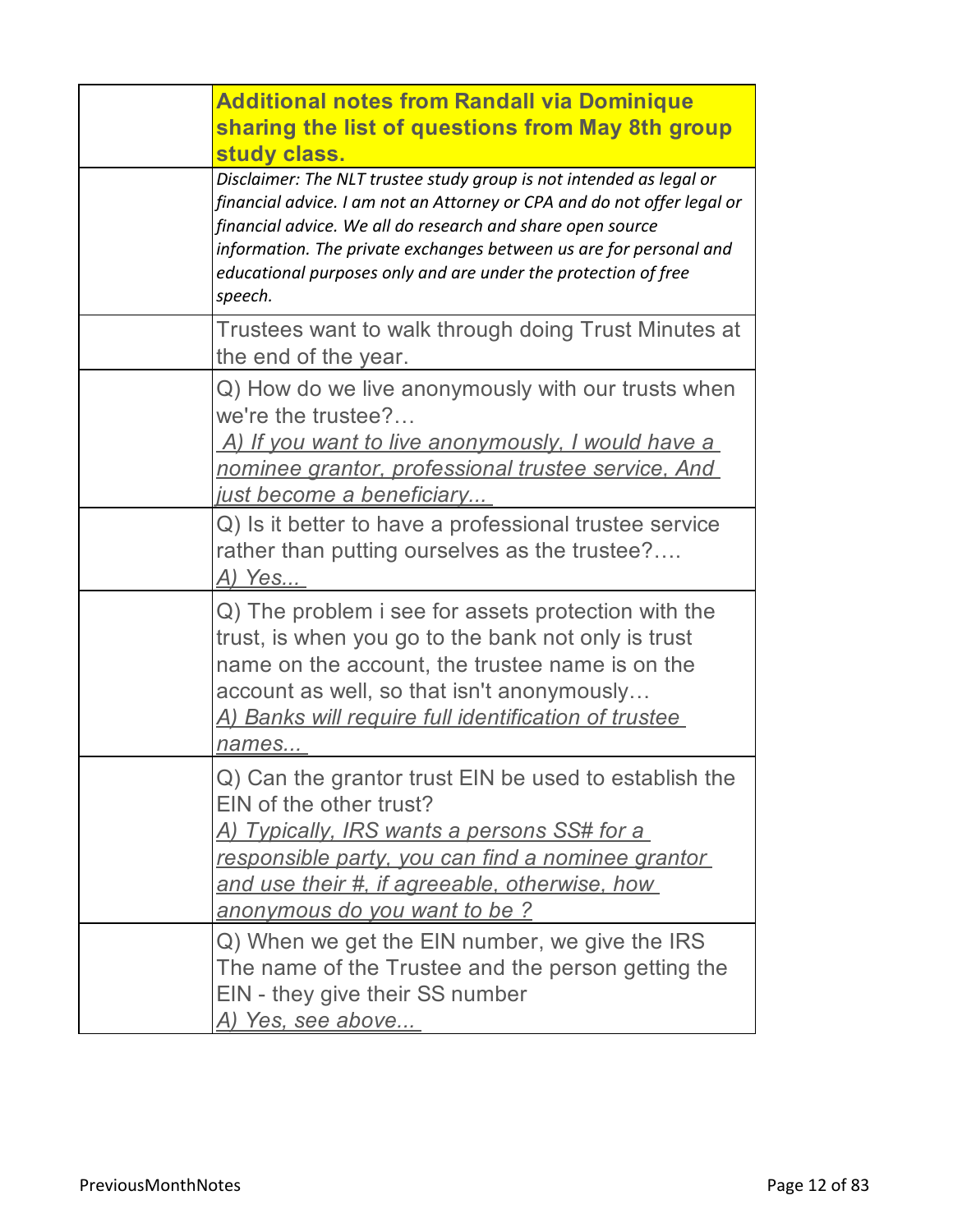| Q) Is it appropriate for a Grantor to be the one to<br>apply for an EIN (or Tax Fie Number in Australia) -<br>therefore using their own personal TFN in the<br>application process.<br>A) I would say that typically that's how it's done                                                                                                                                                                                                                                                                                                 |
|-------------------------------------------------------------------------------------------------------------------------------------------------------------------------------------------------------------------------------------------------------------------------------------------------------------------------------------------------------------------------------------------------------------------------------------------------------------------------------------------------------------------------------------------|
| Q) If you wanted to send funds to a charity, how<br>would you do that?<br>A) Cut a check to that charity                                                                                                                                                                                                                                                                                                                                                                                                                                  |
| Q) Sample of Trust Minutes?<br><u>A) use the "memorandum of minutes" as an</u><br>example and also reference "A word about<br>Sample Minutes" and "Minutes" from trust doc                                                                                                                                                                                                                                                                                                                                                                |
| Q) Trustees want to walk through making a<br>beneficiary change - adding a new beneficiary (What<br>specific "power" in the indenture gives the trustees<br>the power to do this? and How to do it - walk through<br>the forms.)<br><u>A) Trust Indenture gives the power</u><br><u>A) 1st scenario: trustees decide to delete a deceased </u><br><u>beneficiary and add 1 or more new beneficiaries</u><br><u> 2nd scenario: Trustees are asked by beneficiaries to </u><br>add the names of two new grandchildren and agree<br>to do so |
| Q) Trustees want to walk through making a<br>beneficiary change - deleting a beneficiary and<br>replacing with someone else<br>A) See abovetrustees call a meeting, make a<br>decision and agree, and it becomes a minute for the<br>trust records                                                                                                                                                                                                                                                                                        |
| Q) Randal said that only one document need to be<br>notarized to open a bank account. Which document is<br>that?<br><u>A) Notarize or have 2 Witnesses:</u><br>Witness your signature on Schedule Addendum "A"<br>for foreign currency And, that document "doesn't"<br>go to bank until the RV exchange                                                                                                                                                                                                                                   |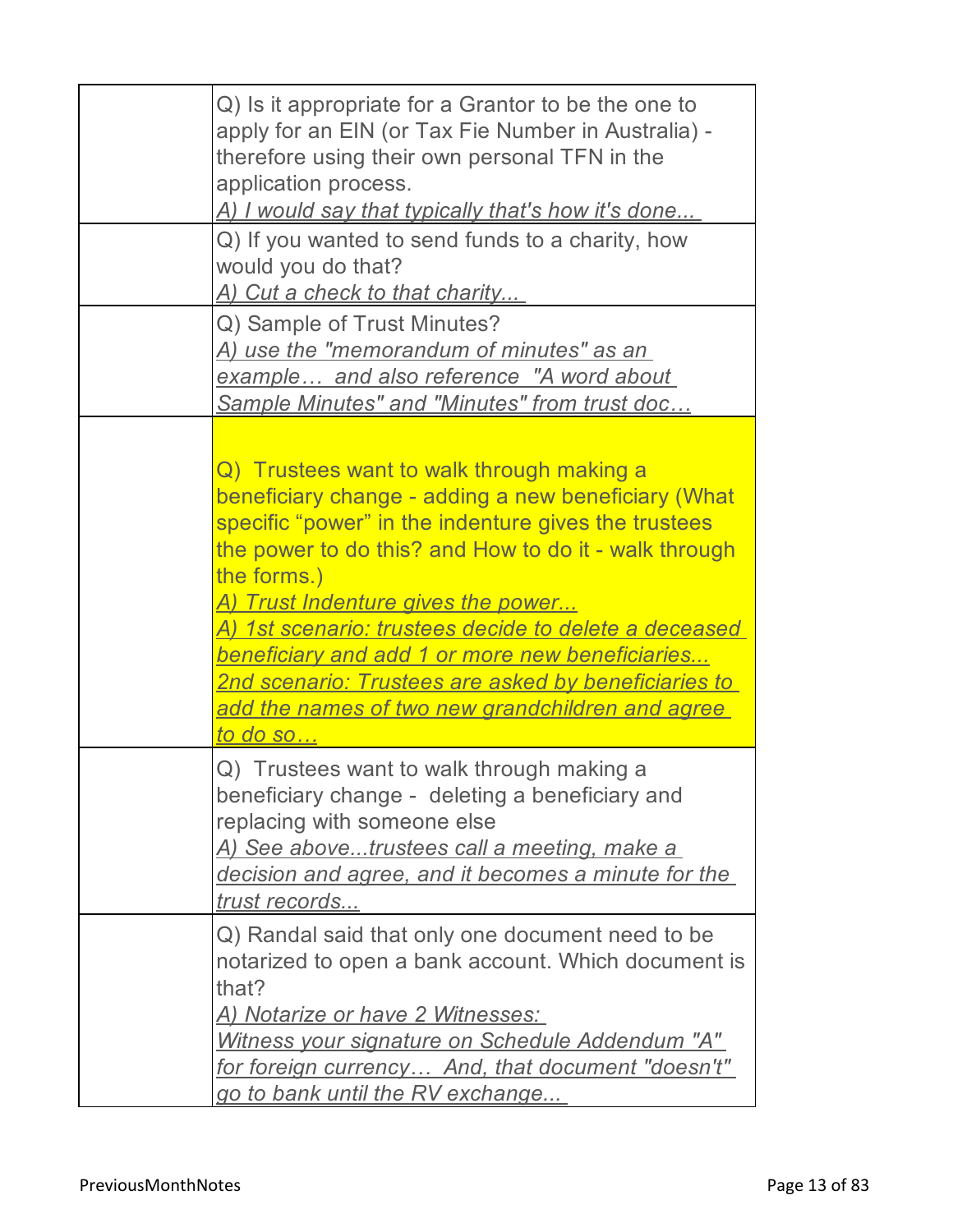| Q) Can a trust be the grantor of another trust?<br>A) Yes                                                                                                                                                                                                                                          |
|----------------------------------------------------------------------------------------------------------------------------------------------------------------------------------------------------------------------------------------------------------------------------------------------------|
| Q) Does layering trust help? have a "public bank<br>trust" then layer the with private trusts only known to<br>ourselves?<br><u>A) It can, but not always necessary </u>                                                                                                                           |
| UK Client Q) I believe i need a tax form in the UK but<br>have a problem applying for one.<br><u>A) I would check with the bank first and see what </u><br>they require to open an account I have a client in<br><b>London, that only needed her personal ID</b><br>license/passport and it opened |
| Q) By getting notarization, are we not taking the trust<br>from the private realm into the Public?<br><u>A) NoNotary/Witness is only for verification of your</u><br>signature                                                                                                                     |
| Q) Is member of an LLC the same as being a LLC<br>shareholder?<br><u>A) Pretty much</u>                                                                                                                                                                                                            |
| Q) Describe the difference between a living trust and<br>an irrevocable trust.<br><u>A) Living Trust: grantor is trustee is beneficiaryonly_</u><br>avoids probate<br><u> Private Irrevocable Trust: separates owner from </u><br>assetsmuch more protection and privacy                           |
| Q) Is a living trust a will then and does it bypass<br>succession taxation?<br><u>A) Probably, it bypasses probate and assets go to </u><br><u>beneficiaries, typically tax-exempt Need to consult</u><br>with a CPA or tax professional.                                                          |
| Q) Is it true that a living trust has far less asset<br>protection and is liable for taxation as it is an<br>extension of the individual?<br><u>A) Yes</u>                                                                                                                                         |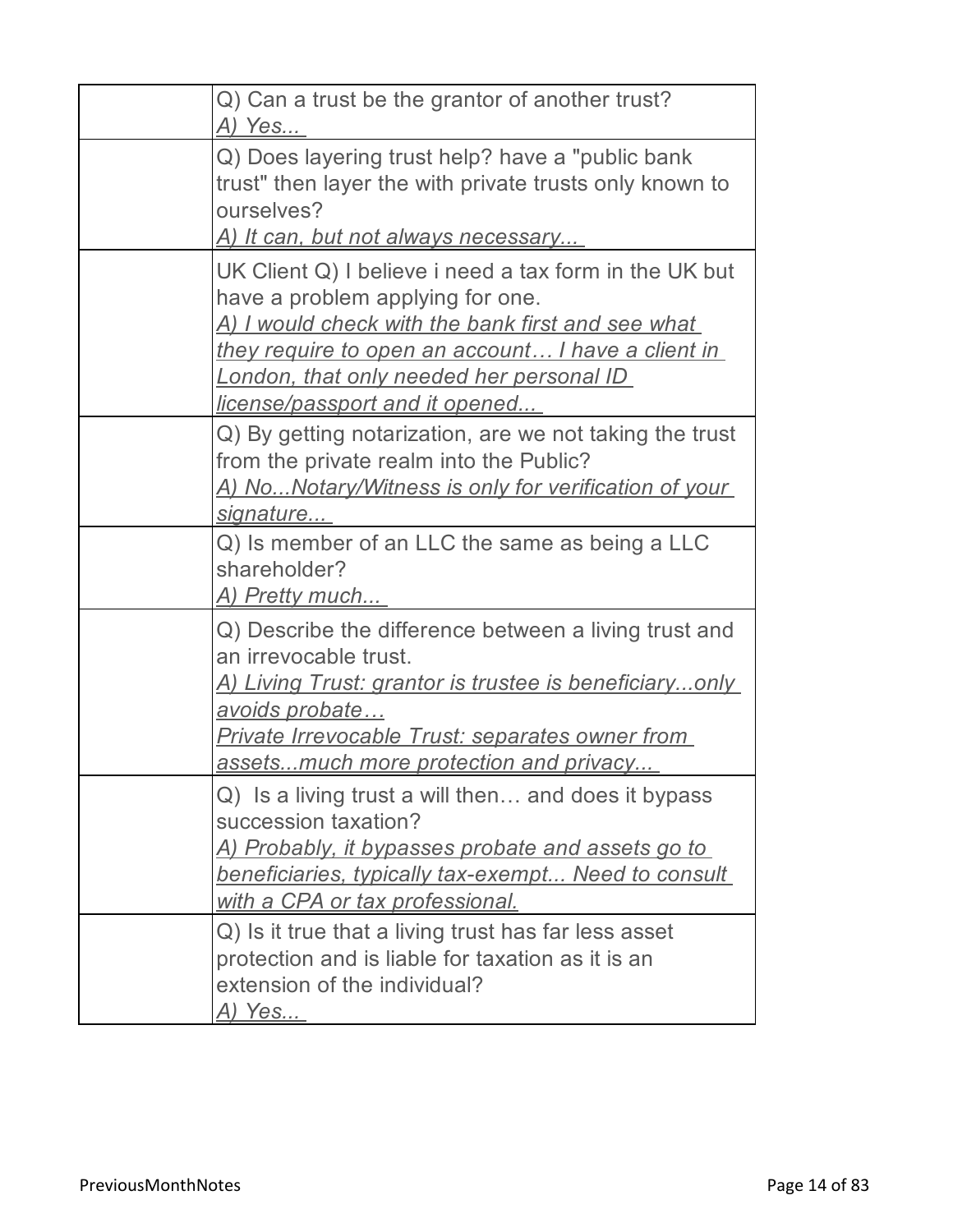| Q) Is a trust is a charity and has to be registered as<br>one? Is that correct. Would that would be the case for<br>all country's?<br><u>A) In order for a trust to be a charity is to create it so_</u><br><u>it is a 501c3 or 508 charity</u><br>Lots of work involved                                                                                                                                                  |
|---------------------------------------------------------------------------------------------------------------------------------------------------------------------------------------------------------------------------------------------------------------------------------------------------------------------------------------------------------------------------------------------------------------------------|
| Q) If the trust earns interest (say, from a bank<br>account), does it have to pay tax on the interest?<br>A) If it chooses Need to check with CPA or tax<br><u>professional</u>                                                                                                                                                                                                                                           |
| $Q$ ) So a trust is sort of like a 401(k), in that any<br>interest and dividends it earns are tax deferred until<br>they are distributed to the beneficiaries?<br><u>A) Private irrevocable trusts If trust decides to hold_</u><br>gaining assets until distribution and put any tax<br>liability on beneficiaries, That's where liability goes<br><u>the parties involved must consult a CPA or tax</u><br>professional |
| Q) We are preparing gift letters for our loved ones.<br>Should we have them all done before we go to the<br>bank and should they be notarized beforehand?<br><u>A) Yes, I would highly recommend that any </u><br>assignments of foreign currency, gifting letters, or<br>any shuffling of names on receipts, be signed and<br>notarized before the RV exchange                                                           |
| Q) What is a private banker?<br>A) Hard to find these days, typically you probably<br>need more than \$10 mil to play                                                                                                                                                                                                                                                                                                     |
| Q) Why show the bank a gift letter and Schedule A?<br><u>A) No you don't show the banker "A" or gift letter </u><br>until after RV You only show these to the banking<br>institution you are doing your RV exchange meeting.                                                                                                                                                                                              |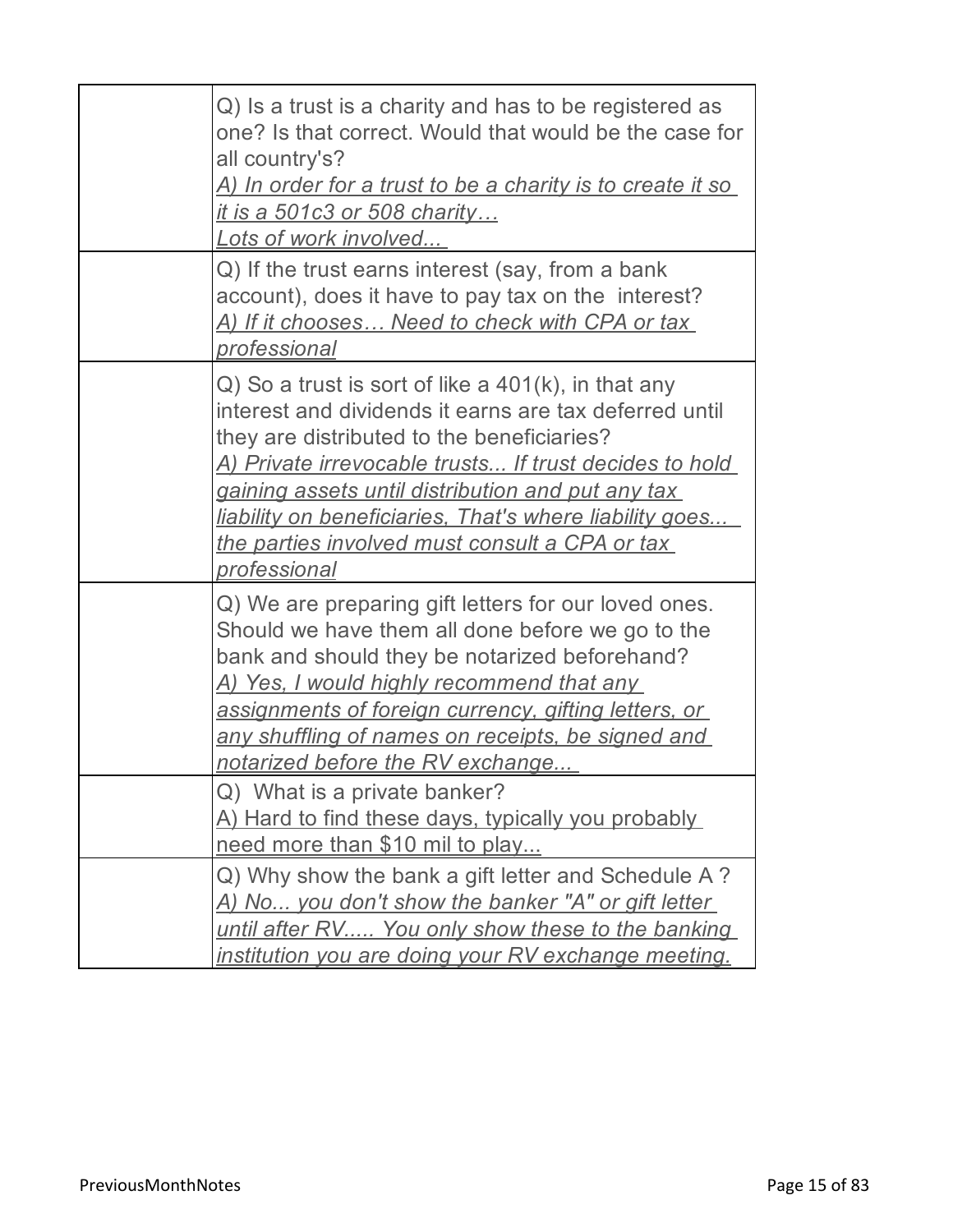|                  | Q) When we have the notary notarize the assets<br>page do they need to see the assists in add sch a?<br><u>A) I've covered the content and it's been ok here</u><br><u>And I have used this notary for a number of years, </u><br>she doesn't question content, she just asks me if I<br>understand the document, and I sign and she<br>stamps                                                                                                                                                                           |
|------------------|--------------------------------------------------------------------------------------------------------------------------------------------------------------------------------------------------------------------------------------------------------------------------------------------------------------------------------------------------------------------------------------------------------------------------------------------------------------------------------------------------------------------------|
|                  | <b>Additional notes re Foundations: An NLT can</b><br>operate as a foundation if it wants to. A<br>foundation is, in effect, a kind of trust anyway.<br>The difference with most "foundations" is that<br>they are statutory.                                                                                                                                                                                                                                                                                            |
|                  | June 12th 4pm BIC - Irrevocable Private Trust contract - Chapters 1 & 2 of the book                                                                                                                                                                                                                                                                                                                                                                                                                                      |
|                  | The Art of Passing The Buck $\sim$ What is a Trust                                                                                                                                                                                                                                                                                                                                                                                                                                                                       |
|                  | Trust Minutes <i>Brilliance In Commence</i> ~ Randall and Taansen did a seminar last<br>month - on the importance of Trust Minutes.                                                                                                                                                                                                                                                                                                                                                                                      |
|                  | https://www.youtube.com/watch?v=yfXeWJ6ysII&t=868s)                                                                                                                                                                                                                                                                                                                                                                                                                                                                      |
|                  | Dominique's  I've added a tab to this month's updated spreadsheet for Trust                                                                                                                                                                                                                                                                                                                                                                                                                                              |
| <b>Tab Trust</b> | Spreadsheet   Minutes - we'll review this first.                                                                                                                                                                                                                                                                                                                                                                                                                                                                         |
| <b>Minutes</b>   |                                                                                                                                                                                                                                                                                                                                                                                                                                                                                                                          |
|                  |                                                                                                                                                                                                                                                                                                                                                                                                                                                                                                                          |
|                  | Respect Today we are discussing the first two chapters in The Art of Passing<br>Copyright: the Buck Vol I. The Art of Passing the Buck Vol 1 & 2 are copyrighted.<br>So what we are instructing our study group that everyone purchase<br>your own copy of the book & this group plans to discuss specific<br>topics to make sure we all understand what is being shared in this<br>book. We are engaged in this study group in Making a Life for<br>ourselves - and sharing our most important capital - Human Capital. |
| The Art of       |                                                                                                                                                                                                                                                                                                                                                                                                                                                                                                                          |
| Passing The      | Here is the link if you have not purchased your copy yet - we intend to                                                                                                                                                                                                                                                                                                                                                                                                                                                  |
|                  | Buck study Vol I and then go on to Vol II - https://passingbucks.com/                                                                                                                                                                                                                                                                                                                                                                                                                                                    |
| Disclaimer:      | The NLT trustee study group is not intended as legal or financial<br>advice. I am not an Attorney or CPA and do not offer legal or financial<br>advice. We all do research and share open source information. The<br>private exchanges between us are for personal and educational<br>purposes only and are under the protection of free speech. We may<br>discuss ways to avoid taxes, but never suggest evading taxes.                                                                                                 |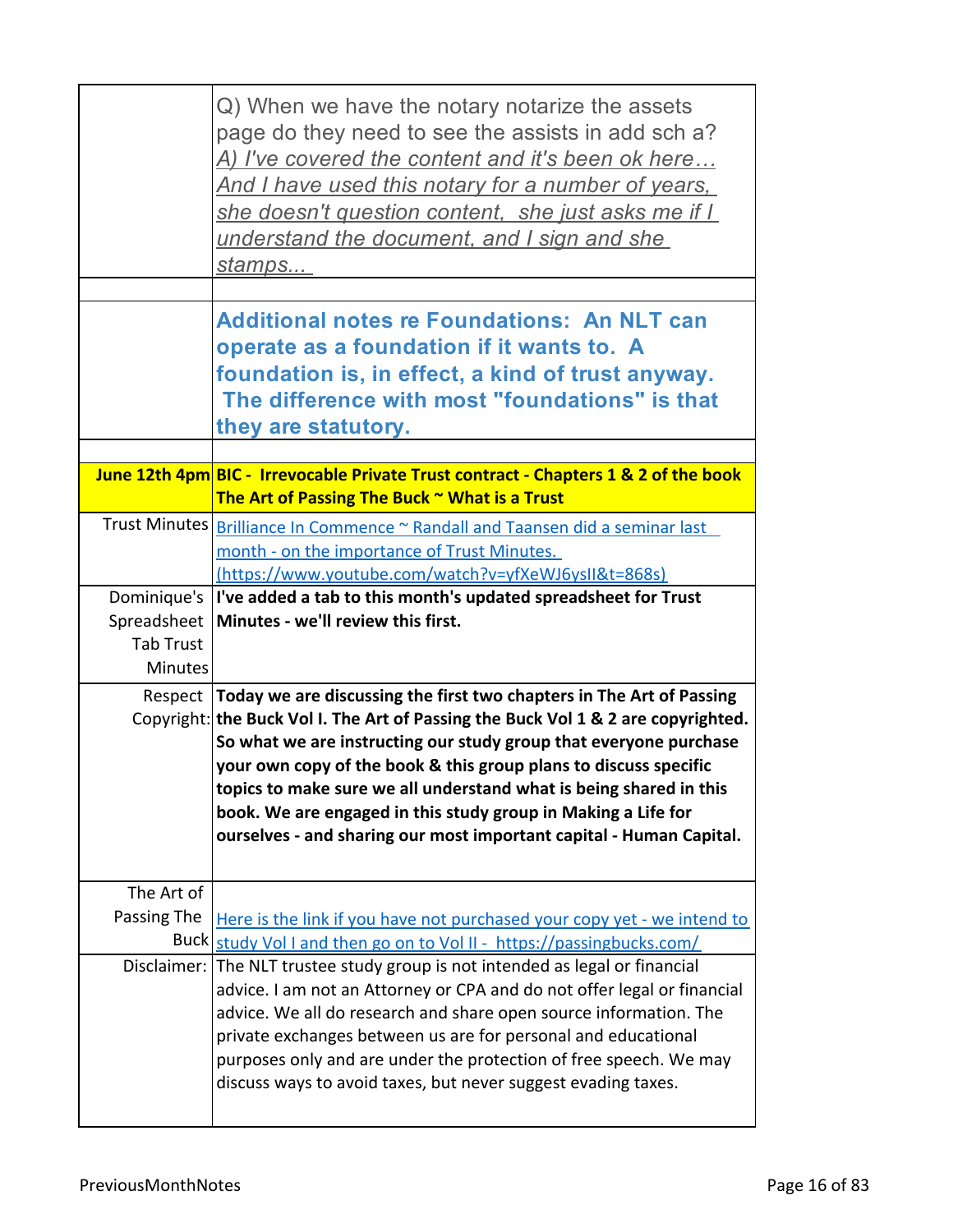|                 | eBook   Lalso want to highly recommend a free gift the Charles Arthur             |
|-----------------|-----------------------------------------------------------------------------------|
|                 | Enterprise folks give you when you submit your email - Romance and                |
|                 | Trust, An Educational Tale -                                                      |
|                 | https://passingbucks.com/gift/index.html                                          |
|                 | Mantra: This is my idea of why I am a trustee - From the movie:                   |
|                 | Conversations with God: If you want to create abundance for                       |
|                 | yourself, create it for someone else.                                             |
| Very Important  | Per the court case USA v. Gwenn Wycoff and Frank C. Ozak, per the                 |
| for us to study | Permanent Injunction they are required to tell us: "Under no                      |
| and learn this  | circumstances should you rely on the content of either volume of The              |
| art.            | Art of Passing the Buck in determining a trust's federal income tax               |
|                 | liability, whether that trust presently exists or is to be created in the         |
|                 | future. For all such matters, you should instead seek appropriate                 |
|                 | professional assistance (e.g. from an attorney, certified public                  |
|                 | accountant, or otherwise properly licensed and reputable tax return               |
|                 | preparer."                                                                        |
|                 | from page 2 of their letter - Victory for the First Amendment - "It is            |
|                 | nearly impossible to play the game of wealth without the rules of                 |
|                 | acquisition"                                                                      |
|                 | There is no information regarding taxes in The Art of Passing the                 |
|                 | Buck, Volume I - Trusts are about the Beneficiaries - NOT about                   |
|                 | Taxes Setting up a proper Trust allows the legal tax benefit                      |
|                 | Trust Mantras: An important issue for trusts is control of assets must be clearly |
|                 | relinquished by the grantor.                                                      |
|                 | And No one person can wear more than two hats!                                    |
|                 | And keep Liabilities separate from Trust Assets.                                  |
|                 |                                                                                   |
|                 | Volume I covers the What and the Why                                              |
|                 | Volume II distills decades of Trust experience to tell us how to:                 |
|                 | Structure our trusts, transfer assets into our trusts, educate heirs &            |
|                 | beneficiaries in the proper use of our trust, make our trusts                     |
|                 | successful, create effective minutes, properly issue & exchange Trust             |
|                 | Certificates (units of beneficial interest), avoid legal problems,                |
|                 | includes sample formats and forms.                                                |
|                 | Volume II - We will talk about three Policies & Procedures to keep                |
|                 | our trusts updated and three Memos include commentary about                       |
|                 | Trust history and misc. information about inheritance.                            |
|                 | Next month we will be in Chapter 3 & 4 - what life might be like as a             |
| Look Ahead:     | member of a strong trust group                                                    |
|                 | What makes a good trustee - Highly recommend you have a                           |
|                 | premium subscription to PassingTheBuck newsletters -                              |
|                 | Some of these notes are from their April 2018 Newsletter - The Trick              |
|                 | is the Trustee                                                                    |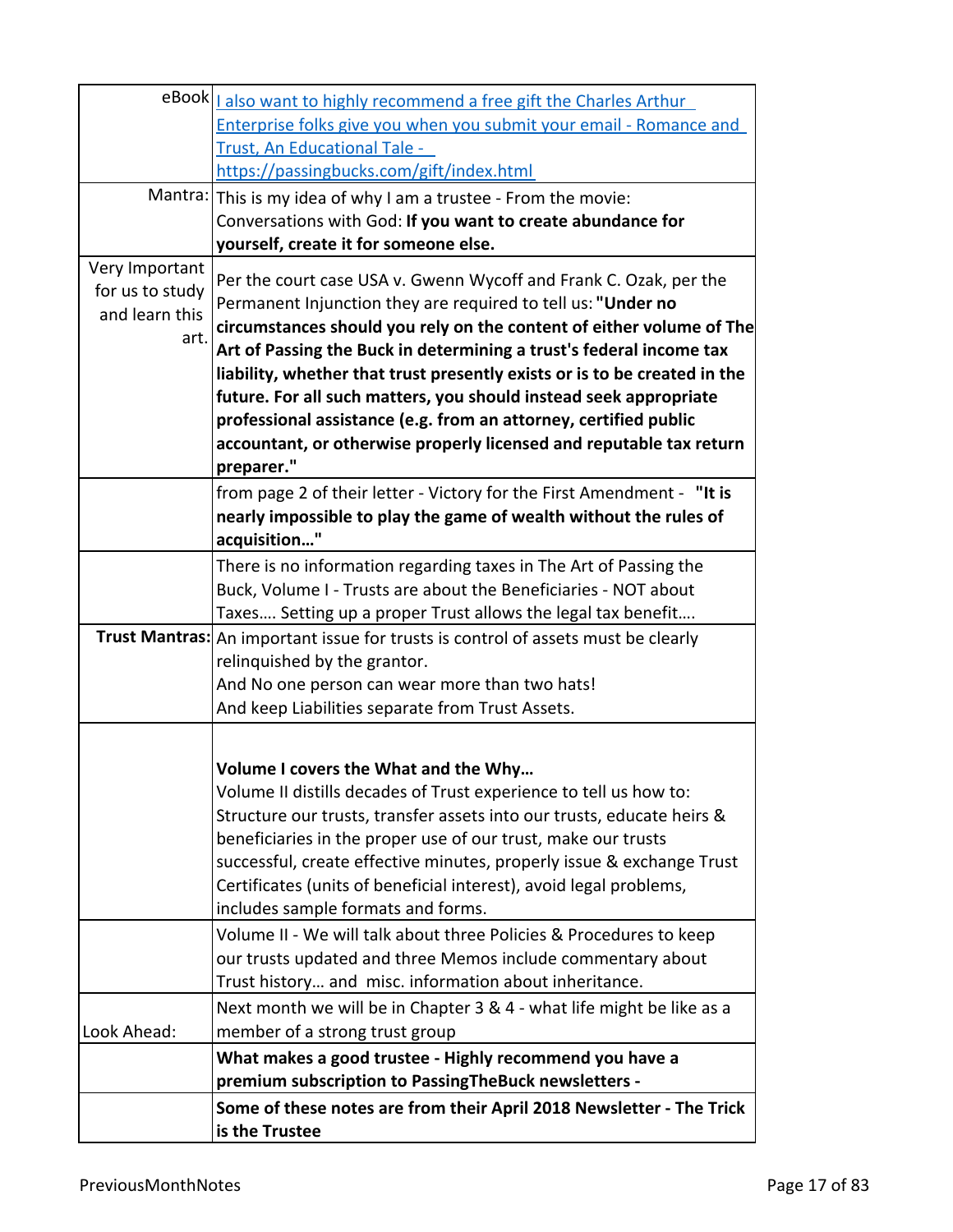|                                                                           | "Anybody with a high school education and broad exposure to the                                                                                                                                                                                                                                                                                                                                                                                                        |
|---------------------------------------------------------------------------|------------------------------------------------------------------------------------------------------------------------------------------------------------------------------------------------------------------------------------------------------------------------------------------------------------------------------------------------------------------------------------------------------------------------------------------------------------------------|
|                                                                           | intricacies of business can qualify to establish a Common Law Trust                                                                                                                                                                                                                                                                                                                                                                                                    |
|                                                                           | or to become a Trustee. You do not need to be a professional, and                                                                                                                                                                                                                                                                                                                                                                                                      |
|                                                                           | you do not need a license of any type."                                                                                                                                                                                                                                                                                                                                                                                                                                |
|                                                                           | It is recommended to get beneficiaries involved in the trust                                                                                                                                                                                                                                                                                                                                                                                                           |
|                                                                           | management, to develop a cohesion that evolves as time passes.                                                                                                                                                                                                                                                                                                                                                                                                         |
|                                                                           | a Trustee is an uncommon combination of talents.                                                                                                                                                                                                                                                                                                                                                                                                                       |
|                                                                           | We will all be getting a law education by studying the art of being a<br>trustee, and trustees are keepers of family history and traditions.<br>We want to create leaders in the future - our greatest capital is<br>Human Capital.                                                                                                                                                                                                                                    |
| Chapter 1                                                                 | So, if you have all done your homework, the book "reads" well, but<br>giving us concepts as real life examples.                                                                                                                                                                                                                                                                                                                                                        |
| Should have<br>made both<br>wives Co-<br>Trustees - for<br>Checks&Balance | Chapter 1 we have a Trust Grantor, has divorced wife and new wife<br>when he died. New wife inherited estate as the sole trustee, and<br>since the trust indenture had no restrictions on her, she didn't share<br>any inheritance with the original beneficiaries, the children. The<br>children by suing her, got a copy of the trust, which showed she had<br>named her relatives as new beneficiaries and planned to pay the<br>children a little bit, eventually. |
|                                                                           | When the Grantor of a Revocable Living Trust dies, the trust turns<br>into an Irrevocable Trust.                                                                                                                                                                                                                                                                                                                                                                       |
|                                                                           | Instead of a Living Revocable Trust, some people choose to set up a<br>Testamentary Trust - their Will when they die, gives directions to<br>place assets into a newly created Irrevocable Trust and assigns<br>trustee(s) to care for listed beneficiaries                                                                                                                                                                                                            |
|                                                                           | Chapter 2   A Trust is a collection of assets transferred into financial accounts<br>under the name of a family trust and managed for the benefit of<br>family members.                                                                                                                                                                                                                                                                                                |
|                                                                           | The people who receive benefits are identified as a Beneficiary                                                                                                                                                                                                                                                                                                                                                                                                        |
|                                                                           | The collection of assets is the Trust Corpus (body)                                                                                                                                                                                                                                                                                                                                                                                                                    |
|                                                                           | The Grantor does not have to die before beneficiaries receive benefits                                                                                                                                                                                                                                                                                                                                                                                                 |
|                                                                           | Note - some people have asked me about Express Trusts - an Express<br>Trust is one that is created on purpose rather than mandated by a<br>court. Express Trusts can be irrevocable or revocable - the name is<br>simply referring to the trust being setup for a specific purpose.<br>Trust Indenture is a contract - also called Declaration of Trust                                                                                                                |
|                                                                           |                                                                                                                                                                                                                                                                                                                                                                                                                                                                        |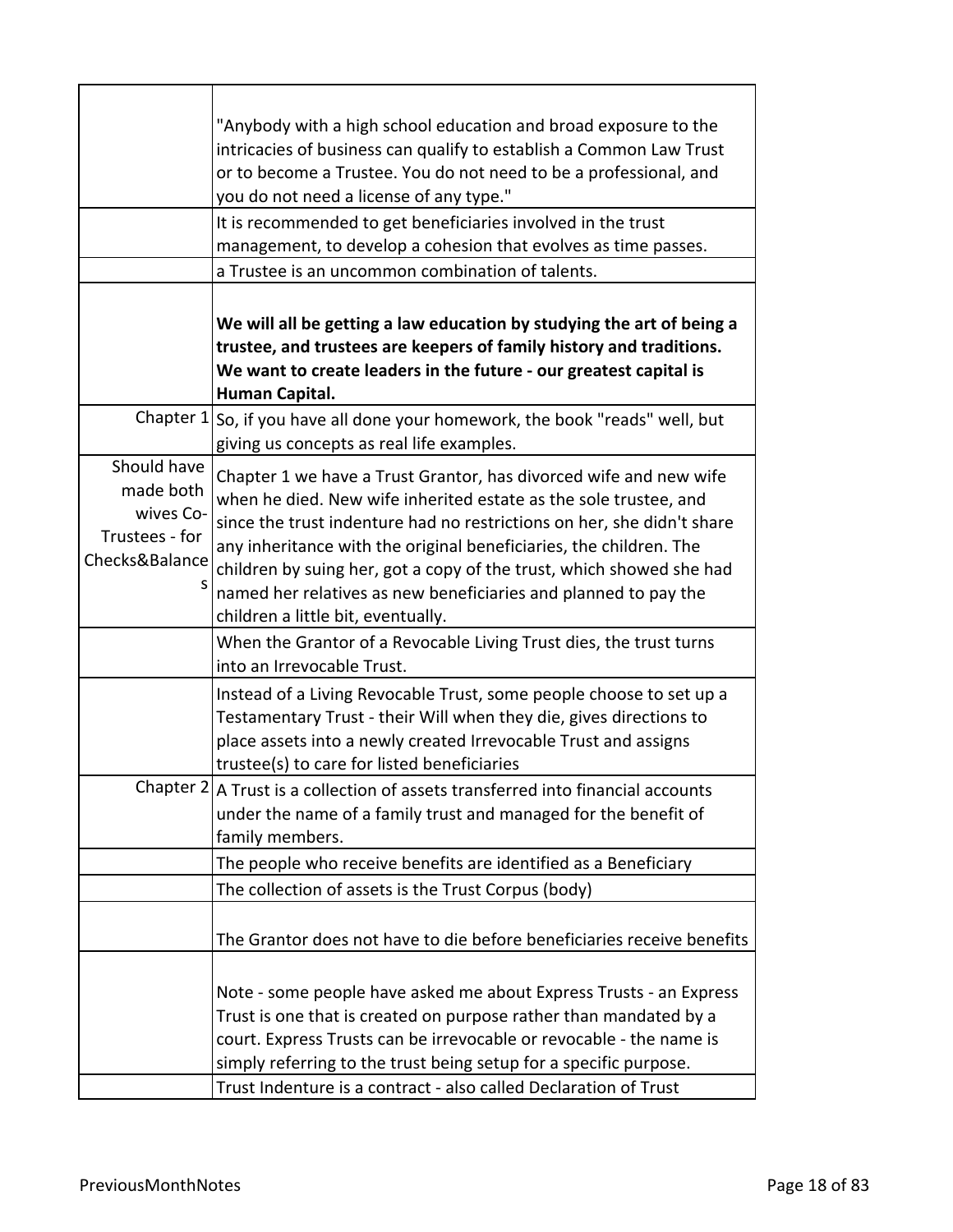|                                                                                          | So that funds will pass through probate, we have to have a successor<br>trustee if we are a sole trustee.                                                                                                                                                                                                                   |
|------------------------------------------------------------------------------------------|-----------------------------------------------------------------------------------------------------------------------------------------------------------------------------------------------------------------------------------------------------------------------------------------------------------------------------|
| What's the<br>difference<br>between Figure<br>Revocable/Livin<br>g Trust and<br>Figure 2 | Revocable: Grantor is Trustee and Beneficiary<br>Irrevocable: Trustee 2 people - the 2nd person has to be unrelated by<br>blood or marriage or employment (Can do One Trustee & Successor<br>Trustee)<br>Because of the RV - we don't recommend you having your family<br>name on your trust to help you stay more private. |
| Irrevocable<br>Trust?                                                                    | Revocable: Grantor is Beneficiary and names contingent beneficiaries<br>for after he dies<br>Irrevocable: Beneficiaries - can include you, but you can only wear<br>two hats.                                                                                                                                               |
|                                                                                          | Beneficiaries receive destructions and pay taxes on what they receive.                                                                                                                                                                                                                                                      |
|                                                                                          | With an Irrevocable Trust - if it is family oriented, we encourage the<br>education of the beneficiaries so they can participate in financial<br>decisions and interact with Trustees to help take care of their needs.                                                                                                     |
|                                                                                          | Grantor remains an advisor to the Board of Trustees, if he chooses.                                                                                                                                                                                                                                                         |
| Purpose of the<br>Trust:                                                                 | To increase assets and cash flow to care for beneficiaries. As an<br>incentive, Trustees receive a percentage of distribution as an<br>incentive. Profits are either distributed to beneficiaries and/or<br>reinvested.                                                                                                     |
|                                                                                          | Divided Title:   Full Title = Legal Title & Equitable Title                                                                                                                                                                                                                                                                 |
| Legal Title                                                                              | technical ownership (Trustee)                                                                                                                                                                                                                                                                                               |
| Equitable Title                                                                          | beneficial right to possess and use (Beneficiaries)                                                                                                                                                                                                                                                                         |
| US Constitution                                                                          | "no State shall  pass any  law impairing the obligation of<br>contracts."                                                                                                                                                                                                                                                   |
|                                                                                          | The Grantor Voluntarily and Honestly contracts with Trustee(s) and<br>establishes a lawful trust.                                                                                                                                                                                                                           |
|                                                                                          | This right to contract is guaranteed by the US Constitution                                                                                                                                                                                                                                                                 |
| Dominique's<br>Observation:                                                              | When an asset serves the benefit of many, it seems to be more<br>protected.                                                                                                                                                                                                                                                 |
| <b>Black's Law</b><br>Dict.                                                              | A trust is "an equitable or beneficial right or title to land or other<br>property, held for the Beneficiary by another person, in whom resides<br>the legal title or ownership."                                                                                                                                           |
|                                                                                          | Chancery courts courts of equity                                                                                                                                                                                                                                                                                            |
| <b>Black's Law</b><br>Dict.                                                              | Trust is "an obligation on a person, arising out of a confidence<br>reposed in him, to apply property faithfully and according to such<br>confidence."                                                                                                                                                                      |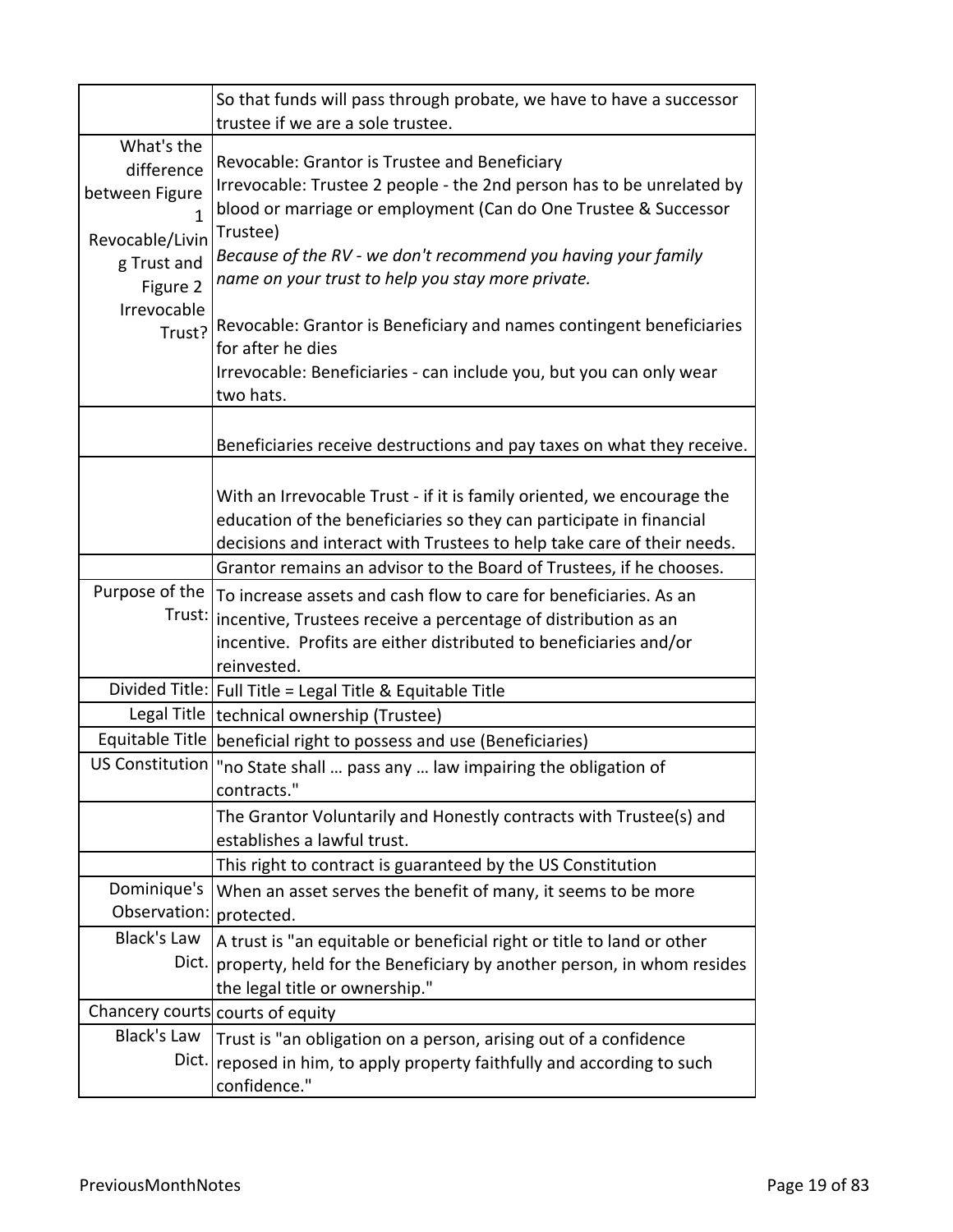|                                              | A trust can take advantage of passthrough accounting principles -<br>increases pass on to beneficiaries when distributed, thus no tax<br>liability for the trust.                                                                       |
|----------------------------------------------|-----------------------------------------------------------------------------------------------------------------------------------------------------------------------------------------------------------------------------------------|
|                                              | Trusts need their own income flow                                                                                                                                                                                                       |
|                                              | the term business is used because the authors of the book want to<br>impress the importance of handling the trust matters as a business<br>concern.                                                                                     |
|                                              | Fundamental requirement is that the trust manages and controls<br>assets, as a business using passthrough accounting.                                                                                                                   |
|                                              | Entire reason for trust is to protect the interests of the beneficiaries.                                                                                                                                                               |
| Dominique's<br>understanding<br>of IRS Note: | Ordinary Trusts:  because the beneficiaries do not share in the<br>discharge of the responsibility of caring for trust assets they are not<br>considered as associates in a joint enterprise for the conduct of<br>business for profit. |
|                                              | Darling v Buddy 1 S.W. 2d 163, 58 A.M 493 (1927)  The trial court's                                                                                                                                                                     |
|                                              | ruling in favor of defendants, it is stated, was based upon a finding                                                                                                                                                                   |
|                                              | that the agreement created a common-law trust.                                                                                                                                                                                          |
|                                              | https://casetext.com/case/darling-v-buddy                                                                                                                                                                                               |
|                                              | American Jurisprudence, Second Edition, Copyright © 2011 West<br>Group, Lucas D. Martin, J.D. Business Trusts I. Definitions and<br>Nature; Validity A. In General, 13 Am Jury 2d Business Trusts ß 2                                   |
|                                              | Ultimately, in a business trust, the relationship of the grantor to the<br>property transferred does not differ in any material aspect before<br>n6<br>and after the creation of the trust.                                             |
|                                              | n6 Ruby Mountain Trust v. Department of Revenue of State of<br>Montana, 2000 MT 166, 300 Mont. 297, 3 P.3d 654 (2000).<br>https://casetext.com/case/ruby-mountain-trust-v-department-of-<br>revenue                                     |
|                                              | Rev. Cotton Mather: "Never entrust a man with more power than you<br>are content for him to use; for use it he will."                                                                                                                   |
|                                              | Edmund Burke: "The only thing necessary for the triumph of evil, is<br>for good men to do nothing."                                                                                                                                     |
|                                              | July 10th 4pm BIC - Irrevocable Private Trust contract - Chapters 3 & 4 of the book<br>The Art of Passing The Buck ~ Mentors, Money & Trustees &<br><b>Rethinking Ownership</b>                                                         |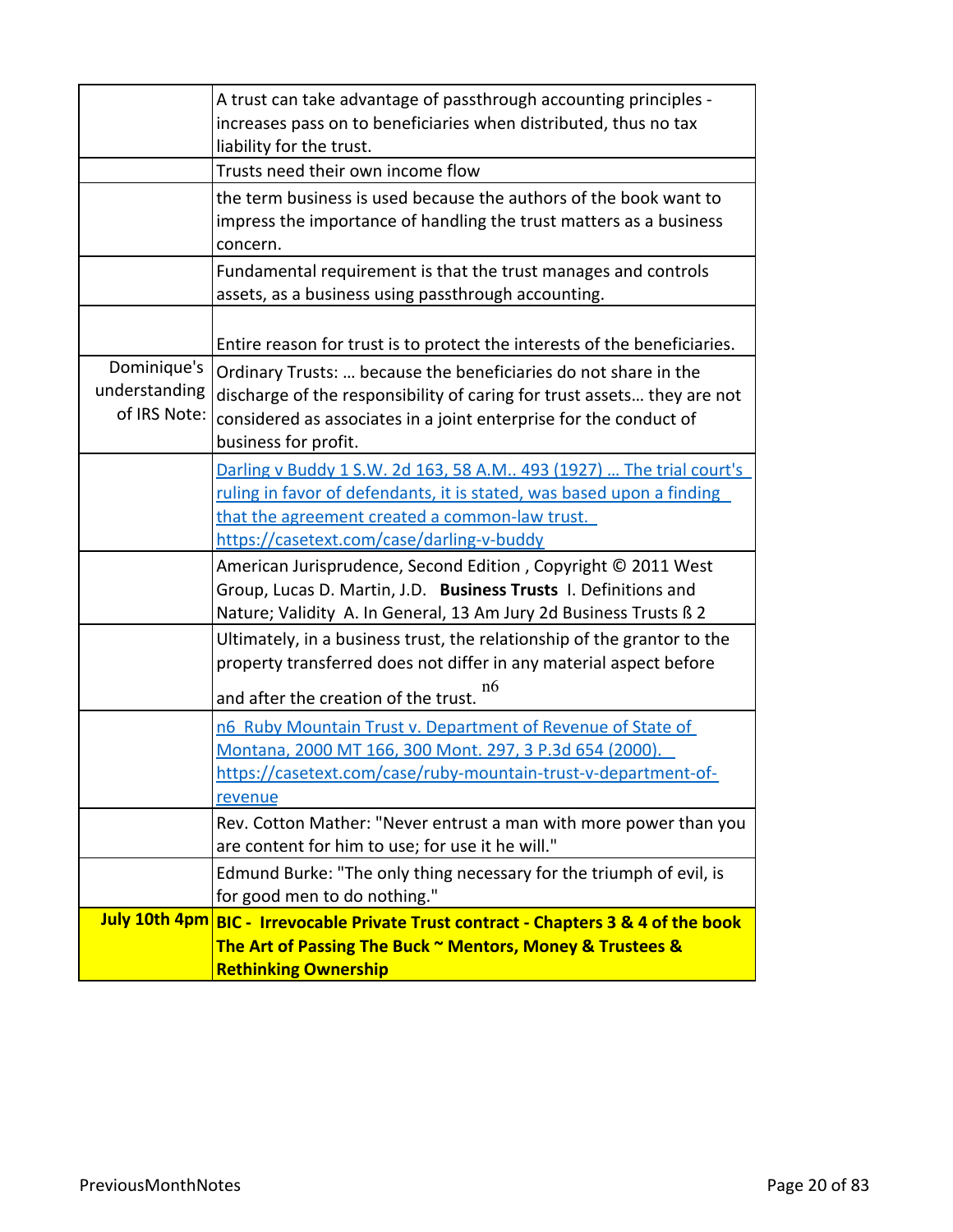|             | Spreadsheet So briefly in the spreadsheet that I keep issuing an updated edition,<br>Overview: we have a <b>document log</b> so we can track the papers that make up our<br>trust entity, we have a trust financial ledger to help us track the trust<br>corpus, increases and decreases. We have a Linked Statement of<br>Financial Position. I have put all my Previous Month's NLT Study<br>Notes into a separate tab as some people said they like to print these<br>notes out. Today's notes are here 2019.07.10 Notes. And I've added<br>some additional books to Trust Education Tab. And I have renamed a<br>tab to Tips& Tricks per the recommendation of fellow student. |
|-------------|------------------------------------------------------------------------------------------------------------------------------------------------------------------------------------------------------------------------------------------------------------------------------------------------------------------------------------------------------------------------------------------------------------------------------------------------------------------------------------------------------------------------------------------------------------------------------------------------------------------------------------------------------------------------------------|
|             | Change to NLT This month, I want to do knowledge sharing with you first, and then,                                                                                                                                                                                                                                                                                                                                                                                                                                                                                                                                                                                                 |
|             | Study Group  I'll stop the recording and re-start the recording when we discuss my                                                                                                                                                                                                                                                                                                                                                                                                                                                                                                                                                                                                 |
|             | Format excel spreadsheet offering for this month. This way, for future                                                                                                                                                                                                                                                                                                                                                                                                                                                                                                                                                                                                             |
|             | reviews, we will have mini recordings of just the excel sheet tab                                                                                                                                                                                                                                                                                                                                                                                                                                                                                                                                                                                                                  |
|             | discussions separate from our Trust study notes.                                                                                                                                                                                                                                                                                                                                                                                                                                                                                                                                                                                                                                   |
| Respect     | Today we are discussing chapters 3 & 4 of The Art of Passing the                                                                                                                                                                                                                                                                                                                                                                                                                                                                                                                                                                                                                   |
|             | Copyright: Buck Vol I. The Art of Passing the Buck Vol 1 & 2 are copyrighted. So<br>what we are instructing our study group that everyone purchase your<br>own copy of the book & this group plans to discuss specific topics to<br>make sure we all understand what is being shared in this book. We<br>are engaged in this study group in Making a Life for ourselves - and<br>sharing our most important capital - Human Capital.                                                                                                                                                                                                                                               |
| The Art of  |                                                                                                                                                                                                                                                                                                                                                                                                                                                                                                                                                                                                                                                                                    |
| Passing The | Here is the link if you have not purchased your copy yet - we intend to                                                                                                                                                                                                                                                                                                                                                                                                                                                                                                                                                                                                            |
|             | Buck study Vol I and then go on to Vol II - https://passingbucks.com/                                                                                                                                                                                                                                                                                                                                                                                                                                                                                                                                                                                                              |
|             | Disclaimer: The NLT trustee study group sessions are not intended as legal or<br>financial advice. The host is not an Attorney or CPA and does not<br>offer legal or financial advice. All of us as students do research and<br>share open source information. The private exchanges between us<br>are for personal and educational purposes only and are under the<br>protection of free speech. We may discuss ways to avoid taxes, but<br>never suggest evading taxes.                                                                                                                                                                                                          |
|             | eBook   also want to highly recommend a free gift the Charles Arthur                                                                                                                                                                                                                                                                                                                                                                                                                                                                                                                                                                                                               |
|             | Enterprise folks give you when you submit your email - Romance and                                                                                                                                                                                                                                                                                                                                                                                                                                                                                                                                                                                                                 |
|             | Trust, An Educational Tale -                                                                                                                                                                                                                                                                                                                                                                                                                                                                                                                                                                                                                                                       |
|             | https://passingbucks.com/gift/index.html                                                                                                                                                                                                                                                                                                                                                                                                                                                                                                                                                                                                                                           |
| Romance and | We all learn from Story Telling - so I'm going to briefly share the                                                                                                                                                                                                                                                                                                                                                                                                                                                                                                                                                                                                                |
|             | Trust golden nuggets I found in the eBook Romance and Trust:                                                                                                                                                                                                                                                                                                                                                                                                                                                                                                                                                                                                                       |
|             | Successful Business Man (Ed) with two ex-wives (Anne and Diane)                                                                                                                                                                                                                                                                                                                                                                                                                                                                                                                                                                                                                    |
|             |                                                                                                                                                                                                                                                                                                                                                                                                                                                                                                                                                                                                                                                                                    |
|             | both with children - 3 total - child support & alimony payments<br>Ed getting ready for third marriage to woman (Mary) not as                                                                                                                                                                                                                                                                                                                                                                                                                                                                                                                                                      |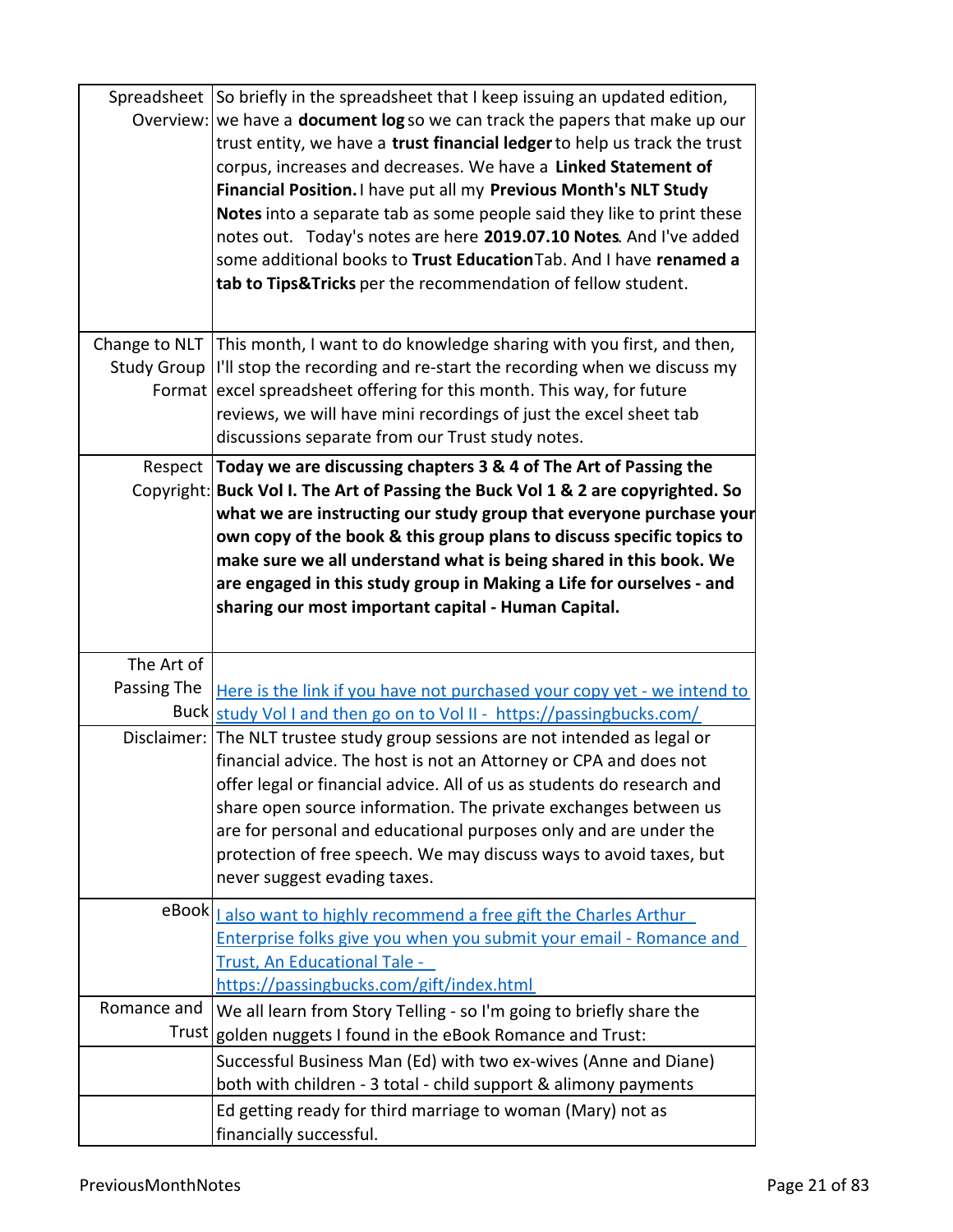| Friends recommended a pre-nupt agreement and Mary said no.                                                                                                                                                                                                                                                                                                                                                                                                                                 |
|--------------------------------------------------------------------------------------------------------------------------------------------------------------------------------------------------------------------------------------------------------------------------------------------------------------------------------------------------------------------------------------------------------------------------------------------------------------------------------------------|
| They talked to a minister and realized both of them had "trust"<br>issues.                                                                                                                                                                                                                                                                                                                                                                                                                 |
| Minister suggested a Trust might be the solution to their "trust"<br>issues.                                                                                                                                                                                                                                                                                                                                                                                                               |
| To set up a proper Trust costs not only money but TIME.                                                                                                                                                                                                                                                                                                                                                                                                                                    |
| By Ed putting his assets in a Trust before the marriage, Ed would<br>have nothing for Mary to take in the case of divorce, and Ed would<br>not lose the use of the property and other assets. The Mary would<br>have the assets she brought to the marriage & assets earned in the<br>marriage would be half hers by right of community property.                                                                                                                                          |
| Ultimately, this is what the trust specialist suggested:<br>1) 1st Trust for 1st wife Anne<br>2) 2nd Trust for 2nd wife Diane<br>3) 3rd Trust for children - he ended up setting up separate trusts for<br>each child.<br>4) 4th Trust for Ed's remaining premarriage assets<br>5) 5th Trust set up by Mary for her premarriage assets<br>6) 6th Trust setup by Ed for Ed&Mary for them to do humanitarian<br>work together.<br>and as the story evolves, other trusts are created as well |
| This set up required the ex-wives to agree that their alimony<br>payments and child support and future children's college<br>expenses/inheritance were now to be contained in trusts.                                                                                                                                                                                                                                                                                                      |
| Doing something this complex based on Ed's many financial holdings<br>would take six to nine months to get all these trusts set up correctly<br>and asset titled correctly.                                                                                                                                                                                                                                                                                                                |
| Ed was the settlor of all the trusts except Mary's premarriage asset<br>trust.                                                                                                                                                                                                                                                                                                                                                                                                             |
| Trust specialist and other people a part of her company participated<br>as trustees and also as business managers for Ed's three businesses,<br>and were there to help train the other trustees in trust<br>administration.                                                                                                                                                                                                                                                                |
|                                                                                                                                                                                                                                                                                                                                                                                                                                                                                            |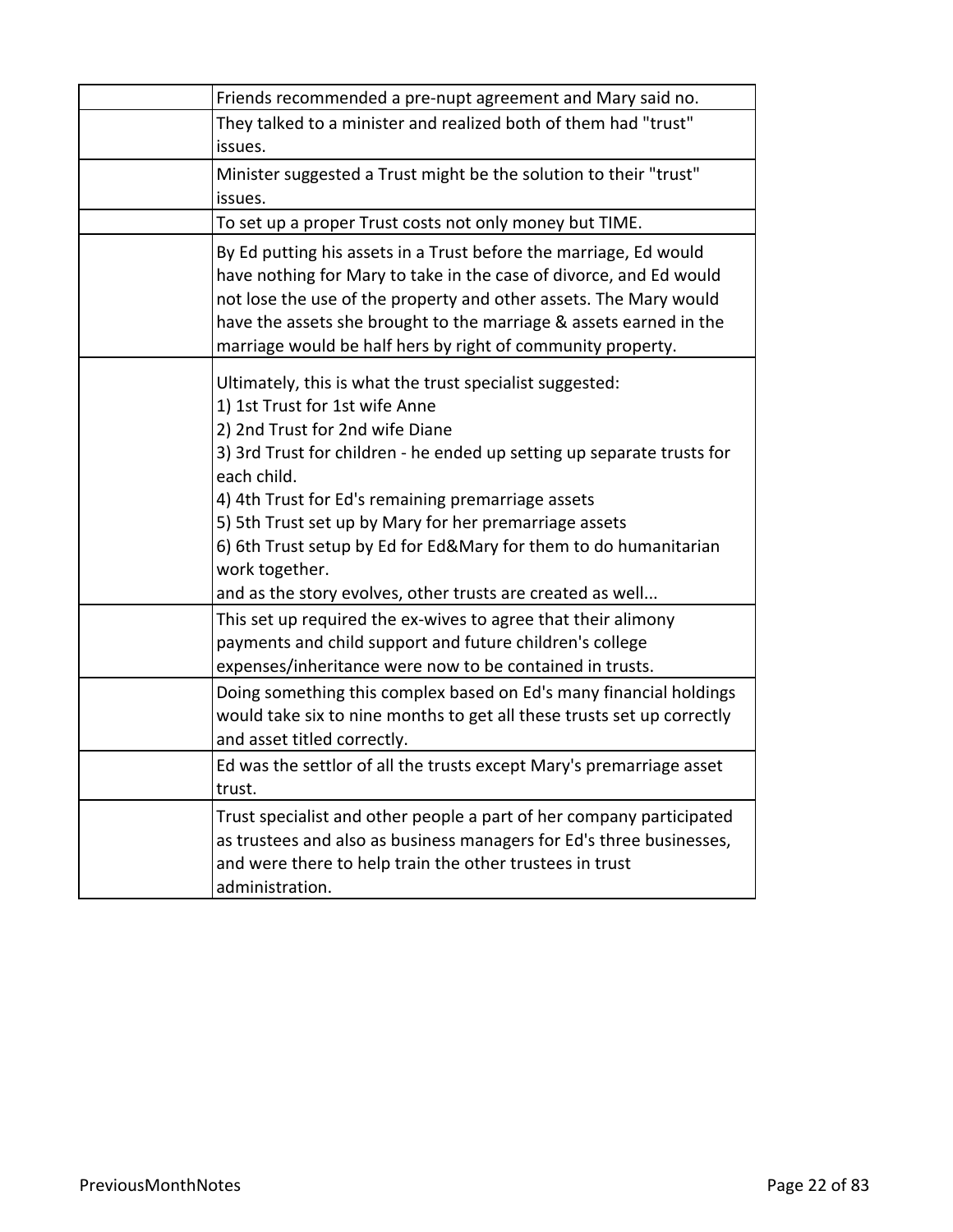| Mary's trust looks like this: Condo quick deed to Trust, Condo rent<br>now paid to trust and trust pays mortgage on condo, left over profits<br>pay trust admin expenses and beneficiaries. Mary listed Ed and her<br>favorite non profits, including the public library, as beneficiaries.<br>SubTrust set up for Mary's car with this trust being a beneficiary of<br>the Main trust (thus having TCUs or UofBI-our NLTrust from main<br>trust) thus income to cover maintenance, insurance and eventual<br>replacement of the car.<br>SubTrust set up for Mary's jewelry, artwork and other valuables with<br>this trust being a beneficiary of the Main trust thus income to cover<br>insurance.                                                       |
|------------------------------------------------------------------------------------------------------------------------------------------------------------------------------------------------------------------------------------------------------------------------------------------------------------------------------------------------------------------------------------------------------------------------------------------------------------------------------------------------------------------------------------------------------------------------------------------------------------------------------------------------------------------------------------------------------------------------------------------------------------|
| Quote from story" By naming the public libraries, the people become                                                                                                                                                                                                                                                                                                                                                                                                                                                                                                                                                                                                                                                                                        |
| a beneficiary and it never hurts to have the attorney general on your<br>side if someone challenges your trust in court.)                                                                                                                                                                                                                                                                                                                                                                                                                                                                                                                                                                                                                                  |
| Anne's trust has Anne's house which Ed still owns 50% and Ed added<br>stocks and bonds to insure payments to cover Anne's alimony<br>payments and trust admin, with Ed having 50% of the TCUs and Anne<br>50%.                                                                                                                                                                                                                                                                                                                                                                                                                                                                                                                                             |
| Diane's trust has Diane's house which Ed still owns 50% and Ed<br>added stocks and bonds to insure payments to cover Diane's alimony<br>payments and trust admin, with Ed having 50% of the TCUs and<br>Diane 50%.                                                                                                                                                                                                                                                                                                                                                                                                                                                                                                                                         |
| Each child's trust received stocks and bonds from Ed as settlor to<br>insure beneficial payments of child support and monies for college<br>and cover trust admin. costs - with their mother set up as guardian<br>until child reaches age of maturity.<br>SubTrust - Ed decided to purchase a condo near a college on each<br>child's first birthday, with a 15-year mortgage, thus the condo could<br>be used to secure a loan to pay for college education and provide a<br>place to live while in college. And the condo rent contributed income<br>to child's main trust to help pay for educational expenses.<br>And each child's trust had 15% UofBI (TCU) from their other sibling's<br>trusts so each child is vested in their sibling's success. |
| Ed had a fair amount of personal stock from his three companies (all<br>C-Corps). He assigned these corporate stocks to various trusts with<br>the stipulation that the trusts assign the chairman of the board for<br>each C-Corp their voting proxies, which allows Ed to distribute some<br>of his wealth to his children and ex-wives without giving them<br>control of his companies.                                                                                                                                                                                                                                                                                                                                                                 |
| Quote from story (Had he had the proxies assigned to himself, he<br>would have been seen as the owner of the stock for tax purposes<br>under IRS Code 675(4)(A).                                                                                                                                                                                                                                                                                                                                                                                                                                                                                                                                                                                           |

 $\mathsf{r}$ 

Τ

٦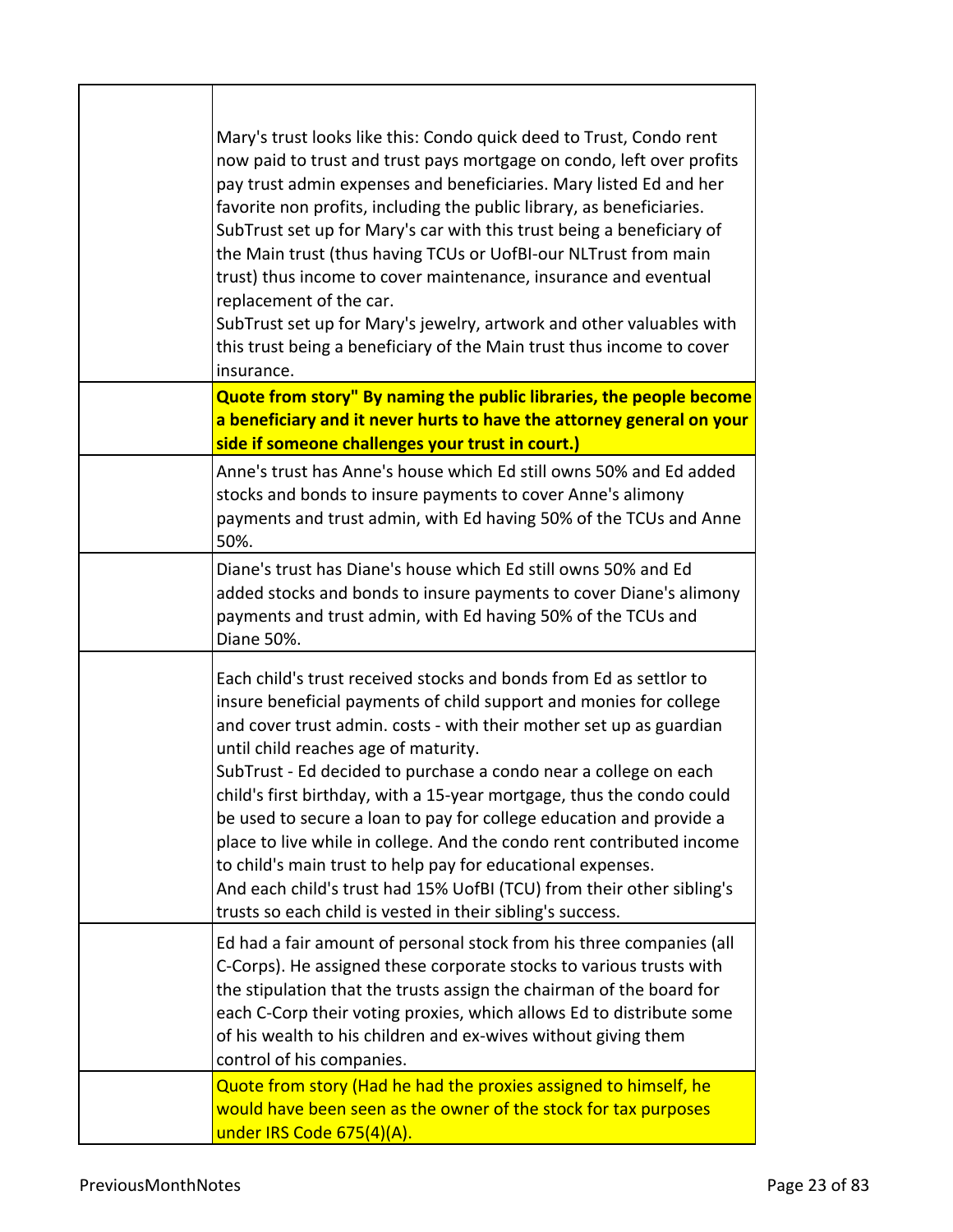| Ed created separate Sub-business trusts under his children's three<br>trusts, to buy cars and lease the cars to his three C-Corps - with each<br>trust having only two or three cars each to limit possible liability. This<br>this leasing of cars to his C-Corps. earned his children's trusts income.<br>Ed created separate Sub-business trusts under his children's three<br>trusts, to buy office equipment and lease the equipment to his three<br>C-Corps - with each trust having limited office equipment assets<br>each. This leasing of office equipment to his C-Corps earned his<br>children's trusts income. By buying the office equipment from the C-<br>Corps it gave them needed cash for R&D, and then the C-Corp simply<br>made monthly lease payments for the equipment now owned by the<br>business trust under the children's trust.<br>Ed controlled information flow to his competitors by having one of<br>his children's trusts create DBAs and purchase a needed piece of<br>equipment that cut his labor costs - as this child's trust equipment<br>purchase hid that it was Ed's company using the equipment and thus<br>gaining a financial edge in the market. (No Trustee could report who<br>the equipment was being leased to - this is private information.) |
|---------------------------------------------------------------------------------------------------------------------------------------------------------------------------------------------------------------------------------------------------------------------------------------------------------------------------------------------------------------------------------------------------------------------------------------------------------------------------------------------------------------------------------------------------------------------------------------------------------------------------------------------------------------------------------------------------------------------------------------------------------------------------------------------------------------------------------------------------------------------------------------------------------------------------------------------------------------------------------------------------------------------------------------------------------------------------------------------------------------------------------------------------------------------------------------------------------------------------------------------------------------------------------------------------|
| Quote (The car Ted Kennedy was driving at Chappaquiddick was                                                                                                                                                                                                                                                                                                                                                                                                                                                                                                                                                                                                                                                                                                                                                                                                                                                                                                                                                                                                                                                                                                                                                                                                                                      |
| owned by a trust that owned just one other car. The Kennedy family<br>owned nothing and was not sued.)                                                                                                                                                                                                                                                                                                                                                                                                                                                                                                                                                                                                                                                                                                                                                                                                                                                                                                                                                                                                                                                                                                                                                                                            |
| Ed purchased a building under another trust and his C-Corps leased<br>the building from this trust.                                                                                                                                                                                                                                                                                                                                                                                                                                                                                                                                                                                                                                                                                                                                                                                                                                                                                                                                                                                                                                                                                                                                                                                               |
| After the wedding Ed and Mary wanted to purchase a new home for<br>themselves. They talked to the trustee of Ed's Trust holding his pre-<br>marriage assets. They got three mortgage quotes to get an average<br>best rate and borrowed the money for their new home from Ed's pre-<br>marriage asset trust, thus Ed&Mary got the interest write-off and<br>Ed's trust realized profits from the loan.                                                                                                                                                                                                                                                                                                                                                                                                                                                                                                                                                                                                                                                                                                                                                                                                                                                                                            |
| Quote ( quotes from three established lenders. This eliminated<br>questions regarding the legitimacy of the loan.)                                                                                                                                                                                                                                                                                                                                                                                                                                                                                                                                                                                                                                                                                                                                                                                                                                                                                                                                                                                                                                                                                                                                                                                |
| Ed talked with his friend Rick, explaining the trust setups replaced<br>the renuptial agreement as a better alternative as the trust protected<br>his assets without subconsciously setting the marriage up to fail by<br>saying what would happen if it did.                                                                                                                                                                                                                                                                                                                                                                                                                                                                                                                                                                                                                                                                                                                                                                                                                                                                                                                                                                                                                                     |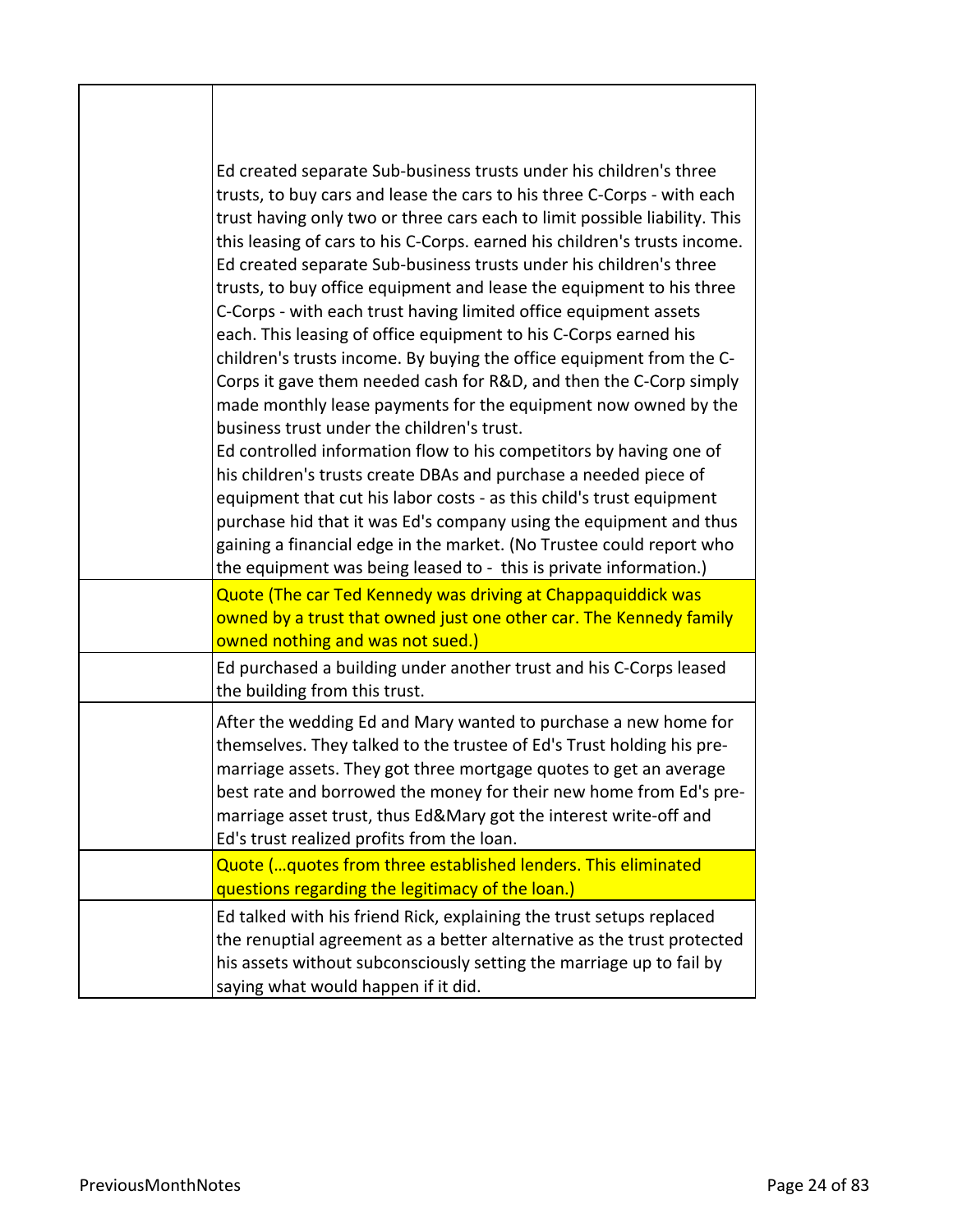| Rick's experience of trusts did not work out well. Rick had a windfall<br>of money and heard about trusts and had his lawyer draft a statutory<br>trust, even though the lawyer didn't have any experience with trusts.<br>The lawyer named Rick's banker the trustee and himself as the trust<br>protector with a nice annual fee for doing do. Rick's account realized<br>that the trust setup would have lost Rick his money within ten years.<br>Luckily this trust was revocable and Rick was able to undo it.            |
|--------------------------------------------------------------------------------------------------------------------------------------------------------------------------------------------------------------------------------------------------------------------------------------------------------------------------------------------------------------------------------------------------------------------------------------------------------------------------------------------------------------------------------|
| Rick then went and googled trusts and estate planning and ordered a<br>"do-it-your-self" trust kit online after asking many questions Rick<br>realized the company was being investigated by the IRS and he sent<br>a letter certified mail asking for a refund.                                                                                                                                                                                                                                                               |
| Rick ended up working with a college buddy who helped him put his<br>windfall into an IRA and manage stocks and bonds in this account<br>after listening to what Ed was doing with his many trusts, Rick asked<br>for Ed's trust specialist to speak with them.                                                                                                                                                                                                                                                                |
| Will and Marlene, a second couple with similar circumstances as Ed<br>and Mary go into setting up trusts, with Will having a few more<br>complications.                                                                                                                                                                                                                                                                                                                                                                        |
| Will was looking at paying alimony for another three years. His oldest<br>daughter wanted all her money as soon as she turned 18 The story<br>lists lots of things Will does and says in his relationships that makes<br>a trust Not work - good read. Finally the story shares Will working<br>with his step-son's father Jim to set up a trust with Jim as one of the<br>trustee and this helps to heal their relationship.                                                                                                  |
| Marlene is not trained for business and has inherited a lot of money<br>and has a trust setup, with Marlene choosing her uncle Dave as her<br>trustee with a co-trustee from the trust specialist company. Marlene<br>wanted her assets to benefit humanitarian projects.                                                                                                                                                                                                                                                      |
| Quote ( that the courts have held creation of a trust to lessen take<br>liability is legal if the transfer of the property is permanent and made<br>in good faith. Therefore, by placing her inheritance into a trust (i.e.<br>giving it away) Marlene would no longer have the tax liability from<br>the income generated by the assets.                                                                                                                                                                                      |
| IRS Code 674(b) allows for exceptions: Power to apply income to<br>support a dependent; Power to allocate amount charitable<br>beneficiaries; Power to distribute corpus; Power to withhold income<br>temporarily; Power to withhold income during disability of a<br>beneficiary (if the beneficiary is under the age of 21 - the assets can<br>grow); Power to allocate between corpus and income (trust expenses<br>can be paid with trust asset income and corpus can be allocated -<br>reduces beneficiary tax liability) |

ı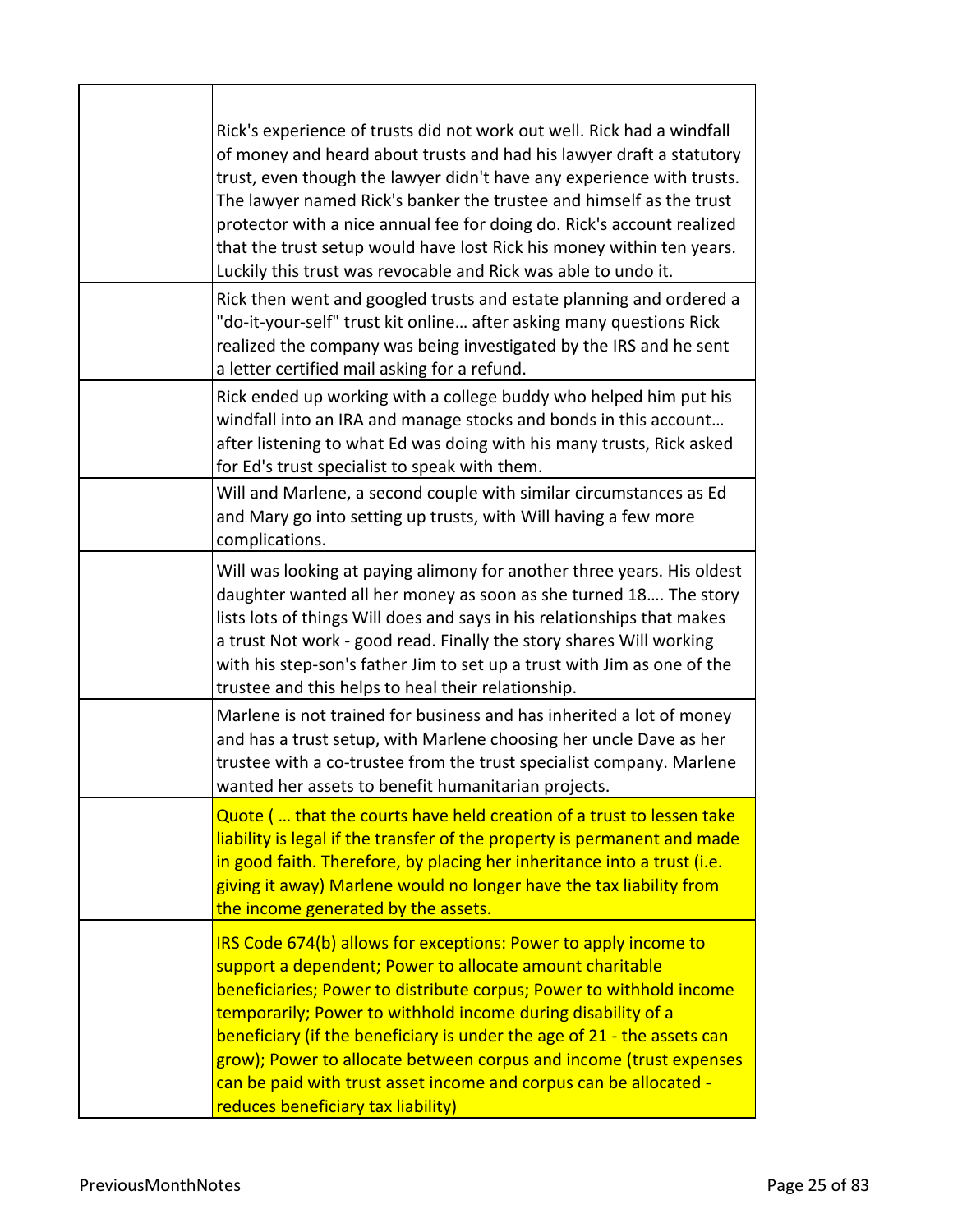|                                        | Marlene's uncle Dave suggested some of the trust income be saved<br>for any future children who can become beneficiaries of the trust in<br>the future.                                                                                                                                                                                                                                           |
|----------------------------------------|---------------------------------------------------------------------------------------------------------------------------------------------------------------------------------------------------------------------------------------------------------------------------------------------------------------------------------------------------------------------------------------------------|
|                                        | Note - in all these trusts, the trustees receive a % fee based on trust<br>assets, thus the trustees have an incentive to make the trust assets<br>grow.                                                                                                                                                                                                                                          |
| Mentors,<br>Money &<br><b>Trustees</b> | Passing the Buck Chapter 3 (This summary DOES NOT IN ANY WAY<br>replace you reading the book for yourself - to honor copywrite laws, I<br>insist you buy the book or borrow a copy from your library, but please<br>- read this book for yourself to absorb the wisdom shared. My<br>summary is to inspire us all to sincere inquiry, which will bring about<br>more shared wisdom for our group. |
| NLT is a Private<br>Irrevocable        | Private Irrevocable Trusts (Common-Law-Trust) not dependent on<br>court-appointed Trustees, not registered or recorded anywhere, the<br>Trust beneficial interest is more flexible.                                                                                                                                                                                                               |
|                                        | Irrevocable Statutory Trusts are compared with Private Irrevocable<br>Trusts as two asset-protection modalities.                                                                                                                                                                                                                                                                                  |
|                                        | Windfalls - out of 300 people 299 lose it all within a short amount of<br>time.                                                                                                                                                                                                                                                                                                                   |
|                                        | We need mentors - read about JP Morgan and how his dad trained<br>his children.                                                                                                                                                                                                                                                                                                                   |
|                                        | Managing large sums of money is a full time job.                                                                                                                                                                                                                                                                                                                                                  |
|                                        | Buying support - this consists of several people who have an interest<br>in seeing that you are successful.                                                                                                                                                                                                                                                                                       |
|                                        | Build your trust with built in mentors. Mentors have long range view<br>in mind and these are people in your life who have helped you<br>personally succeed.                                                                                                                                                                                                                                      |
|                                        | Mantra Quote from book (Contrary to popular opinion, the cash flow comes<br>from people. It is other people who create money. Money does not<br>happen by itself, so you need to hook up with people who know how<br>to create money to get cash flow.                                                                                                                                            |
|                                        | Story example of Mentors: Dr. Stevens - his father guided him in<br>taking college classes, and thus Dr. Steven became a surgeon.                                                                                                                                                                                                                                                                 |
|                                        | If we don't have a dad or mother mentor, we have to strategically<br>build our own foundation by finding people interested in our goals.                                                                                                                                                                                                                                                          |
|                                        | We have to find people who know how to create "cash flow".                                                                                                                                                                                                                                                                                                                                        |
|                                        | We need to take risks to try our hand with people and cash flow<br>ideas.                                                                                                                                                                                                                                                                                                                         |
|                                        | Knowing what to invest in and what to avoid takes experience.                                                                                                                                                                                                                                                                                                                                     |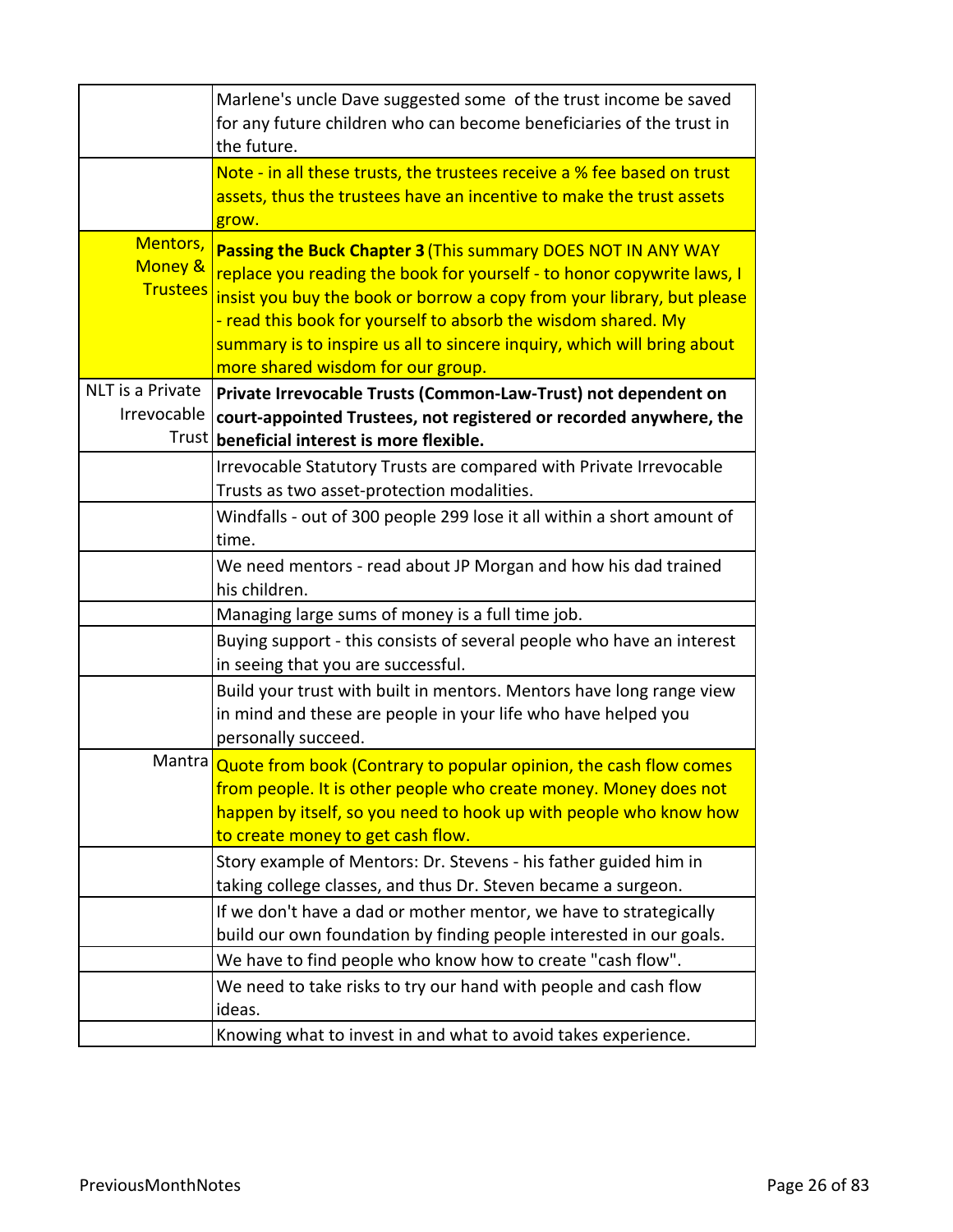| What a perfect<br>support<br>structure might<br>look like | Loving and attentive parents, trustworthy brothers and sisters,<br>parents have business connections that you can work with/for and<br>"learn the ropes", parents have international connections and you<br>travel, your family shares stories of family history and family's<br>interaction with various governments, you go to school with future<br>heirs of fortunes making connections, in other words, you are born<br>into a network that will likely provide you with many mentors.<br>If we did not experience this kind of growing up, we can visualize this |
|-----------------------------------------------------------|------------------------------------------------------------------------------------------------------------------------------------------------------------------------------------------------------------------------------------------------------------------------------------------------------------------------------------------------------------------------------------------------------------------------------------------------------------------------------------------------------------------------------------------------------------------------|
|                                                           | for our family's next generations.                                                                                                                                                                                                                                                                                                                                                                                                                                                                                                                                     |
|                                                           | We need multiple mentors in our lives. We recognize their qualities:<br>substantial life experiences; have the motivation to see you succeed.<br>We need to be generous with our time and information and also                                                                                                                                                                                                                                                                                                                                                         |
|                                                           | mentor others - we learn from teaching.                                                                                                                                                                                                                                                                                                                                                                                                                                                                                                                                |
|                                                           | Take a survey of your current family and friends and see if you can<br>determine what would help; them move forward in their lives.                                                                                                                                                                                                                                                                                                                                                                                                                                    |
| We must be<br>willing to learn<br>and change              | Most mentors who are good teachers have lost something along the<br>way. They understand overcoming hardships and can lovingly tell you -<br>you must change.                                                                                                                                                                                                                                                                                                                                                                                                          |
| Private Trust                                             | More likely to have built in Mentors. To create a trust, the grantor<br>needs two trustees - one related and one not related, thus two<br>signatures are needed on financial documents which builds in<br>safeguards,                                                                                                                                                                                                                                                                                                                                                  |
|                                                           | There is some "retained powers" allowed by the IRS code for<br>grantors, such that grantors are allowed to advise Trustees.                                                                                                                                                                                                                                                                                                                                                                                                                                            |
|                                                           | Trustees have to have beneficiaries, and if its family related, the<br>beneficiaries can benefit from learning strategic investment<br>planning. Beneficiaries are rewarded with their efforts as trust<br>assets grow and their beneficial disbursement grows.                                                                                                                                                                                                                                                                                                        |
|                                                           | Trustees should have at least bi-annual meetings, educating the<br>other trustees and participating beneficiaries, sharing long term<br>goals, so all learn trust accounting and the psychology to do well in<br>business and personal relationships.                                                                                                                                                                                                                                                                                                                  |
|                                                           | Overtime, Trustees become "broad-based" persons who keep the<br>best interest of the Trust and the Beneficiaries at heart.                                                                                                                                                                                                                                                                                                                                                                                                                                             |
|                                                           | Whether the trust members are related by blood, marriage, or<br>employment or are a gathering of like minded people, a family is<br>formed, through your willingness to risk your assets to set up the<br>trust, and your willingness to develop leadership qualities.                                                                                                                                                                                                                                                                                                 |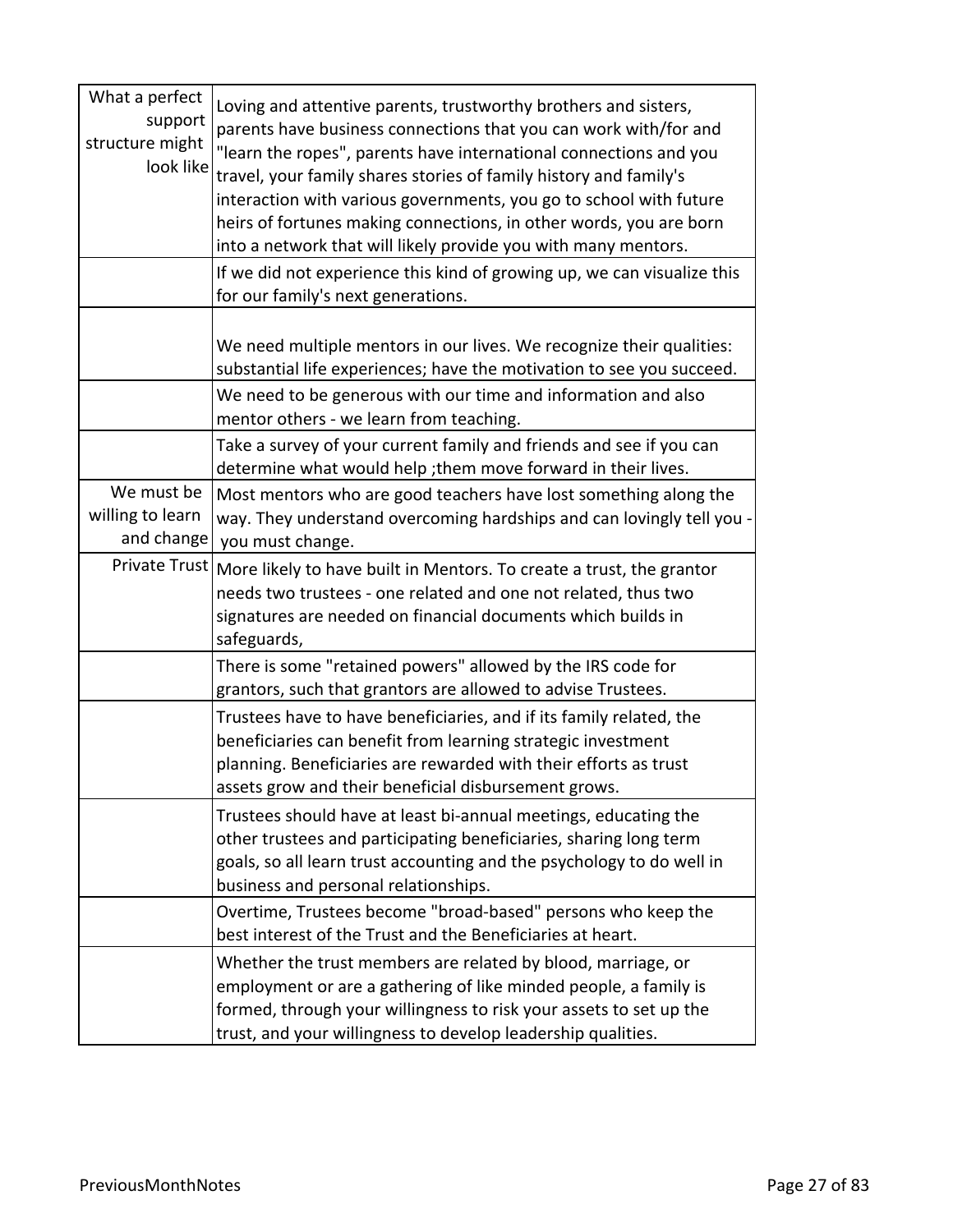|                                          | Our Natural Law Trusts provide the frame work for families to evolve<br>and grow, and as the "family" members have business ideas, the<br>trust can help fund and participate in profits. This Private Irrevocable<br>Trust is setup so everyone benefits when everyone succeeds.                                                                                                                 |
|------------------------------------------|---------------------------------------------------------------------------------------------------------------------------------------------------------------------------------------------------------------------------------------------------------------------------------------------------------------------------------------------------------------------------------------------------|
| Please Note:                             | It may take years or even generations before the trust has excellent<br>built in mentors, but Human Capital is the most important capital of<br>our trusts.                                                                                                                                                                                                                                       |
| Life Example                             | Your family has a trust, your sister gets divorced, her inheritance is<br>secure though as it is held in the family trust since she was born, and<br>she had the trust legal counsel to help her and the emotional support<br>of her family.                                                                                                                                                      |
| Life Examples                            | If two people getting married have unequal financial means, a<br>separate Trust maybe set up for the wife so he receives a distribution<br>whether she is married or not - this way she does not "stay" in a bad<br>marriage for the money.                                                                                                                                                       |
| Glue                                     | The glue in the private trust is a vested interest in the success of the<br>group, which includes motive to stay together and enrich your shared<br>Human Capital and the financial capital gains are secondary. If<br>finances strangely evaporated, we would be doing bartering and<br>trading and Still, this our private trust is Best.                                                       |
| Rethinking<br>Ownership                  | Passing the Buck Chapter 4 (This summary DOES NOT IN ANY WAY<br>replace you reading the book for yourself - to honor copywrite laws, I<br>insist you buy the book or borrow a copy from your library, but please<br>- read this book for yourself to absorb the wisdom shared. My<br>summary is to inspire us all to sincere inquiry, which will bring about<br>more shared wisdom for our group. |
| Question?                                | Can I give up control?                                                                                                                                                                                                                                                                                                                                                                            |
|                                          | Sad facts of our current 3D world - the assets we own personally can<br>be taken away from us if we do not obey.                                                                                                                                                                                                                                                                                  |
| Fee Simple                               | Sad fact - we do not own our homes- if we do not pay property<br>taxes, it can be taken from us Property transferred in fee simple<br>allows it to be inherited, but not owned.                                                                                                                                                                                                                   |
| Land held in a<br><b>Allodial Title:</b> | Free; not holden of any lord or superior, owned without obligation of                                                                                                                                                                                                                                                                                                                             |
|                                          | vassalage or fealty; the opposite of feudal                                                                                                                                                                                                                                                                                                                                                       |
|                                          | Unless we can pay for all the benefits o county services, fee simple is<br>the way we all have our homes currently.                                                                                                                                                                                                                                                                               |
| <b>History</b>                           | Kings bribed ordinary people with titles and land, if you are a part of<br>the King's army - noble slavery.                                                                                                                                                                                                                                                                                       |
| Use is Better                            | With the Assets in our trust - Trustee has title in the name of the                                                                                                                                                                                                                                                                                                                               |
| than Ownership                           | Trust and the Beneficiaries have equitable interest. - this is a<br>"Divided" title and no One person/entity owns the asset. The Trust<br>removed Direct Ownership.                                                                                                                                                                                                                               |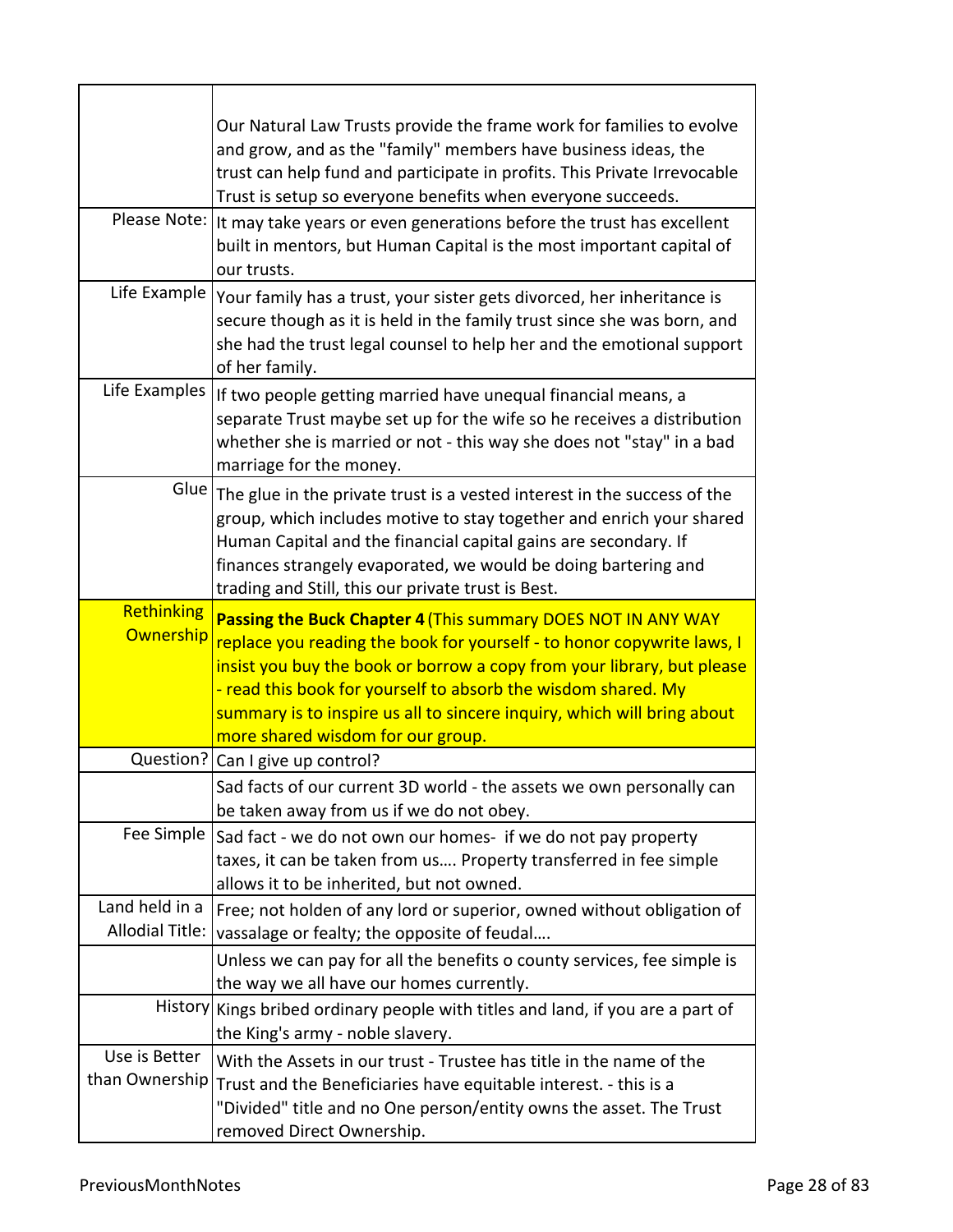|                                | Politicians put their assets into Blind Trusts. High officials in our                                                                                                                                          |
|--------------------------------|----------------------------------------------------------------------------------------------------------------------------------------------------------------------------------------------------------------|
|                                | government cannot be sued for anything substantial, as they have<br>little in their names.                                                                                                                     |
|                                | Need to verify - for IRS purposes - when your home has been in your<br>trust for 18 months past an "event", it considered removed from you,<br>and the transaction can not be reversed.                        |
|                                |                                                                                                                                                                                                                |
|                                | Marriage - assets put into an Irrevocable trust before the wedding do<br>not belong to the bride or groom. After the marriage the communal<br>property gained in the marriage could be put into another trust. |
| <b>Statutory Living</b>        | These are Revocable and do not protect the assets from you                                                                                                                                                     |
|                                | Trusts   personally being sued.                                                                                                                                                                                |
| <b>July 10th 4pm</b>           |                                                                                                                                                                                                                |
|                                | BIC - Irrevocable Private Trust contract - Chapters 5 & 6 of the book                                                                                                                                          |
|                                | The Art of Passing The Buck ~ History of Trusts & Wealth Retention                                                                                                                                             |
|                                |                                                                                                                                                                                                                |
|                                | (This summary DOES NOT IN ANY WAY replace you reading the book<br>for yourself - to honor copywrite laws, I insist you buy the book or                                                                         |
|                                | borrow a copy from your library, but please - read this book for                                                                                                                                               |
|                                | yourself to absorb the wisdom shared. My summary is to inspire us                                                                                                                                              |
|                                | all to sincere inquiry, which will bring about more shared wisdom for                                                                                                                                          |
|                                |                                                                                                                                                                                                                |
|                                | all.)                                                                                                                                                                                                          |
| Article                        | <b>Article "Divide and Conquer" -</b>                                                                                                                                                                          |
| referenced in                  | https://www.dropbox.com/s/a4p26wgt9axfip4/trusts-divide-and-                                                                                                                                                   |
| the chapters:                  | conquer.pdf?dl=0                                                                                                                                                                                               |
| Article                        | You should look this up yourself, but here is a copy as of 8/2019 - IRS                                                                                                                                        |
| referenced in                  | Code on Trusts -                                                                                                                                                                                               |
| the chapters:                  | https://www.dropbox.com/s/ufn33g95hulsl21/IRS.26%20CFR%20Sec.                                                                                                                                                  |
|                                | 301.7701-4%20-%20Trusts.pdf?dl=0                                                                                                                                                                               |
| Article                        | Article from 1961 on The Common Law of Business Trusts -                                                                                                                                                       |
| referenced in                  | interesting reading - link -                                                                                                                                                                                   |
| the chapters:                  | https://www.dropbox.com/s/q16c0hy5ccn62v7/The%20Common%20                                                                                                                                                      |
|                                | Law%20of%20Business%20Trusts.pdf?dl=0                                                                                                                                                                          |
| Article                        | Jean Strause, Morgan American Financier - Amazon link -                                                                                                                                                        |
| referenced in                  | https://www.amazon.com/Morgan-American-Financier-Jean-                                                                                                                                                         |
| the chapters:                  | Strouse/dp/0812987047                                                                                                                                                                                          |
| Article                        |                                                                                                                                                                                                                |
| referenced in                  | A way to search 2nd Edition of Black's Law Dictionary                                                                                                                                                          |
| the chapters:                  | http://www.nfpcar.org/Archive/Blacks Law/                                                                                                                                                                      |
| Article                        | A copy of Black's Law Dict 2nd Edition                                                                                                                                                                         |
| referenced in<br>the chapters: | https://www.dropbox.com/s/bffqfqzmydgoxi3/Blacks Law Dictionar<br>y.2nd.pdf?dl=0                                                                                                                               |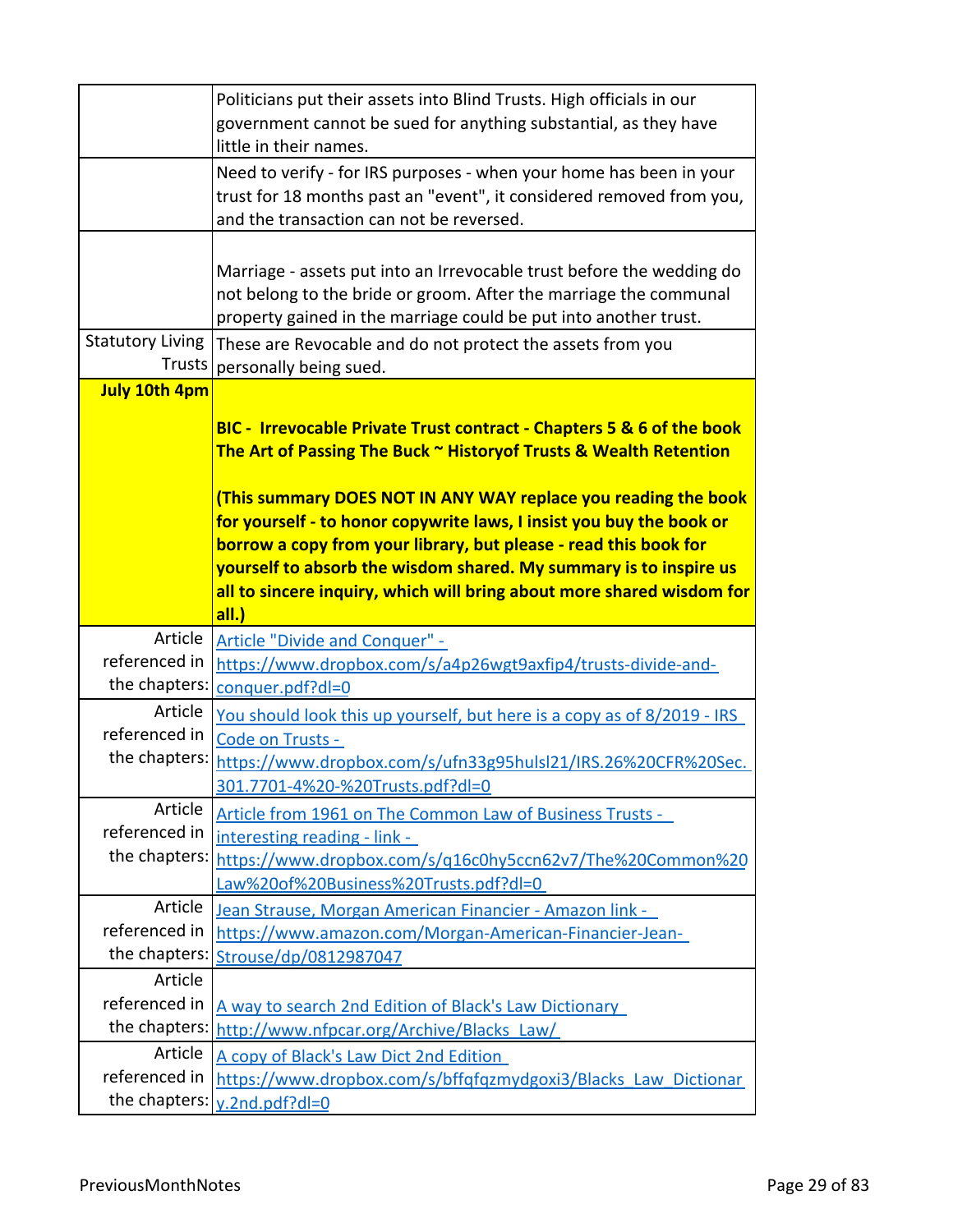| Article                | George Gleason Bogert, The Law of Trusts and Trustees - Google -                                                                 |
|------------------------|----------------------------------------------------------------------------------------------------------------------------------|
| referenced in          | has this book as an eBook. -                                                                                                     |
| the chapters:          | https://books.google.com/books/about/Handbook of the Law of Tr                                                                   |
|                        | usts.html?id=9lvEAAAAIAAJ                                                                                                        |
| Article                |                                                                                                                                  |
| referenced in          | Article "Brief History of Pure Trusts" -                                                                                         |
| the chapters:          | https://www.dropbox.com/s/w5rnef286mdfym2/Brief                                                                                  |
| Article                | <b>Comments regarding government Trusts -</b>                                                                                    |
| referenced in          | https://www.pgpf.org/budget-basics/budget-explainer-what-are-                                                                    |
| the chapters:          | federal-trust-funds                                                                                                              |
| Article                | Dostoevsky: The Grand Inquisitor -                                                                                               |
| referenced in          | https://www.dropbox.com/s/4ayc6ywvey7ymum/Dostoevsky%20Gra                                                                       |
| the chapters:          | nd%20Inquisitor.pdf?dl=0                                                                                                         |
| Disclaimer:            | The NLT trustee study group sessions are not intended as legal or                                                                |
|                        | financial advice. The host is not an Attorney or CPA and does not                                                                |
|                        | offer legal or financial advice. All of us as students do research and                                                           |
|                        | share open source information. The private exchanges between us                                                                  |
|                        | are for personal and educational purposes only and are under the                                                                 |
|                        | protection of free speech. We may discuss ways to avoid taxes, but                                                               |
|                        | never suggest evading taxes.                                                                                                     |
| <b>Side Note:</b>      |                                                                                                                                  |
| <b>Randall's Trust</b> | if you are making payments, you have the Trust Abstract - this is for                                                            |
|                        | the RV exchange meeting - not for opening bank accounts -                                                                        |
|                        | Opening Bank Accounts, they usually want to see the entire trust                                                                 |
|                        | indenture. Do not include the schedules (including DO NOT Include                                                                |
|                        | the beneficiaries)                                                                                                               |
|                        | - the schedules and minutes are private.                                                                                         |
|                        | Banks can have the Trust Abstract (do NOT include Any Addendums)<br>and can SEE the indenture, but they don't need a copy of the |
|                        | indenture - the Trust Abstract contains the Certification of Trust                                                               |
|                        | which has the essentials of the Trust indenture - and ask that                                                                   |
|                        | whatever copies you leave them with- that they mark the file                                                                     |
|                        | <b>PRIVATE.</b>                                                                                                                  |
|                        |                                                                                                                                  |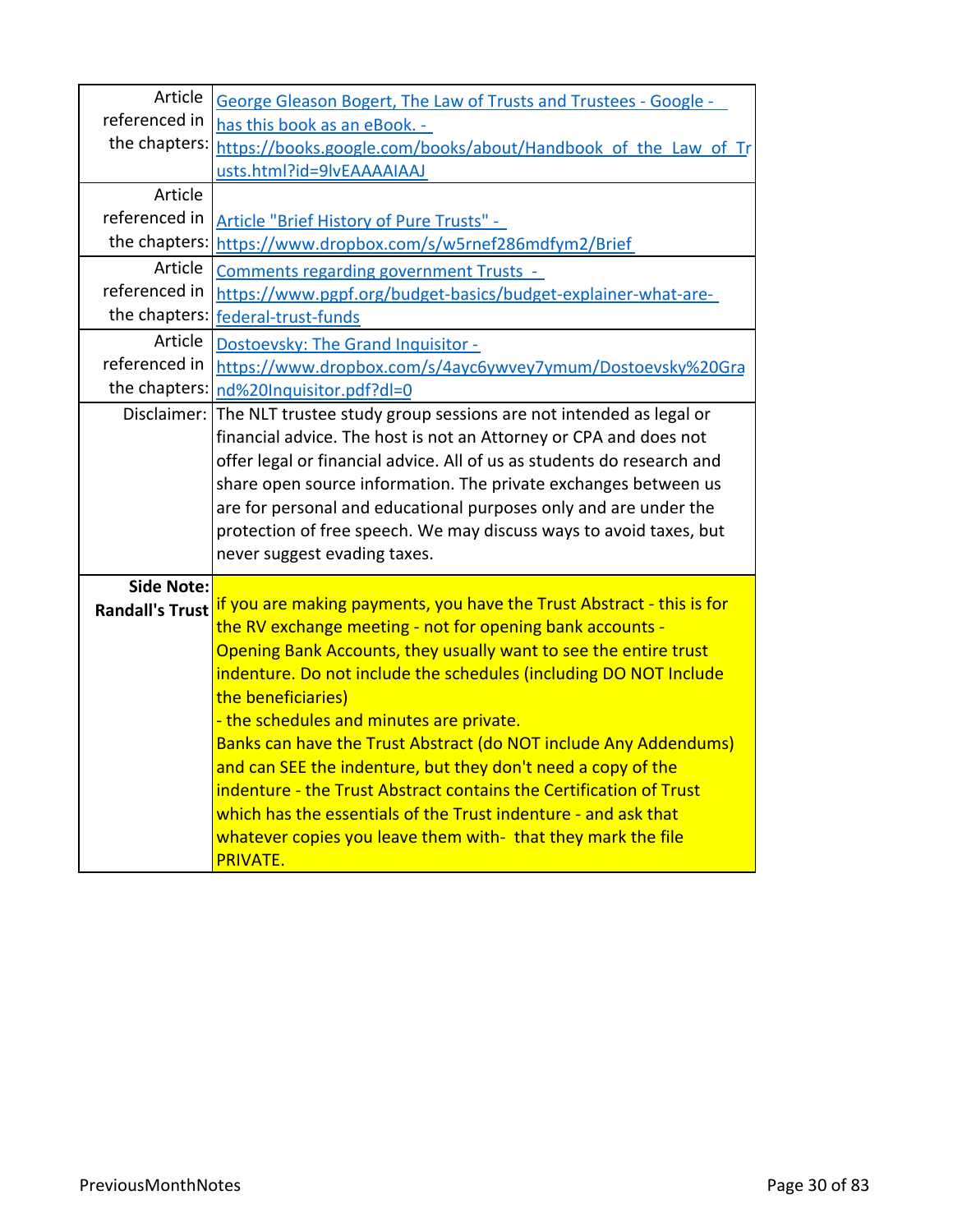| <b>Side Note:</b>               |                                                                                                                                              |
|---------------------------------|----------------------------------------------------------------------------------------------------------------------------------------------|
| <b>Regarding Wills</b>          |                                                                                                                                              |
|                                 | <b>Wills Require Probate</b>                                                                                                                 |
|                                 | Property passing under the terms of a last will and testament                                                                                |
|                                 | requires probate to legally transfer to living beneficiaries. This                                                                           |
|                                 | includes property that's directed to a testamentary trust because the                                                                        |
|                                 | probate process essentially forms this trust.                                                                                                |
|                                 | Wills become a matter of public record when they're submitted to                                                                             |
|                                 | the court for probate. The terms of a living trust remain private.                                                                           |
|                                 | Property passing under the terms of both revocable and irrevocable                                                                           |
|                                 | living trusts avoids probate. The trust's terms are the mechanism by<br>which its assets can move into a new, living individual's ownership. |
|                                 | A trust can continue to hold property for the benefit of certain                                                                             |
|                                 | beneficiaries after the grantor's death, such as minor children who                                                                          |
|                                 | cannot legally take ownership of their own property until they reach                                                                         |
|                                 | the age of majority or spendthrifts who might otherwise whip                                                                                 |
|                                 | through their inheritances.                                                                                                                  |
|                                 |                                                                                                                                              |
|                                 | The successor trustee would simply keep the trust up and operating                                                                           |
|                                 | and distribute money or property to beneficiaries under the terms                                                                            |
| <b>July Trust</b>               | you set when you created the trust.                                                                                                          |
| Group                           |                                                                                                                                              |
| <b>Questions:</b>               | 1) How are properties that are still under a mortgage arrangement                                                                            |
|                                 | moved over to a COLATO? I am interested in placing the property in                                                                           |
|                                 | question into a Trust and I realize the mortgage agreement will                                                                              |
|                                 | follow into the Trust itself. Can you please expound on that particular                                                                      |
|                                 | process?                                                                                                                                     |
|                                 | Note: COLATO - Common Law Trust Organization                                                                                                 |
|                                 | Mortgage/taxes will follow property                                                                                                          |
|                                 | Many clients shift their property into trust: schedule "B"                                                                                   |
|                                 | Now the trust owns it, and you get the benefit                                                                                               |
| What a trust is                 |                                                                                                                                              |
| (Black's Law                    |                                                                                                                                              |
| Dict 6th                        | "A legal entity created by a grantor for the benefit of designated                                                                           |
| Edition) (Also<br>see page 5 of | beneficiaries under the laws of the state and the valid trust                                                                                |
|                                 | indenture."                                                                                                                                  |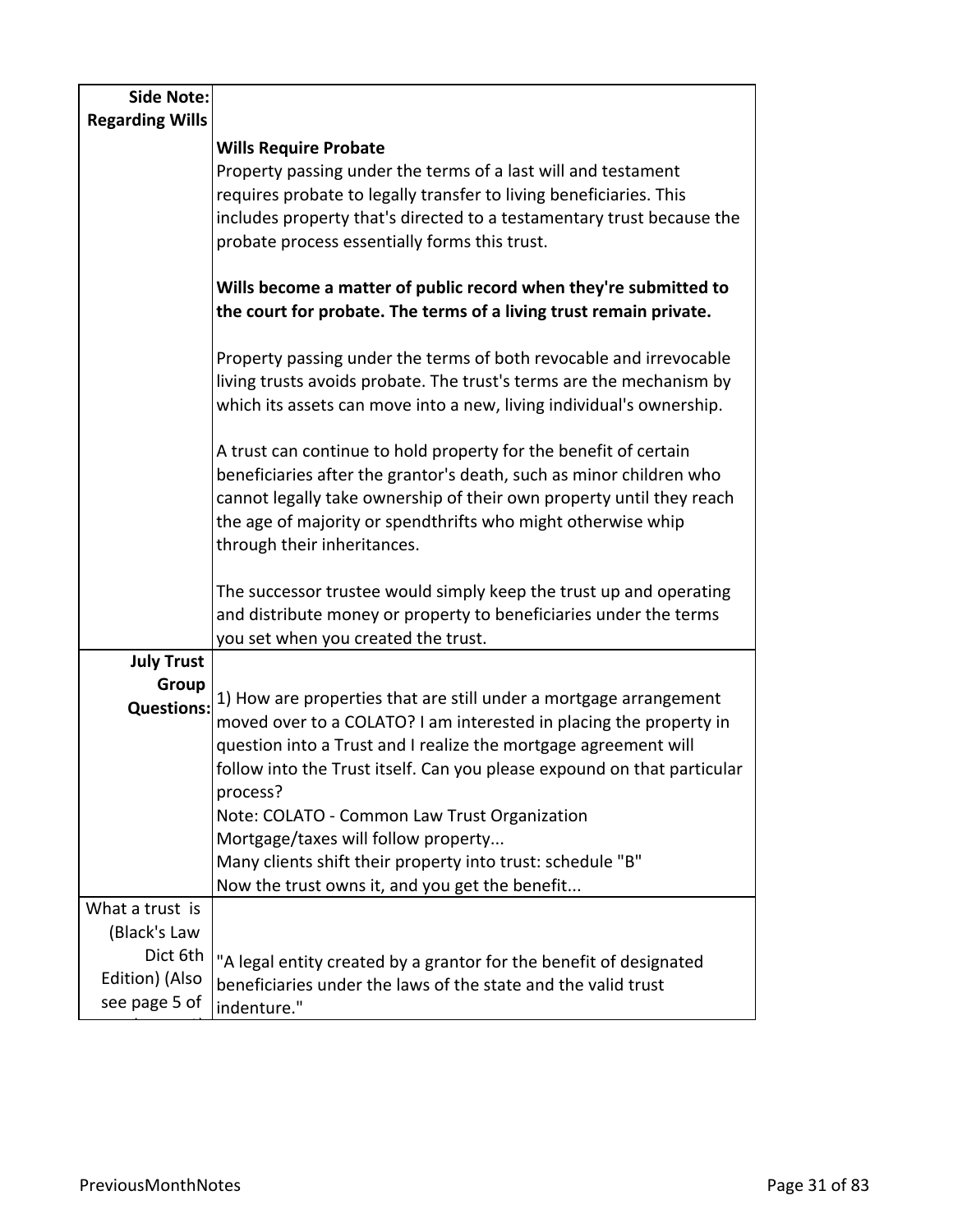| Page 11         | In Chapter 1 we are reminded that US Constitution declares, "no<br>State shall  pass any  law impairing the obligation of contracts"<br>When a trust is created with out fraud by contract, not statutes, it<br>holds a position in law superior to any state law.  Therefore, Trust<br>rules stand superior not only to state constitutional law; they form<br>private law which operates legally outside the US Constitution - as<br>guaranteed by that document. |
|-----------------|---------------------------------------------------------------------------------------------------------------------------------------------------------------------------------------------------------------------------------------------------------------------------------------------------------------------------------------------------------------------------------------------------------------------------------------------------------------------|
| Page 10         |                                                                                                                                                                                                                                                                                                                                                                                                                                                                     |
| footnote:       | There was a footnote on page 10 for an article "Divide and Conquer"<br>and I found it and placed it in my drop box - if you are interested in<br><u>reading - https://www.dropbox.com/s/a4p26wgt9axfip4/trusts-</u><br>divide-and-conquer.pdf?dl=0                                                                                                                                                                                                                  |
| Page 14         | <u>You should look this up yourself, but here is a copy as of 8/2019 - IRS</u>                                                                                                                                                                                                                                                                                                                                                                                      |
|                 | footnote: Code on Trusts -                                                                                                                                                                                                                                                                                                                                                                                                                                          |
|                 | https://www.dropbox.com/s/ufn33g95hulsl21/IRS.26%20CFR%20Sec.                                                                                                                                                                                                                                                                                                                                                                                                       |
|                 | 301.7701-4%20-%20Trusts.pdf?dl=0                                                                                                                                                                                                                                                                                                                                                                                                                                    |
| Page 14         | I could not find Darling V Buddy on my first search, but I did find this                                                                                                                                                                                                                                                                                                                                                                                            |
| footnote:       | article 1961 on The Common Law of Business Trusts - interesting                                                                                                                                                                                                                                                                                                                                                                                                     |
|                 | reading - link -                                                                                                                                                                                                                                                                                                                                                                                                                                                    |
|                 | https://www.dropbox.com/s/q16c0hy5ccn62v7/The%20Common%20                                                                                                                                                                                                                                                                                                                                                                                                           |
|                 | Law%20of%20Business%20Trusts.pdf?dl=0                                                                                                                                                                                                                                                                                                                                                                                                                               |
| Page 16         | Regarding the facts that most people who receive a win-fall of                                                                                                                                                                                                                                                                                                                                                                                                      |
| Footnote:       | money lose it and become quite distraught and unhappy - People                                                                                                                                                                                                                                                                                                                                                                                                      |
|                 | Magazine, Payday or Mayday? May17, 1999 - link                                                                                                                                                                                                                                                                                                                                                                                                                      |
|                 | https://www.dropbox.com/s/c06t75644edca5s/Payday%20or%20May                                                                                                                                                                                                                                                                                                                                                                                                         |
|                 | day.pdf?dl=0                                                                                                                                                                                                                                                                                                                                                                                                                                                        |
| Page 17         | Jean Strause, Morgan American Financier - Amazon link -                                                                                                                                                                                                                                                                                                                                                                                                             |
|                 | Footnote: https://www.amazon.com/Morgan-American-Financier-Jean-                                                                                                                                                                                                                                                                                                                                                                                                    |
|                 | Strouse/dp/0812987047                                                                                                                                                                                                                                                                                                                                                                                                                                               |
| Link to Black's |                                                                                                                                                                                                                                                                                                                                                                                                                                                                     |
| Law Dictionary  |                                                                                                                                                                                                                                                                                                                                                                                                                                                                     |
|                 | 2nd Edition: http://www.nfpcar.org/Archive/Blacks_Law/                                                                                                                                                                                                                                                                                                                                                                                                              |
|                 | pdf version https://www.dropbox.com/s/bffqfqzmydgoxi3/Blacks_Law_Dictionar                                                                                                                                                                                                                                                                                                                                                                                          |
|                 | y.2nd.pdf?dl=0                                                                                                                                                                                                                                                                                                                                                                                                                                                      |
| Page 33         | George Gleason Bogert, The Law of Trusts and Trustees - Google -                                                                                                                                                                                                                                                                                                                                                                                                    |
| Footnote        | has this book as an eBook. -                                                                                                                                                                                                                                                                                                                                                                                                                                        |
|                 | https://books.google.com/books/about/Handbook of the Law of Tr                                                                                                                                                                                                                                                                                                                                                                                                      |
|                 | usts.html?id=9lvEAAAAIAAJ                                                                                                                                                                                                                                                                                                                                                                                                                                           |
|                 |                                                                                                                                                                                                                                                                                                                                                                                                                                                                     |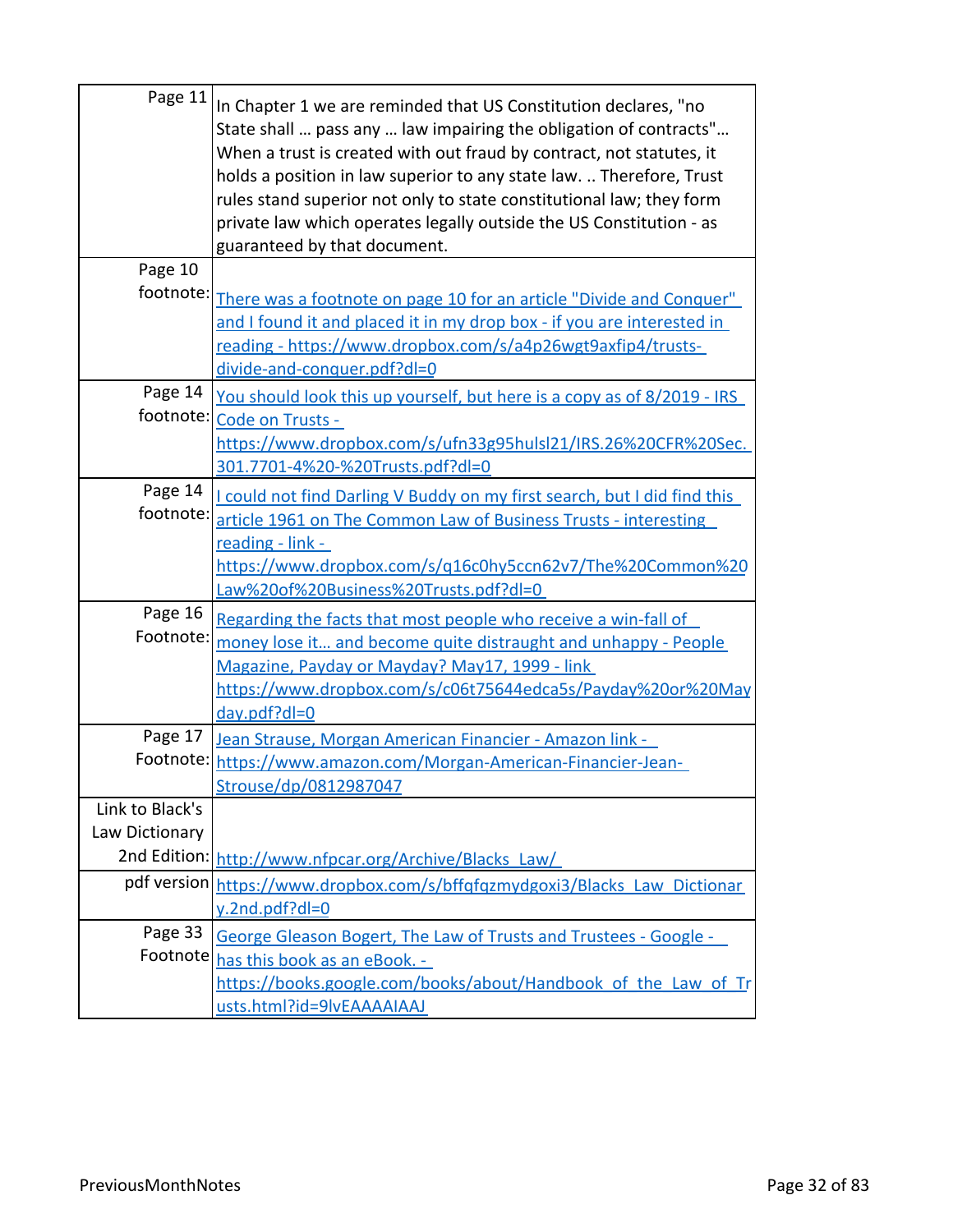| How a trust    |                                                                          |
|----------------|--------------------------------------------------------------------------|
| works (Black's |                                                                          |
| Law Dic 6th    | Any arrangement whereby property is transferred with intention that      |
| Edition) (Also | it be administrated by trustee for another's benefit.                    |
| see page 6 of  |                                                                          |
| chapter 1):    |                                                                          |
| Page8-9        |                                                                          |
|                | Grantor places funds/property into Trust and now no longer owns          |
|                | them, and the funds are the responsibility of the Trustees and in the    |
|                | name of the Trust, and the grantor can continue to advise, and           |
|                | Beneficiaries are now eligible for distributions and have the tax        |
|                | liability to handle on what they receive, and Beneficiaries can also     |
|                | take part in the financial decisions of the Trust if the Trustees invite |
|                | them to do so, and Beneficiaries interact with the Trustees chosen to    |
|                | ensure their welfare, and because the purpose of the Trust is to         |
|                | increase assets and especially cash flow, the Trustees receive a         |
|                | percentage of distribution as an incentive.                              |
|                | Trusts are documented in Egyptian tax documents.                         |
|                | Bible documents the issue of inheritance when Esau sold his              |
|                | birthright to Jacob.                                                     |
|                | Plato used a Trust to form a sovereign university in Greece.             |
|                | Roman's used a fidei-commissum, similar to today's common-law            |
|                | trust, to pass property on to a foreigner.                               |
|                | 11th century English Knights used Trusts when they are away in the       |
|                | Crusades, using the Church as their Trustee, as emissary's from          |
|                | heaven were the only ones strong enough to stand against the King.       |
|                | The Royal Courts of Chancery enforced the laws of Trust, and this        |
|                | sophisticated legacy of case law governing the conduct and               |
|                | responsibilities of Trustees the we find in courts today                 |
|                | Those who wanted to give land to the Church could only do so             |
|                | through "use" as certain orders had taken vows of poverty. Thus a        |
|                | third party held the land title and served under bond to handle the      |
|                | land and this third-party is known as a Trustee.                         |
|                | Holding (lease) title to land under English Common-Law carried with      |
|                | it many obligations.  A "use" avoided these extractions while still      |
|                | letting the beneficiaries enjoy the benefits of the land.                |
|                | <b>Massachusetts Trust - a Business Trust.</b>                           |
|                | By using Common-Law Trust and not a government granted charter,          |
|                | a Trust operates with greater freedom and far more privacy.              |
| Mantra:        | By providing a common vehicle for the sell-interests of its              |
|                | Beneficiaries, a Trust teaches the lessons of interdependence,           |
|                | cooperation and working together for the common good.                    |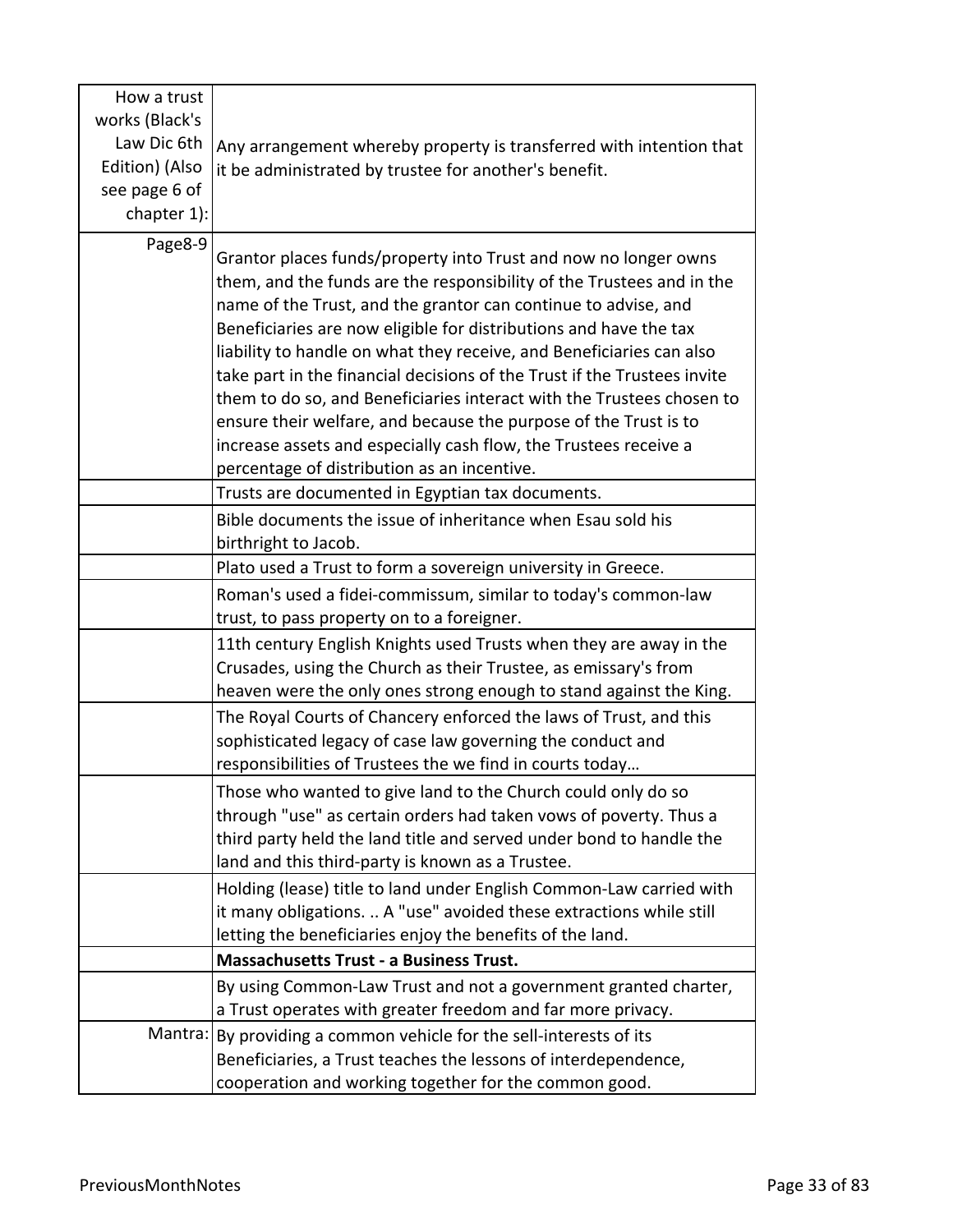|               | Queen Elizabeth is famous for "borrowing" merchant's profits with<br>an agreement called "the privy seal" Thus, she unintentionally<br>contributed to developing Trusts among the rich, private citizens and |
|---------------|--------------------------------------------------------------------------------------------------------------------------------------------------------------------------------------------------------------|
|               | to protecting assets by the clergy.                                                                                                                                                                          |
|               | The North American Land Company - set up by Robert Morris,<br>governor of Pennsylvania, which is still in existence today.                                                                                   |
| Page 37       |                                                                                                                                                                                                              |
| Footnote:     | There is a Footnote on Page 37 for the "Brief History of Pure Trusts"                                                                                                                                        |
|               | and the link didn't work, so I did some research and found it posted                                                                                                                                         |
|               | elsewhere. Here is a link to my dropbox file where I created a pdf -                                                                                                                                         |
|               | https://www.dropbox.com/s/w5rnef286mdfym2/Brief                                                                                                                                                              |
|               | The Art of Passing the Buck favors 'Family Trusts" - where it's blood                                                                                                                                        |
|               | or adopted - to carefully train each successive generation to                                                                                                                                                |
|               | understand and apply sound legal and financial principles to Trust                                                                                                                                           |
|               | management.                                                                                                                                                                                                  |
|               | Comments regarding government Trusts - I found this article/website                                                                                                                                          |
|               | - https://www.pgpf.org/budget-basics/budget-explainer-what-are-                                                                                                                                              |
|               | federal-trust-funds                                                                                                                                                                                          |
| the Dark Side |                                                                                                                                                                                                              |
|               |                                                                                                                                                                                                              |
|               | Trusts were used in the late 1800"s to concentrate increasing                                                                                                                                                |
|               | amounts of power in the hands of ever fewer men and                                                                                                                                                          |
|               | corporations Instead of consolidating their power in the private                                                                                                                                             |
|               | sector to stabilize families and provide better service to their                                                                                                                                             |
|               | customers and the community, they abused their positions, crushing                                                                                                                                           |
|               | competitive initiative and reducing service quality to end users                                                                                                                                             |
| Light Side:   |                                                                                                                                                                                                              |
|               | Trusts are about encouraging those who care most about you to                                                                                                                                                |
|               | support your dreams and supplement your strengths with their own.                                                                                                                                            |
|               | The Knights of Old England used their Trusts defensively, as                                                                                                                                                 |
|               | impenetrable shields against the king.                                                                                                                                                                       |
|               | The robber barons of Wall Street turned theirs though, into weapons                                                                                                                                          |
|               | to clobber the competition.                                                                                                                                                                                  |
|               | Collective agreements are what controls the world.                                                                                                                                                           |
|               | Page 43 The Common-Law is based on shared resources.                                                                                                                                                         |
|               | Without the support of the family, members do not have a firm                                                                                                                                                |
|               |                                                                                                                                                                                                              |
|               | foundation in life to carry them into new adventures and to give                                                                                                                                             |
|               | them courage to learn and take the necessary risks to grow.                                                                                                                                                  |
|               | The idea of any Trust is to provide the financial bases so the family                                                                                                                                        |
|               | members can contribute to society from a position of security,                                                                                                                                               |
|               | instead of uncertainty.                                                                                                                                                                                      |
|               | families must set the foundation now to have enough leverage in                                                                                                                                              |
|               | the future to be of benefit to this world.                                                                                                                                                                   |
|               | Page 47:   Wealth Retention: Tactics of the Rich in-depth look at vested                                                                                                                                     |
|               | interest and the cohesiveness of the elite.                                                                                                                                                                  |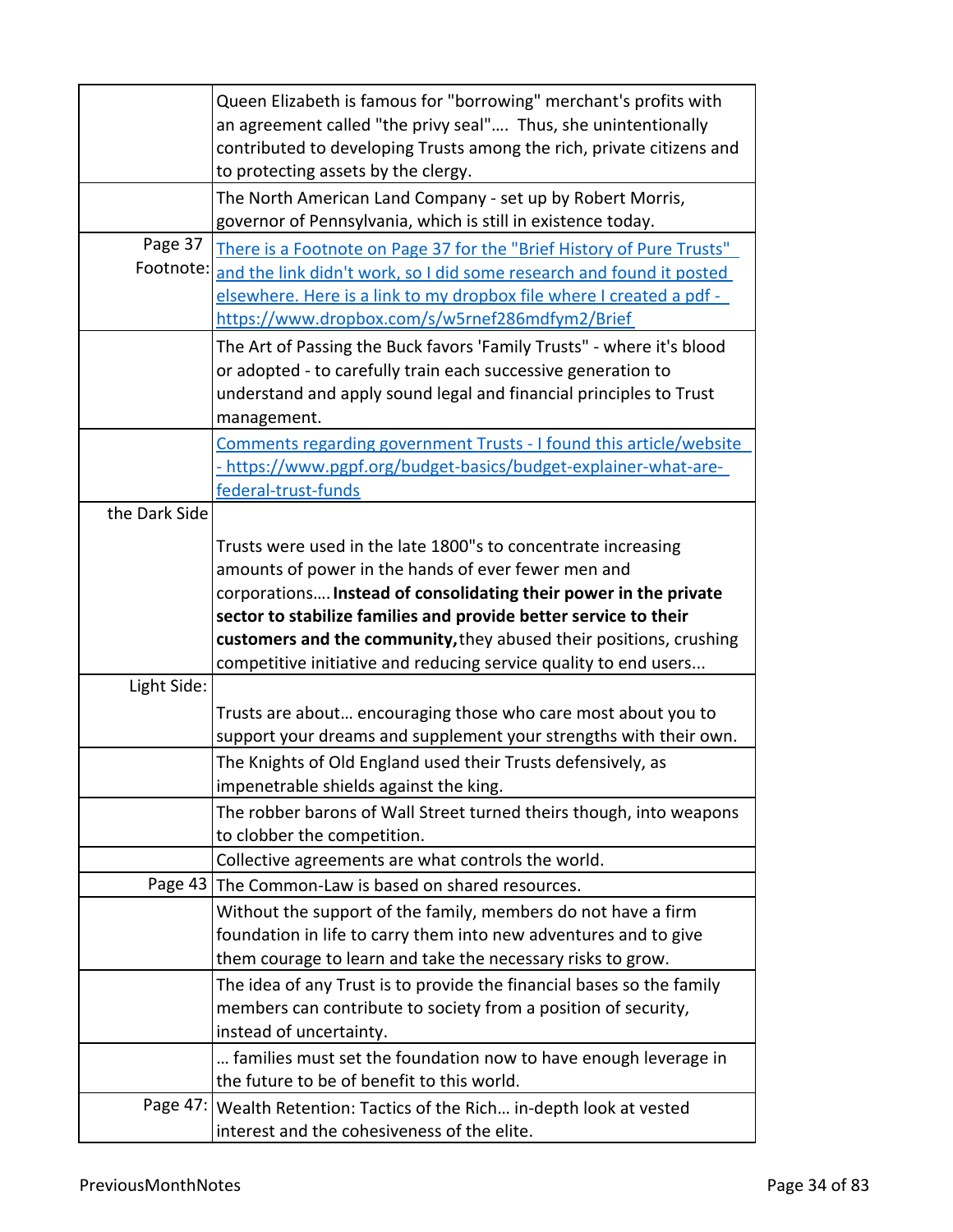|         | First test to see if a trust is a scam is there one Real Beneficiary<br>who is Not the Grantor?                                                                                                                                                                                                                                                                         |
|---------|-------------------------------------------------------------------------------------------------------------------------------------------------------------------------------------------------------------------------------------------------------------------------------------------------------------------------------------------------------------------------|
|         | No Contest Clause - You cause trouble as a beneficiary, you are<br>disinherited.                                                                                                                                                                                                                                                                                        |
|         | 3% of the population control 95% of all the known wealth on Earth                                                                                                                                                                                                                                                                                                       |
|         | Super Rich families have been hording since before William the<br>Conqueror ascended to the English throne in 1066 AD.                                                                                                                                                                                                                                                  |
|         | Will having lots of money make us lazy and distort our character?<br>If you still believe that giving our children financial support is<br>harmful, we might want to examine how we formed that idea.                                                                                                                                                                   |
|         | This book is to wake us up - to show what we have been previously<br>taught and how the system works is not true.                                                                                                                                                                                                                                                       |
|         | Staying in the current rat race extracts as much as possible from us.<br>We all must stop being victims.                                                                                                                                                                                                                                                                |
|         | American Business is the Matrix.                                                                                                                                                                                                                                                                                                                                        |
|         | it harvests the distilled essence, in the form of our money and<br>property, time, energy and effort.                                                                                                                                                                                                                                                                   |
|         | Federal Reserve System created a private central bank which looks<br>governmental but is not.                                                                                                                                                                                                                                                                           |
|         | "nonresident alien" - It means one who is a citizen of one of the<br>several states and not a U.S. Citizen who is a taxable entity.                                                                                                                                                                                                                                     |
|         | Trying to take on the "system" needs a deep understanding and no<br>Board of Trustees should try it.                                                                                                                                                                                                                                                                    |
|         | the money being issued, contrary to the Constitution, is backed by<br>neither gold nor silver, hence is called fiat money                                                                                                                                                                                                                                               |
| Page 55 | All of them profit by convincing you to invest your hard-earned<br>money and property into a business.                                                                                                                                                                                                                                                                  |
|         | With a Family Trust - we pool our resources - The substantial backing<br>thus engendered immediately acts to counter such major causes of<br>business failure as udercapitalization, inadequate knowledge, poor<br>accounting and internal theft.                                                                                                                       |
|         | Relooking at the "entrepreneur" through a group endeavor, the<br>likelihood of success is greatly increased hand picked Board of<br>Trustees is highly likely to give sound advice Further, when you<br>operate through a properly structured Irrevocable Trust, you gain<br>many astonishing tax advantages. This is one of the great keys to<br>asset multiplication. |
| Mantra: | The Creation and Proper Administration of The Trust key.                                                                                                                                                                                                                                                                                                                |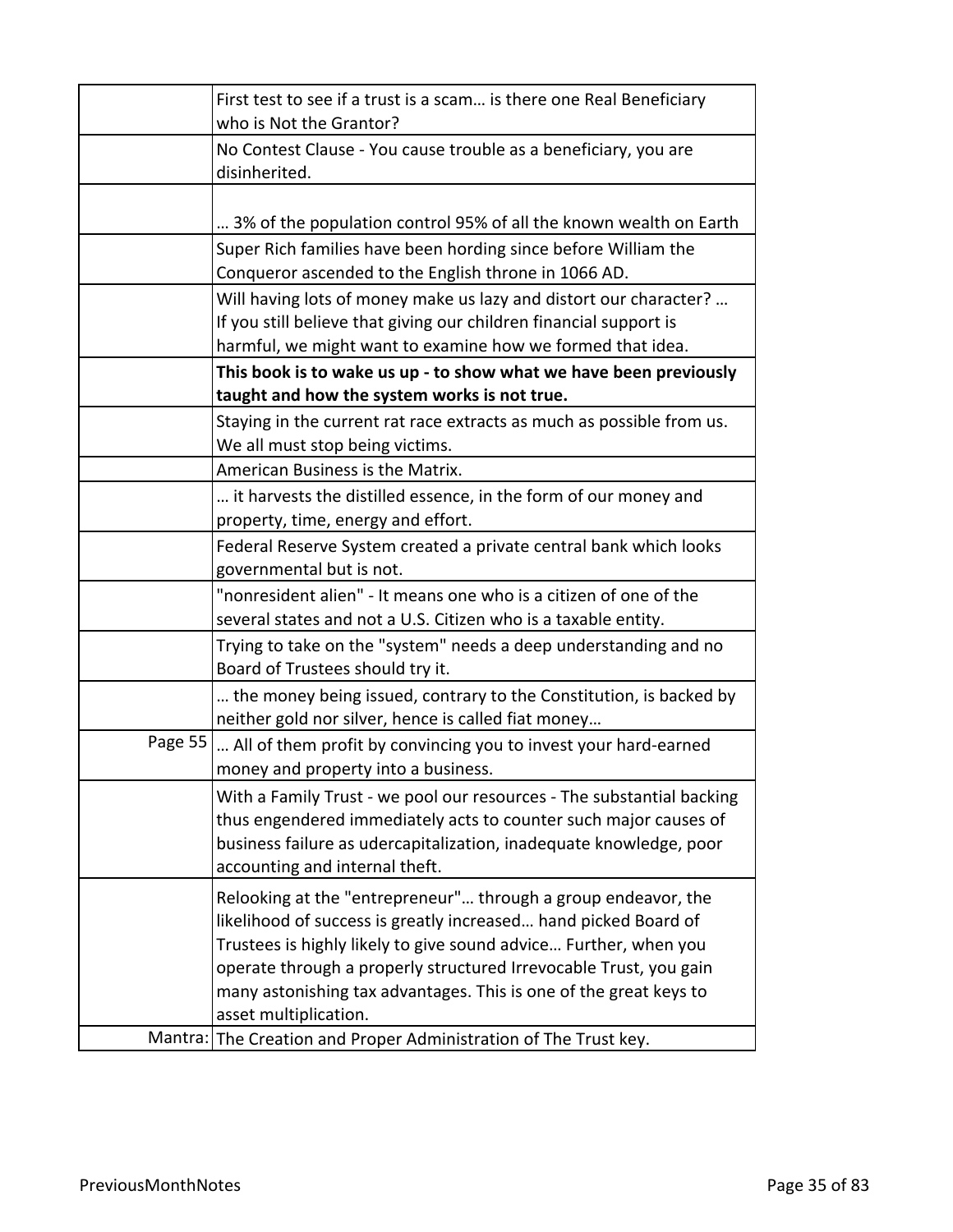|                           | We may not be very effectual in the first generation of our trust, but<br>the intention is, to educate and grow the next generations who have<br>more resources from our good efforts and they will be able to do<br>more and more.                                                                                                                                                                       |
|---------------------------|-----------------------------------------------------------------------------------------------------------------------------------------------------------------------------------------------------------------------------------------------------------------------------------------------------------------------------------------------------------------------------------------------------------|
| Reincarnation<br>& Trusts | There is a discussion on reincarnation - I'm going to highlight some<br>ideas discussed here & I read Appendix H & there is a reference to<br>Dostoevsky: The Grand Inquisitor - all of this has to do with our mind-<br>set that we are using to approach our trust education and subsequent<br>trust administration - If you don't enjoy discussions of philosophy,<br>indulge me but for a few moments |
|                           | From Appendix H - Plato - Soul is older than body. Souls continuously<br>born again into this life.                                                                                                                                                                                                                                                                                                       |
|                           | Origen - a Roman Catholic Church Father explained that man needs<br>successive lives to correct the apparent inequities of human condition.                                                                                                                                                                                                                                                               |
|                           | Greek Orthodox Church - When man is dead, he always lives; when<br>our terrestrial existence ends, we must wait, because we will return<br>to it again.                                                                                                                                                                                                                                                   |
|                           | The book The Phoenix Fire Mystery, - I know both the authors - and I<br>have had an NDE                                                                                                                                                                                                                                                                                                                   |
|                           | The believers in reincarnation tend to be responsible for their own<br>progress and respect each person to find their own internal authority -<br>make their own relationship with their Creator - whatever way this<br>looks like - from science to religious.                                                                                                                                           |
|                           | I highly recommend the chapter of Dostoevsky: The Grand Inquisitor -<br>https://www.dropbox.com/s/4ayc6ywvey7ymum/Dostoevsky%20Gra<br>nd%20Inquisitor.pdf?dl=0                                                                                                                                                                                                                                            |
| 1st temptation<br>Miracle | Turn them into loaves and mankind will go trotting after you like a<br>flock, grateful and obedient, though ever fearful that you may take<br>away your hand and that your loaves may cease to come their way.'<br>But you did not want to deprive man of freedom and rejected<br>the offer, for what kind of freedom is it, you reasoned, if<br>obedience is purchased with loaves?                      |
|                           | It is written: 'Man shall not live by bread alone, but on every<br>word that comes from the mouth of God.""                                                                                                                                                                                                                                                                                               |
|                           | Mantra:   For the secret of human existence does not consist in living, merely,<br>but in what one lives for.                                                                                                                                                                                                                                                                                             |
|                           | There are three powers, only three powers on the earth that are<br>capable of eternally vanquishing and ensnaring the consciences of<br>those feeble mutineers, for their happiness—those powers are:<br>miracle, mystery and authority.                                                                                                                                                                  |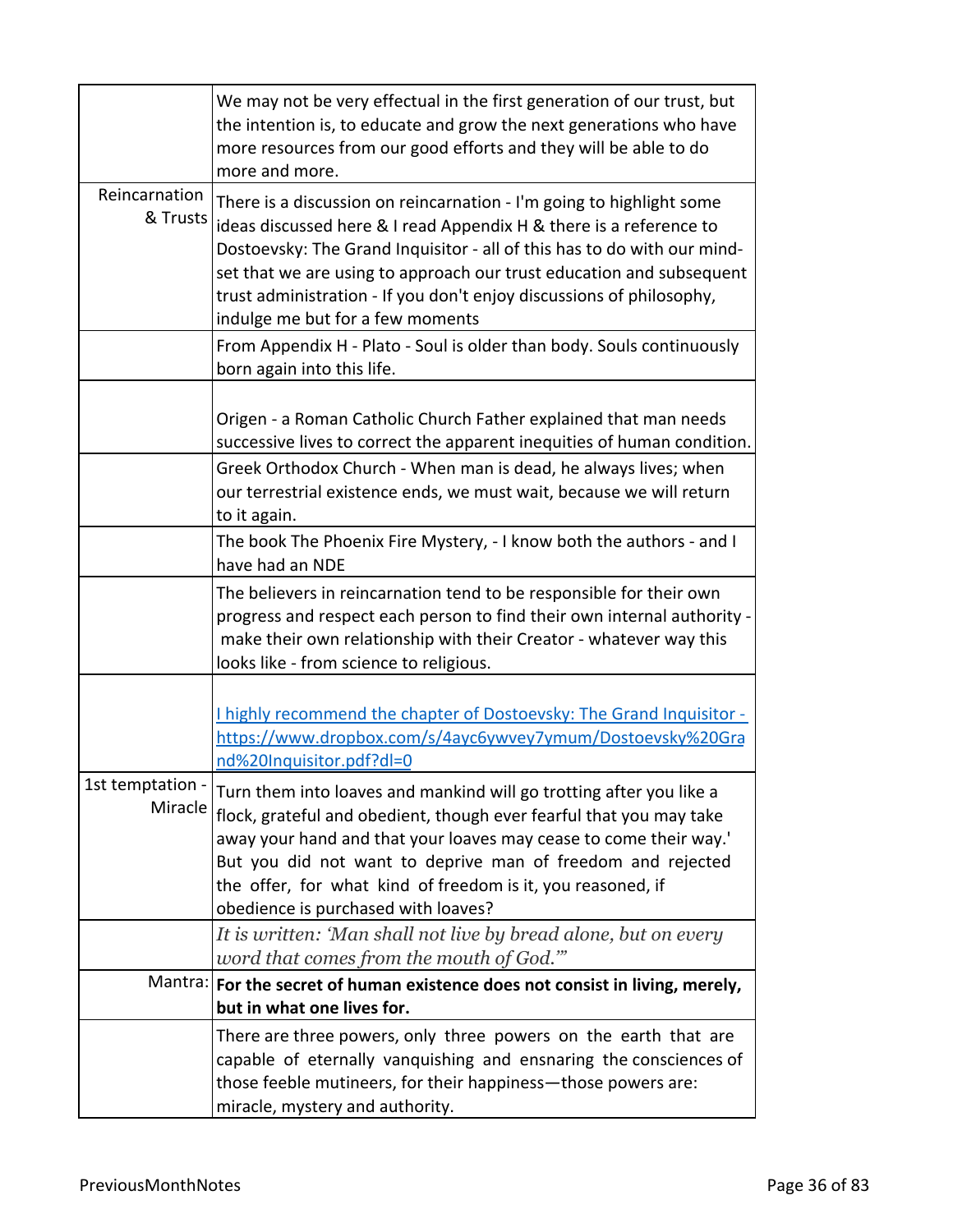| 2nd temptation<br>- Mystery                                 | If you would know whether you are the Son of God, then cast yourself<br>down from hence, for it is written that the angels will take charge of<br>him and bear him up, and he will not fall and dash himself to                                                                                                                                                                                           |
|-------------------------------------------------------------|-----------------------------------------------------------------------------------------------------------------------------------------------------------------------------------------------------------------------------------------------------------------------------------------------------------------------------------------------------------------------------------------------------------|
|                                                             | pieces—and then you will know if you are the Son of God, and will<br>prove how much faith you have in your Father.'                                                                                                                                                                                                                                                                                       |
|                                                             | Come down from the Cross and we will believe that it is You.' You did<br>not come down because again you did not want to enslave man with<br>a miracle and because you thirsted for a faith that was free, not<br>miraculous. You thirsted for a love that was free, not for the servile<br>ecstasies of the slave before the might that has inspired him with<br>dread once and for all.                 |
|                                                             | "It is also written: 'Do not put the Lord your God to<br>the test."                                                                                                                                                                                                                                                                                                                                       |
| 3rd temptation -<br>authority                               | "All this I will give you," he said, "if you will bow down and<br>worship me."                                                                                                                                                                                                                                                                                                                            |
|                                                             | For it is written: 'Worship the Lord your God, and<br>serve him only."                                                                                                                                                                                                                                                                                                                                    |
| Mantra:                                                     | Grand Inquisitor speaking to Jesus: "You desired that man's love<br>should be free, that he should follow you freely, enticed and<br>captivated by you. Henceforth, in place of the old, firm law, man<br>was himself to decide with a freeheart what is good and what is evil,<br>with only your image before him to guide him."                                                                         |
|                                                             | Job - If a man dies, shall he live again? All the days of my service I<br>would wait, till my renewal should come.                                                                                                                                                                                                                                                                                        |
|                                                             | Jesus - That which we sow we shall reap.                                                                                                                                                                                                                                                                                                                                                                  |
| Pag 59                                                      | from the story shared "So you think money is bad, or you worry about<br>giving too much to your children - that is not the issue. Children need<br>support, and money is only one avenue Teach leadership skills, and<br>to value the people of the world, to help and assist others to succeed,<br>and to create job opportunities, all ways possible to expand the<br>potential of our fellow citizens. |
|                                                             | Mantra: Encourage and support children's creative endeavors. You never<br>know, You might have a potential Rembrandt or Einstein looking for<br>you for help and mentorship.                                                                                                                                                                                                                              |
| Remoteness of<br>Vesting or Rule<br>Against<br>Perpetuities | Ex. the Trust shall terminate twenty-one (21) years from the date<br>hereof or at such maximum time as may be provided for by any<br>applicable Rule against Perpetuities, whichever is later. This Trust<br>shall also be renewable, if this is considered by the Trustees to be in<br>the best interests of the Beneficiaries.                                                                          |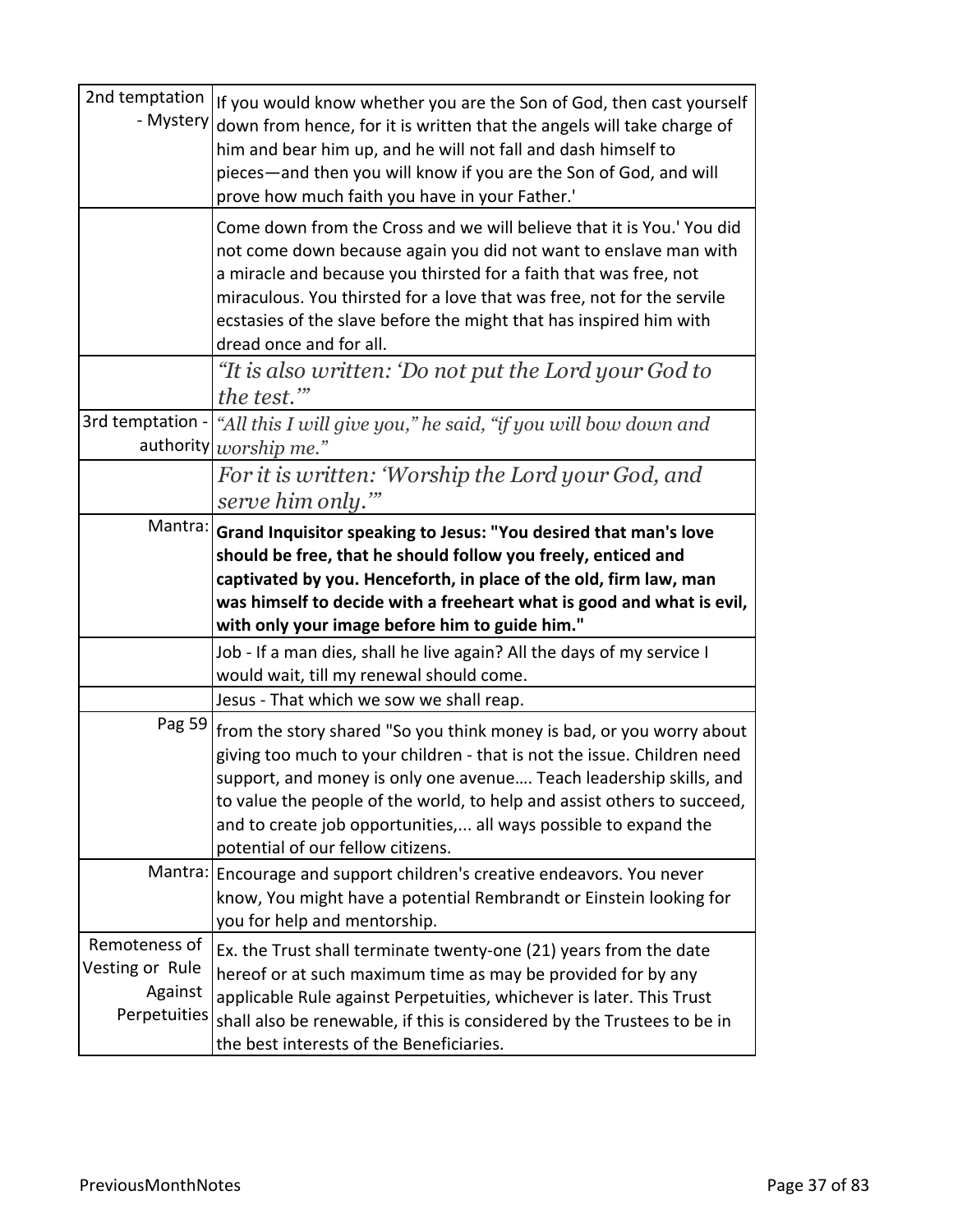|               | Ex. This trust indenture shall continue for the duration of lives-in-<br>being plus twenty-one (21) years from the signing of this document.<br>If it is in the best interest and to the advantage of the Beneficiaries,<br>the Trustees, at their discretion, shall be empowered by unanimous<br>decision, to terminate its operation earlier. A resolution of said<br>termination shall be entered into the minutes. Upon final, complete<br>discharge of obligations, distribution of the corpus and the<br>termination of the trust, the Board of Trustees shall be discharged<br>and automatically released from all responsibilities hereunder.<br>At any time before the expiration of the term, the Board of Trustees<br>shall be empowered by majority decision to renew its operation for<br>an additional duration of twenty-one (21) years. A resolution of said<br>renewal shall be entered into the minutes.<br>In the event that this document has been filed or recorded the |
|---------------|----------------------------------------------------------------------------------------------------------------------------------------------------------------------------------------------------------------------------------------------------------------------------------------------------------------------------------------------------------------------------------------------------------------------------------------------------------------------------------------------------------------------------------------------------------------------------------------------------------------------------------------------------------------------------------------------------------------------------------------------------------------------------------------------------------------------------------------------------------------------------------------------------------------------------------------------------------------------------------------------|
|               | Trustees shall file a notice that this trust will terminate or renew.                                                                                                                                                                                                                                                                                                                                                                                                                                                                                                                                                                                                                                                                                                                                                                                                                                                                                                                        |
| History notes | Under the Common Law, the principle that no interest in property is<br>valid unless it vests not later than twenty-one years, plus the period<br>of gestation, after some life or lives in being which exist at the time<br>of the creation of the interest.                                                                                                                                                                                                                                                                                                                                                                                                                                                                                                                                                                                                                                                                                                                                 |
|               | The courts developed the rule during the seventeenth century in order<br>to restrict a person's power to control perpetually the ownership and<br>possession of his or her property after death and to ensure the<br>transferability of property. The rule includes the period of gestation<br>to cover cases of posthumous birth (he birth of a child after the<br>death of a biological parent.)                                                                                                                                                                                                                                                                                                                                                                                                                                                                                                                                                                                           |
|               | Page 60   Working nine to five keeps us in "survival" mode we are limited in<br>realizing our true potentials.                                                                                                                                                                                                                                                                                                                                                                                                                                                                                                                                                                                                                                                                                                                                                                                                                                                                               |
|               | Highly recommend Rich Dad, Poor Dad - Robert T. Kiyosaki - to help<br>change attitudes on possessing a paid 9 to 5 job.                                                                                                                                                                                                                                                                                                                                                                                                                                                                                                                                                                                                                                                                                                                                                                                                                                                                      |
|               | Mantra: Each person that lives is not only a miracle, but holds an<br>unfathomable amount of unique knowledge.                                                                                                                                                                                                                                                                                                                                                                                                                                                                                                                                                                                                                                                                                                                                                                                                                                                                               |
|               | People are an unlimited resource.                                                                                                                                                                                                                                                                                                                                                                                                                                                                                                                                                                                                                                                                                                                                                                                                                                                                                                                                                            |
|               | When setting up a Trust structure you hope will enhance the lives of<br>many people yet unborn, you must also take care to build in it<br>provisions for strong ethic and morals.                                                                                                                                                                                                                                                                                                                                                                                                                                                                                                                                                                                                                                                                                                                                                                                                            |

Г

⅂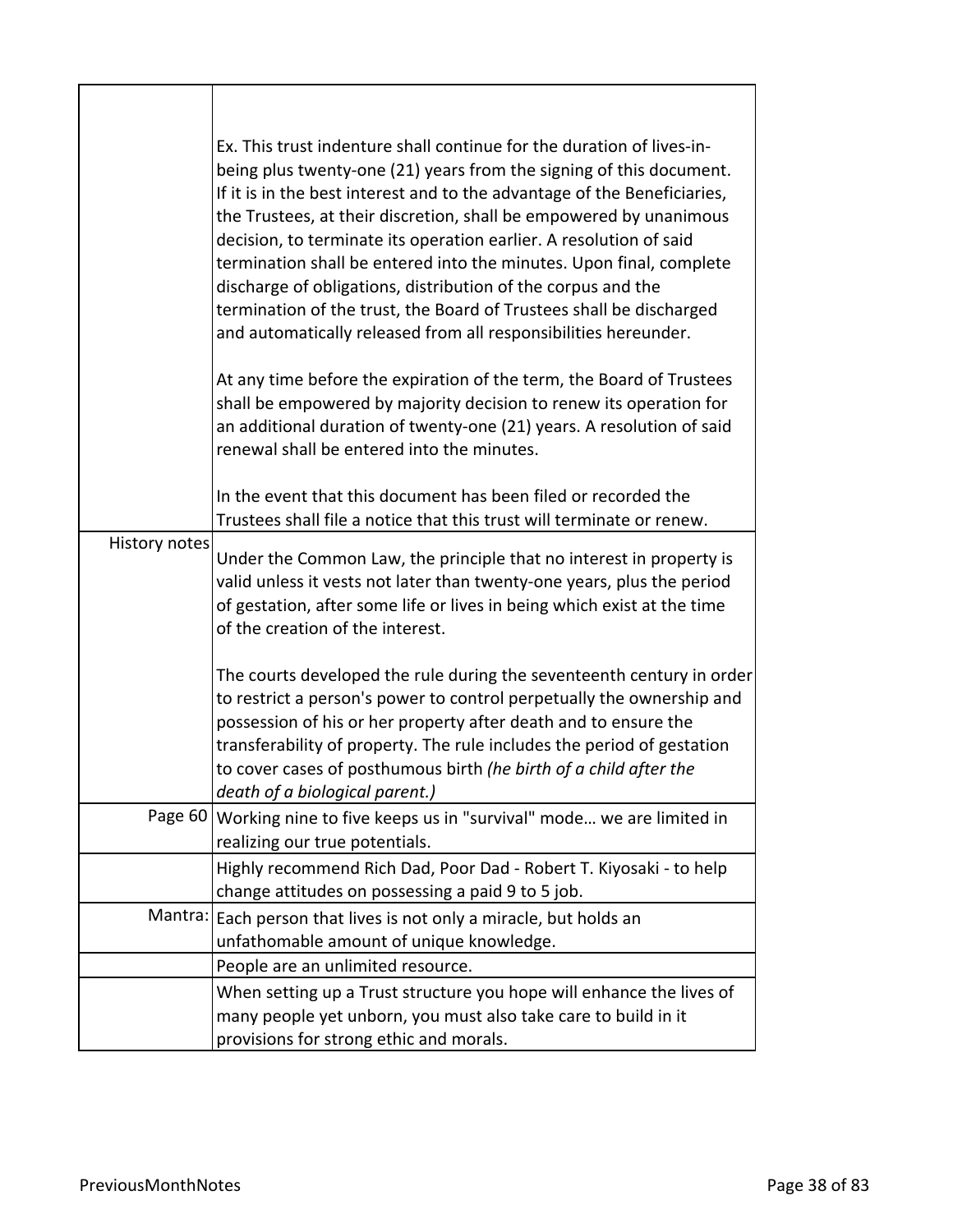|                                                                            | You might even set up guidelines for the Trustees and certain tests<br>for the successors within the Trust, to ensure as much as possible<br>that only those with good intentions - and the willingness to gain and<br>share knowledge - will wield the power the assets will provide.                                                                                                                                                                                   |
|----------------------------------------------------------------------------|--------------------------------------------------------------------------------------------------------------------------------------------------------------------------------------------------------------------------------------------------------------------------------------------------------------------------------------------------------------------------------------------------------------------------------------------------------------------------|
|                                                                            | Now we can review my spreadsheet changes.                                                                                                                                                                                                                                                                                                                                                                                                                                |
| Sept 11th 4pm                                                              | Chapters 7 & 8 of the book The Art of Passing The Buck ~ Wills & Trusts                                                                                                                                                                                                                                                                                                                                                                                                  |
|                                                                            | p 63 Remember, Chapter 1 discussed where lack of foresight caused great<br>grief This was discussed on purpose to shatter our complacency<br>and seize our attention.                                                                                                                                                                                                                                                                                                    |
|                                                                            | We are studying as Trustees what to do and what not to do.                                                                                                                                                                                                                                                                                                                                                                                                               |
|                                                                            |                                                                                                                                                                                                                                                                                                                                                                                                                                                                          |
|                                                                            | The Art of Passing the Buck, Volumes I and II is laid out to give the<br>reader, researcher and student a healthy dose of reality, and a<br>springboard to jump into the mechanics of how a Common Law Trust<br>works.                                                                                                                                                                                                                                                   |
| From Charles<br>Arthur<br>Premium<br>NewsLetter-<br>Consulting<br>Services | This is a Trust system that only gains power and respect when used<br>properly, and when paperwork can produce evidence of substance of<br>transaction to backup the decisions and action of the Trustees.<br>Because this is not a statutory Trust put together with the blessing of<br>the legal system, the construction and proper use are different than<br>what a lawyer would create.                                                                             |
|                                                                            | there are many "glue pieces," necessary to link documents together<br>properly, and to explain the deeper reason for the format used. None<br>of this information is necessary unless one plans on establishing a<br>Trust for long-term survival of the "family". Further, this information<br>details certain decision making process that will apply only to your<br>Trust system and none other.                                                                     |
|                                                                            | We are studying to teach the Board of Trustees how to handle the<br>paperwork, how to address both financial and legal issues properly,<br>and to feel confident.                                                                                                                                                                                                                                                                                                        |
|                                                                            | It is not recommended to believe The Art of Passing the Buck<br>Volumes I and II are complete. The vast amount of information<br>and experience could never be put into even 10 volumes. If<br>you want to create a new future, and learn a new way of<br>handling family, get help, ask for assistance. Moving into a<br>Common Law setup is an extraordinary life change, with<br>unlimited opportunities not available without the support of a<br>Board of Trustees. |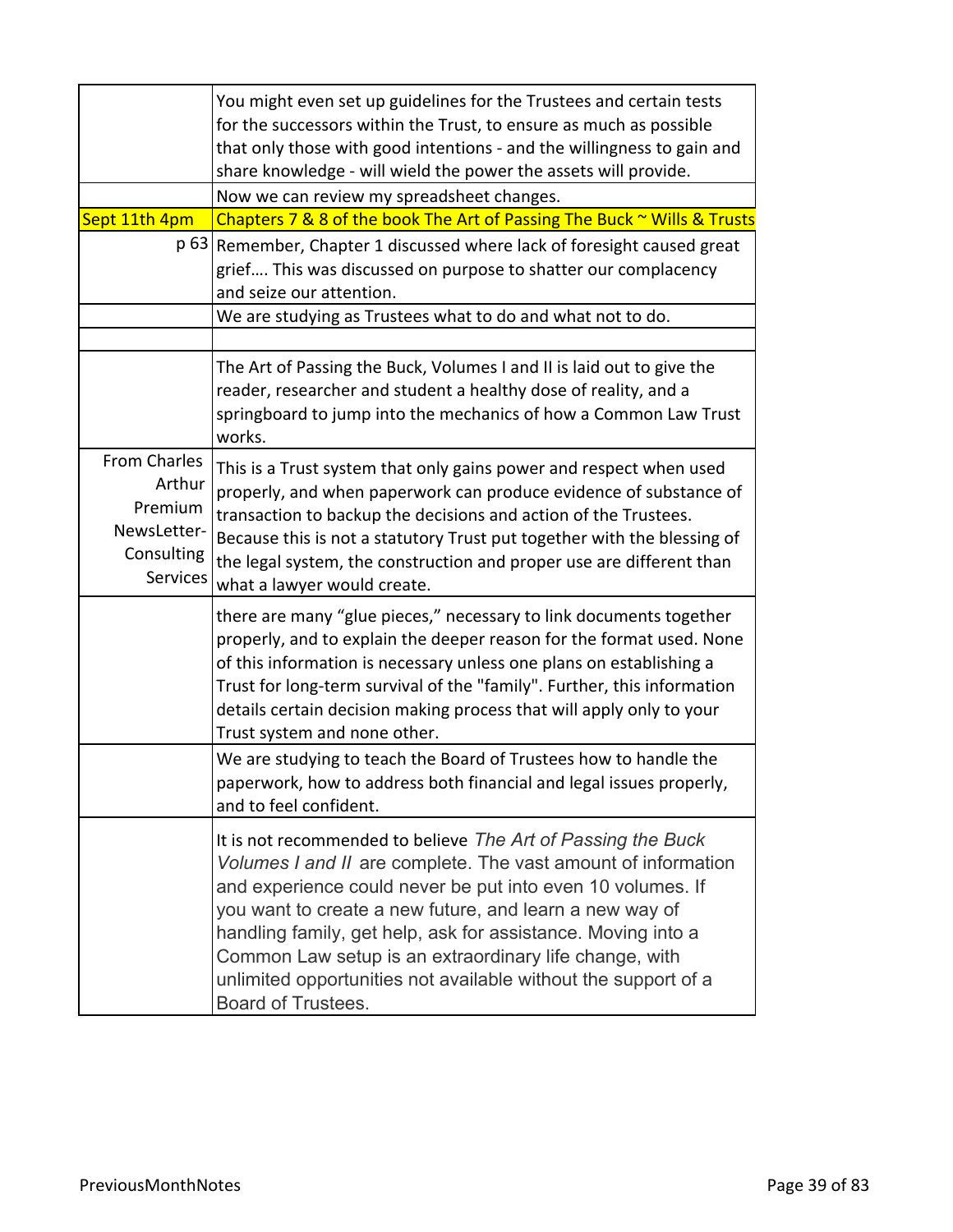| No Will or Trust - your estate ends up in Probate Court. If you Will or<br>Living Trust (statutory) is contested - your estate ends up in Probate<br>Court. Payouts come after a great deal of time according to state-<br>mandated, prioritized list of recipients.<br><b>DIVIDED TITLE</b><br>Remember from Chapter 2 P.10 - Divided Title and The US<br>Constitution - we have Legal Title and Equitable Title.<br>Legal Title - technical ownership - In the Name of the Trust signed by<br>Trustee.<br>Equitable Title - the beneficial right to possess and use the particular<br>property.<br>US Constitution "no State shall  pass any  law impairing the<br>Article 1,<br>obligation of contracts."<br>Section 10<br>P. 11<br>Why is this important? Consider the ownership of residential<br>the government seizing the property becomes a greater<br>consideration because it is unknown how many of the Beneficiaries<br>will contest the matter and how much money is behind the Trust<br>veil in the US Eminent-domain abuse is widespread thus, the<br>issue of divided title comes into play concerning whose property is<br>well guarded and whose is not.<br>P.64<br>A Trust is a legal entity<br>created by the grantor/settlor<br>when the grantor/settlor transfers ownership of personal property to<br>a Trustee(s)<br>for the benefit and support of a named Beneficiary(s)<br>according to the terms set forth by the grantor/settlor in the legally<br>binding Trust Indenture.<br>Ownership<br>Black Law - Collection of rights to use and enjoy property, including<br>the right to transmit it to others.<br>Revocable Trust   You, the grantor/settlor are also the Trustee, and also the<br>Beneficiary you can make changes up to when you die, and then<br>your trust becomes Irrevocable your tax liability never changes | Will deficiencies: per the book - 53% of Americans die without a will.<br>Using my "Brave" Internet Browser, I "DuckDuckGo'd" (doing my part<br>to get off the Google Train) it and found from AARP "a whopping 78<br>percent of millennials (ages 18-36) and 64 percent of Generation<br>Xers (ages 37-52) do not have a will  6 in 10 U.S. adults do not<br>have a will. |
|-------------------------------------------------------------------------------------------------------------------------------------------------------------------------------------------------------------------------------------------------------------------------------------------------------------------------------------------------------------------------------------------------------------------------------------------------------------------------------------------------------------------------------------------------------------------------------------------------------------------------------------------------------------------------------------------------------------------------------------------------------------------------------------------------------------------------------------------------------------------------------------------------------------------------------------------------------------------------------------------------------------------------------------------------------------------------------------------------------------------------------------------------------------------------------------------------------------------------------------------------------------------------------------------------------------------------------------------------------------------------------------------------------------------------------------------------------------------------------------------------------------------------------------------------------------------------------------------------------------------------------------------------------------------------------------------------------------------------------------------------------------------------------------------------------------------------------------------------------------|----------------------------------------------------------------------------------------------------------------------------------------------------------------------------------------------------------------------------------------------------------------------------------------------------------------------------------------------------------------------------|
|                                                                                                                                                                                                                                                                                                                                                                                                                                                                                                                                                                                                                                                                                                                                                                                                                                                                                                                                                                                                                                                                                                                                                                                                                                                                                                                                                                                                                                                                                                                                                                                                                                                                                                                                                                                                                                                             |                                                                                                                                                                                                                                                                                                                                                                            |
| property In our Trust, several people have a vested interest and thus                                                                                                                                                                                                                                                                                                                                                                                                                                                                                                                                                                                                                                                                                                                                                                                                                                                                                                                                                                                                                                                                                                                                                                                                                                                                                                                                                                                                                                                                                                                                                                                                                                                                                                                                                                                       |                                                                                                                                                                                                                                                                                                                                                                            |
|                                                                                                                                                                                                                                                                                                                                                                                                                                                                                                                                                                                                                                                                                                                                                                                                                                                                                                                                                                                                                                                                                                                                                                                                                                                                                                                                                                                                                                                                                                                                                                                                                                                                                                                                                                                                                                                             |                                                                                                                                                                                                                                                                                                                                                                            |
|                                                                                                                                                                                                                                                                                                                                                                                                                                                                                                                                                                                                                                                                                                                                                                                                                                                                                                                                                                                                                                                                                                                                                                                                                                                                                                                                                                                                                                                                                                                                                                                                                                                                                                                                                                                                                                                             |                                                                                                                                                                                                                                                                                                                                                                            |
|                                                                                                                                                                                                                                                                                                                                                                                                                                                                                                                                                                                                                                                                                                                                                                                                                                                                                                                                                                                                                                                                                                                                                                                                                                                                                                                                                                                                                                                                                                                                                                                                                                                                                                                                                                                                                                                             |                                                                                                                                                                                                                                                                                                                                                                            |
|                                                                                                                                                                                                                                                                                                                                                                                                                                                                                                                                                                                                                                                                                                                                                                                                                                                                                                                                                                                                                                                                                                                                                                                                                                                                                                                                                                                                                                                                                                                                                                                                                                                                                                                                                                                                                                                             |                                                                                                                                                                                                                                                                                                                                                                            |
|                                                                                                                                                                                                                                                                                                                                                                                                                                                                                                                                                                                                                                                                                                                                                                                                                                                                                                                                                                                                                                                                                                                                                                                                                                                                                                                                                                                                                                                                                                                                                                                                                                                                                                                                                                                                                                                             |                                                                                                                                                                                                                                                                                                                                                                            |
|                                                                                                                                                                                                                                                                                                                                                                                                                                                                                                                                                                                                                                                                                                                                                                                                                                                                                                                                                                                                                                                                                                                                                                                                                                                                                                                                                                                                                                                                                                                                                                                                                                                                                                                                                                                                                                                             |                                                                                                                                                                                                                                                                                                                                                                            |
|                                                                                                                                                                                                                                                                                                                                                                                                                                                                                                                                                                                                                                                                                                                                                                                                                                                                                                                                                                                                                                                                                                                                                                                                                                                                                                                                                                                                                                                                                                                                                                                                                                                                                                                                                                                                                                                             |                                                                                                                                                                                                                                                                                                                                                                            |
|                                                                                                                                                                                                                                                                                                                                                                                                                                                                                                                                                                                                                                                                                                                                                                                                                                                                                                                                                                                                                                                                                                                                                                                                                                                                                                                                                                                                                                                                                                                                                                                                                                                                                                                                                                                                                                                             |                                                                                                                                                                                                                                                                                                                                                                            |
|                                                                                                                                                                                                                                                                                                                                                                                                                                                                                                                                                                                                                                                                                                                                                                                                                                                                                                                                                                                                                                                                                                                                                                                                                                                                                                                                                                                                                                                                                                                                                                                                                                                                                                                                                                                                                                                             |                                                                                                                                                                                                                                                                                                                                                                            |
| Mantra Personal Control Equals Personal Tax Liability.                                                                                                                                                                                                                                                                                                                                                                                                                                                                                                                                                                                                                                                                                                                                                                                                                                                                                                                                                                                                                                                                                                                                                                                                                                                                                                                                                                                                                                                                                                                                                                                                                                                                                                                                                                                                      |                                                                                                                                                                                                                                                                                                                                                                            |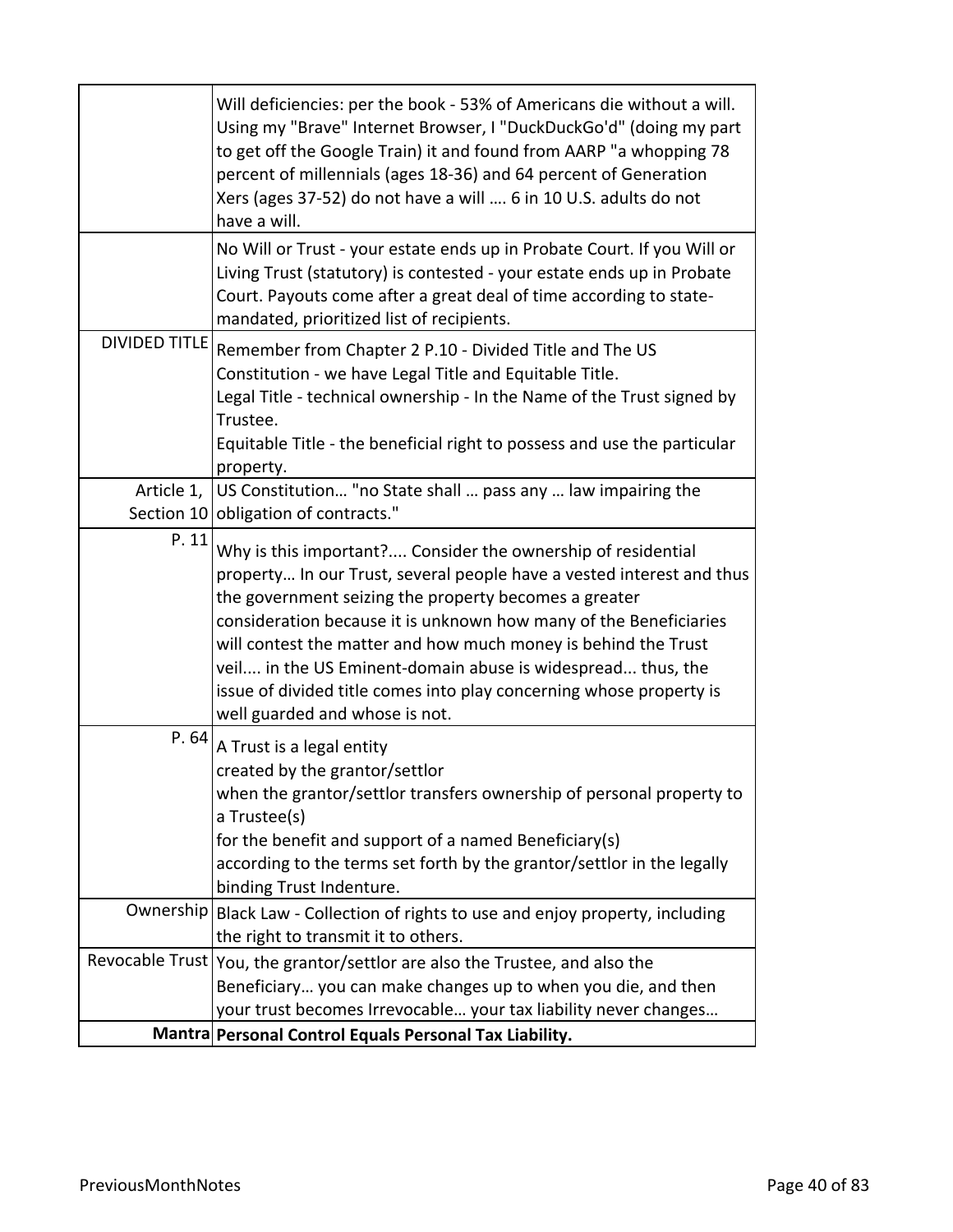| Private     | You, the grantor/settlor appoint Trustee(s) - at least one "adverse"              |
|-------------|-----------------------------------------------------------------------------------|
| Irrevocable | trustee who is unrelated by first generation blood or employment,                 |
| Trust       | and you list who you want as Beneficiaries - including yourself if you            |
|             | are NOT wearing the Trustee hat                                                   |
|             | Thus you have USE of some or many of the assets, but you no longer                |
|             | OWN them, and you can not be TAXED for them.                                      |
|             | Probate court has no jurisdiction over a Private Irrevocable Trust that           |
|             | is properly drawn Probate is about death, and an Irrevocable Trust                |
|             | lives much longer than you.                                                       |
|             | Jurisdiction  is presented to mean the place where one has sworn allegiance. In   |
|             | our current political atmosphere it generally means the place where               |
|             | one agrees to the laws.                                                           |
|             | Appendix A In all of history there has been but one successful protest against an |
|             | income tax We need to go back about 400 years It succeeded only                   |
|             | because the term "jurisdiction" was still well understood at the time             |
|             | as meaning "oath spoken".                                                         |
|             | Jurisdiction   "Juris" in the original Latin meaning, is "oath".                  |
|             | "Diction" Latin means "spoken".                                                   |
|             | The tax protest occurred in England and is applicable to the US.                  |
|             |                                                                                   |
|             | The Bible had just recently been put into print Churches owned                    |
|             | these books as paper was expensive It was cheaper to write books                  |
|             | by hand then print them with movable type Since books were                        |
|             | expensive, they were owned by churches, crowns, and the nobility.                 |
|             | The wealth of the nobility was attributable to feudalism.                         |
|             | Feud   "Feud" is Old English for "oath"                                           |
|             | The nobility held the land under the crown                                        |
|             | Land was rented out by the nobility to servant-farmers (tenant) and               |
|             | thus the nobility became wealthier.                                               |
|             | The servant was not a freeman - he had to kneel before the                        |
|             | Lord(nobility) and swear an oath of allegiance and kiss his ring (thus            |
|             | the oath included the heirs of the noble's estate) - because this oath            |
|             | of the servant was for life.                                                      |
|             | Servant The oath established a servitude.                                         |
|             | The servant-farmer-tenant now plowed the fields.                                  |
|             | Rent was variable - based on what was produced from the fields.                   |
| Subsistence | The tenant was a "subsistence farmer" - keeping only enough of the                |
| Farmer      | produce of his labors to just sustain him and his family.                         |
|             | Income Tax Rent was Actually an "income tax."                                     |
|             | The nobleman could have demanded 100% of the productivity of his                  |
|             | servant except under the Common-Law, a servant was akin to                        |
|             | livestock.                                                                        |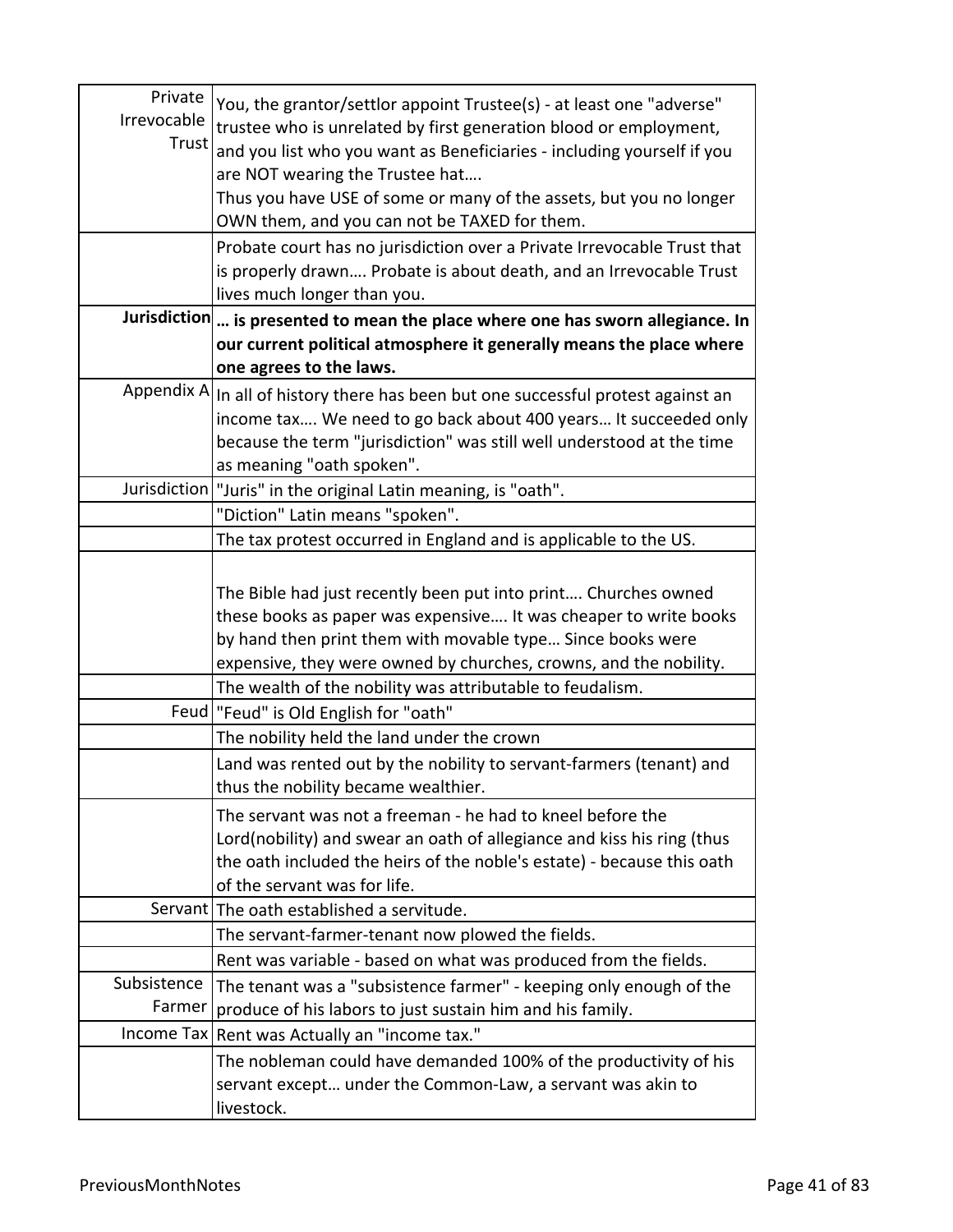|      | A servant had to be fed - not well fed - just fed, the same as a horse                                                                                                                                                                                                                                                                                    |
|------|-----------------------------------------------------------------------------------------------------------------------------------------------------------------------------------------------------------------------------------------------------------------------------------------------------------------------------------------------------------|
|      | or cow.                                                                                                                                                                                                                                                                                                                                                   |
|      | Think of this as our present day "personal and dependent deductions."                                                                                                                                                                                                                                                                                     |
|      | Journeymen Freemen of the realm - tradesmen - swore no oaths and thus did not                                                                                                                                                                                                                                                                             |
|      | owe fealty to any noble.                                                                                                                                                                                                                                                                                                                                  |
|      | They taught their sons their trades so their sons might also be free.                                                                                                                                                                                                                                                                                     |
|      |                                                                                                                                                                                                                                                                                                                                                           |
|      | Occasionally they took an apprentice, under sworn contract of<br>indenture from his father, who was paid a little money, and this son<br>learned a trade - he would never become a tenant farmer - thus he<br>would keep what he earned. He only apprenticed for a term of years -<br>frequently seven. Journeymen didn't take anyone under age 13 - thus |
|      | by 21 you would have learned enough to practice your craft.                                                                                                                                                                                                                                                                                               |
|      | Thus, a Jur-nee-man - means he was a man formally bound by an<br>oath (jur) who can now work for a "mastercraftsman".                                                                                                                                                                                                                                     |
|      | 400 years ago, these men were the exception, not the rule. He could<br>ask for the pay he wanted and was free to quit when he wanted.                                                                                                                                                                                                                     |
|      | If the journeyman was really good, the people recognized him as a<br>"master craftsman" and begged him to take their children as<br>apprentice.                                                                                                                                                                                                           |
| Oath | Oath of the tenant ran for life.<br>Oath of the apprentice's father lasted for seven or so years.<br>Tradesmen later established guilds (means "gold") as protection<br>against the potential government's attempt to bind them into<br>servitude by compelled oaths.                                                                                     |
|      | When an apprentice became a journeyman, he was allowed<br>membership to the guild by swearing a secret oath He literally<br>swore to "serve gold" and only gold.                                                                                                                                                                                          |
|      | He bound himself for life never to be a servant, except to the very<br>benevolent master: gold Free Masons - the G in the middle of their<br>logo might be God or could mean Gold.                                                                                                                                                                        |
|      | Now the Bible came to print.<br>The wealthy already had a hand-written copy.<br>The tenants could not afford anything.<br>It was marketed to the tradesmen (who as part of their<br>apprenticeship were taught to read), who had to combine money<br>with siblings to buy a Family Bible for the home.                                                    |
|      | Matt 5:33-37 - Jesus commands against swearing oaths.                                                                                                                                                                                                                                                                                                     |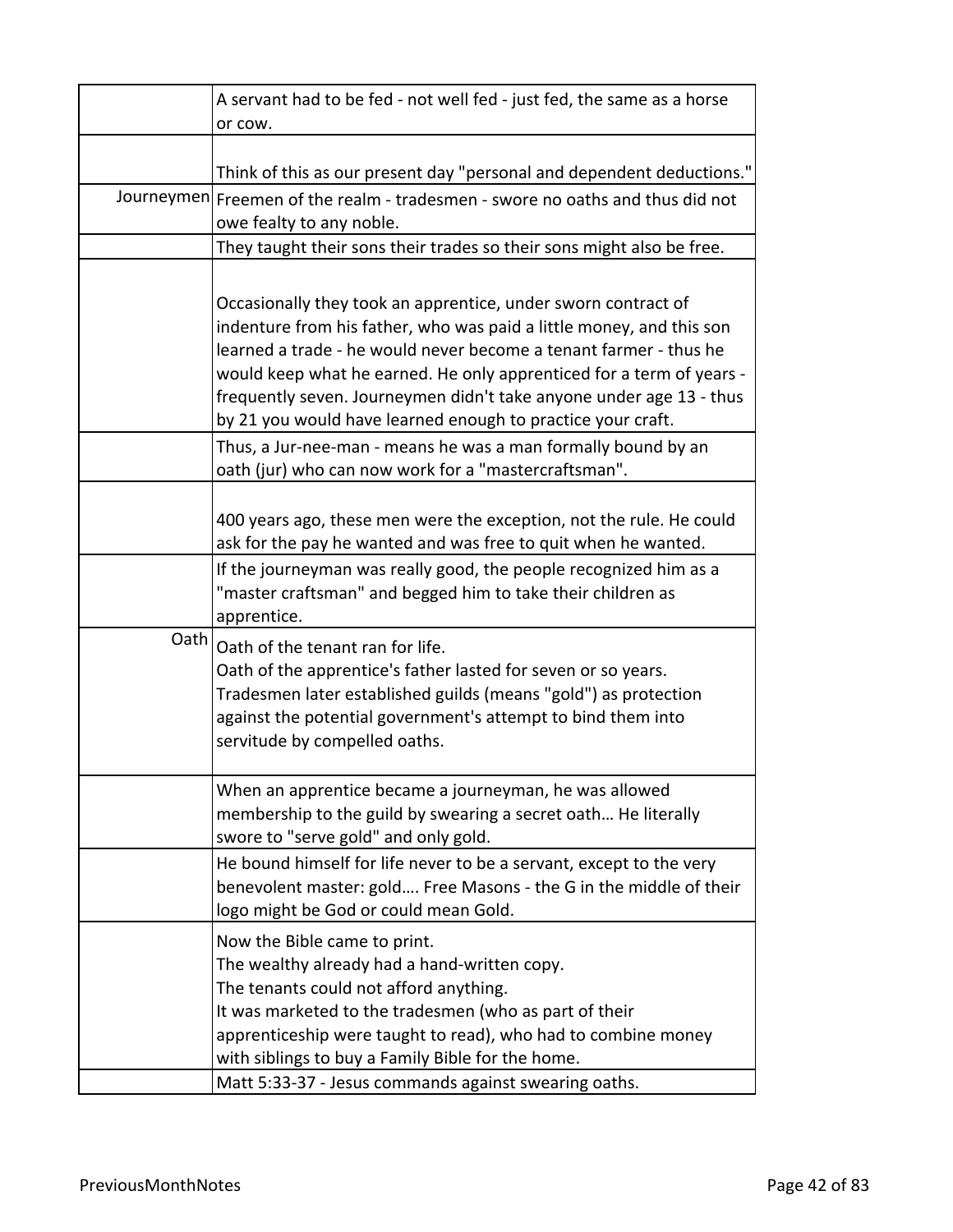| "Again, you have heard that it was said to the people long ago, 'Do<br>not break your oath, but fulfill to the Lord the vows you have made.'<br>34 But I tell you, do not swear an oath at all: either by heaven, for it<br>is God's throne; 35 or by the earth, for it is his footstool; or by<br>Jerusalem, for it is the city of the Great King. 36 And do not swear by<br>your head, for you cannot make even one hair white or black. 37 All<br>you need to say is simply 'Yes' or 'No'; anything beyond this comes<br>from the evil one. |
|------------------------------------------------------------------------------------------------------------------------------------------------------------------------------------------------------------------------------------------------------------------------------------------------------------------------------------------------------------------------------------------------------------------------------------------------------------------------------------------------------------------------------------------------|
| Real eye opener for the Journeyman Tradesman -<br>well over a millennium they had been trusting the Church of Rome<br>including the Church of England<br>and now they find out Jesus said, "Swear no oaths."                                                                                                                                                                                                                                                                                                                                   |
| Imagine seeing a conspiracy revealed that went back over 1000 years<br>without oaths there would be no tenants laboring for nobility<br>the whole society was premised on oaths<br>And the whole society claimed it was Christian<br>yet it violated a simple command of Christ.<br>And the Tradesmen had done it too, to their guild.                                                                                                                                                                                                         |
| The Tradesmen were angry<br>The governments had seen this coming<br>can't ban the Bible here comes the Reformation.                                                                                                                                                                                                                                                                                                                                                                                                                            |
| The governments of Europe adopted a treaty<br>This treaty would allow anyone the State-right of founding a church<br>The church would be granted a charter<br>It just had to do one thing, agree to the terms of the treaty.                                                                                                                                                                                                                                                                                                                   |
| Buried in these provisions was a statement the church would never<br>oppose the swearing of lawful oaths.                                                                                                                                                                                                                                                                                                                                                                                                                                      |
| Jesus had said None<br>The Church said None, except                                                                                                                                                                                                                                                                                                                                                                                                                                                                                            |
| Tradesmen got even angrier.                                                                                                                                                                                                                                                                                                                                                                                                                                                                                                                    |
| For history buffs - I went looking for the treaty here's one link to an<br>old treaty 1494 - https://aaregistry.org/story/treaty-of-tordesillasor-<br>signed/                                                                                                                                                                                                                                                                                                                                                                                  |
| List of treaties<br>https://en.wikipedia.org/wiki/List_of_treaties#Before_AD_1200                                                                                                                                                                                                                                                                                                                                                                                                                                                              |
| Tradesmen exercised the right of assembly to discuss the Bible<br>Some preached on street corners using the right of freedom of speech<br>But they could not establish a church because of the oath problem<br>To show their displeasure at having this secret kept from them for so<br>long, Tradesmen refused to give anyone in Church or State any<br>respect.                                                                                                                                                                              |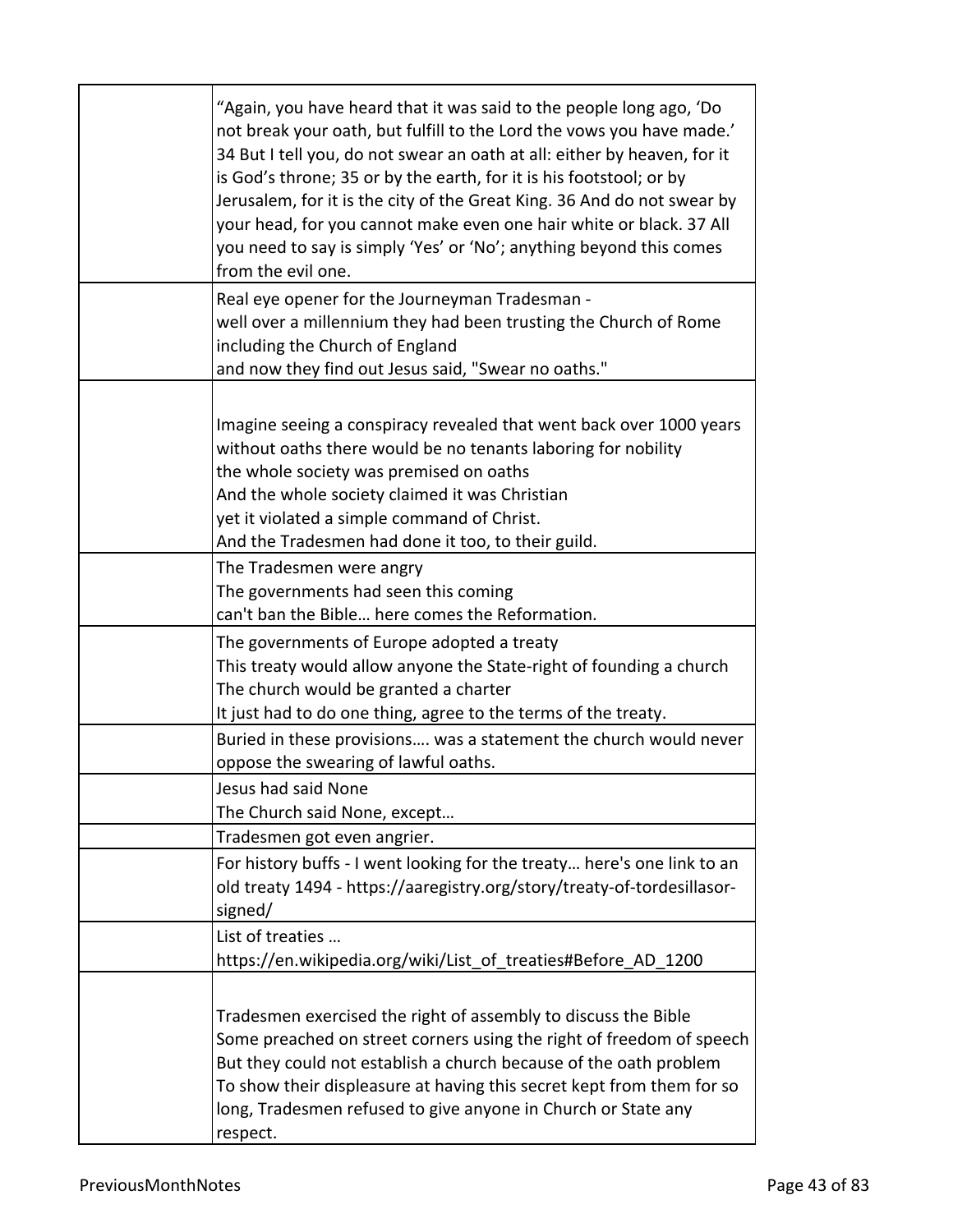| Instead of "doffing" one's hat, they took to wearing big, ugly black<br>hats so their "superiors" could see they were NOT doffing their hats.                                                                                                                                                                                                                                                                                                                                                                                                                                       |
|-------------------------------------------------------------------------------------------------------------------------------------------------------------------------------------------------------------------------------------------------------------------------------------------------------------------------------------------------------------------------------------------------------------------------------------------------------------------------------------------------------------------------------------------------------------------------------------|
| Back they "you" was formal English, reserved for use when speaking<br>to a superior.<br>"Thee" was familiar pronoun used with family and friends.<br>So Tradesmen started using "Thee" and their Christian names -<br>George, Peter, Robert, etc. when speaking to anyone.                                                                                                                                                                                                                                                                                                          |
| We call these folks "Quakers"                                                                                                                                                                                                                                                                                                                                                                                                                                                                                                                                                       |
| A judge so nicknamed them, as one had said "Quake before the Lord,<br>God Almighty." the judge responded "Thee are the Quaker here."                                                                                                                                                                                                                                                                                                                                                                                                                                                |
| The Anglican Church lost membership and money technically<br>bankrupt.                                                                                                                                                                                                                                                                                                                                                                                                                                                                                                              |
| Roman Church had more resources to weather this storm.                                                                                                                                                                                                                                                                                                                                                                                                                                                                                                                              |
| But the Anglican Church was an agency of the State, and cannot go<br>bankrupt.<br>It became the duty of the State to support it in hard times, which<br>Parliament did.                                                                                                                                                                                                                                                                                                                                                                                                             |
| Parliament enacted a religious tax Only 10%                                                                                                                                                                                                                                                                                                                                                                                                                                                                                                                                         |
| Quakers recognized this an income tax "without jurisdiction"<br>Despite laws making it a crime to willfully refuse to make a return<br>and pay a tax, NONE were charged or arrested.                                                                                                                                                                                                                                                                                                                                                                                                |
| The rest of society took notice.<br>Anglican Church Membership fell some more.                                                                                                                                                                                                                                                                                                                                                                                                                                                                                                      |
| Quakers began to use the term "anarchy"<br>But England was a monarchy<br>The British Crown issued a Crown command to end the tax<br>objection movement.<br>The Crown ordered every man shall swear an oath of allegiance to<br>the Crown!                                                                                                                                                                                                                                                                                                                                           |
| Now the Quakers who refused were brought to court for High<br>Treason.<br>Jails became full Of children (as Stand-in) this meant the<br>youngest usually daughter, thus the prisons were filled with<br>adolescent females serving the life sentences of their fathers<br>these facts are usually completely ignored in history books - a<br>Christian holocaust Jails were filled up so other prisoners had to be<br>released - High Treason was the highest crime, so murders, thieves,<br>arsonists, rapists were let go This had a profound effect on<br>commerce - It Stopped. |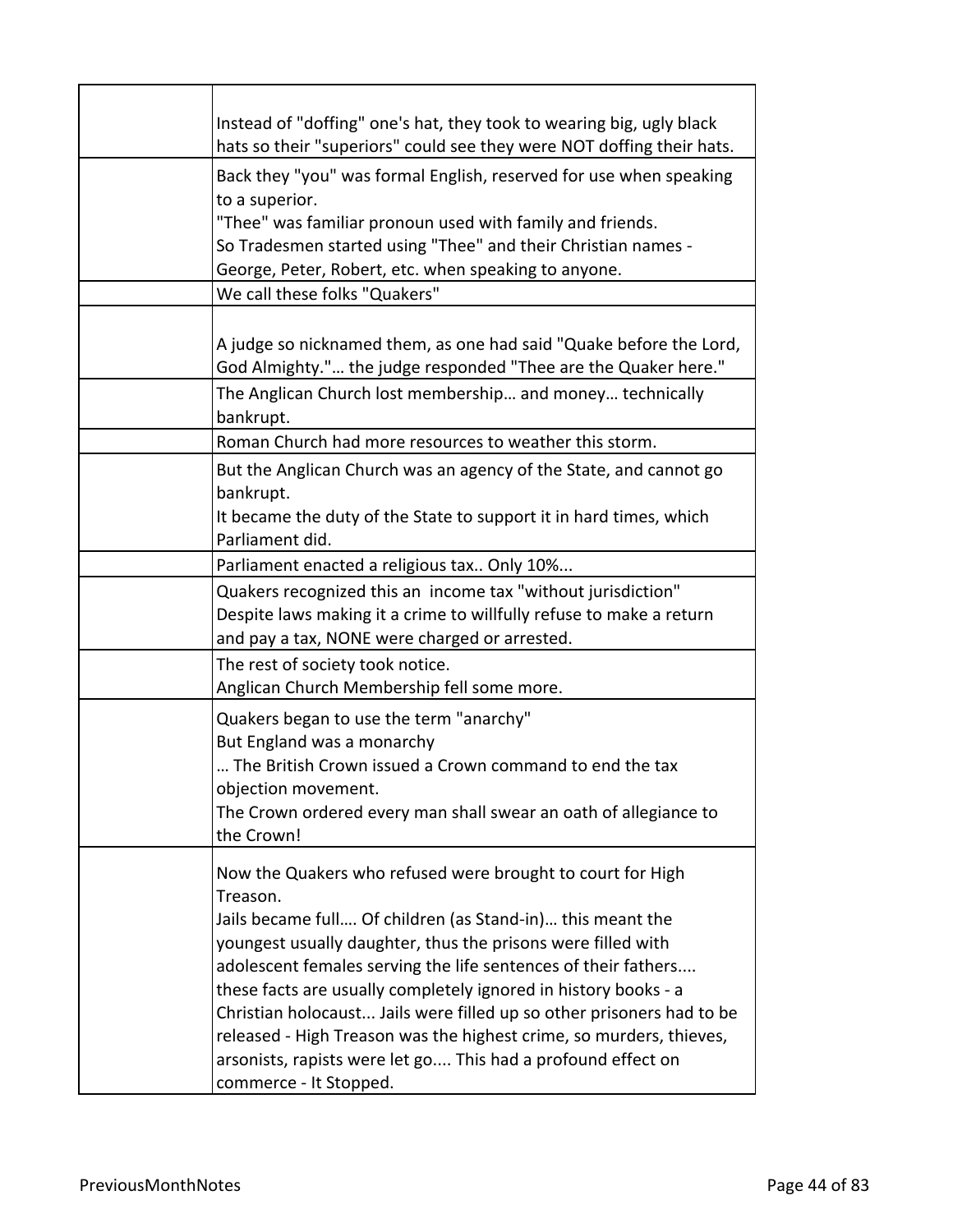|             | There were Highway men afoot on every road in this chaos (anarchy<br>"No Crown")  the wealthy started to talk of overthrowing the<br>Crown The Crown soon saw revolution coming and ordered the<br>release of the children and the recapture of the real felons. |
|-------------|------------------------------------------------------------------------------------------------------------------------------------------------------------------------------------------------------------------------------------------------------------------|
|             | The courts came up with the odd concept of an 'affirmation in lieu of<br>oath." Jesus also prohibited affirmations, calling the practice an<br>oath "by they head."                                                                                              |
|             | Quakers fled to America they pushed for the definition of treason,<br>the only crime defined in the Constitution                                                                                                                                                 |
|             | www.chrononhotonthologos.com/lawnotes/index.html                                                                                                                                                                                                                 |
|             | https://www.1215.org/lawnotes/index.html                                                                                                                                                                                                                         |
| Breaking it |                                                                                                                                                                                                                                                                  |
|             | Down Trustee administers the corpus and must:                                                                                                                                                                                                                    |
|             | Increase the value of the Trust                                                                                                                                                                                                                                  |
|             | Follow the terms of your Trust Indenture                                                                                                                                                                                                                         |
|             | Determine Investments                                                                                                                                                                                                                                            |
|             | Administer distributions                                                                                                                                                                                                                                         |
|             | Handle accounting to retain enough funds to: cover expected admin<br>expenses & keep funds to increase investments.                                                                                                                                              |
|             | Meet and converse with the Beneficiaries to ensure their needs are<br>re met in accordance with the grantor's wishes.                                                                                                                                            |
|             | Trustee - grows the assets - the more corpus, the more they make                                                                                                                                                                                                 |
|             | Commonly Trustees are paid a percentage of distribution.                                                                                                                                                                                                         |
|             | Trust indenture includes comments about what is an acceptable<br>investment.                                                                                                                                                                                     |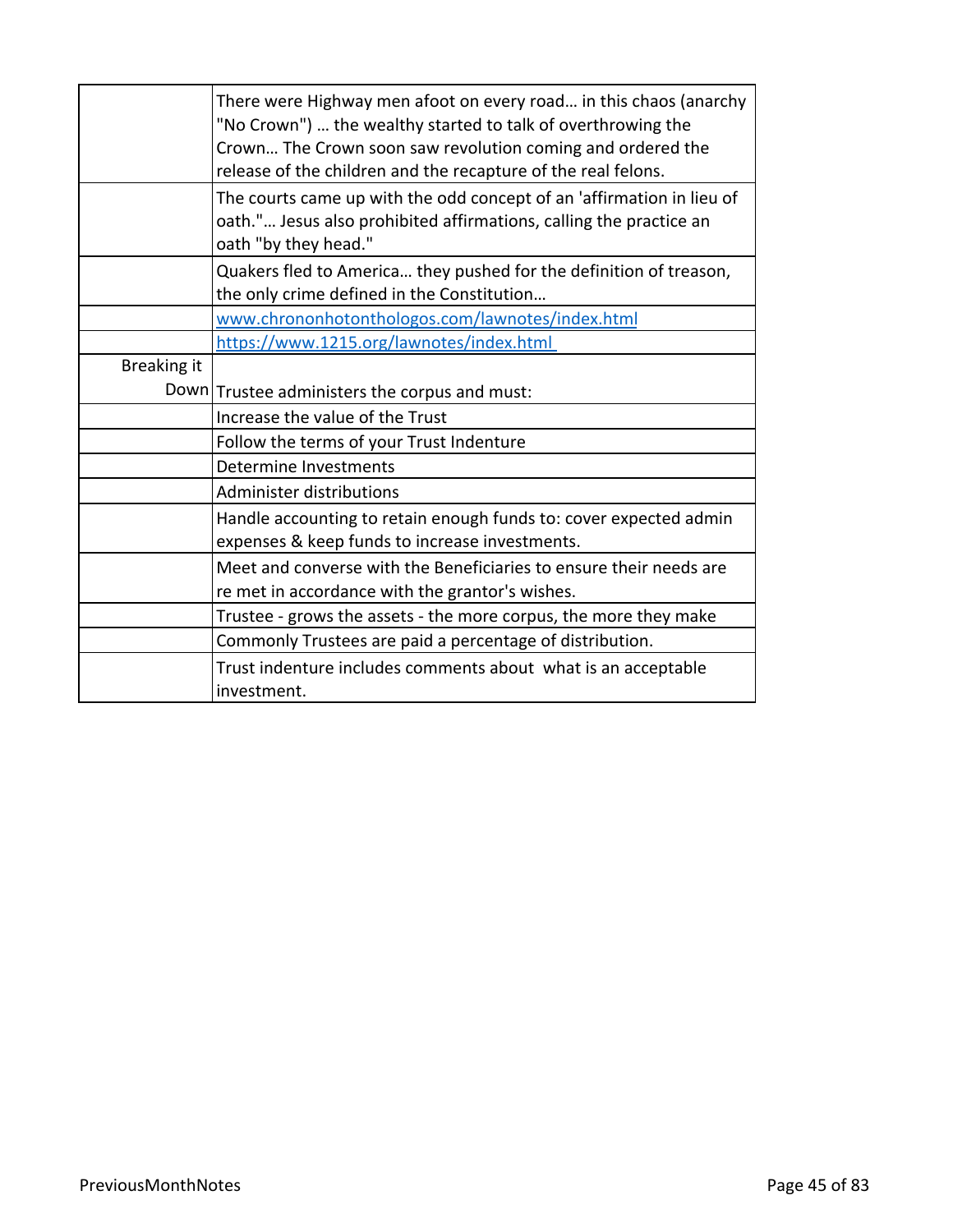| P.69                            | From Randall's trust indenture: "To conserve the property,<br>commercialize the resources and extend any established line of<br>investment for the benefit of the trust, to deposit and hold trust<br>funds in both interest bearing and non-interest bearing accounts<br>offered by any bank, to buy, sell, continue, operate, manage, or<br>liquidate any business interest of the trust;<br>To buy, sell, lease, receive, exchange, convey, or pledge for security<br>any/all trust property and assets and exercise any/all rights, powers,<br>privileges and authority that any absolute owner of such property can<br>do, to receive and collect gifts, contributions and endowments, to<br>give to any charitable purpose harmonious with the intent of this<br>trust;<br>To create new trusts, organizations, or corporations, to enter into and<br>engage in any lawful contracts with, including, but not limited to,<br>natural or legal persons, trusts, corporations, partnerships,<br>associations or other joint ventures under the name of this trust or<br>any other alias or assumed name, and to operate, distribute,<br>diversify, change, liquidate, or otherwise run the trust"<br>Trusts - Not for Everyone |
|---------------------------------|------------------------------------------------------------------------------------------------------------------------------------------------------------------------------------------------------------------------------------------------------------------------------------------------------------------------------------------------------------------------------------------------------------------------------------------------------------------------------------------------------------------------------------------------------------------------------------------------------------------------------------------------------------------------------------------------------------------------------------------------------------------------------------------------------------------------------------------------------------------------------------------------------------------------------------------------------------------------------------------------------------------------------------------------------------------------------------------------------------------------------------------------------------------------------------------------------------------------------------|
|                                 | The Irrevocable Trust is by far the most demanding and restrictive (of                                                                                                                                                                                                                                                                                                                                                                                                                                                                                                                                                                                                                                                                                                                                                                                                                                                                                                                                                                                                                                                                                                                                                             |
|                                 | trusts), but in such rigors lie benefits attainable nowhere else.                                                                                                                                                                                                                                                                                                                                                                                                                                                                                                                                                                                                                                                                                                                                                                                                                                                                                                                                                                                                                                                                                                                                                                  |
|                                 | Irrevocable   List in Appendix B (Living Revocable Trusts become Irrevocable                                                                                                                                                                                                                                                                                                                                                                                                                                                                                                                                                                                                                                                                                                                                                                                                                                                                                                                                                                                                                                                                                                                                                       |
|                                 | Statutory Trust Statutory Trusts)                                                                                                                                                                                                                                                                                                                                                                                                                                                                                                                                                                                                                                                                                                                                                                                                                                                                                                                                                                                                                                                                                                                                                                                                  |
| Private<br>Irrevocable<br>Trust | until 100 years ago, this was the most common form of trust used<br>(based on Common Law)<br>Funds coming into the Trust must be solely under the control of the<br>Trustees.                                                                                                                                                                                                                                                                                                                                                                                                                                                                                                                                                                                                                                                                                                                                                                                                                                                                                                                                                                                                                                                      |
|                                 | Government wages can not be assigned to an Irrevocable Trust -<br>based on your contract with the government, they must write the<br>check to you and an individual                                                                                                                                                                                                                                                                                                                                                                                                                                                                                                                                                                                                                                                                                                                                                                                                                                                                                                                                                                                                                                                                |
|                                 | Federal Government some people feel is a Trust and the People are                                                                                                                                                                                                                                                                                                                                                                                                                                                                                                                                                                                                                                                                                                                                                                                                                                                                                                                                                                                                                                                                                                                                                                  |
|                                 | the Beneficiaries, thus you as Beneficiary must receive the funds                                                                                                                                                                                                                                                                                                                                                                                                                                                                                                                                                                                                                                                                                                                                                                                                                                                                                                                                                                                                                                                                                                                                                                  |
|                                 | We will learn how to fill out the proper assignment documents to put<br>assets into our trusts - such as Addendum to Schedule A                                                                                                                                                                                                                                                                                                                                                                                                                                                                                                                                                                                                                                                                                                                                                                                                                                                                                                                                                                                                                                                                                                    |
|                                 | Independent and Private contracts can not be assigned to an<br>Irrevocable Trust - you would have to rewrite the contract to a<br>company and the grantor could not be a part of the company.                                                                                                                                                                                                                                                                                                                                                                                                                                                                                                                                                                                                                                                                                                                                                                                                                                                                                                                                                                                                                                      |
|                                 | IRAs, other retirement programs, can not be assigned to an<br>Irrevocable Trust                                                                                                                                                                                                                                                                                                                                                                                                                                                                                                                                                                                                                                                                                                                                                                                                                                                                                                                                                                                                                                                                                                                                                    |
|                                 | W2 wages can not be assigned to an Irrevocable Trust.                                                                                                                                                                                                                                                                                                                                                                                                                                                                                                                                                                                                                                                                                                                                                                                                                                                                                                                                                                                                                                                                                                                                                                              |
|                                 | Mantra An Irrevocable Trust must produce its own funds and the Trustees                                                                                                                                                                                                                                                                                                                                                                                                                                                                                                                                                                                                                                                                                                                                                                                                                                                                                                                                                                                                                                                                                                                                                            |
|                                 | need to be solely in control of these funds.                                                                                                                                                                                                                                                                                                                                                                                                                                                                                                                                                                                                                                                                                                                                                                                                                                                                                                                                                                                                                                                                                                                                                                                       |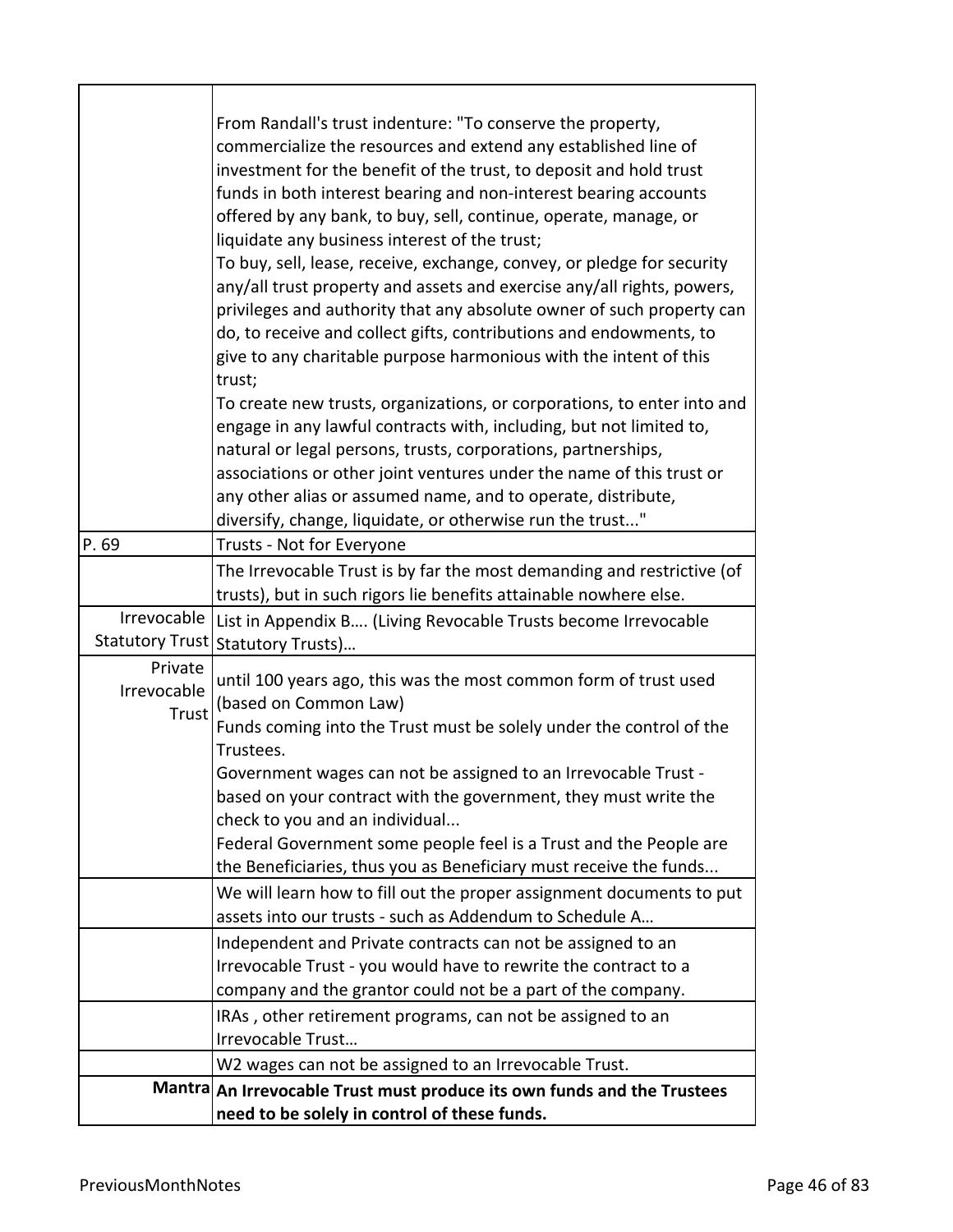|               | Proper way to   Mary, school teacher wants to put money in a trust      |
|---------------|-------------------------------------------------------------------------|
|               | fund a Trust: She assigns her stock portfolio to the Trust              |
|               | The profit of the stock portfolio flow into the Trust                   |
| No stocks -   | Mary uses her paycheck to loan a friend money at 10% APR The            |
| another way:  | friend then pays the Trust.                                             |
|               | Since the Grantor cannot control the trustees, the Grantor can not      |
|               | put W2 wages directly into the Trust.                                   |
|               | Another example - if children want to buy a home, the Trust can fund    |
|               | a min-trust that purchases it outright, then the children pay off the   |
|               | mortgage to the main Trust. This builds the main Trust's future, and    |
|               | creates gains for any grandchildren.                                    |
| Licensed      | When licensed professionals, using an LLC or partnership of which       |
| Professionals | the Trust is a member, the Trust receives monies and then the tax is    |
|               | born by the Beneficiary when they receive the benefits.                 |
|               | We must stay organized and not get confused to operate our Private      |
|               | Irrevocable Trusts.                                                     |
|               | People who live hand-to-mouth and do not have any savings are not       |
|               | candidates for any Trust - but they make great Beneficiaries.           |
| Privacy       | Learn to say NO.                                                        |
|               | Keep your composure and guard your tongue.                              |
|               | IT IS IMPORTANT TO RESIST UNWARRANTED SEARCHES AND                      |
|               | <b>INQUIRIES.</b>                                                       |
|               | 1ST, this is a violation of your person, your space and displays a lack |
|               | of trust.                                                               |
|               | 2nd, your own paperwork can be used against you trained in              |
|               | trickery, agents can make you feel guilty even if you have done         |
|               | nothing wrong.                                                          |
|               | MAKE THEM GET A SEARCH WARRANT.                                         |
|               | PRIVACY IS A MAJOR ISSUE.                                               |
|               | If you do not know your rights, you do not have any.                    |
|               | What others do not know you have, they cannot covet.                    |
|               | Identity theft is a big problem.                                        |
|               | "The White Man's Disease" the inability to trust others.                |
|               | What makes an Irrevocable Trust work is "Passthrough accounting" -      |
|               | discussed in later chapters and Vol 2 Passing to Beneficiaries and      |
|               | other Trusts                                                            |
|               | Con artists feed on the fear of trusting.                               |
|               | The one used most for a con is an Irrevocable Common-Law Trust          |
|               | A Trust is a sacred document. It is used to make wealth for a group     |
| Mantra        | of people and share material goods - a true tribal situation.           |
|               | recommends The Trust Bible for more understanding of Trusts and         |
|               | Taxes. I put a link in Tips&Tricks tab                                  |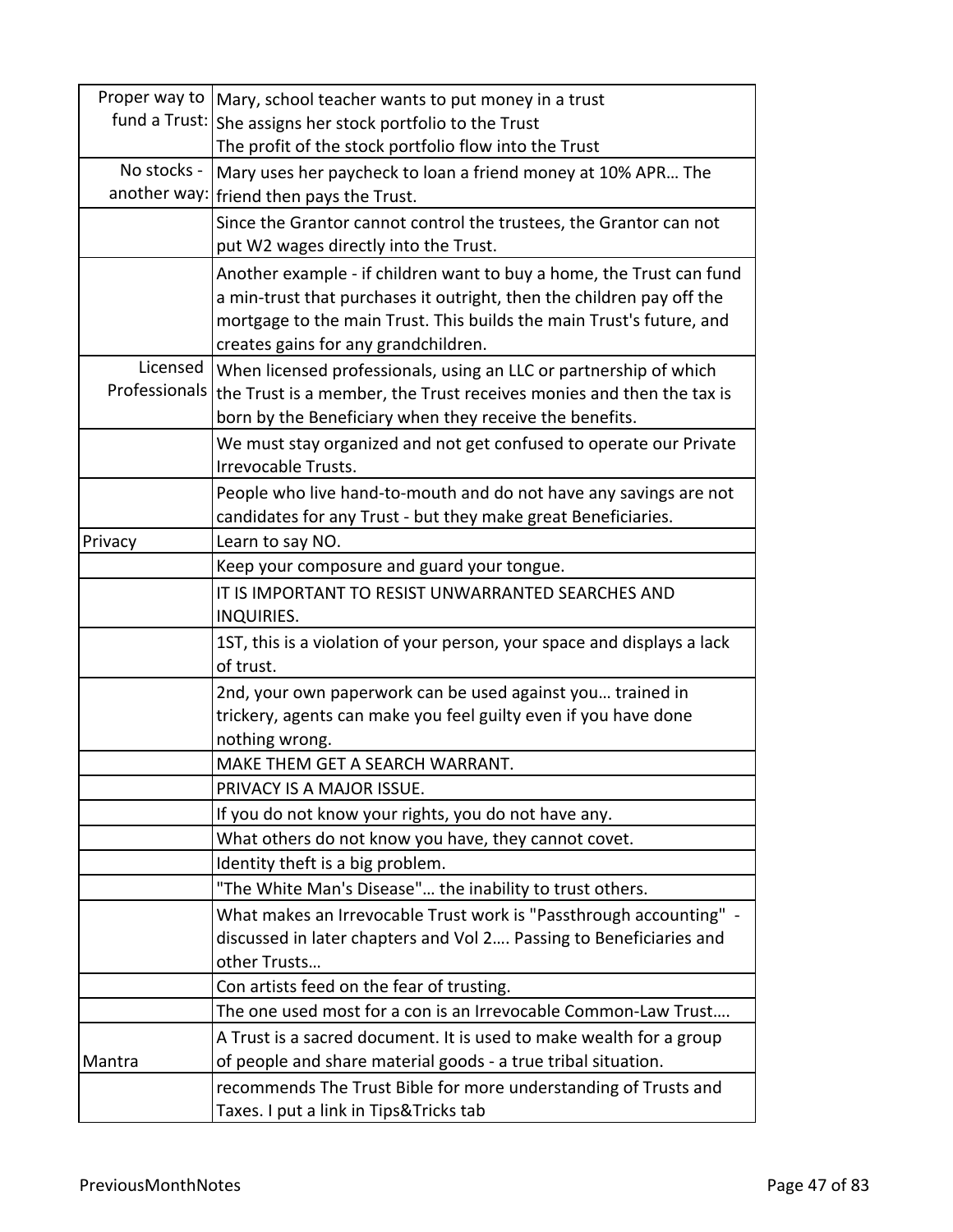| Married people need to separate joint property BEFORE it is put into<br>an Irrevocable Trust, since community property law supersedes an<br>Irrevocable Trust agreement.                                                                                                                                                                                                             |
|--------------------------------------------------------------------------------------------------------------------------------------------------------------------------------------------------------------------------------------------------------------------------------------------------------------------------------------------------------------------------------------|
| Also, if one member of the marriage had wealthy parents who object<br>to assets being put in a trust, be careful, as they have money enough<br>to sue.                                                                                                                                                                                                                               |
| It is best to tell those who will be affected (family members) about<br>what you want to do BEFORE putting assets in the trust.                                                                                                                                                                                                                                                      |
| Only clear, conscious intent with the support of family allows the<br>smooth transition of assets into an Irrevocable Trust of any type.                                                                                                                                                                                                                                             |
| Now - I'll end the recording and restart - I want to discuss the<br>paperwork we take to the bank.                                                                                                                                                                                                                                                                                   |
| James 5:12, "Above all, my brothers, do not swear-not by heaven or<br>by earth or by anything else. Let your 'Yes' be yes, and your 'No', no,<br>or you will be condemned."                                                                                                                                                                                                          |
| Legal reforms from the 18th century onwards mean that everyone in<br>the United Kingdom now has the right to make a solemn affirmation<br>instead of an oath. The United States has permitted affirmations<br>since it was founded; it is explicitly mentioned in the Constitution.<br>Only President Franklin Pierce has chosen to affirm rather than swear<br>at his inauguration. |
| As late as 1880, Charles Bradlaugh was denied a seat as an MP in the<br>Parliament of the United Kingdom because of his professed atheism<br>as he was judged unable to swear the Oath of Allegiance in spite of<br>his proposal to swear the oath as a "matter of form".                                                                                                            |
| Oct 9th 4pm Brilliance In Commerce - Trustee Study Group - Irrevocable Private<br>Trust contract - Chapters 9 & 10 of the book The Art of Passing The<br><b>Buck ~ Perpetual Wealth &amp; Distribution</b>                                                                                                                                                                           |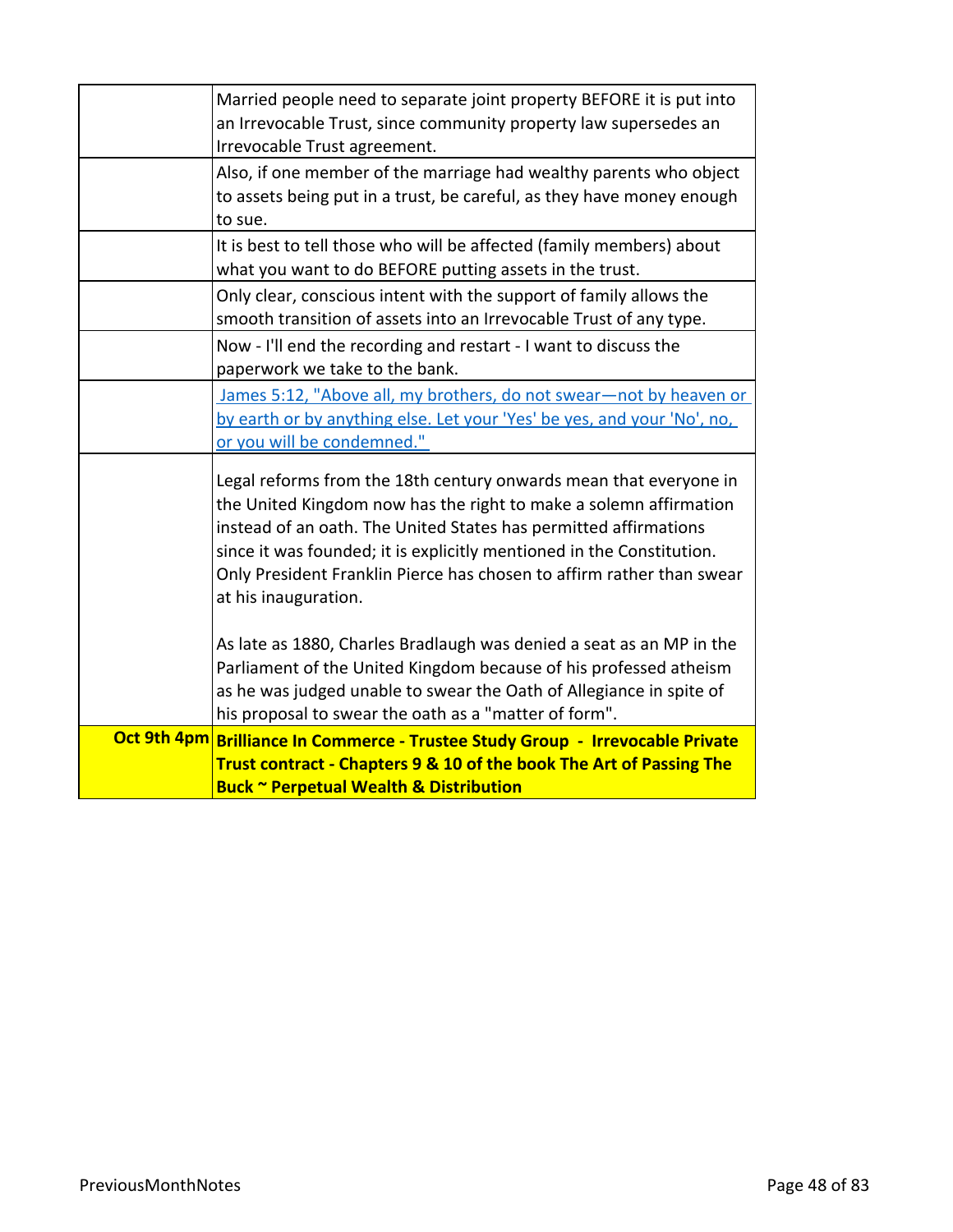| Notes from |                                                                                                                                                      |
|------------|------------------------------------------------------------------------------------------------------------------------------------------------------|
| Randall:   |                                                                                                                                                      |
|            | We will be studying in depth what is Principle and what see Income. Randall offered<br>these notes for anyone who wants to do more advanced reading. |
|            | Law of Trusts, George Bogert - Trust Corpus & Income, chapter 21, page 408+                                                                          |
|            | PassingBuck Vol 2 - page 249                                                                                                                         |
|            | American Law Institute, Restatement of the Law, Trusts vol 4.sec 109-111, p115+                                                                      |
|            |                                                                                                                                                      |
|            | I'm working on studying the first book Law of Trusts (6th Edition) and I'll share where<br>am at with you after we do our Chapter 9 & 10 review      |
|            | From "google" -                                                                                                                                      |
|            | "The principal of an estate or trust is the amount originally received, plus capital gain:                                                           |
|            | and less debts, expenses, and capital losses. The principal is sometimes called the                                                                  |
|            | "corpus" (or body) of the estate or trust.                                                                                                           |
|            | The income is the interest, dividends, and other income earned by the principal."                                                                    |
|            | tax law can be tricky, and if you did set up houses for relatives/friends, consider havin                                                            |
|            | them pay a reasonable rent, or, it may be considered a gift and possible gift tax                                                                    |
|            |                                                                                                                                                      |
|            | If you need answers regarding the difference between allocating a receipt as Principle                                                               |
|            | or Income, don't hesitate to send Randall a direct question AND Get Vol 2 - it has Who                                                               |
|            | chapters on helping us understand this Most Important topic - and if you cc' me, I'll                                                                |
|            | share what we are learning with every one in the following month's meeting.                                                                          |
|            |                                                                                                                                                      |
| Notes from |                                                                                                                                                      |
| Randall:   |                                                                                                                                                      |
|            |                                                                                                                                                      |
|            |                                                                                                                                                      |
|            | The trust is a common law contract between 2 to 4 people                                                                                             |
|            | Trusts use a court of Equity                                                                                                                         |
|            |                                                                                                                                                      |
|            | The Trust is designed to operate in the world of standard commerce.                                                                                  |
|            | To walk between the corporate and financial representatives,                                                                                         |
|            | it is crucial to know which jurisdiction applies and                                                                                                 |
|            | how to handle the rules and regulations pertaining to a Common Law                                                                                   |
|            | Trust,                                                                                                                                               |
|            | which if handled with knowledge stays outside of federal jurisdiction.                                                                               |
|            |                                                                                                                                                      |
|            | In some trusts the grantor can decide between income and corpus                                                                                      |
|            | In the trust I write, It belongs to the powers of the trustee(s)                                                                                     |
|            | Income, as far as IRC is concerned can be a taxable event.                                                                                           |
|            | Corpus is not considered taxable because the grantor or trustee is                                                                                   |
|            | assigning the property to the trust in exchange for beneficial interest,                                                                             |
|            | a non-taxable event.                                                                                                                                 |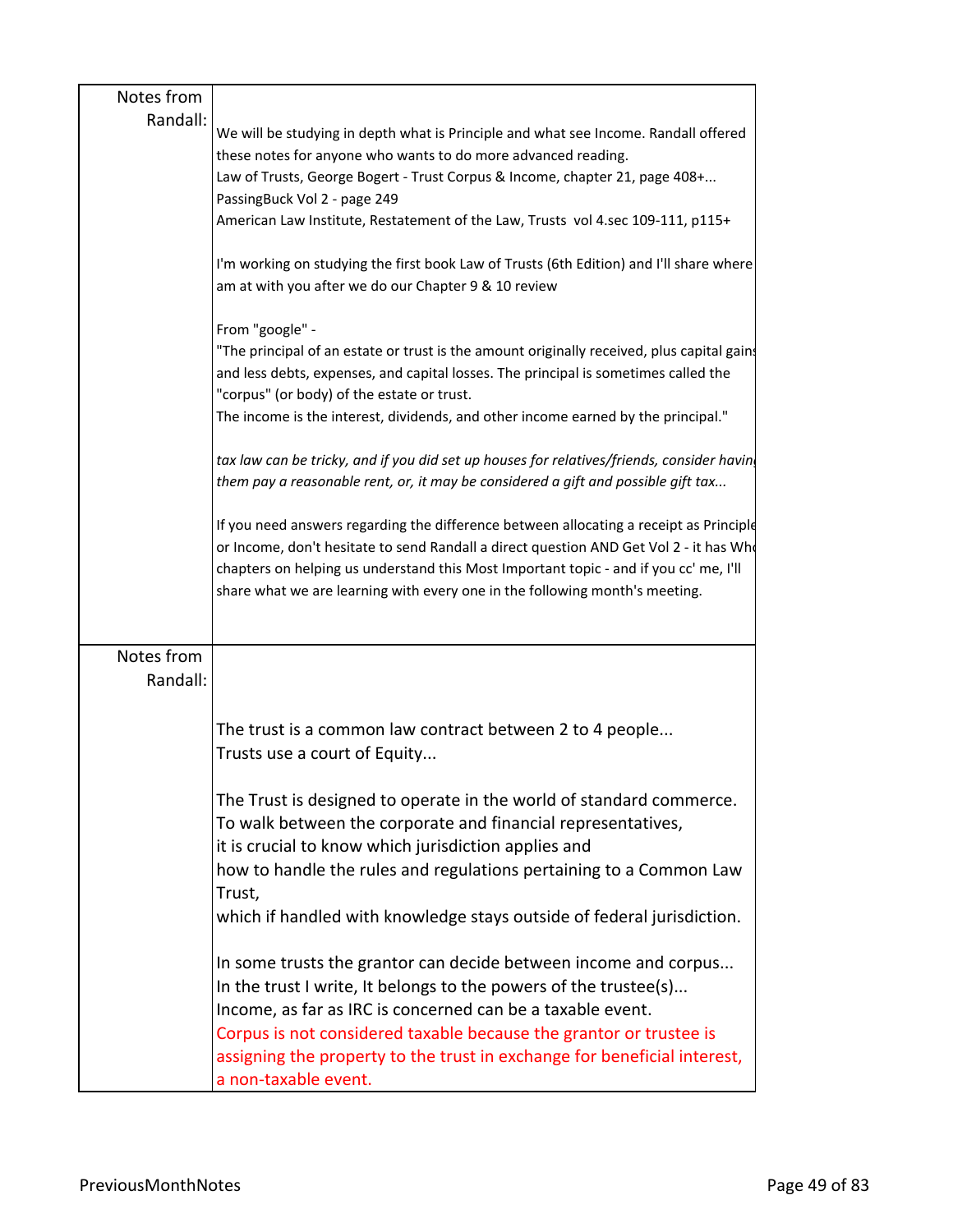| Passing The<br><b>Buck website</b><br>Note:                                                                                     | Additional Trustee Training is available from PassingBuck.com -<br>essential304@gmail.com, from their newsletter - The Trick is the<br>Trustee, By Zee Faire, Administrative Assistant -<br>If you are interesting in the complexities we will be studying<br>together, I Highly recommend you take their website's Advance Quiz<br>before contacting the people at PassingBuck.com - they expect you<br>have studied both vol 1 & 2 of The Art of Passing the Buck. (FYI - I<br>have NOT passed this quiz yet!) |
|---------------------------------------------------------------------------------------------------------------------------------|------------------------------------------------------------------------------------------------------------------------------------------------------------------------------------------------------------------------------------------------------------------------------------------------------------------------------------------------------------------------------------------------------------------------------------------------------------------------------------------------------------------|
| <b>From Passing</b><br>the Buck - We<br>will be studying<br>this - I don't<br>have the                                          | This seems like a "no-brainer."<br>Not so, for reasons more complex than one thinks.<br>The difference between what are federal laws and state laws and<br>how they apply to a Common Law Trust can be the difference of<br>losing the Trust's wealth and status, or being free under the Republic                                                                                                                                                                                                               |
| answer yet!!!                                                                                                                   | of the state.<br>This difference specifically refers to taxation, and here's a test for<br>you:<br>Under IRC 674, Paragraph B, subparagraph 8, the Grantor can<br>determine what is income and Corpus.<br>This is a key to something most people have no clue about, including<br>CPAs and those legally trained. How does one use this provision?<br>Why is it in the tax code?                                                                                                                                 |
| Regarding<br><b>Banking Notes -</b><br>We will Re-<br>record today as<br>I made some<br>changes per<br>Randall's<br>Suggestions | Students sent wonderful questions to Randall regarding banking &<br>I've decided to re-record the review of banking notes - We'll do that<br>at the end of today's session.                                                                                                                                                                                                                                                                                                                                      |
| Dominique<br>Note                                                                                                               | General principles - I am looking for Anonymity as much as possible<br>and money insurance. If you speak the lingo "Sustainable,<br>Responsible, and Impact (SRI) investment consulting advisory and<br>portfolio ESG factor analysis - this will be what I am looking in an<br>advisor for to manage millions.<br>(Environmental, Social, and Governance (ESG) Criteria)<br>https://www.investopedia.com/terms/e/environmental-social-and-<br>governance-esg-criteria.asp                                       |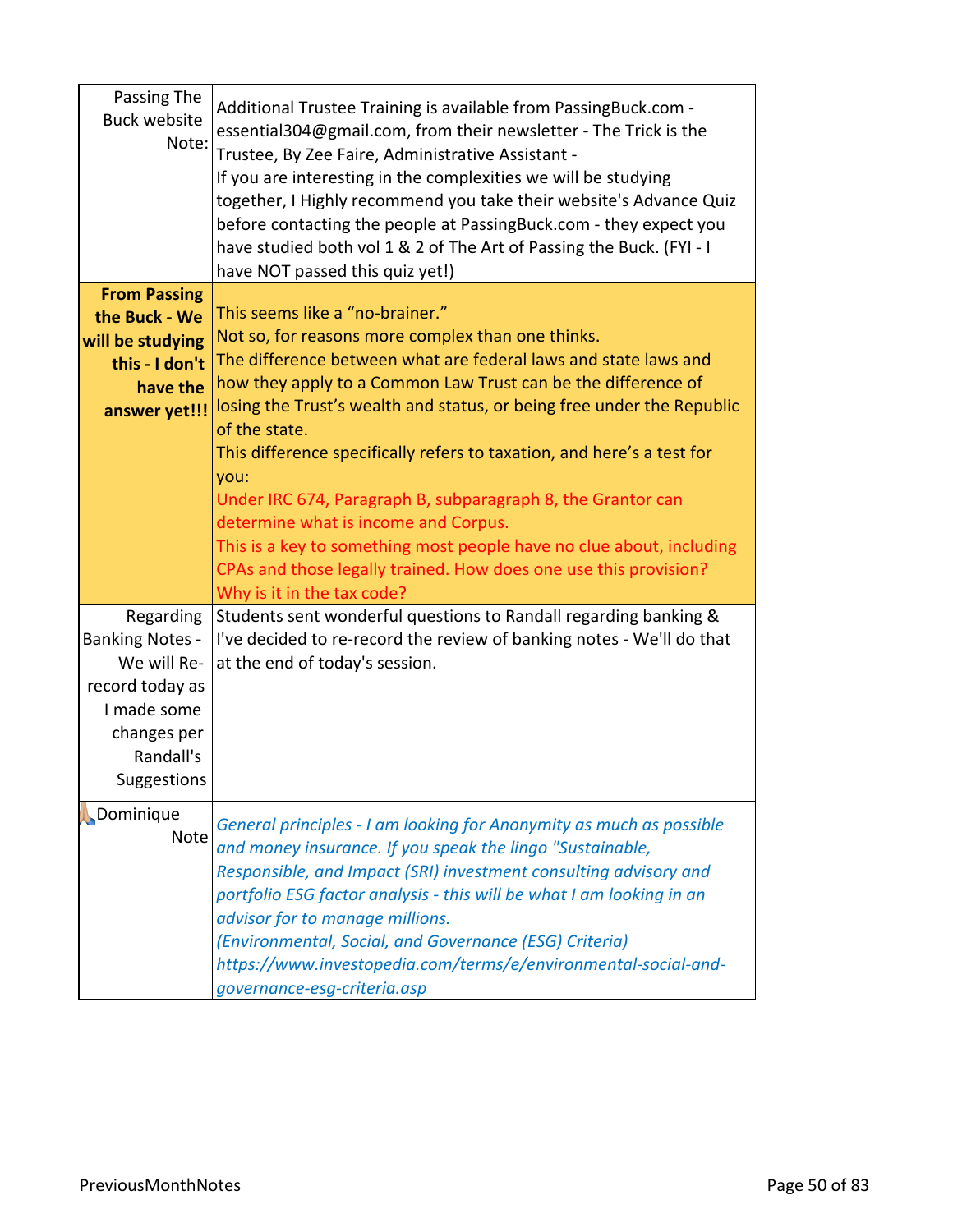| Law of Trusts,                  |                                                                                                                                                                                                                                                                                                                                |
|---------------------------------|--------------------------------------------------------------------------------------------------------------------------------------------------------------------------------------------------------------------------------------------------------------------------------------------------------------------------------|
| George Bogert                   | We will eventually be studying<br>and UFIPA Uniform Principal and Income Act UPI or UPIA - 1931, updated most<br>recently 2018-enacted 2019.<br>Uniform Prudent Investor Act is also UPIA                                                                                                                                      |
|                                 | UNIFORM FIDUCIARY INCOME AND PRINCIPAL ACT - 2018-2019<br>UFIPA - so it's not confused with the Uniform Prudent Investor Act<br>(UPIA).                                                                                                                                                                                        |
|                                 | Sections 401 through 415, and 501 through 503 - most important<br>sections                                                                                                                                                                                                                                                     |
|                                 | Section 103(2) of the 2018 Act fills a potential gap by making the act<br>explicitly applicable to "a life estate or other term interest in which<br>the interest of one or more persons will be succeeded by the interest<br>of one or more other persons."                                                                   |
|                                 | Section 104 clarifies that the income and principal rules of the state<br>that is the principal place of administration of the trust from time to<br>time will be the governing law.                                                                                                                                           |
| <b>UFIPA</b>                    | A "rule of construction" is typically governed by the law of the place<br>where the trust was created or deemed created.                                                                                                                                                                                                       |
|                                 | For the purposes of the choice of the applicable law, it is generally<br>held that it is a question of construction and that the local law of the<br>testator's domicile is applicable.                                                                                                                                        |
| <b>UFIPA</b>                    | A "rule of administration" is typically governed by the law of the situs<br>of the trust from time to time, often with appropriate savings<br>provisions for tax benefits, etc. if the situs is changed.                                                                                                                       |
|                                 | New Section 104 of the 2018 Act specifies that the Uniform Fiduciary<br>Income and Principal Act, like a rule of administration, is governed by<br>the law of the situs, or principal place of administration of the trust,<br>which is not necessarily the place where all or most or any of the<br>trust assets are located. |
| Law of Trusts,<br>George Bogert | Perhaps the biggest burden of a rule of construction is determining<br>the governing law not only                                                                                                                                                                                                                              |
|                                 | where the trust was originally created but also<br>when the trust was originally created,                                                                                                                                                                                                                                      |
|                                 | a burden that gets greater as longer-term trusts become more<br>common and existing trusts therefore become older.                                                                                                                                                                                                             |
| Random                          | <b>UNITRUST</b>                                                                                                                                                                                                                                                                                                                |
| Knowledge -                     | Trust where certain percentage of the yearly assessed market value<br>Definition: is paid to the beneficiary of the trust.                                                                                                                                                                                                     |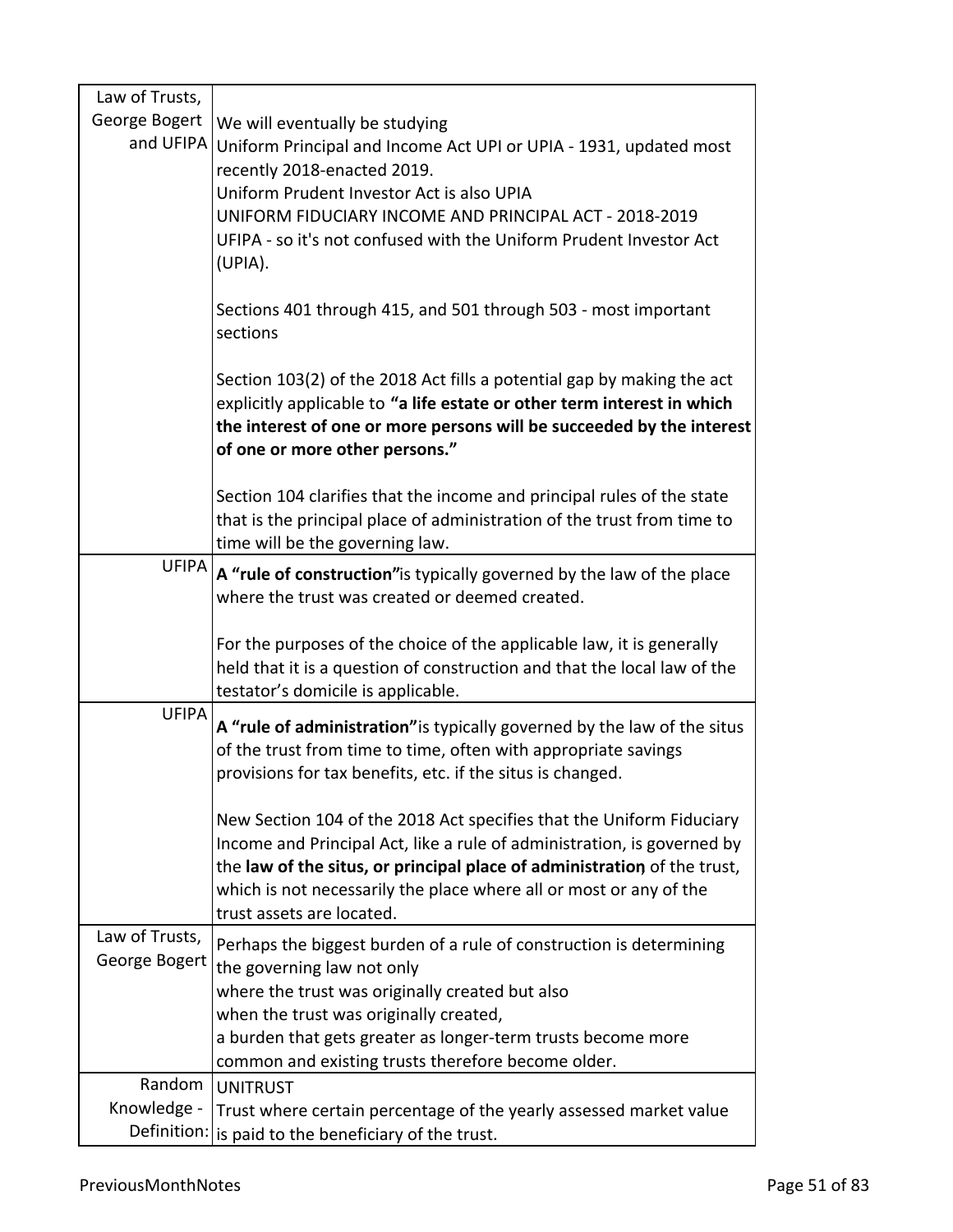|                     | 9-Oct-19 Chapter 9 & 10 - Perpetual Wealth & Distribution                                                                                                                                                                                                                                                                                                   |
|---------------------|-------------------------------------------------------------------------------------------------------------------------------------------------------------------------------------------------------------------------------------------------------------------------------------------------------------------------------------------------------------|
|                     | Chapter 9 Parenting and Perpetual Wealth - goes hand in hand - whether it's<br>our self that we are adjusting our personal belief system, or our kids,<br>or adopted family, we have to adjust our mind set to thinking in<br>terms of perpetual wealth.                                                                                                    |
|                     | We are either Seeding the Future or Ceding the Future - there is no<br>sitting on the fence.                                                                                                                                                                                                                                                                |
|                     | Confusion, suspicion and fear come from not being able to handle all<br>the emotional, legal, financial and tax aspects of an estate,<br>especially when it is passing to another due to death Frequently<br>people are overwhelmed.                                                                                                                        |
|                     | Private Irrevocable Trust - we can get to know the wishes of the<br>Grantor BEFORE they pass on.                                                                                                                                                                                                                                                            |
|                     | If you have kids talk to them - I'm working with my son who just<br>purchased property and intends to sell it to his brother and their<br>Dad is trustee of his father's living trust and he needs to decide how<br>he's going to set things up - this is an on-going concern that should<br>be openly talked about with family and adopted family members. |
| Command<br>Emphasis | In raising children, this can NOT be farmed off to others, if you want<br>to have a successful family that can carry on perpetual wealth -<br>Command Emphasis - the direct continuing involvement of<br>whomever is responsible for the physical, emotional, financial and<br>spiritual support of the child or children.                                  |
|                     | We are seeking to have beneficiaries who grow up in loving, stable,<br>supportive, and properly disciplined environments.                                                                                                                                                                                                                                   |
|                     | Beneficiaries with real self-esteem gained by doing something, by<br>striving for the mark and either falling short and trying again or<br>hitting it by dint of hard work, belief in self and sheer dogged<br>persistence.                                                                                                                                 |
|                     | Many top leaders start at the bottom, working in the mail room and<br>working their way up, or failing many times before making it.                                                                                                                                                                                                                         |
|                     | PAY OUR CHILDREN IN THE RIGHT COIN, THE COIN OF LOVE.                                                                                                                                                                                                                                                                                                       |
|                     | Chapter 10 The Power of Distribution - how to include rewards and incentives in<br>a shared wealth environment.                                                                                                                                                                                                                                             |
|                     | Communism sharing equally when not everyone puts in the same<br>effort The family unit is based on shared wealth.                                                                                                                                                                                                                                           |
|                     | Government programs - benefits have strings attached Footnote of<br>court case Sanchez v County of San Diego If you accept welfare,<br>then a warrantless search can be used against you.                                                                                                                                                                   |
|                     | When accepting payments from any source, there may be conditions.                                                                                                                                                                                                                                                                                           |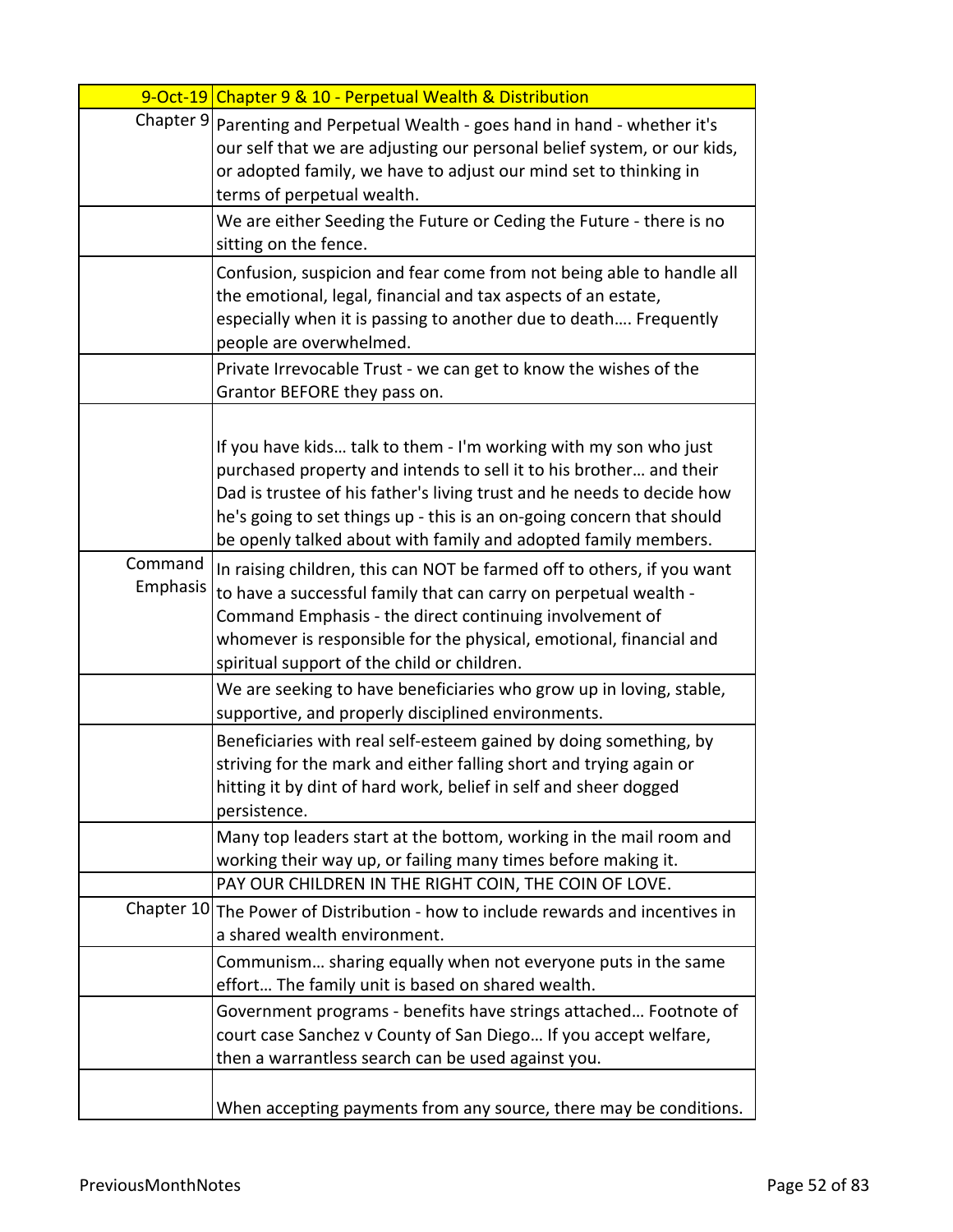|                                  | Mantra We want to build an army of people around us whose vested interest<br>protects the Trust.                                                                                                                                                                                       |
|----------------------------------|----------------------------------------------------------------------------------------------------------------------------------------------------------------------------------------------------------------------------------------------------------------------------------------|
| Impoverished<br>Relatives        | We suggest that people take a different look at the potential of<br>family members and perhaps use them as assets Even if the only<br>talent is housekeeping                                                                                                                           |
|                                  | Private Irrevocable Trust creates a more gentler situation at the<br>death of a family member - there is no adjustment to who has and<br>who has not to the family.                                                                                                                    |
|                                  | Distribution Procedures - we will learn more about this we could<br>give only a few Units of Beneficial Interest and as the beneficiaries<br>prove themselves, they can receive more.                                                                                                  |
| kind of harsh                    |                                                                                                                                                                                                                                                                                        |
|                                  | If kids are not behaving responsibly IRS Publication 17 current<br>income required to be distributed you must report your share of the<br>distributable net income whether or note you have actually received<br>it could give them a tax liability to pay without any cash to pay it. |
|                                  | Chapter 25 covers distributions more. Appendix D shows a diagram -<br>and Book 2 has the Trust Certificate Register and TCU (trust capital<br>units) process found only in the Common-Law Trust structure.                                                                             |
|                                  | With distribution comes control of the beneficiaries.                                                                                                                                                                                                                                  |
|                                  | Inviting beneficiaries to board meetings is much to everyone's<br>advantage.                                                                                                                                                                                                           |
|                                  | The inability to self-actualize may stem from a dysfunctional family.                                                                                                                                                                                                                  |
| <b>BIC Notes</b>                 | Here is the list of reasons for working with a natural law trust - these<br>are the things we will be learning - though it would be good to<br>review together. Excel sheet tab "BIC NLT notes".                                                                                       |
| Want to review.                  |                                                                                                                                                                                                                                                                                        |
| some of our                      | We will reivew the excel tab "LawOfTrustsBogert",                                                                                                                                                                                                                                      |
| <b>Trust Clauses</b>             | Cases and Text on the Law of Trusts, Sixth Edition, George G. Bogert                                                                                                                                                                                                                   |
| You need to                      |                                                                                                                                                                                                                                                                                        |
| look up the                      |                                                                                                                                                                                                                                                                                        |
| local laws                       | We will review briefly the excel tab "CAProbateCodeOnTrusts" - this                                                                                                                                                                                                                    |
| governing<br><b>Trusts where</b> | is where California's Trust Law is found - mainly dealing with                                                                                                                                                                                                                         |
| you are located.                 | Revocable Trusts that become Irrevocable upon the death of the<br>Grantor.                                                                                                                                                                                                             |
| <b>Banking</b>                   | We will stop and re-recording reviewing going to the bank and<br>setting up an account                                                                                                                                                                                                 |
|                                  | Brilliance In Commerce - Trustee Study Group - Irrevocable Private<br>Trust contract - Chapters 11 & 12 of the book The Art of Passing The                                                                                                                                             |
|                                  | 13-Nov Buck ~ What can you put in a Trust & Types of Trusts                                                                                                                                                                                                                            |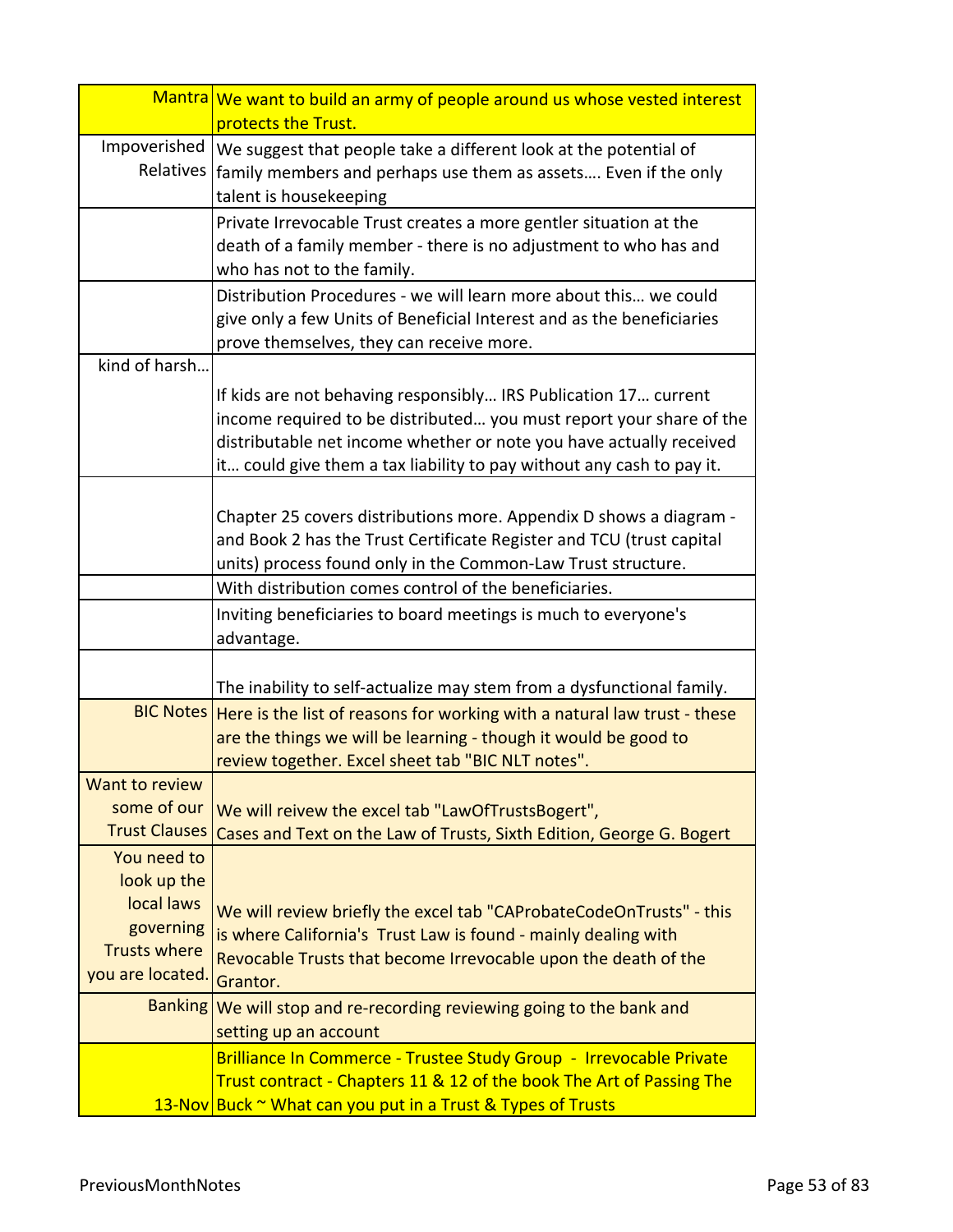|                           | Dominique note https://www.reference.com/business-finance/tier-one-bank-                                     |
|---------------------------|--------------------------------------------------------------------------------------------------------------|
|                           | 47d4fbaec74df2e1                                                                                             |
| re Tier 1 Banks           |                                                                                                              |
|                           | Tier 1 Bank A tier 1 bank refers to a bank's core capital, and a tier 2                                      |
|                           | bank refers to a bank's supplementary capital, explains Investopedia.                                        |
|                           | A bank's retained earnings and shareholders' equity determines tier 1                                        |
|                           | capital.                                                                                                     |
|                           | Analysts use tier 1 capital to determine the financial health of banks,                                      |
|                           | according to Investopedia. The minimum ratio for tier 1 capital is 6                                         |
|                           | percent, and the formula used to calculate the ratio is to divide the                                        |
|                           | total tier 1 capital by the bank's total risk-based assets. The ratio for                                    |
|                           | tier 1 capital falls under the Basel Accord, which is an agreement set                                       |
|                           | forth by the Basel Committee on Bank Supervision. The BCBS                                                   |
|                           | provides recommendations regarding capital risk.                                                             |
| Dominique<br>Questions to |                                                                                                              |
| Randall                   | Assigning foreign current value is what you paid for it,                                                     |
|                           | And therefor a wash                                                                                          |
|                           | [example: you pay \$100 for a 1 T [trillian] zim, it's still only worth<br>\$100 now]                        |
|                           | I'm suggesting the on addendum schedule "A", client only puts down                                           |
|                           | the total of a particular currency - They only have paid value                                               |
|                           | nowYeswhat you paid, backed by receipt                                                                       |
|                           |                                                                                                              |
|                           | Yes there will be a new value at exchange, but lots of different things                                      |
|                           | will be happening[banking]                                                                                   |
|                           | potential gain is only at selling end                                                                        |
|                           |                                                                                                              |
|                           | when the RV occurs, can we the Trustees call the revaluation of the                                          |
|                           | asset (foreign currency) principle?                                                                          |
|                           | Yes, because an asset is assigned to trust at minimal value, then I                                          |
|                           | would consider it principle                                                                                  |
|                           | Now, if that re-evaluated asset produces profit/interest, I would                                            |
|                           | consider that income                                                                                         |
| Question:                 | <b>Case One</b>                                                                                              |
|                           | Jim has a piece of land that cost him \$30,000.                                                              |
|                           | He owns this property in his name and there is no mortgage.<br>Jim wants to sell his land to his brother BJ. |
|                           | Jim wants to get paid \$35,000, with BJ paying \$500 per month, and will                                     |
|                           | take about six years.                                                                                        |
|                           |                                                                                                              |
|                           | Frist contemplated setup:                                                                                    |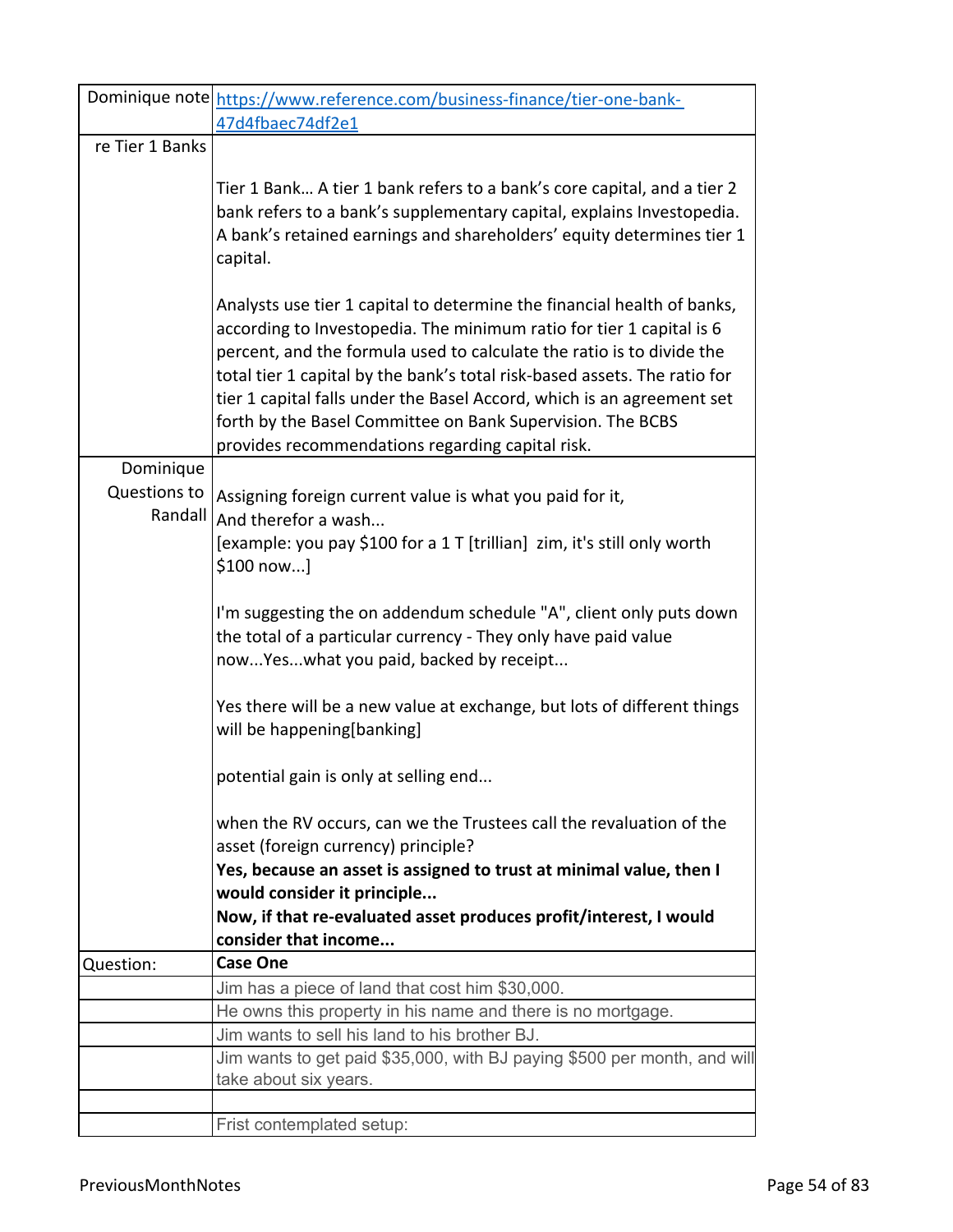| Jim be the Settlor and Trustee on a Trust he creates for his brother BJ<br>benefit.                                                                                                                                                                                                    |
|----------------------------------------------------------------------------------------------------------------------------------------------------------------------------------------------------------------------------------------------------------------------------------------|
| Randall Comment: Yes, that works, but banks will probably want him<br>to have a co-, or, successor trustee                                                                                                                                                                             |
|                                                                                                                                                                                                                                                                                        |
| For the adverse unrelated trustee - can Jon be trustee with Jim?                                                                                                                                                                                                                       |
| Jon works for Jim's father Jonathan and sometimes for Jim but never                                                                                                                                                                                                                    |
| for BJ.                                                                                                                                                                                                                                                                                |
| Randall Comment: Yes, Jon could be a co, or successor trusteebut<br>someone with more distance would be better Someone that's not                                                                                                                                                      |
| living on property or working for that family                                                                                                                                                                                                                                          |
|                                                                                                                                                                                                                                                                                        |
| BJ will pay the Trust \$500 a month for use of the property - he has a<br>trailer on it.                                                                                                                                                                                               |
|                                                                                                                                                                                                                                                                                        |
| Jon Long will pay will pay the Trust \$400 a month for use of the<br>property - he has a trailer on it too - and Jon's monthly payment is less<br>as Jon is getting paid something for being a trustee.                                                                                |
| Randall: OK, as long as Jon is not a beneficiary                                                                                                                                                                                                                                       |
|                                                                                                                                                                                                                                                                                        |
| Jim will be the Executive Manager and care for the Trust checking<br>account and make sure bills are paid and oversee that he personally<br>is getting paid by the Trust by having a promissory note with the Trust<br>and putting a lien on the property till the Trust pays in full. |
| Randall: OK, that would work, but also, if he is a trustee, he won't<br>need to be EM                                                                                                                                                                                                  |
|                                                                                                                                                                                                                                                                                        |
| BJ has a bit of trouble with the law right now (a few tickets and a<br>misdemeanor charge for drug possession), and we want to make sure<br>BJ is set up so that BJ has "use" but no belongings that could be<br>taken from him.                                                       |
| Randall: As long as everything is in trust, and he doesn't have a say in<br>the trust,                                                                                                                                                                                                 |
| I would suggest a non-related co-trustee [Jon], or even less<br>relationship with                                                                                                                                                                                                      |
|                                                                                                                                                                                                                                                                                        |
| Summary:                                                                                                                                                                                                                                                                               |
| <b>Settlor Jim Colbert</b>                                                                                                                                                                                                                                                             |
| <b>Trustee Jim Colbert</b>                                                                                                                                                                                                                                                             |
| <b>Trustee Jon Long</b>                                                                                                                                                                                                                                                                |
| <b>Executive Manager Jim Colbert [not needed]</b>                                                                                                                                                                                                                                      |
| <b>Beneficiary BJ Colbert</b>                                                                                                                                                                                                                                                          |
| Schedule A - \$108 Cash                                                                                                                                                                                                                                                                |
| Board Minutes - Jim sell [assigns] property to Trust, BJ pay rent<br>\$500, Jon pay rent \$400                                                                                                                                                                                         |
| Add Sch A - Paridise property with promissory note to Jim \$35,000                                                                                                                                                                                                                     |
|                                                                                                                                                                                                                                                                                        |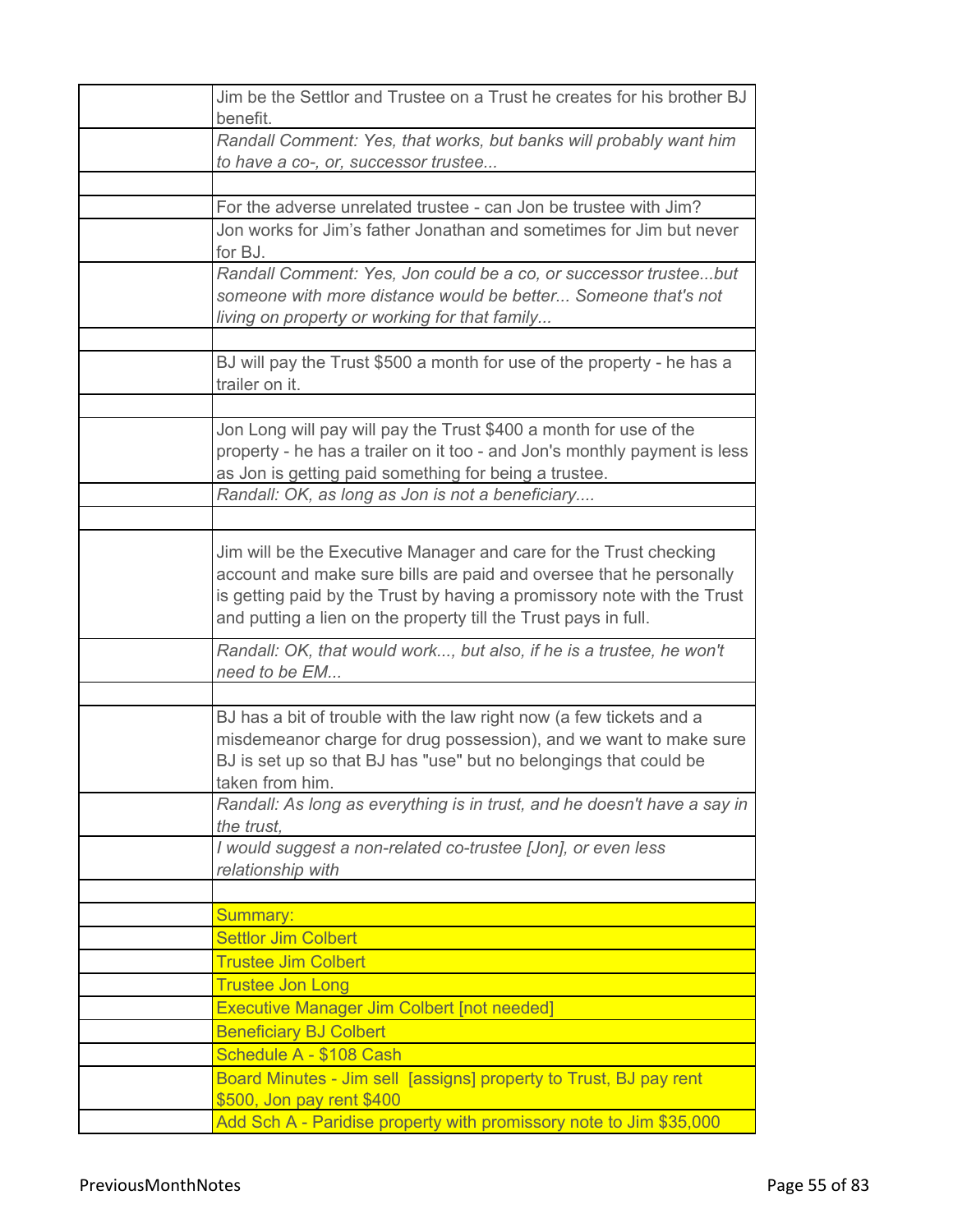|           | [property and promissory note would be recorded on schedule "B"]                                                                                                                                                                                                                                                                                                                                                                                                                                                                                                                           |
|-----------|--------------------------------------------------------------------------------------------------------------------------------------------------------------------------------------------------------------------------------------------------------------------------------------------------------------------------------------------------------------------------------------------------------------------------------------------------------------------------------------------------------------------------------------------------------------------------------------------|
|           |                                                                                                                                                                                                                                                                                                                                                                                                                                                                                                                                                                                            |
| Question: | Question - are these relationships too "close" - could this Trust setup<br>be "penetrated" - is this a good setup? I am looking forward to sharing<br>this situation with my fellow trustees which I get your input and<br>suggestions.                                                                                                                                                                                                                                                                                                                                                    |
|           | Randall: It will work as long as Jon and Jim keep the books straight,<br>and their focus is keeping the trust clean                                                                                                                                                                                                                                                                                                                                                                                                                                                                        |
|           |                                                                                                                                                                                                                                                                                                                                                                                                                                                                                                                                                                                            |
| Question: | Case 2                                                                                                                                                                                                                                                                                                                                                                                                                                                                                                                                                                                     |
|           | What do you do when you have given up all 100 units?                                                                                                                                                                                                                                                                                                                                                                                                                                                                                                                                       |
|           | So, Jon and Jim have to decide how many units to give to new<br>investor/beneficiary                                                                                                                                                                                                                                                                                                                                                                                                                                                                                                       |
|           | No more than 100 units total, they would have to decide how much the<br>new asset is worth to them                                                                                                                                                                                                                                                                                                                                                                                                                                                                                         |
|           |                                                                                                                                                                                                                                                                                                                                                                                                                                                                                                                                                                                            |
|           |                                                                                                                                                                                                                                                                                                                                                                                                                                                                                                                                                                                            |
| Question: | while we await the RV - if we have opened a small bank<br>account, should we put small monies - as a disbursement from<br>an LLC that the trust is a member - into our trust banking<br>account, so it has activity - and we can label it principle?<br>If small sums of money are distributed to trust, to just sit<br>there and keep the account active, a I would consider it<br>principle<br>If larger sums are distributed to trust from any investments,<br>either from LLC/Corp, then I would consider it interest                                                                  |
| Question: | when the RV occurs, can we the Trustees call the revaluation of the<br>asset (foreign currency) principle?<br>Yes, because an asset is assigned to trust at minimal value, then I<br>would consider it principle<br>Now, if that re-evaluated asset produces profit/interest, I would<br>consider that income                                                                                                                                                                                                                                                                              |
| Question: | what if a Grantor or Trustee has exchanged into the trust an asset,<br>but has not received any beneficial interest (Units of Beneficial<br>Interest) units - could this be looked upon as a gift and possibly<br>subject to a gift tax?<br>It could be considered a gift, so I would recommend that if there is<br>an exchange then produce a minute that funds are exchanged into<br>trust for certain benefit<br>And best to give a UBI certificate for that exchange.<br>But that's typically done as the trust is being set up, and any<br>beneficiary would be noted on schedule "C" |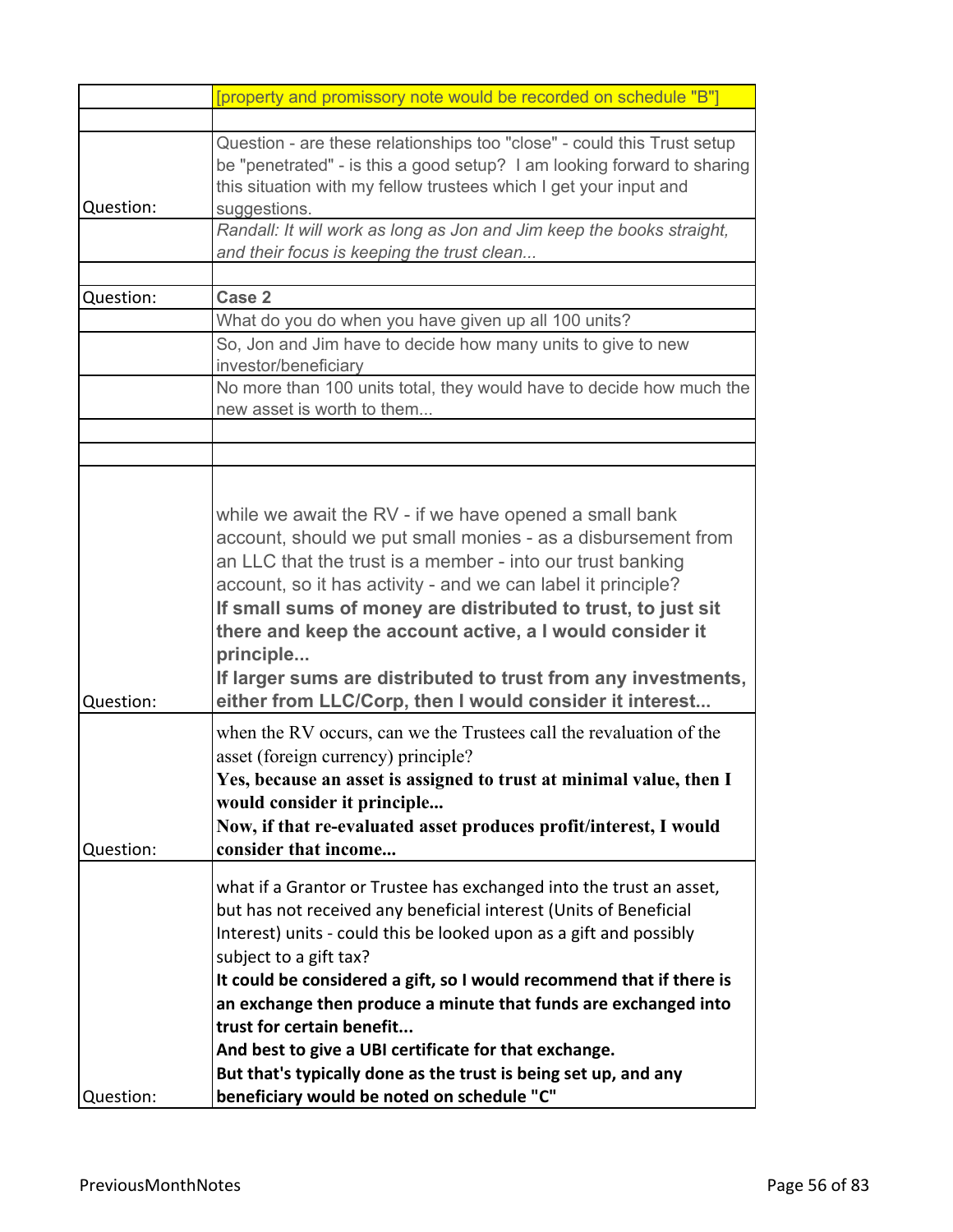| Passign the            | What can you put into your Trust any lawful item may be put into a            |
|------------------------|-------------------------------------------------------------------------------|
|                        | Buck Ch 11 Private Trust                                                      |
|                        | Mantra just because you can, doesn't mean you should                          |
|                        | 1st   Deos it have intrinsic value?                                           |
|                        | 2nd Definition of value - is it useful to the Trust can can you convert it to |
|                        | cash?                                                                         |
|                        | Will it keep it's value or even increase in value?                            |
|                        | Copyrights                                                                    |
|                        | Patents                                                                       |
|                        | <b>Trademarks</b>                                                             |
|                        | Assets can and do come in forms well beyone what many people                  |
|                        | think of, look for treasure beneath your feet.                                |
|                        | 3rd Do I want to sell it before I die?                                        |
|                        | Asset accepted into the trust is accepted at Fair Market Value                |
|                        | what are the tax consequences of selling and then placing money               |
|                        | into trust vs placing in trust and then selling?                              |
|                        | Does anyone understand this sentence - "Further, if the Trust gains           |
|                        | the asset and sells it, the Grantor will not get the cash, but a portion      |
| Page 102               | of the gain. Trust profit is shared with the Beneficiaries                    |
|                        | Is there a place for the Trustee to keep the asset?                           |
|                        | Will the Beneficiaries fight over the asset?                                  |
|                        |                                                                               |
|                        | How will the Trustees divide up the asset to give to the Beneficiaries?       |
|                        | Beneficiaries will need to pay any tax due                                    |
|                        | 4th Does the asset generate a positive cash flow?                             |
|                        | 5th Is it a valuable collectible?                                             |
|                        | Assertain fair market value - The first corpus is essential to maintain       |
|                        | correct accounting procedure.                                                 |
|                        | Getty Museum is a Trust                                                       |
|                        | The cash flow in the Trust must be able to care for the asset.                |
|                        | 6th Do my beneficiaries want to use it?                                       |
| 7th I                  | Can the asset be converted to cash, or does the asset produce a cash          |
|                        | flow?                                                                         |
|                        | Good Art, though, be it paintings, sculpture, drawings, folk primitive,       |
|                        | tribal or what-have-you, belongs in Trust, to be enjoyed by your              |
|                        | successors or, if needed, sold to care for your Beneficiaries and their       |
|                        | needs.                                                                        |
| <b>Registration of</b> | In the name of the Trust, then you sign with comma TTEE - showing             |
| <b>Assets</b>          | you are trustee                                                               |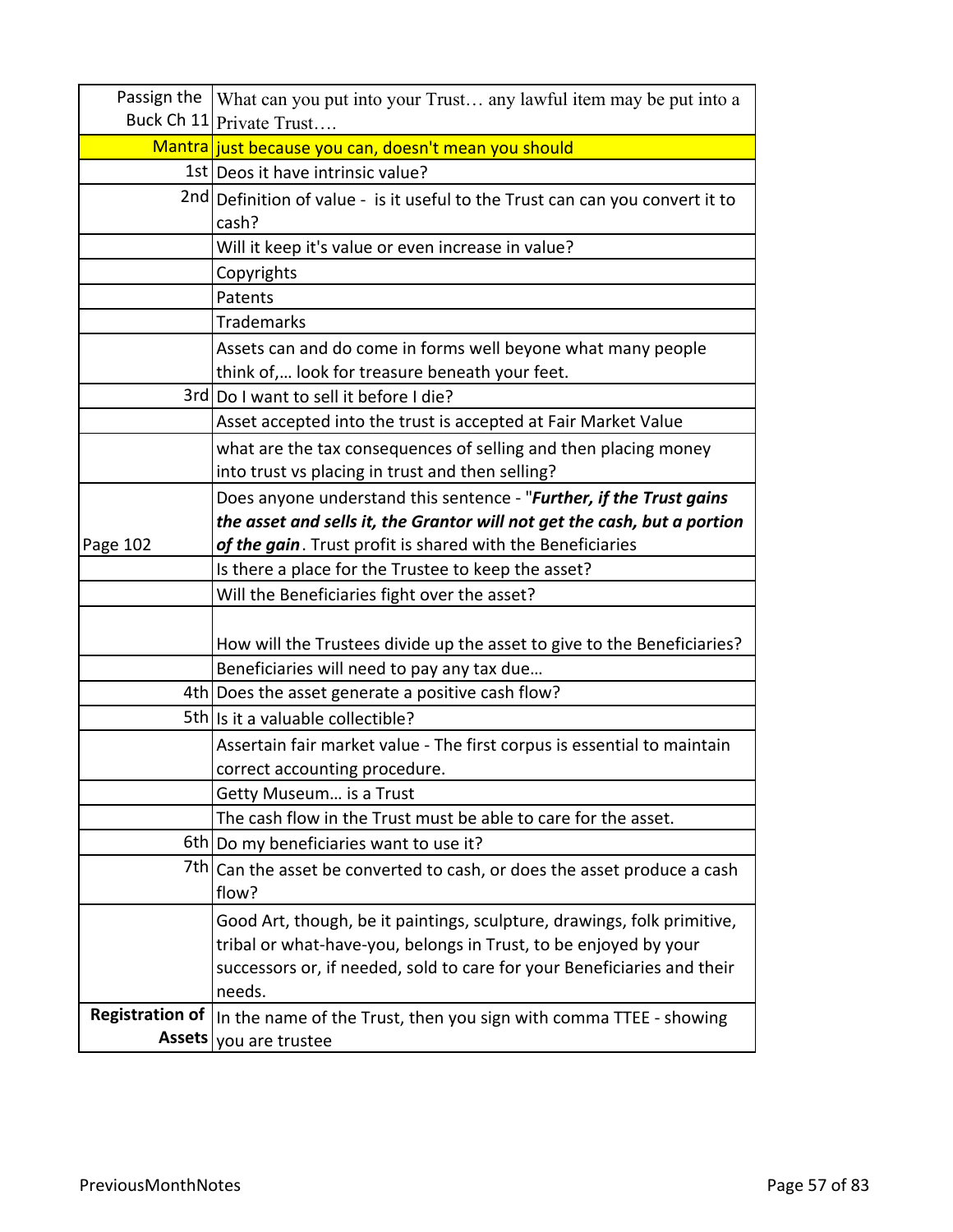|                         | if you plan to re-finance a home, do not place it in the Trust - as      |
|-------------------------|--------------------------------------------------------------------------|
|                         | usually you have to take it out of the Trust - do the mortgage papers -  |
|                         | and then place back into the Trust - book recommends against it          |
|                         | Ch 12 Types of Trusts                                                    |
|                         | Sixth Edition of Black Law Dictionary has 90 different trusts - I copied |
|                         | the pages for us to review together                                      |
| The Motive for          |                                                                          |
|                         | a Trust   All Trusts shift the issue of Title                            |
|                         | This must be done before a person dies, or you will need a Judge's       |
|                         | approval why doesn't everyone do this? Because the other person          |
|                         | has to be trustworthy.                                                   |
|                         | This is why we have a Trust Indenture it's a Contract - limits what a    |
|                         | trustee can do with the funds/assets.                                    |
| Appendix B              | The Trusts in Appendix B all involved Legal Documents.                   |
|                         |                                                                          |
|                         | The trust indenture is only 25% of what is needed to make your trust     |
|                         | work Paper does not equal success Trust will succeed based on            |
|                         | the day to day decisions of the people involved What you want to         |
|                         | buy is backup support comprised of knowledgeable people.                 |
| <b>Statutory Trusts</b> | are created or managed by individials LICENSED by the state -            |
|                         | laywers, banks, CPAs, and others - who are subject to state-imposed      |
|                         | limits on their operations They owe their loyalty to the state, and      |
|                         | at times there can be a conflict between what the Trust needs and        |
|                         | their priorities.                                                        |
| Testamentary            |                                                                          |
|                         | Trust   A Will can set up a Trust.                                       |
| Living Trusts -         |                                                                          |
| Run by the              |                                                                          |
|                         | Grantor   inter vivos - "between the living"                             |
|                         | unlike a Testamentary Trust - this trust happens while the Grantor is    |
|                         | alive.                                                                   |
|                         | Unsually the Grantor is the Trustee and the Beneficiary                  |
|                         | No need to go to Probate court                                           |
|                         | After the Grantor dies                                                   |
|                         | The Successor Trustee gets the trust an EIN number                       |
|                         | or a Trust Indentification Number TIN -                                  |
|                         | At this point the Revocable Living Trust is now Irrevocable.             |
|                         | Does not protect the Grantor from any tax liability - not separate       |
|                         | from the Grantor till the Grantor dies.                                  |
|                         | Page 111 - Summary of Revocable Living Trust                             |
|                         | no asset protection                                                      |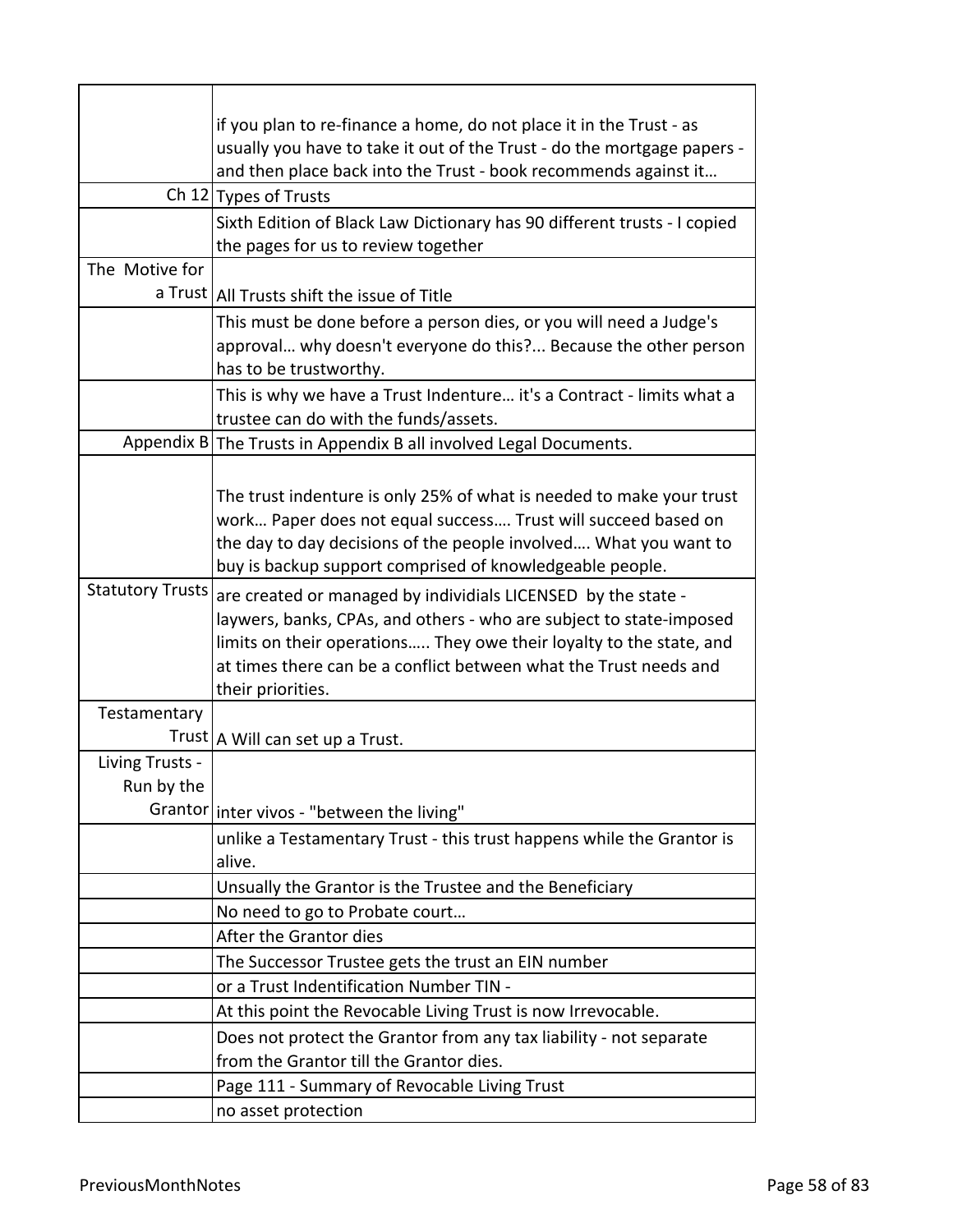|                          | Beneficiaries can be liabile for income taxes on distributions Unless   |
|--------------------------|-------------------------------------------------------------------------|
|                          | final beneficiary is a state approved charity.                          |
|                          | Protects from the costs of probate court so long as the beneficiaries   |
|                          | do not challenge                                                        |
|                          | Not considered a business and Can Not operate one                       |
|                          | Assets from a business can be put into this trust to be sold at the     |
|                          | death of the grantor.                                                   |
|                          | All Public Record - target of con artists as it is Filed in the county, |
|                          | description of its assets and identification of Beneficiaries           |
| Revocable or             |                                                                         |
| Simple Trust -           | The grantor may be a trustee or co-trustee, and retains the right to    |
| Run by Trustees          | terminate the Trustee and change the Indenture.                         |
|                          | Beneficiary may petition the courts of equity for redress, if after the |
|                          | death of the grantor the Trustees fail to perform as needed.            |
|                          | Some revocable trusts are written that the Beneficiary(s) must agree    |
|                          | to termination before the trust can be ended.                           |
|                          | This Revocable Trust does allow the owner of real or personal           |
|                          | property to pass legal title to someone else before they die.           |
|                          | Beneficiaies are able to ask for the accounting records of the Trust    |
|                          | from the very beginning.                                                |
| Irrevocable              |                                                                         |
| <b>Statutory Trust -</b> | Tax benefits can be impressive, and asset liability protction is        |
| <b>Term Trust</b>        | noteworthy for any Irrevocable Trust                                    |
|                          | IRS Code section 672 - there are strick rules concerning who can and    |
|                          | cannot be a Trustee.                                                    |
|                          | Volume 2 addresses where close relationships can be allowed in          |
|                          | certain circumstances                                                   |
|                          | Term Trust - can be used for 10 years to divert income from you to      |
|                          | your child your child is at a lower tax bracket                         |
|                          |                                                                         |
|                          | All Irrevocable Statutory Trusts can allow other family members to      |
|                          | put their assets into the same Trust Example - Grandparent has          |
|                          | Mfunds set up in their son-in-law's trust to provide for grandchildren. |
|                          | Issues with Taxation and Gifts - that need to be checked into           |
| Irrevocable              | When you exchange goods into the Trust, we receive Trust                |
| Common Law               | Certificates identifying the number of Trust Captial Units received in  |
| <b>Trust</b>             | exchange (we are using Units of Beneficial Interest)                    |
|                          | Ex - Exchange Mfunds into a corporation for corporate shares, and       |
|                          | taxes are paid when corporate shares are cashed out                     |
|                          | When properly done - Taxes are due when the Trust Certificates are      |
|                          | cashed out exchange constitutes a tax-free ttrade and exchange for      |
|                          | an unknown realized gain or loss                                        |
|                          | See case law footnoted Page 114                                         |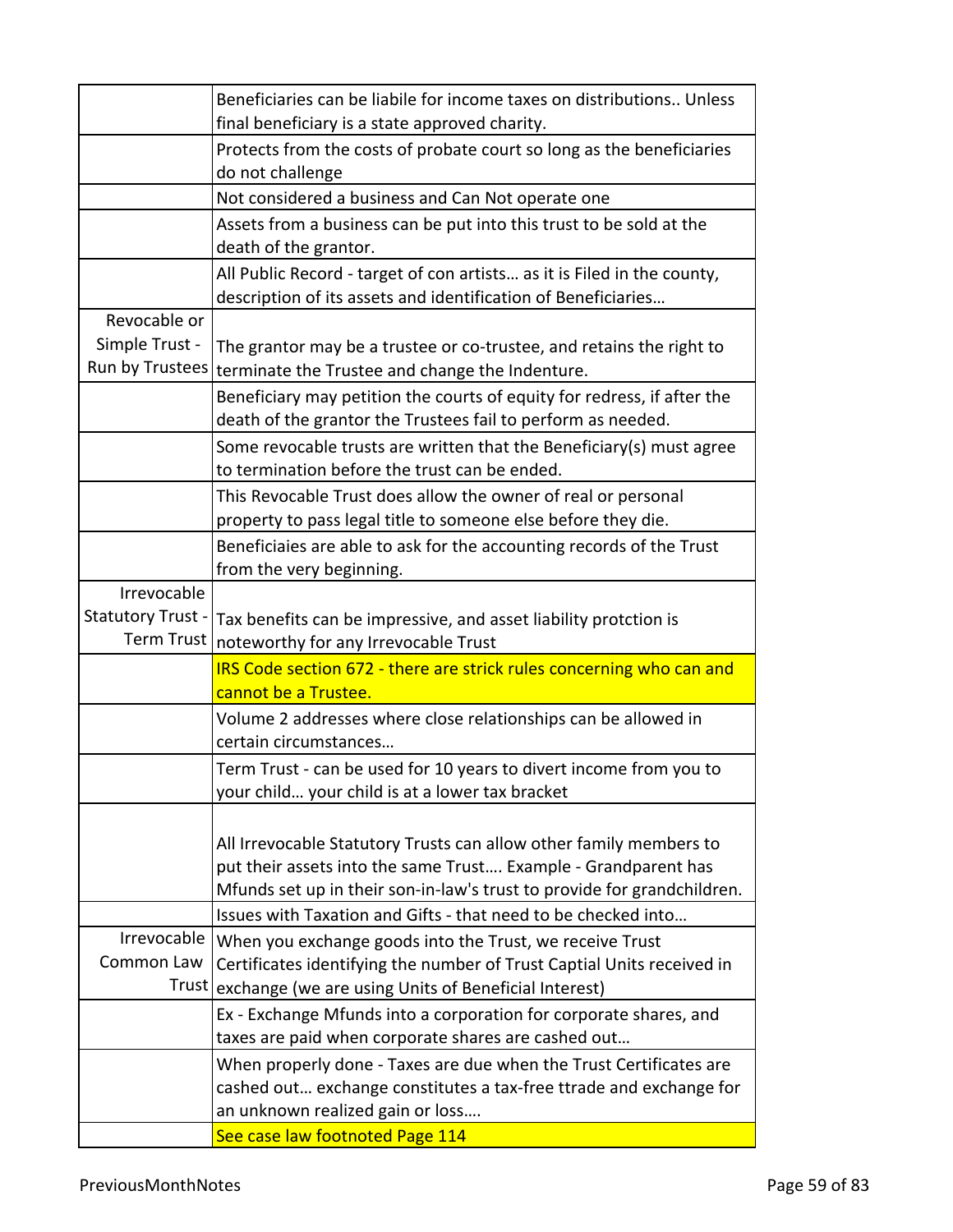| Tax Exempt                    |                                                                             |
|-------------------------------|-----------------------------------------------------------------------------|
| Status                        | Charitable Trust - must be reconized as Tax Exempt                          |
|                               | Page 115 speaks to a Family Trust can act as a passthrough                  |
|                               | organiztion, and then not need the tax-exempt status                        |
|                               | <b>Charitable Remainder Trusts</b>                                          |
|                               | 2 Types Annuity                                                             |
|                               | Unitrust                                                                    |
|                               | Both cases - Grantor is Beneficiary, and on his death, the icnome           |
|                               | from the principle goes first to the named Benefiiaries and then to         |
|                               | charitable organizaitons.                                                   |
|                               | Considered a Grantor Trust - no income tax benefit is derived from          |
|                               | their use                                                                   |
|                               | A Charitable Remainder Trust is the only trust that Must contain a          |
|                               | charitable element to quqlity for tax advantage.                            |
|                               | Simply doe the basics well and you benefit your self, your family,          |
|                               | your community and your planet                                              |
|                               | Mantra Create a self-sufficient Trust cash flow to support your Trust staff |
|                               | and Beneficiaries.                                                          |
| Eduicational                  | Beneficiaries are responsbile for any taxes due on the funds they           |
|                               | Trusts   receive                                                            |
|                               | Funds can be given just just for tuition and books for also to support      |
|                               | living on campus.                                                           |
|                               | Page 117 lists ample room for creativity on how this trust is setup         |
|                               | stops at a certain age, grade point average,beneficiary can                 |
|                               | contirubt to trust to support future generations                            |
|                               | Brilliance In Commerce - Trustee Study Group - Irrevocable Private          |
|                               | Trust contract - 2019-12-11 Passing the Buck Vol 1 Chapter 13 & 14          |
|                               | 1-Dec Trustee Differences & "Trusting"                                      |
| <b>Shameless Plug</b>         |                                                                             |
| for my                        |                                                                             |
| Nonprofit: 2020               |                                                                             |
| <b>Almanac for</b>            |                                                                             |
| the Modern<br>Age - nets \$35 |                                                                             |
| dollars to Santa              |                                                                             |
| <b>Barbara</b>                |                                                                             |
| <b>Wellness Center</b>        | https://www.amazon.com/2020-Almanac-Modern-Age-                             |
|                               | Appointment/dp/1947580558/ref=sr 1 2?keywords=2020+almanac+f                |
|                               | or+the+modern+age&gid=1575907312&sr=8-2                                     |
|                               | If anyone in our class would like a pdf copy to print for themselves,       |
|                               | send me an email and any donation amount you can                            |
|                               | ~ paypal to santabarbarawellnesscenterinc@gmail.com                         |
|                               | - Much appreciated and I'll give you the drop box link for the print        |
|                               | ready pdf.                                                                  |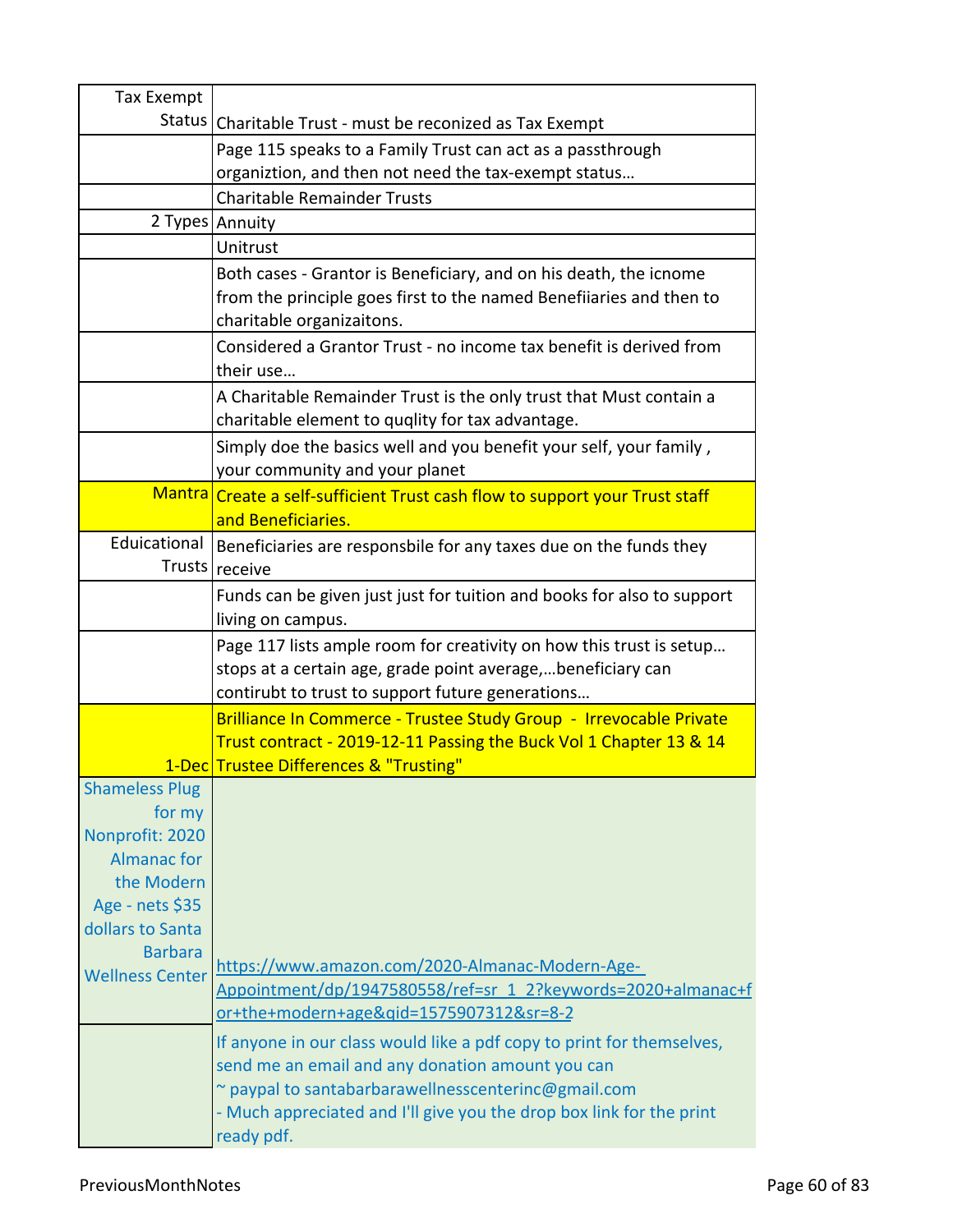| How to sign              |                                                                                   |
|--------------------------|-----------------------------------------------------------------------------------|
| documents as             | your full legal name Trustee for your full trust name -                           |
| Trustee:                 | ending with Trust & your Trust Date - ex.                                         |
|                          | John Thomas Doe, Trustee for The Future Is Bright Trust (12/12/2012)              |
| Chapter 13<br>Trustee    | Grantor Trustee: Frequently Grantor & Spouse, in Living                           |
| Differences -            | Revocable Trusts ~ Who are the Main Beneficiaries, grows                          |
| Grantor Trustee          | assets & assumes consideration for contingent Beneficiaries.                      |
|                          | PAYS INCOME TAX ON TRUST PROFITS.                                                 |
| Independent<br>Trustee   | Independent Trustee: frequently lawyers working as trustees                       |
|                          | for banks, or individuals working for a trust that are paid a                     |
|                          | percentage or remuneration for services.                                          |
|                          | Example Santa Barbara Bank & Trust - Independent Trustees                         |
|                          | are Lawyers, and SBB&Trust receives a percentage of the                           |
|                          | Trust Distributions to Beneficiaries - you deposit money, you                     |
|                          | become a beneficiary based on your deposit amounts P. 123                         |
|                          | Independent Trustee, chiefly interested in ensuring the                           |
|                          | accounting and legalities of the Trust, is not attentive to the                   |
|                          | personal interests of the Beneficiaries.                                          |
| Adverse Trustee          | Adverse Trustee: We All Need at least ONE The Adverse Trustee                     |
|                          | has a greater interest in the Trust and the Grantor can not remove                |
|                          | them. Has more Powers than an Independent Trustee. Adverse                        |
|                          | means, the Trustee can go Against the wishes of the Grantor if this is            |
|                          | in the best interest of the Trust and the Beneficiaries this                      |
|                          | distinction came about because of John D. Rockefeller and Standard                |
|                          | Oil.                                                                              |
| <b>Adverse</b>           | In our trusts, the Grantor relinguishes all responsibility, so the                |
| <b>Trustee Test:</b>     | "adverse" trustee possess a greater percentage of the Trust than the              |
|                          | GrantorP.123 - when the trustee is "adverse" aggressive                           |
|                          | investment activity (to make the trust assets grow) is more likely.               |
|                          | DEEP DIVE INTO VOL 2 AND BLACK LAW'S DICTIONARY                                   |
| Pause dive<br>into Vol 2 | Let's get an understanding of Trust Capital Units (TCUs) and Units of             |
|                          | <b>Beneficial Interest (UBIs)</b>                                                 |
|                          | Randall choose NOT to use Trust Capital Units (TCUs) which are                    |
|                          | found in both Private Common-Law Trusts and Irrevocable Statutory                 |
|                          | Trusts - found in both the Management Trust and the Business Trust.               |
|                          | And Asset Holding Trusts have both TCUs and UBIs.                                 |
| <b>UBIs in our</b>       | Why did Randall choose UBIs? Passing the Buck feels that unless                   |
|                          | Trusts Beneficiaries express and interest in the Trust, or demonstrate            |
|                          | maturity, they should hold UBIs instead of TCUs.                                  |
| Adding                   | By Management or Business Trust giving Asset Holding Trusts TCUs,                 |
|                          | Complexity: they become Beneficiaries and pass the distribution on to the holders |
|                          | of UBIs.                                                                          |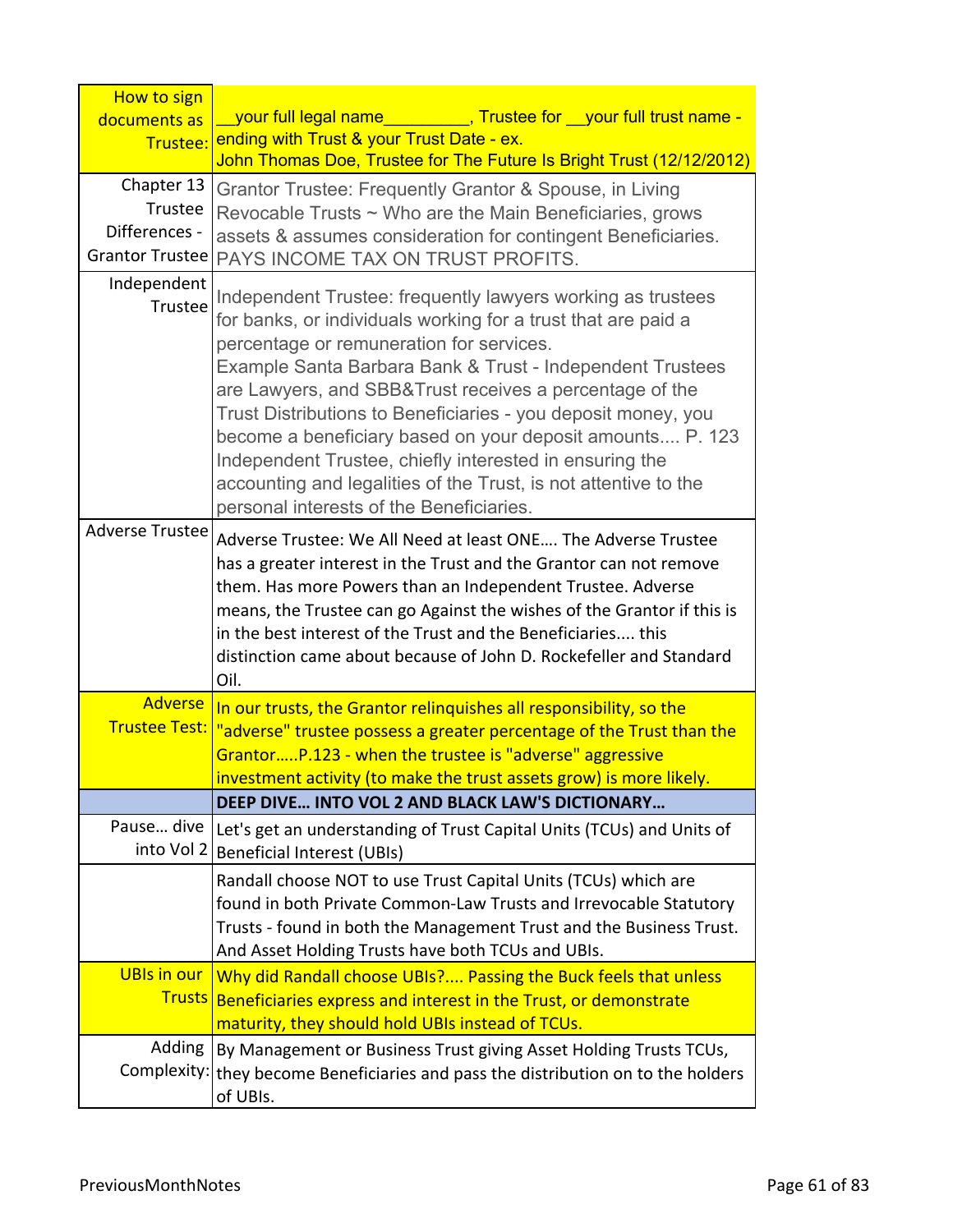| <b>TCU</b>                                                         | We can put a friend on a UBI, and further Grantor can specify that<br>only direct descendants can hold TCUs and TCUs can not be assigned<br>outside of the family, while UBIs may be more broadly applied.<br>Capital = trust corpus<br>Interest = profit<br>The corpus becomes principle and generates profit.<br>TCU gets both interest and part of the corpus when trust is dissolved                                                                                                                          |
|--------------------------------------------------------------------|-------------------------------------------------------------------------------------------------------------------------------------------------------------------------------------------------------------------------------------------------------------------------------------------------------------------------------------------------------------------------------------------------------------------------------------------------------------------------------------------------------------------|
| UBI <sup>1</sup>                                                   | or when trustees decide to distribute some of the corpus.<br>UBI usually gets only profit - But since our trusts only have UBI - the<br>UBI % based on 100 units would be used when the trustees dissolve<br>the trust.                                                                                                                                                                                                                                                                                           |
| Example of<br><b>TCU &amp; UBI</b>                                 | Asset Holding Trust has asset of residential property.<br>Residential property sold, corpus is thus liquidated and profit is<br>generated (in this example).<br>The Management Trust is Trustee for Asset Holding Trust, holding<br>51% TCU.<br>Asset Holding Trust remaining 49% TCU can be distributed or<br>reinvested.<br>Majority of funds pass to The Management Trust.<br>The Management Trust uses the funds to put in a stock portfolio to<br>generate a cash flow for the Management Trust TCU holders. |
| <b>Irrevocable</b><br><b>Statutory</b><br><b>Trusts - Gift Tax</b> | There are No Certificates for asset exchanged into an Irrevocable<br>Statutory Trust - when people put assets into this kind of a trust they<br>frequently pay a Gift Tax                                                                                                                                                                                                                                                                                                                                         |
| <b>PASS</b><br>THROUGH<br><b>ACCOUNTING</b>                        | If you are given a TCU in exchange for an asset you put into a trust,<br>then when the TCU is "cashed out" any profit you receive back would<br>have a tax due.                                                                                                                                                                                                                                                                                                                                                   |
| <b>UBIs in our</b>                                                 | UBIs do NOT Require an exchange and May or May Not have a cash<br>Trusts value. This depends on the circumstances stated in the Indenture &<br>what the Board of Trustees decides.                                                                                                                                                                                                                                                                                                                                |
|                                                                    | TCUs are not trade-able - the only "buyer" is the Board of Trustees.                                                                                                                                                                                                                                                                                                                                                                                                                                              |
|                                                                    | TCUs are frequently not allocated properly.<br>The Administration of the Certificate Register requires expertise and<br>dedication                                                                                                                                                                                                                                                                                                                                                                                |
| Fair Market<br>Value                                               | At the time the asset is put into a Trust: per court case noted on Vol<br>2 Page 102 - Fair Market Value, for the purposes of the internal<br>revenue law, is the price at which a seller is willing to sell at a fair<br>price and a buyer willing to buy at a fair price, both having<br>reasonable knowledge of the facts in the trade.                                                                                                                                                                        |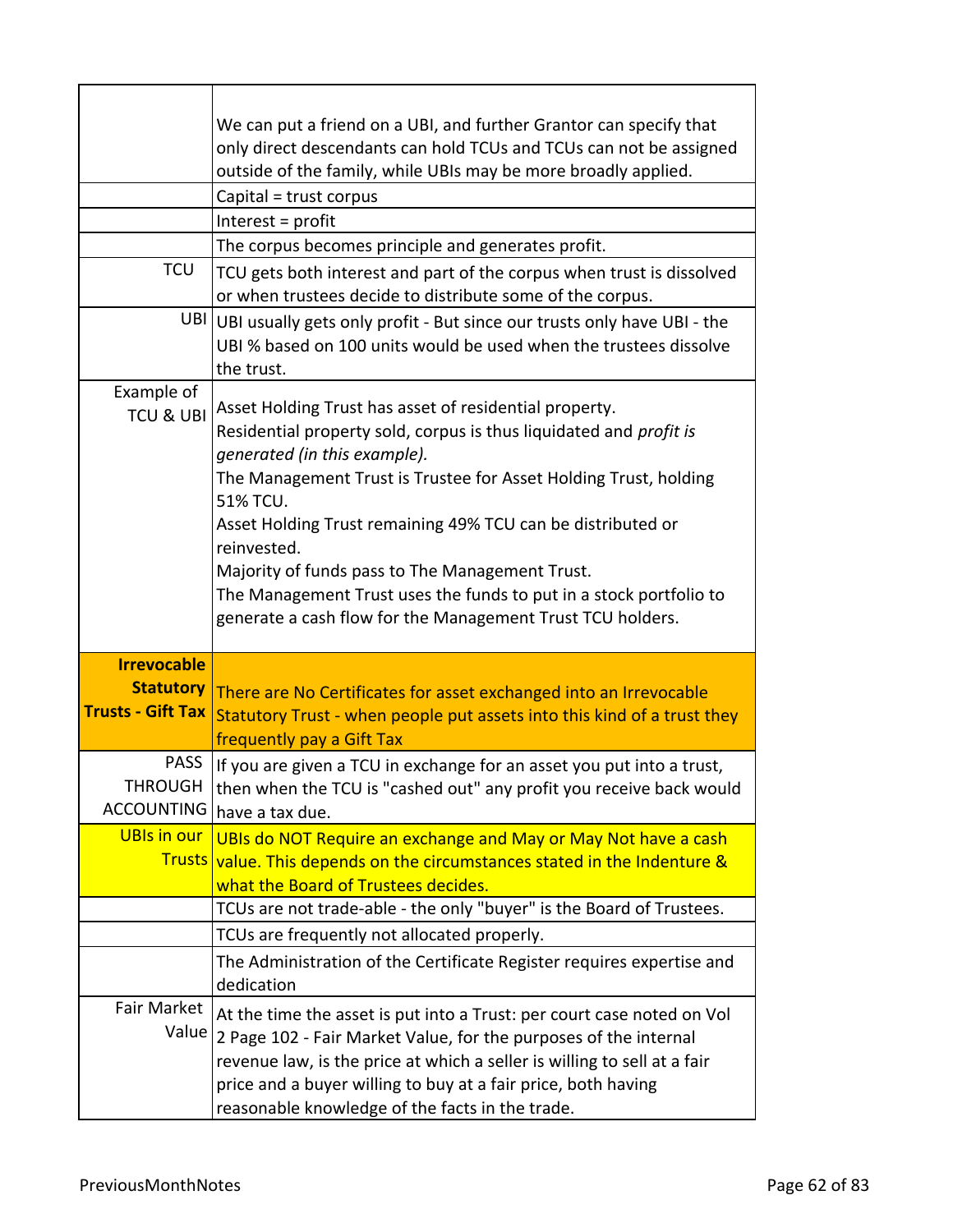| On the<br>Grantor's Side -<br>exchange has<br>no "fair market<br>value" to be<br>reported | When the asset is placed in a Trust - there is no reportable or<br>determinable value to be declared. per court case noted on Vol 2<br>Page 102 - Property received<br>in exchange for other property<br>has no "fair market value" for the purpose of determining gain or<br>loss resulting from such exchange when owing to the condition of the<br>market, there can be no reasonable expectation that the owner of<br>the property, through wishing to sell and any person wishing to buy<br>will agree upon a price at which to trade unless one or the other is<br>under some particular compulsion. |
|-------------------------------------------------------------------------------------------|------------------------------------------------------------------------------------------------------------------------------------------------------------------------------------------------------------------------------------------------------------------------------------------------------------------------------------------------------------------------------------------------------------------------------------------------------------------------------------------------------------------------------------------------------------------------------------------------------------|
|                                                                                           | When TCU are cashed out, then the value can be ascertained.                                                                                                                                                                                                                                                                                                                                                                                                                                                                                                                                                |
|                                                                                           | IRC recognizes that a taxable status exists when transferred into the<br>Trust Organization, but any tax payment is deferred until distribution<br>from Trust Organization to the Beneficiaries.                                                                                                                                                                                                                                                                                                                                                                                                           |
|                                                                                           | Another court case on Page 103: No tax is assessed on the<br>conveyance of property into a corporation [or a Trust] because the<br>exchange constitutes a tax-free trade and exchange for an unknown<br>realized gain or loss.                                                                                                                                                                                                                                                                                                                                                                             |
| <b>UBIs &amp; TCUs -</b>                                                                  | Trust Certificates which have only a contingent future interest of                                                                                                                                                                                                                                                                                                                                                                                                                                                                                                                                         |
|                                                                                           | deferred tax indeterminable value are not taxable. The tax is not evaded or<br>avoided, it is merely deferred.                                                                                                                                                                                                                                                                                                                                                                                                                                                                                             |
|                                                                                           | Generally speaking, the income tax law is concerned only with<br>realized losses, as with realized gains.                                                                                                                                                                                                                                                                                                                                                                                                                                                                                                  |
|                                                                                           | Taking an asset back out of a Trust will have tax consequences, so<br>why remove it, if you can use it while it's in the Trust? This is why<br>the Trust gets renewed by the Trustees, once every 21 years or so                                                                                                                                                                                                                                                                                                                                                                                           |
| from Vol 2 -                                                                              | If a Beneficiary has received trust payments, and the Beneficiary is a<br>Page $104$ taxpayer, they need a K-1 from the trust. Our Private Irrevocable<br>Trust is a passthrough accounting system. Choose your counselors<br>wisely, for this mater a mentor is needed.                                                                                                                                                                                                                                                                                                                                   |
| From Vol2 -                                                                               | the IRS recognizes that any two Trusts are separate and distinct if<br>Page 46 they have different Grantors and Beneficiaries.                                                                                                                                                                                                                                                                                                                                                                                                                                                                             |
| From Vol2 -                                                                               |                                                                                                                                                                                                                                                                                                                                                                                                                                                                                                                                                                                                            |
| Page 47                                                                                   | If for example, a young couple planning to buy a home and agreeing<br>to place it in a Trust immediately upon closing, would be wise to set<br>up a Trust one or two years before the planned acquisition Even<br>having a with minimum activity is more beneficial than no trust at all.                                                                                                                                                                                                                                                                                                                  |
| <b>TCUs and UBIs</b>                                                                      | reflect units given in exchange for assets or given to "officers" -<br>Executive Manager - and Beneficiaries who have not joined in the<br>exchange transaction.                                                                                                                                                                                                                                                                                                                                                                                                                                           |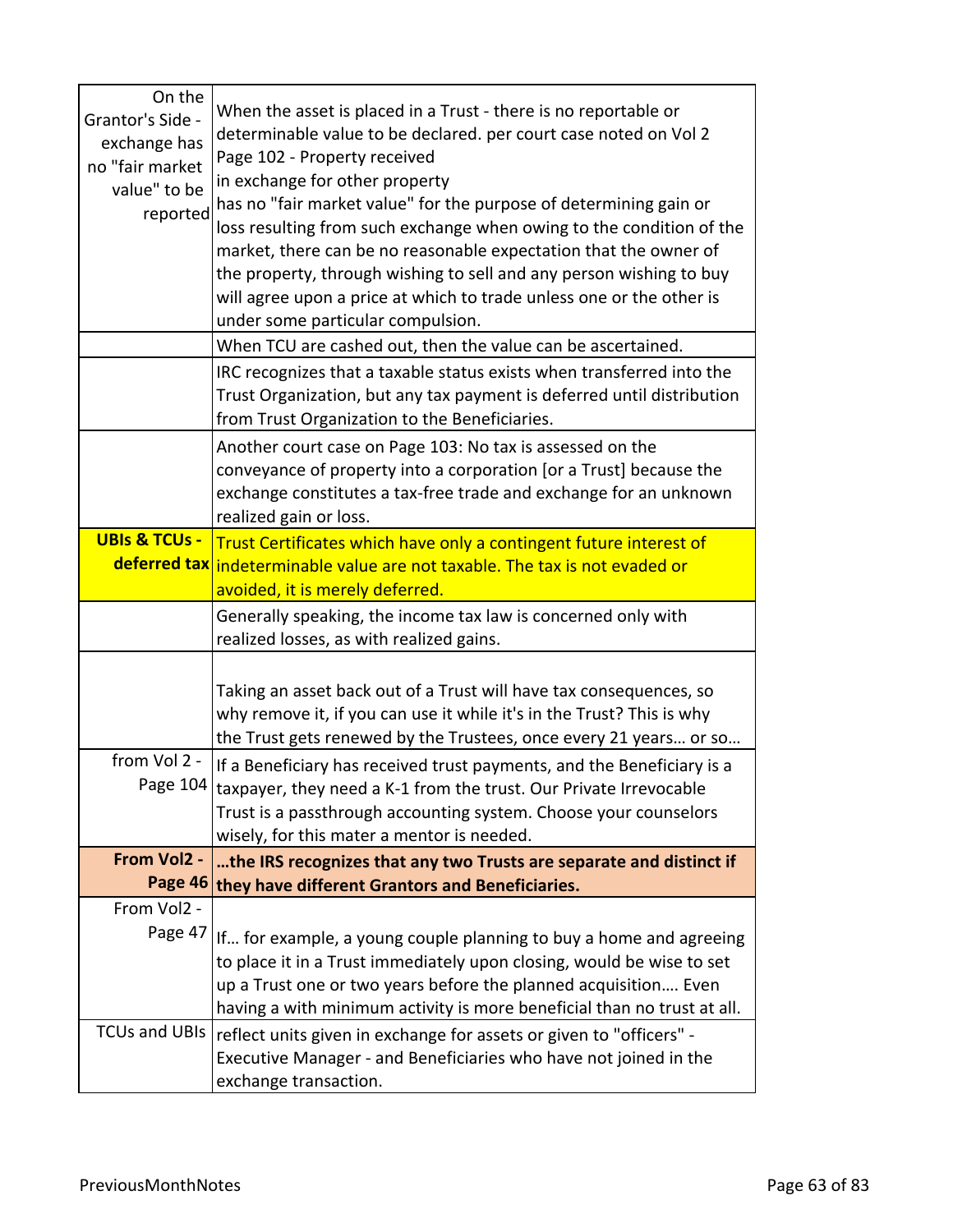|                                                    | Audit of Trust Beneficiaries have the right to see the Trust books and ask for an<br>audit. We suggest those who hold UBIs are only on the Asset Holding<br>Trust. This limits their ability to get into the Management or<br><b>Business Trust where substantial cash flow occurs.</b>                                                                                                                                                                                                                                                                                                                                                           |
|----------------------------------------------------|---------------------------------------------------------------------------------------------------------------------------------------------------------------------------------------------------------------------------------------------------------------------------------------------------------------------------------------------------------------------------------------------------------------------------------------------------------------------------------------------------------------------------------------------------------------------------------------------------------------------------------------------------|
| For the Trust to                                   | Recommend the Trust have it's own rented private mail box - at                                                                                                                                                                                                                                                                                                                                                                                                                                                                                                                                                                                    |
| have it's own                                      | something like a UPS Store - which can accept any kind of package                                                                                                                                                                                                                                                                                                                                                                                                                                                                                                                                                                                 |
| the meaning of                                     | identity and sign for deliveries. (Do NOT recommend a PO Box)<br>"a contract binding a person to work for another person during a<br>Indenture given time."                                                                                                                                                                                                                                                                                                                                                                                                                                                                                       |
| Black Law's<br>Dictionary -<br>Indenture           | A deed to which two or more persons are parties, and in which these<br>enter into reciprocal and corresponding grants or obligations towards<br>each other; whereas a deed-poll is properly one in which only the<br>party making it executes it, or binds himself by it as a deed, though<br>the grantors or grantees therein may be several in number. 3 Washb.<br>Real Prop. 311; Scott v. Mills, 10 N.Y. St. Rep. 35S; Bowen v. Beck, 94<br>X. Y. 89. 40 Am. Rep. 124; Hopewell Tp. v. Am- well Tp., 0 N. J. Law,<br>175.                                                                                                                     |
| <b>Black Law's</b><br>Dictionary -<br>Organization | A group of people, structured in a specific way to achieve a series of<br>shared goals. Relationships within an organization are determined by<br>its structure and are typically based upon role and function. As the<br>external environment can affect and be affected by organizations,<br>they are considered open systems.<br>6th Edition As term is used in commercial law, includes a<br>corporation, government or governmental subdivision or agency,<br>business trust, estate, trust, partnership or association, two or more<br>persons having a common interest, or any other legal or commercial<br>entity. UCC Section 1-201(28). |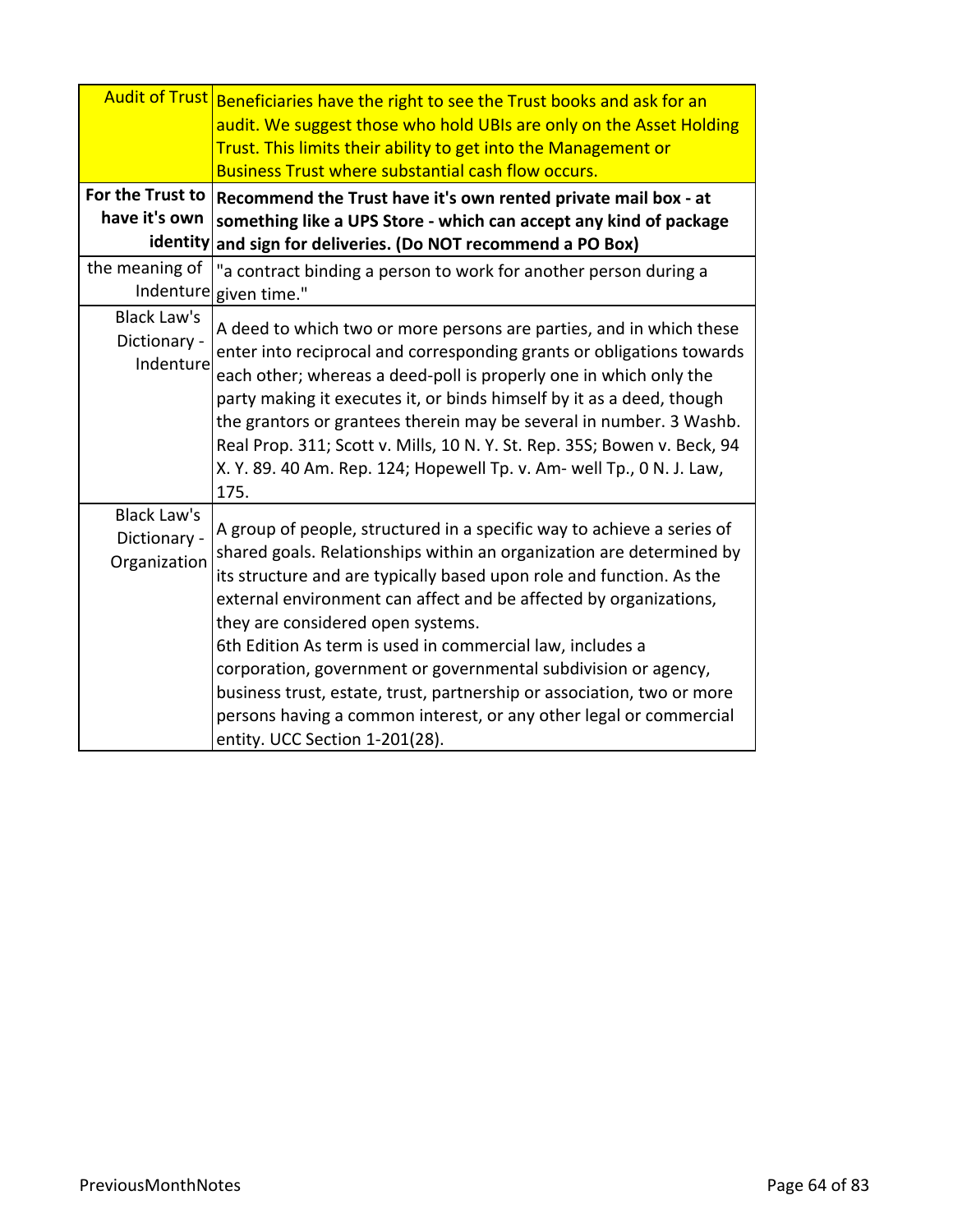| <b>Black Law's</b>     | A rule of conduct arising out of the natural relations of numan        |
|------------------------|------------------------------------------------------------------------|
| Dictionary -           | beings, established by the Creator, and existing prior to any positive |
| Natural Law            | precept Webster. The foundation of this law is placed by the best      |
|                        | writers in the will of God, discovered by right reason, and aided by   |
|                        | divine revelation; and its principles, when applicable, apply with     |
|                        | equal obligation to individuals and to nations. 1 Kent, Comm. 2, note; |
|                        | Id 4, note. See Jus NATURALE.                                          |
|                        | The rule and dictate of right reason, showing the moral deformity or   |
|                        | moral necessity there is in any act, according to its suitableness or  |
|                        | unsuitableness to a reasonable nature. Tayl. Civil Law, 99.            |
|                        | This expression, "natural law," or jus naturale, was largely used in   |
|                        | the philosophical speculations of the Roman jurists of the Antonine    |
|                        | age, and was intended to denote a system of rules and principles for   |
|                        | the guidance of human conduct which, independently of enacted law      |
|                        | or of the systems peculiar to any one people, might be discovered by   |
|                        | the rational intelligence of man, and would be found to grow out of    |
|                        | and conform to his nature, meaning by that word his whole mental,      |
|                        | moral, and physical constitution. The point of departure for this      |
|                        | conception was the Stoic doctrine of a life ordered "according to      |
|                        | nature," which in its turn rested upon the purely supposititious       |
|                        | existence, in primitive times, of a "state of nature;" that is, a      |
|                        | condition of society in which men universally were governed solely by  |
|                        | a rational and consistent obedience to the needs, impulses, aud        |
|                        | promptings of their true nature, such nature being as yet undefaced    |
|                        | by dishonesty, falsehood, or indulgence of the baser passions. See     |
|                        | Maine, Anc. Law, 50, et seq.                                           |
| <b>Black Law's</b>     | We understand all laws to be either human or divine, according as      |
| Dictionary -           | they have man or God for their author; and divine laws are of two      |
| Natural Law            | kinds, that is to say:                                                 |
| cont.                  | (1) Natural laws;                                                      |
|                        | (2) positive or revealed laws.                                         |
|                        | A natural law is defined by Burlamaqui to be "a rule which so          |
|                        | necessarily agrees with the nature and state of man that, without      |
|                        | observing its maxims, the peace and happiness of society can never     |
|                        | be preserved." And he says that these are called "natural NATURALE     |
|                        | <b>EST QUIDLIBET 805</b>                                               |
|                        | <b>LOOK AT VOL2Notes Tab</b>                                           |
|                        | Now a Quick look at Our Trust                                          |
| Look at Trustee        | Any natural person, domestic or foreign person, corporation, limited   |
| "Powers" In            | liability company, trust company, trust, bank, or trustee of another   |
| <b>Randall's Trust</b> | trust, may be a Trustee appointed and/or succeeding at any time no     |
| P.3                    | matter the nature, scope, or intent of the person's functions, powers, |
|                        | or activities with respect to the trust.                               |
|                        |                                                                        |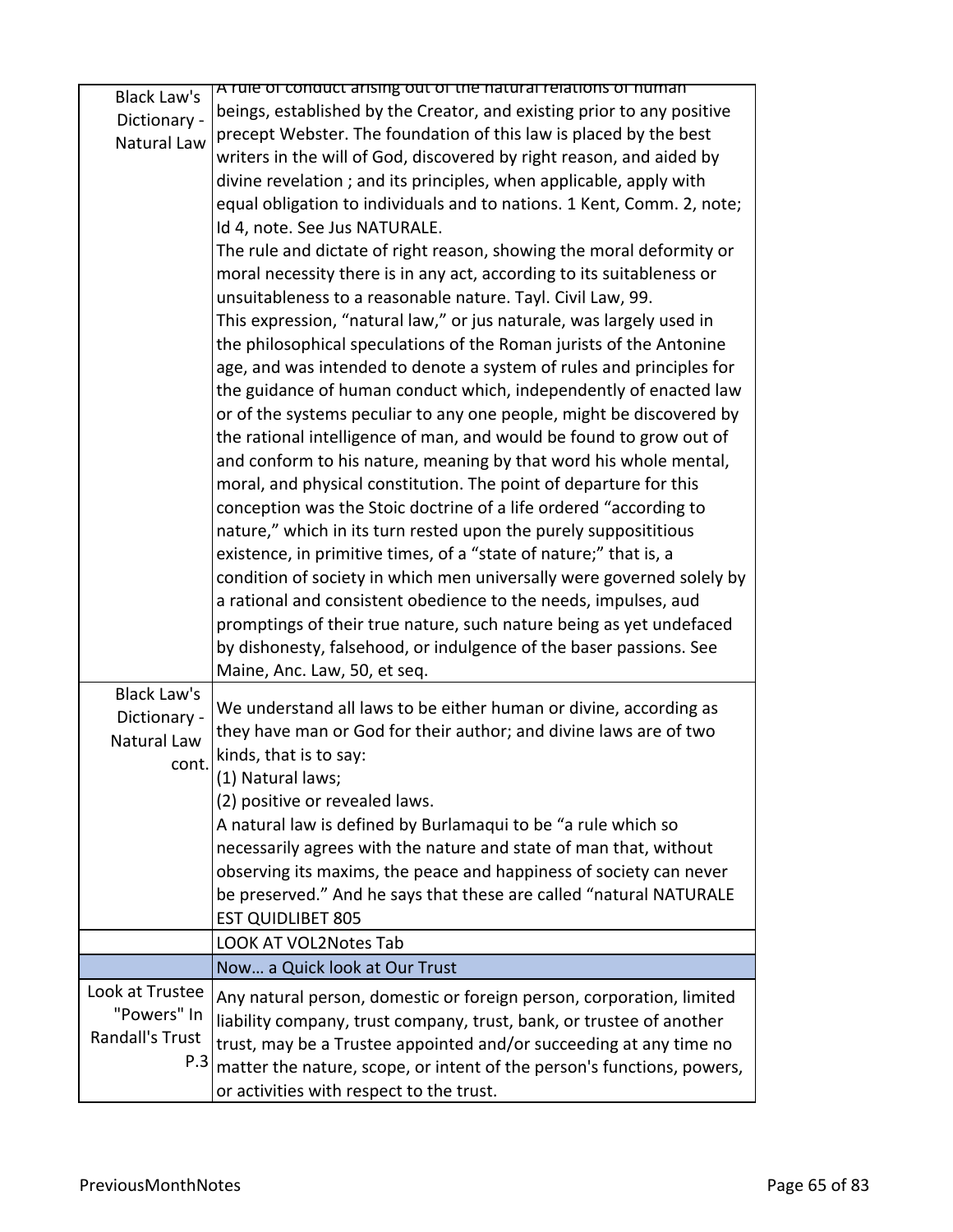| P.4  |                                                                                                                                                                                                                                                                                                                                                                                                                                                                                                                                                                                                                                                               |
|------|---------------------------------------------------------------------------------------------------------------------------------------------------------------------------------------------------------------------------------------------------------------------------------------------------------------------------------------------------------------------------------------------------------------------------------------------------------------------------------------------------------------------------------------------------------------------------------------------------------------------------------------------------------------|
|      | 8.5 The Trustees are not required to obtain authority, or approval, of<br>any government agency or any court in the exercise of any power<br>conferred hereunder, nor make any reports or accounting thereto.                                                                                                                                                                                                                                                                                                                                                                                                                                                 |
| P.5  |                                                                                                                                                                                                                                                                                                                                                                                                                                                                                                                                                                                                                                                               |
|      | 9.1 The Trustees shall regard this indenture as their complete and<br>sufficient guide and governing instrument in the performance of their<br>duties to administer this trust. The Trustees shall have only such<br>authority, powers and duties as conferred herein and hereunder. If<br>any court of competent jurisdiction becomes the administrator of this<br>trust, it too shall use this indenture as its governing instrument.                                                                                                                                                                                                                       |
|      | P.5 10.1 No Trustee shall be required to furnish any bond or other<br>security, nor obtain authority from, or approval of, any court in the<br>exercise of any power conferred upon him.                                                                                                                                                                                                                                                                                                                                                                                                                                                                      |
|      | <b>Trustee Powers</b>                                                                                                                                                                                                                                                                                                                                                                                                                                                                                                                                                                                                                                         |
|      | The Trustees shall not have any general powers, but shall have any/all<br>$11.1$ power to carry out the intent and purpose of this indenture and the<br>following specific powers;                                                                                                                                                                                                                                                                                                                                                                                                                                                                            |
|      | To conserve the property, commercializethe resources and extend any<br>established line of investment for the benefit of the trust, to deposit and<br>11.2 hold trust funds in both interest bearing and non-interest bearing<br>accounts offered by any bank, to buy, sell, continue, operate, manage, or<br>liquidate any business interest of the trust;                                                                                                                                                                                                                                                                                                   |
|      | To buy, sell, lease, receive, exchange, convey, or pledge for security<br>any/all trust property and assets and exercise any/all rights, powers,<br>11.3 privileges and authority that any absolute owner of such property can<br>do, to receive and collect gifts, contributions and endowments, to give to<br>any charitable purpose harmonious with the intent of this trust;                                                                                                                                                                                                                                                                              |
| 11.4 | To create new trusts, organizations, or corporations, to enter into and<br>engage in any lawful contracts with, including, but not limited to, natura<br>or legal persons, trusts, corporations, partnerships, associations or other<br>joint ventures under the name of this trust or any other alias or assumed<br>name, and to operate, distribute, diversify, change, liquidate, or<br>otherwise run the trust;                                                                                                                                                                                                                                           |
|      | To buy, sell, underwrite, invest and reinvest in, exchange or otherwise<br>acquire, and to hold, manage, develop, trade, sell "short", deal with and<br>turn to account, either in cash or on margin, any securities of any kind,<br>including but not limited to, stocks, bonds, commodities, mutual funds,<br>$11.5$ in common trust funds established by any bank or trust company,<br>and/or stocks, bonds, debentures, shares, options, commodities, futures,<br>forward contracts, notes, or any other securities of any government,<br>state, municipality, public authority, public or private limited or<br>unlimited company anywhere in the world; |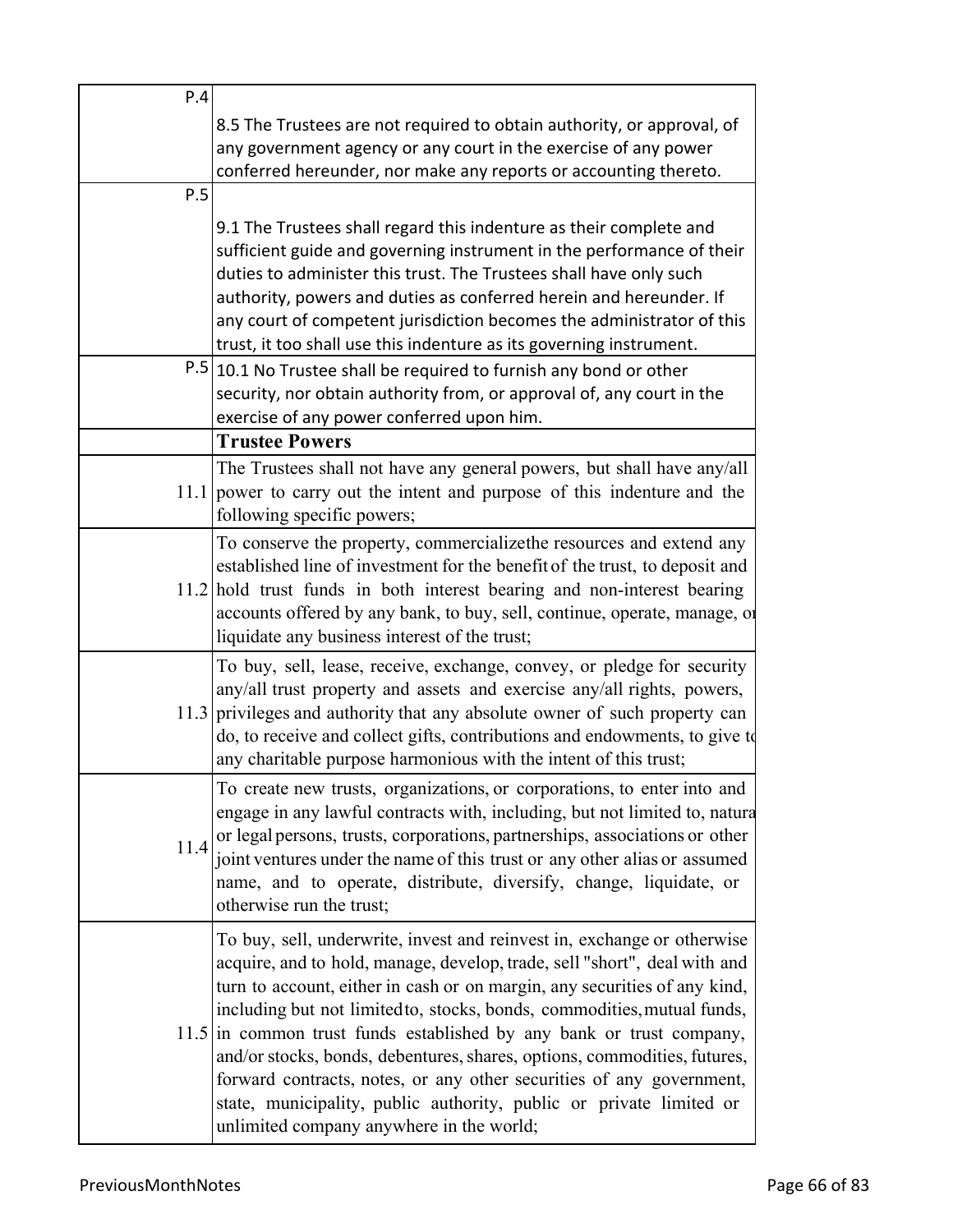|                | To buy, sell, underwrite, invest in, exchange or otherwise acquire, and<br>to hold, manage, develop, deal with and turn to account any gold, silver,<br>diamonds, and other precious or semiprecious gems or metals, gas, oil<br>11.6 or mineral rights, patents, copyrights or trademarks, works of art and<br>other articles of value, and whether on cash or margin basis and<br>including short sales, and to borrow or lend money against the security<br>of any of this property;                                                                                                                     |
|----------------|-------------------------------------------------------------------------------------------------------------------------------------------------------------------------------------------------------------------------------------------------------------------------------------------------------------------------------------------------------------------------------------------------------------------------------------------------------------------------------------------------------------------------------------------------------------------------------------------------------------|
|                | To hold, manage, acquire, buy, sell, lease, rent, mortgage, exchange,<br>deed, convey, assign, encumber, hypothecate, invest, loan, borrow,<br>grant options, pledge to secure loans, make improvements,<br>modifications, and alterations, demolish productive or unproductive<br>11.7 property, to execute covenants, agreements, contracts or credits, to<br>create servitude's, grant easements and rights of way, impose conditions<br>and restrictions, and to release the same, to seek zoning, re-zoning,<br>variance, or non-conforming use permits on any productive or<br>unproductive property; |
|                | $11.8$ To sue and be sued;                                                                                                                                                                                                                                                                                                                                                                                                                                                                                                                                                                                  |
|                | To carry insurance of all kinds deemed necessary, including but not<br>limited to, life, health and disability insurance, personal liability and<br>property damage, fire, casualty and extended coverage insurance,<br>11.9 income protection insurance, to receive and hold any insurance policies<br>on the life of any person, if after the transfer of such policy or policies<br>to the trust, the trust is the sole owner of the policy and the designated<br>beneficiary;                                                                                                                           |
|                | To employ and pay reasonable compensation to trustees, consultants,<br>caretakers, employees, managers, agents and/or any other third parties<br>$11.10$ for services rendered, to determine the authority and responsibility of<br>each, and to designate any/all of the them to hold funds for specific<br>purposes;                                                                                                                                                                                                                                                                                      |
|                | To make distributions, either from income and/or corpus, that provides<br>11.11 for the care, maintenance, support, protection, education, medical<br>expenses and general welfare of the Beneficiaries.                                                                                                                                                                                                                                                                                                                                                                                                    |
|                | Now back to Chapter 13 & 14                                                                                                                                                                                                                                                                                                                                                                                                                                                                                                                                                                                 |
|                | P.124 After the Grantor dies, the sticky issue of an adverse Trustee is moot.<br>Any blood relation can become the Trustee as long as the person named<br>qualifies under the Trust Indenture.                                                                                                                                                                                                                                                                                                                                                                                                              |
|                | Grantor might want to include in the trust indenture or in a letter to                                                                                                                                                                                                                                                                                                                                                                                                                                                                                                                                      |
| P. 125         | the trustees, what qualifications are needed to be a trustee.<br>An Adverse Trustee proves to be one of the greatest assets of the Trust.                                                                                                                                                                                                                                                                                                                                                                                                                                                                   |
| Adverse        | This Trustee cannnot be subservient to the Grantor; that is, not blood                                                                                                                                                                                                                                                                                                                                                                                                                                                                                                                                      |
| Trustee Test - | related, not an employee, and there are no conditions under which                                                                                                                                                                                                                                                                                                                                                                                                                                                                                                                                           |
| from the IRS:  | the Grantor can dominate the Trustee.                                                                                                                                                                                                                                                                                                                                                                                                                                                                                                                                                                       |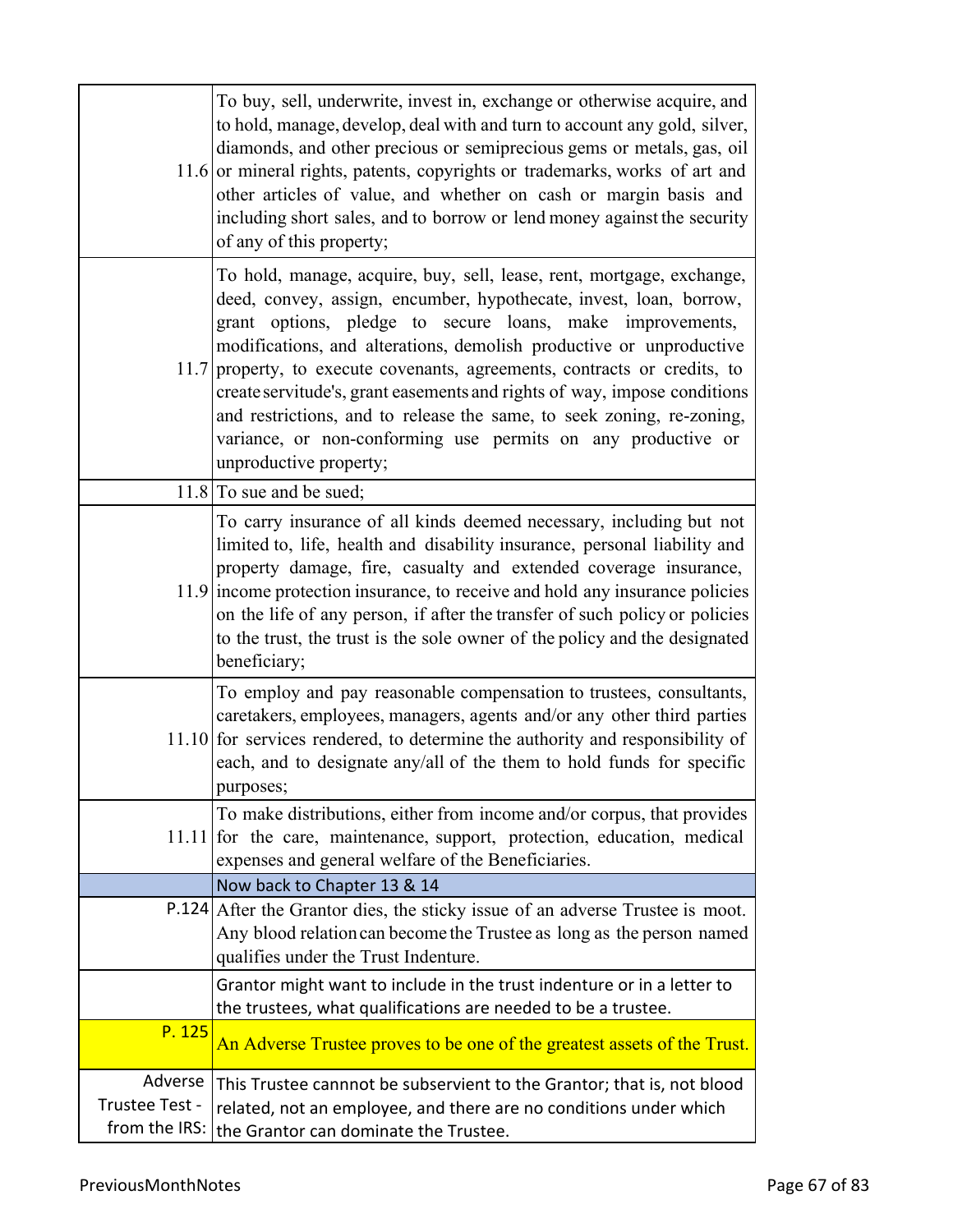|                        | An Adverse   any person having a substantial beneficial interest in the trust which                |
|------------------------|----------------------------------------------------------------------------------------------------|
|                        | Party would be adversely affected by the exercise or nonexercise of the                            |
|                        | power which he possesses respecting the trust.                                                     |
|                        | Dummy Trustee   If the IRS asks you "What do you do?" and you answer "I just do what               |
|                        | I am told." - You are the DUMMY TRUSTEE.                                                           |
|                        | ADVERSE TRUSTEES CAN NOT RECEIVE A BEQUEST FROM THE                                                |
|                        | <b>GRANTOR'S WILL.</b>                                                                             |
|                        | An adverse Trustee has the authority to stop the Grantor from giving                               |
|                        | away assets belonging to the Beneficiaries.                                                        |
|                        | Chapter 14 On Trusting "White Man's Dis-Ease"                                                      |
|                        | Nature intended us to work together - we can NOT do it alone.                                      |
|                        | Trustee - choose at least two people, who are willing to learn.                                    |
|                        | Once signed, the trust indenture is Set In Stone and subsequent                                    |
|                        | Minutes can expand and further define the Indenture, but can't                                     |
|                        | change the original intention of the Grantor.                                                      |
|                        | Forming any Trust is the single furthest-reaching decision most                                    |
|                        | people will make in a lifetime.                                                                    |
|                        | Beneficiaries can be added by a maority vote of the Board of                                       |
|                        | Trustees; provided the Beneficiary qualifies under the rules of the                                |
|                        | Indenture. This decision is recorded in the Minutes.                                               |
| <b>IRS Seven</b>       |                                                                                                    |
| Powers of a            | 1) How the income of the trust may be applied to support a                                         |
| Trustee of a           | dependent                                                                                          |
| Irrevocable            | 2) At termination of the Trust, the corpus reverts back to the Grantor -<br>(Our Trust NO)         |
| <b>Statutory Trust</b> | 3) How the income of the Trust is to be accumulated                                                |
|                        |                                                                                                    |
|                        | 4) How the corpus is to be distributed<br>5) Temporary power to withhold income from a Beneficiary |
|                        | 6) Power to withhod income during the disability of a Beneficiary to                               |
|                        |                                                                                                    |
|                        | accumulae and add to the income corpus                                                             |
|                        | 7) Power to allocate between corpus and income.<br>Grantor remains an advisor                      |
|                        |                                                                                                    |
|                        | Our Private Irrevocable Trust is a creative process.                                               |
|                        | Main responsibility of the Trustees are to increase and protect the                                |
|                        | assets of the Trust, so they must have some grasp of finances and                                  |
|                        | some legal knowledge, or be interested enough to learn.                                            |
|                        | Lack of Trust and Abuse of Power Health Care Agent                                                 |
|                        | stop and review Health Care Directive - an other lists of information                              |
|                        | we need to leave to people and we need to gather, if someone will                                  |
|                        | be passing on soon.                                                                                |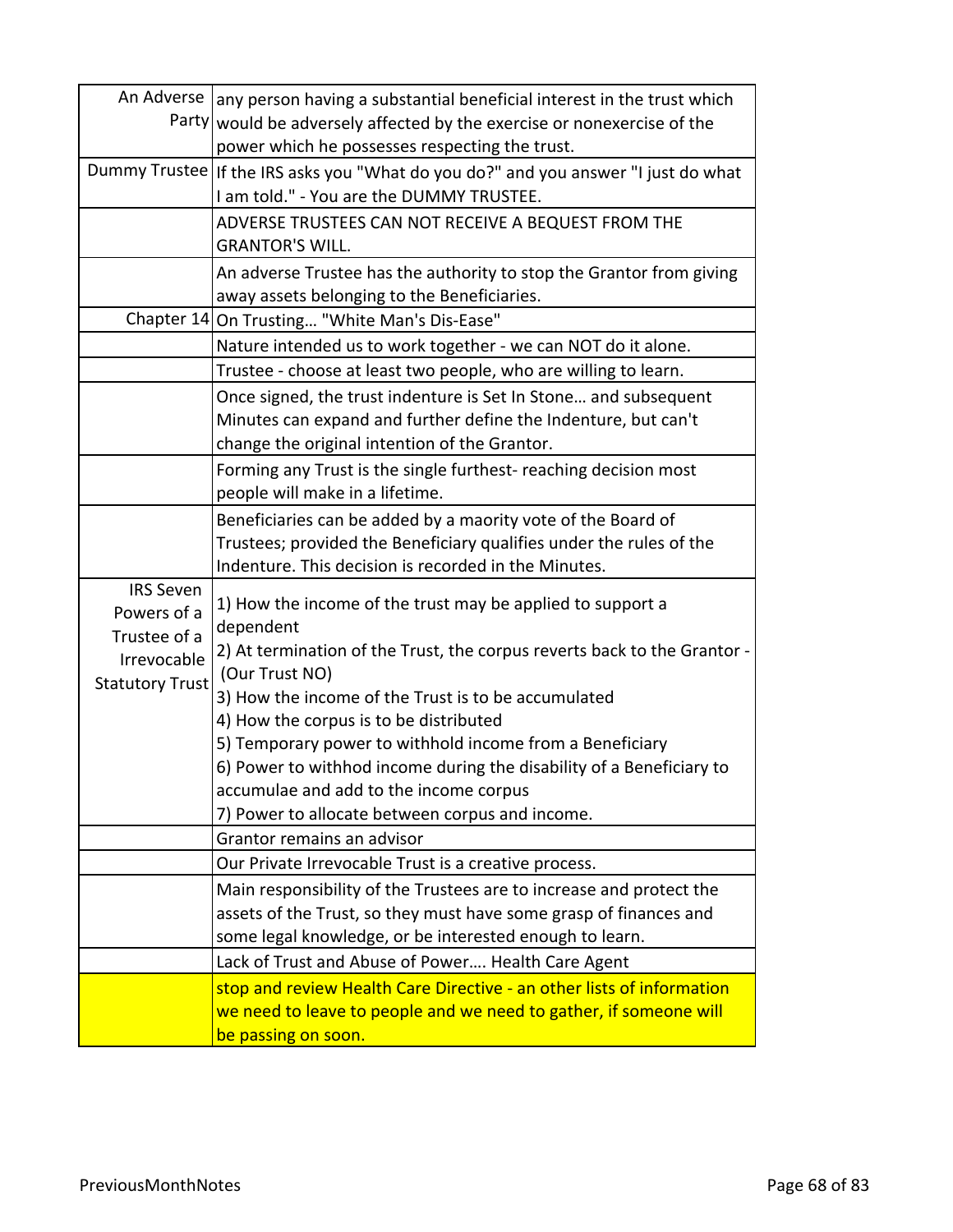| Link to a Health            | Here is a California form, if you do not have one you should check                                                                             |
|-----------------------------|------------------------------------------------------------------------------------------------------------------------------------------------|
| Care Directive              | your local hospital's website and see if they have a version they like                                                                         |
|                             | people to use.                                                                                                                                 |
|                             | https://www.dropbox.com/s/jxx0nyyndprnv25/Advance%20Health%2                                                                                   |
|                             | OCare%20Directive%20Form.pdf?dl=0                                                                                                              |
| AARP version                | https://www.dropbox.com/s/xgbsol9q8ygr17o/AARP%20California%2                                                                                  |
|                             | OHEALTH%20DIRECTIVE.pdf?dl=0                                                                                                                   |
| Here is                     |                                                                                                                                                |
| information we              |                                                                                                                                                |
| all need to<br>leave to our |                                                                                                                                                |
| <b>Heirs</b>                | https://www.dropbox.com/s/hz5hx6abx75scle/Executor%20Informati                                                                                 |
|                             | on%20Digital%20Diary%202019.03.docx?dl=0                                                                                                       |
| 5 Wishes                    | https://www.dropbox.com/s/3k5npmyfxglz2xz/5-Wishes-Advanced-                                                                                   |
|                             | Planning-Guide1.pdf?dl=0                                                                                                                       |
| 4pm                         | <b>Brilliance In Commerce - Trustee Study</b>                                                                                                  |
|                             | <b>Group</b>                                                                                                                                   |
|                             | <b>Private Irrevocable Trust contract</b>                                                                                                      |
|                             | <b>2020-01-08 The Art of Passing the Buck Vol 1</b>                                                                                            |
|                             | <b>Chapter 15 &amp; 16 - Trustees and the Law &amp;</b>                                                                                        |
|                             | <b>Privacy (Legal &amp; Lawful Def)</b>                                                                                                        |
|                             |                                                                                                                                                |
|                             |                                                                                                                                                |
| *6 to unmute                | <b>Agenda for 1-2 hour Study Group</b>                                                                                                         |
|                             | 16:00 [1] Greetings - This is a Brilliance In Commerce NLT Study Group                                                                         |
|                             | Meeting for all of us who have purchased a trust or made a down                                                                                |
|                             | payment for a trust & our co-trustees. It is Wonderful if you can                                                                              |
|                             | please type your questions to the chat window as this is<br>downloadable after the meeting and I can make sure to re-ask the                   |
|                             | questions to Randall to get additional clarification for us. This takes                                                                        |
|                             | the place of taking notes on questions asked, so I deeply appreciate                                                                           |
|                             | all of you who are asking questions in the chat window.                                                                                        |
| Disclaimer:                 | The NLT trustee study group is not intended as legal or financial                                                                              |
|                             | advice. I am not an Attorney or CPA and do not offer legal or financial                                                                        |
|                             | advice. We all do research and share open source information. The                                                                              |
|                             | private exchanges between us are for personal and educational                                                                                  |
|                             | purposes only and are under the protection of free speech. We may                                                                              |
|                             | discuss ways to avoid taxes, but never suggest evading taxes.                                                                                  |
|                             |                                                                                                                                                |
|                             | 16:10 [2] Hot Topics anyone? Trust Issues/Problems anyone is currently<br>trying to solve - please share in the chat window and we can address |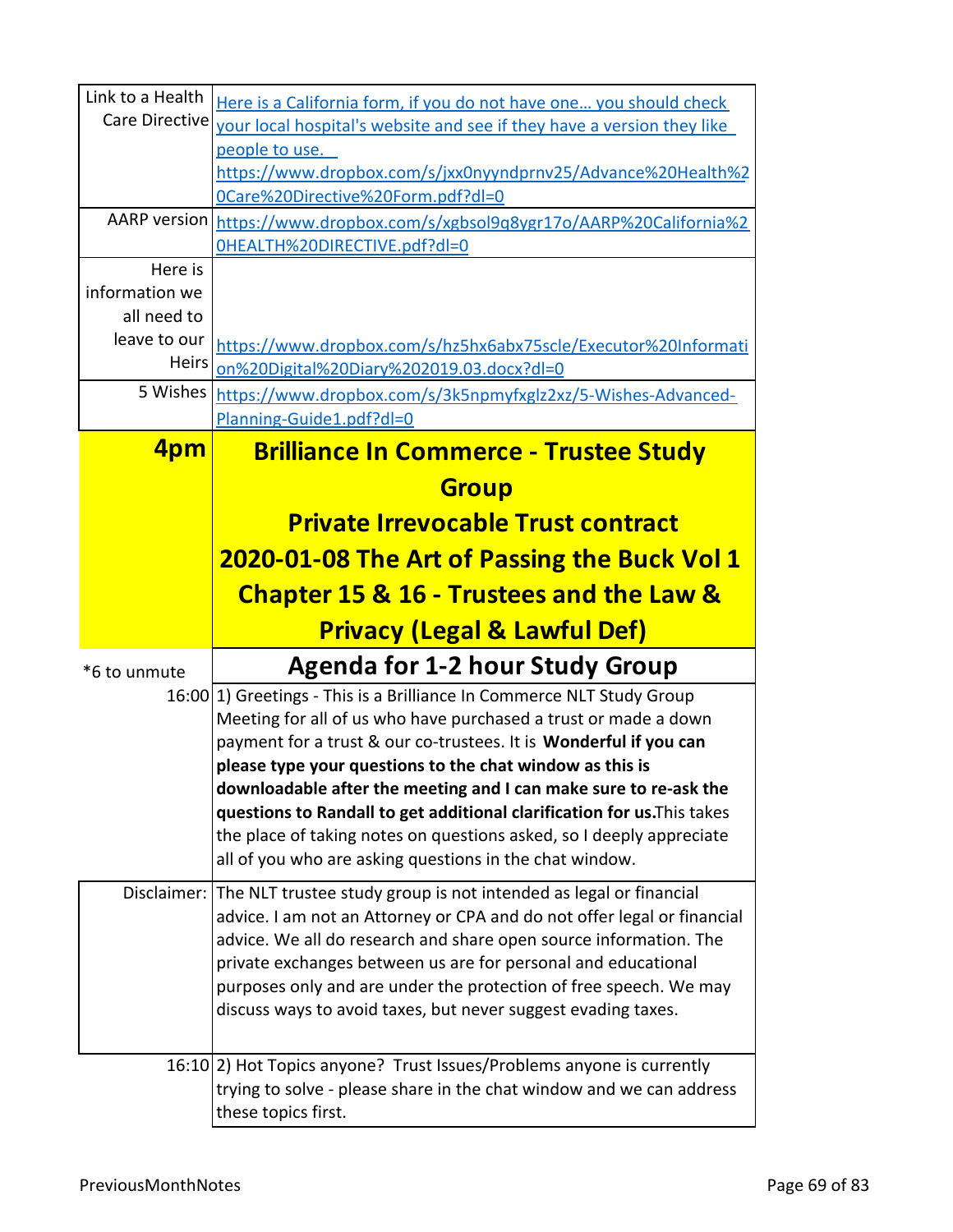|                           | 16:20 3) Any questions from previous study group meetings?                                                                    |
|---------------------------|-------------------------------------------------------------------------------------------------------------------------------|
|                           | 16:30 4) Questions from this month's reading Chapters of Passing the Buck?                                                    |
|                           | 16:40 [5] Quickly organize topics & get a quick input from everyone on<br>priority & start working through the list of topics |
| 15 minutes                | 6) Quick summary of what could not be covered & ask for volunteer                                                             |
| before ending             | to summarize questions for emailing to Randall - for future BIC                                                               |
|                           | seminar topics                                                                                                                |
| Thank you                 | In Fellowship and Cosmic                                                                                                      |
| <b>Randall &amp;</b>      |                                                                                                                               |
| Taansen &                 | Communion - Deep                                                                                                              |
| Thanks to                 | <i>appreciation to</i>                                                                                                        |
| Peter for                 |                                                                                                                               |
| posting!                  | Randall and Taansen and                                                                                                       |
|                           | Also a thanks to Peter for                                                                                                    |
|                           |                                                                                                                               |
|                           | posting                                                                                                                       |
|                           | the links BIC "myaccount" page                                                                                                |
|                           |                                                                                                                               |
| Previous                  | The previous recordings of our study group should be in everyone's                                                            |
| Recordings of             | BIC account login page, https://brillianceincommerce.com/my-                                                                  |
| <b>NLT Study</b><br>Group | account  you put in your username & password to enter.                                                                        |
|                           |                                                                                                                               |
| Dominique's               |                                                                                                                               |
| <b>Main Mantra</b>        | "There is no greatness where there is no                                                                                      |
| Regarding                 | símplícíty."                                                                                                                  |
| <b>Trusts</b>             |                                                                                                                               |
|                           | $\sim$ Leo Tolstoy                                                                                                            |
|                           |                                                                                                                               |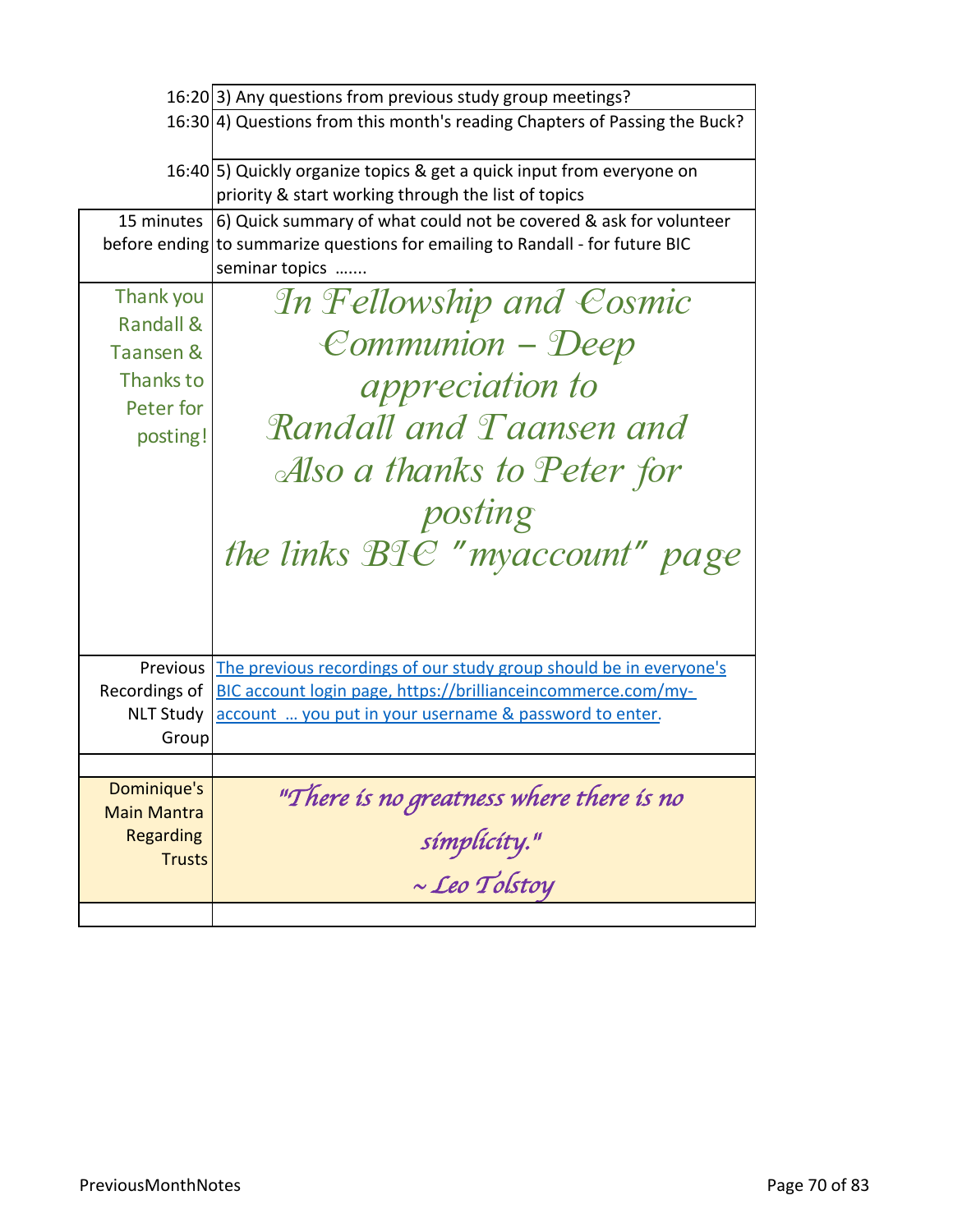| Dominique                 | Link for Spread sheet - I will add to chat window so you can click on                                                                                                                                                                                                                                                      |
|---------------------------|----------------------------------------------------------------------------------------------------------------------------------------------------------------------------------------------------------------------------------------------------------------------------------------------------------------------------|
| manages -                 | it. 2020.01 NLT Trustee Study Group Notes.xlsx - I recommend                                                                                                                                                                                                                                                               |
| <b>Simply Soulful</b>     | downloading into excel or any other spreadsheet program you use.                                                                                                                                                                                                                                                           |
| Service Ltd. LC           |                                                                                                                                                                                                                                                                                                                            |
|                           | If you are currently using a previous month's spreadsheet, simply                                                                                                                                                                                                                                                          |
|                           | drag into your active excel sheet the tabs you want to Add to your                                                                                                                                                                                                                                                         |
|                           | existing master excel sheet.                                                                                                                                                                                                                                                                                               |
|                           |                                                                                                                                                                                                                                                                                                                            |
|                           | My plan is for Every month's new edition to contains all the tabs.                                                                                                                                                                                                                                                         |
|                           | My company is Simply Soulful Service Ltd. LC - I accept FreeWill<br>donations @ dominiquehacketttrustee@protonmail.com PayPal<br>account. You can also send me a text -<br>I am on "Telegram" as SSSLtdLC. If you don't see me when you login<br>- send me an email and I'll make sure to connect on Telegram with<br>you. |
| Dominique's               |                                                                                                                                                                                                                                                                                                                            |
| Spreadsheet               |                                                                                                                                                                                                                                                                                                                            |
| added tab                 | https://www.dropbox.com/s/ceu2g5f60pkquhn/2020.01%20NLT%20T                                                                                                                                                                                                                                                                |
|                           | rustee%20Study%20Group%20Notes.xlsx?dl=0                                                                                                                                                                                                                                                                                   |
| PDF version               | https://www.dropbox.com/s/d8zzy6jginpjkmt/2020.01%20NLT%20Tr                                                                                                                                                                                                                                                               |
| <b>Black Law's</b>        | ustee%20Study%20Group%20Notes.pdf?dl=0                                                                                                                                                                                                                                                                                     |
| Dictionary -              |                                                                                                                                                                                                                                                                                                                            |
| <b>Trusts</b>             | https://www.dropbox.com/s/hvprgzg4kaoelwd/Trusts%20Black%20L                                                                                                                                                                                                                                                               |
| <b>Black Law's</b>        | aw%20Dict.pdf?dl=0                                                                                                                                                                                                                                                                                                         |
| Dictionary -              |                                                                                                                                                                                                                                                                                                                            |
| Lawful                    | https://www.dropbox.com/s/3rfxh4khfzmlhhy/Lawful%20def.pdf?dl=<br>$\overline{0}$                                                                                                                                                                                                                                           |
| <b>Black Law's</b>        |                                                                                                                                                                                                                                                                                                                            |
| Dictionary -              |                                                                                                                                                                                                                                                                                                                            |
| Legal                     |                                                                                                                                                                                                                                                                                                                            |
| <b>Black Law's</b>        | https://www.dropbox.com/s/utlg4yr9d16wqq1/Legal.pdf?dl=0                                                                                                                                                                                                                                                                   |
| Dictionary -              |                                                                                                                                                                                                                                                                                                                            |
| Statute &                 |                                                                                                                                                                                                                                                                                                                            |
| <b>Statutory</b>          | https://www.dropbox.com/s/cyuvjo0smbo12pc/Statute%20%26%20S                                                                                                                                                                                                                                                                |
|                           | tatutory%20def.pdf?dl=0                                                                                                                                                                                                                                                                                                    |
| <b>Black Law's</b>        |                                                                                                                                                                                                                                                                                                                            |
| Dictionary -<br>Statute & |                                                                                                                                                                                                                                                                                                                            |
|                           | https://www.dropbox.com/s/zdr34rtc3dhbip8/Natural%20Law.pdf?dl                                                                                                                                                                                                                                                             |
| Statutory                 | $= 0$                                                                                                                                                                                                                                                                                                                      |
|                           | Please email me dominiquehacketttrustee@protonmail.com after                                                                                                                                                                                                                                                               |
|                           | class, ff you are not able to download this excel sheet - please email                                                                                                                                                                                                                                                     |
|                           | me, and I'll send you the drop box link.                                                                                                                                                                                                                                                                                   |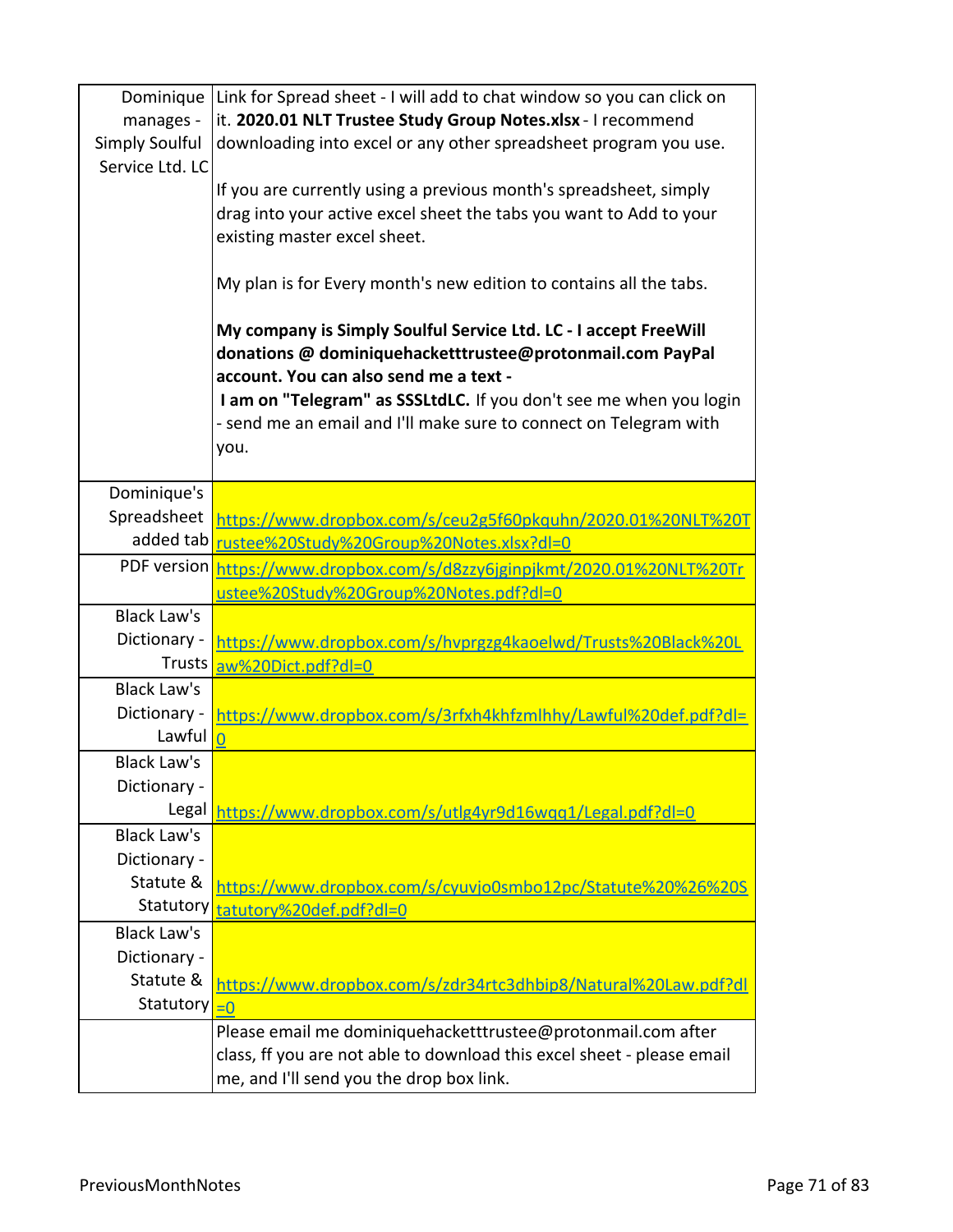|                    | Spreadsheet So briefly in the spreadsheet that I keep issuing an updated edition,            |
|--------------------|----------------------------------------------------------------------------------------------|
| Overview: we have: |                                                                                              |
|                    | Instructions: general notes how to use this excel sheet                                      |
|                    | 2020.01.08 Notes: Today's talking points                                                     |
|                    | StudyGroup Schedule: Links to past Randall Seminars & NOT PUBLIC                             |
|                    | <b>NLT Study Group classes</b>                                                               |
|                    | PreviousMonthNotes: Starting from April-2019 forward                                         |
|                    | Document log: so we can track the papers that make up our trust                              |
|                    | entity                                                                                       |
|                    | Trust financial ledger: to help us track the trust corpus, Charges and<br>Credits            |
|                    | Linked Statement of Financial Position                                                       |
|                    | FinStatForBenn: Financial Statement for Beneficiaries                                        |
|                    | Trust Minutes: has questions on left side & right side set to print<br>Trust Mintes2: sample |
|                    | Cont. Education: list of books to read                                                       |
|                    |                                                                                              |
|                    | Tips&Tricks: per the recommendation of Fellow Student                                        |
|                    | CA Probate Code On Trusts: California (2019 internet clips)                                  |
|                    | LawOfTrusts: Bogert 6th Edition - beginning study notes                                      |
|                    | BIC NLT Notes: What we will be learning how to do as trustees                                |
|                    | Banking: Combined Randall & PassTheBuck & Dominique's notes                                  |
|                    | Modifying Trusts: Beginning study notes - not done yet                                       |
|                    | SpellCheck: Fellow Student notes on how to use Spell Checker to help<br>with Documents       |
|                    | CommPrefer: To help with working with a team & Pet Peeves list                               |
|                    |                                                                                              |
|                    | NLT Study   This month, I will do the same as last month,                                    |
| Group Format -     | we'll talk and discuss the book, and then,                                                   |
|                    | 2 Parts - Book,  I'll stop the recording and                                                 |
|                    | then stop &   re-start the recording when we discuss my excel spreadsheet                    |
|                    | review extras offering for this month. This way, for future reviews, we will have            |
|                    | mini recordings of just the excel sheet tab discussions separate from                        |
|                    | our Trust study notes.                                                                       |
|                    | This month - review of examples of trustee exchanging assets into                            |
|                    | the trust - after we review, email me if you want a sample - I must                          |
|                    | know you have Randall's full trust.                                                          |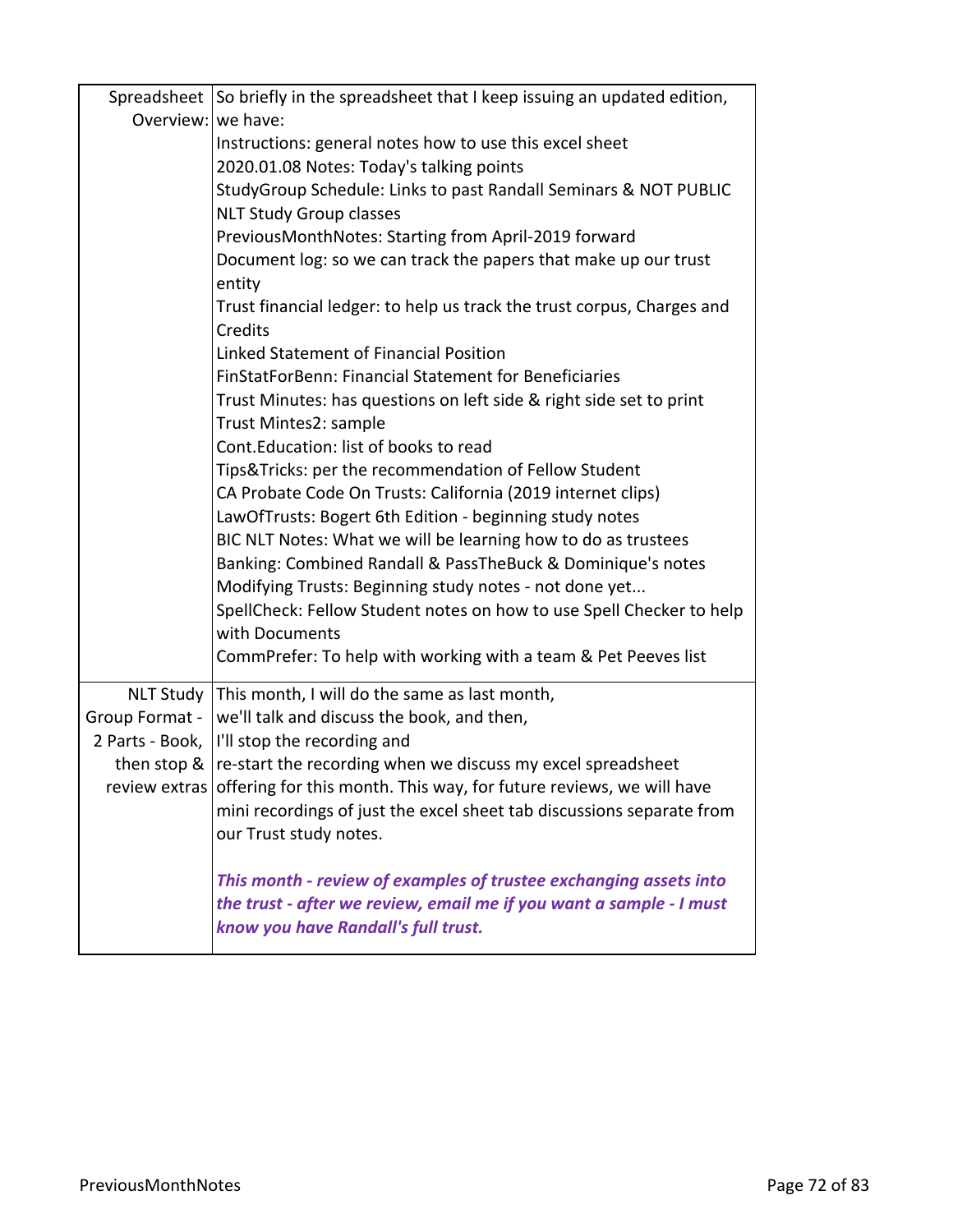|                        | <b>Respect Today we are discussing chapters 15 &amp; 16 of The Art of Passing the</b>  |
|------------------------|----------------------------------------------------------------------------------------|
| Copyright:             | <b>Buck Vol I.</b>                                                                     |
| <b>Please</b>          | The Art of Passing the Buck Vol 1 & 2 are copyrighted.                                 |
| purchase your          | So what we are instructing our study group that everyone purchase                      |
|                        | own copy your own copy of the book & this group plans to discuss specific              |
|                        | topics to make sure we all understand what is being shared in this                     |
|                        | book.                                                                                  |
|                        | We are engaged in this study group in Making a Life for ourselves -                    |
|                        | and sharing our most important capital - Human Capital.                                |
|                        |                                                                                        |
| The Art of             |                                                                                        |
| <b>Passing The</b>     |                                                                                        |
| <b>Buck - They are</b> |                                                                                        |
| having a Yule          | Here is the link if you have not purchased your copy yet - we                          |
|                        | Sale right now intend to study Volland then go on to Volli-                            |
|                        | https://passingbucks.com/                                                              |
|                        | DEEP DIVE INTO VOL 2 AND BLACK LAW'S DICTIONARY                                        |
|                        | Legal and Lawful and Statutory definitions - Lawful - Ethics,                          |
|                        | Legal - the form                                                                       |
|                        | Chapters Chapter 15 & 16 - Trustees and the Law & Privacy                              |
| Quote from             | What is needed to be a Trustee ~ " Only ordinary care, skill and                       |
| George Bogert          | prudence are normally required of Trustees."  We trustees are to                       |
|                        | act in good faith and employ such vigilance, sagacity, diligence and                   |
|                        | prudence as, in general, prudent men of discretion and intelligence                    |
|                        | employ in their own affairs.                                                           |
|                        | Our guideline as Trustees is our Trust Indenture.                                      |
|                        | If you have not fully paid for your trust, you have a Trust Abstract and               |
|                        | that document contains the outline of the Trust Indenture in the                       |
|                        |                                                                                        |
|                        | MEMORANDUM OF IRREVOCABLE TRUST MINUTE and in the TRUST<br><b>CERTIFICATION MINUTE</b> |
| Append F:              |                                                                                        |
| Reasonable Skill       |                                                                                        |
|                        | Such skill as in ordinarily possessed and exercised by persons of                      |
|                        | common capacity engaged in the same busienss or employment.                            |
|                        | So long as we show resonable skill, even if we make a mistake, the                     |
|                        | law will generally not hold us liable. But if we do not demonstrate                    |
|                        | Resasonable Skill - we could be held liable for a mistake                              |
| Quote from             | " Good Intent will not relieve him from liability for negligent or                     |
| George Bogert          | improvident conduct."                                                                  |
| Quote from             | "One of the most important duties of a trustee is that of undivided                    |
| George Bogert          | loyalty to the beneficiaries                                                           |
|                        | Beware of Conflicts of Interest.                                                       |
|                        |                                                                                        |
|                        | There are nice conflict of interest clauses that Nonprofits use, that                  |
|                        | could be reviewed and considered as additional guidelines, if needed.                  |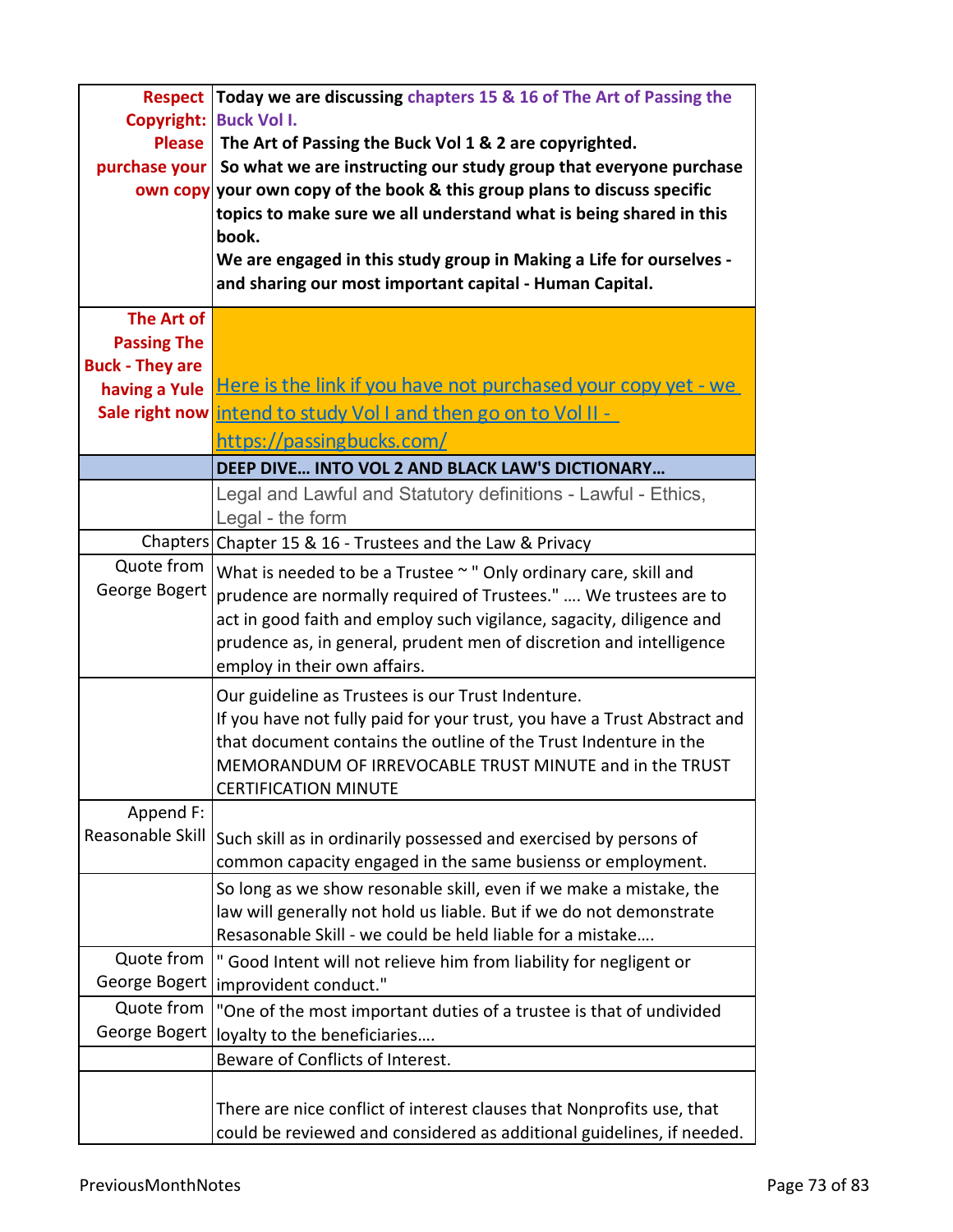|                     | According to the courts, the beneficiaries stand as guardians of the                                  |
|---------------------|-------------------------------------------------------------------------------------------------------|
|                     | Trust's well-being, as they will be the first to take notice that they<br>are not receiving payments. |
|                     | A Trust without Beneficiaries is NO TRUST.                                                            |
|                     | Courts assume the trustee has everything written down and                                             |
|                     | documented, thus if a beneficiary accuses a trustee of not acting                                     |
|                     | properly, the courts assume the trustee will have documents showing                                   |
|                     | that they have acted ethically and dilligently.                                                       |
|                     | If a court were to find that a Trustee had NOT acted correctly, the                                   |
|                     | trustee must prove themselves blameless If the Trustee Willfully                                      |
|                     | violates the Trust Indenture - they are personally liable.                                            |
| Can the Grantor     |                                                                                                       |
| be a Trustee?       | "Ordinary" people must educate themselves and gain experience in                                      |
| Yes                 | how their Trust works.                                                                                |
|                     | Grantors frequently become Executive Managers of their trusts since                                   |
|                     | they are most familiar with the daily workings of their trust  they                                   |
| Three cases:        | then train the Trustees - or professional trustees are hired as well                                  |
|                     | Once the trust has been in operation for several years and has made                                   |
|                     | consistent Beneficiary distributions;                                                                 |
|                     | The ebb and flow of cash and assets have significantly changed the                                    |
|                     | original corpus;                                                                                      |
|                     | The Grantor has become thoroughly indoctrinated with Trust                                            |
|                     | procedures.                                                                                           |
|                     | don't be Sole Trustee possible tax liability (alter-ego)                                              |
|                     | If Grantor is a trustee - any monies received from the trust, the                                     |
|                     | grantor-trustee must declare and pay taxes due.                                                       |
|                     | MUST keep trust accounts SEPERATE from Grantor's personal                                             |
|                     | checking accounts.                                                                                    |
|                     | More information on this in chapter 22                                                                |
| https://passingb    | Introduction: The subject of Trusts is complex and mysterious. An                                     |
| ucks.com/           | ancient system used to pass wealth has gone through a                                                 |
|                     | metamorphosis that only time can produce. Despite this, though, the                                   |
|                     | basics of setting up assets for Beneficiaries remains. Keeping this                                   |
|                     | one thought in mind, the variety of ways to do this becomes simpler,                                  |
|                     | and the complexity drops away. We realize that some of even the                                       |
|                     | rudimentary legal jargon is initially confusing.                                                      |
| Passing the         | In reality, the average person with a high school education can                                       |
| <b>Buck Website</b> | understand the basic concept of a Trust. Within this knowledge is the                                 |
|                     | art of wealth build-up and management-a subject that everyone                                         |
|                     | should know, at least at a working level.                                                             |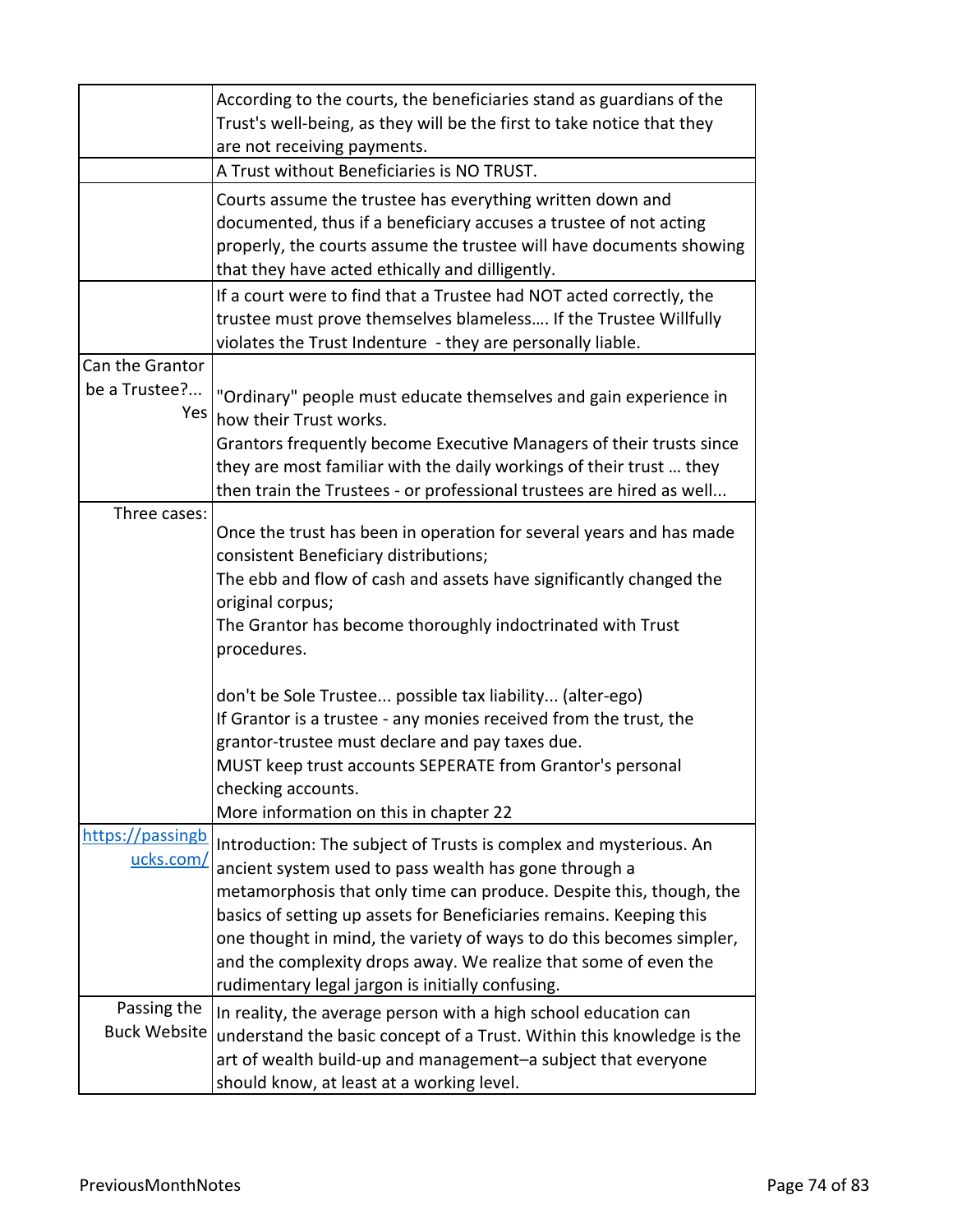| Passing the<br><b>Buck Website</b>                   | Those matters considered technical, or that seem more suitable for<br>professionals, appear in Volume II where we have included court<br>cases and the more intricate details of Trust structuring. Other<br>matters, some controversial, are in the Appendices.                                                                                                                                                                                                                                                        |
|------------------------------------------------------|-------------------------------------------------------------------------------------------------------------------------------------------------------------------------------------------------------------------------------------------------------------------------------------------------------------------------------------------------------------------------------------------------------------------------------------------------------------------------------------------------------------------------|
| Passing the<br>Buck Website                          |                                                                                                                                                                                                                                                                                                                                                                                                                                                                                                                         |
|                                                      | So, even if you feel inadequate to the task of sorting out wealth and<br>inheritance, feel free to charge right in. We wrote this book for you.                                                                                                                                                                                                                                                                                                                                                                         |
| Passing the<br><b>Buck Website</b>                   | Even to those fully familiar with the legal protocols, Trusts and<br>Trustees can be as foreign as falling into the middle of a Brazilian<br>jungle. Just because someone is a defense attorney, or specializes in<br>real estate law, does not mean he or she is familiar with Trust<br>documentation and procedures. Therefore, no one is to assume that<br>a law degree creates a brilliant Trustee. Again, as pointed out in<br>Volume I of The Art of Passing the Buck, all Trustees need mentors<br>and teachers. |
| Passing the<br><b>Buck Website</b>                   |                                                                                                                                                                                                                                                                                                                                                                                                                                                                                                                         |
|                                                      | Although a lawyer has a distinct advantage when it comes to dealing<br>with the courts, he or she is not necessarily skillful with investments,<br>accounting or handling Beneficiaries. This is why those with a good<br>business sense, are just as qualified to become Trustees.                                                                                                                                                                                                                                     |
| <b>Specific Duties</b>                               |                                                                                                                                                                                                                                                                                                                                                                                                                                                                                                                         |
| of a Trustee -<br><b>From Our Trust</b><br>Abstract: | The trust indenture includes the following clauses, which give the<br>trustees the authority and power to deal with the trust;                                                                                                                                                                                                                                                                                                                                                                                          |
|                                                      | The Trustees, exercising collectively as the Board of Trustees, shall<br>have absolute, full and sole authority over the control, management and<br>administration of trust property and its affairs, for the benefit of the<br>Beneficiaries. They have full authority to make amendments, resolutions<br>and by-laws that shall be consistent with the intent and purpose of this<br>indenture. All significant decisions and actions for the trust shall be by<br>the Trustees acting unanimously;                   |
|                                                      | The Trustees shall have full authority to hold an undivided interest in,<br>and to determine, at their discretion, what is principal and income, what,<br>if any, is distributed to Beneficiaries, what is allocated as income,<br>principal, and expense, and what, if any, is established and/or<br>maintained as reserves for depreciation;                                                                                                                                                                          |
|                                                      |                                                                                                                                                                                                                                                                                                                                                                                                                                                                                                                         |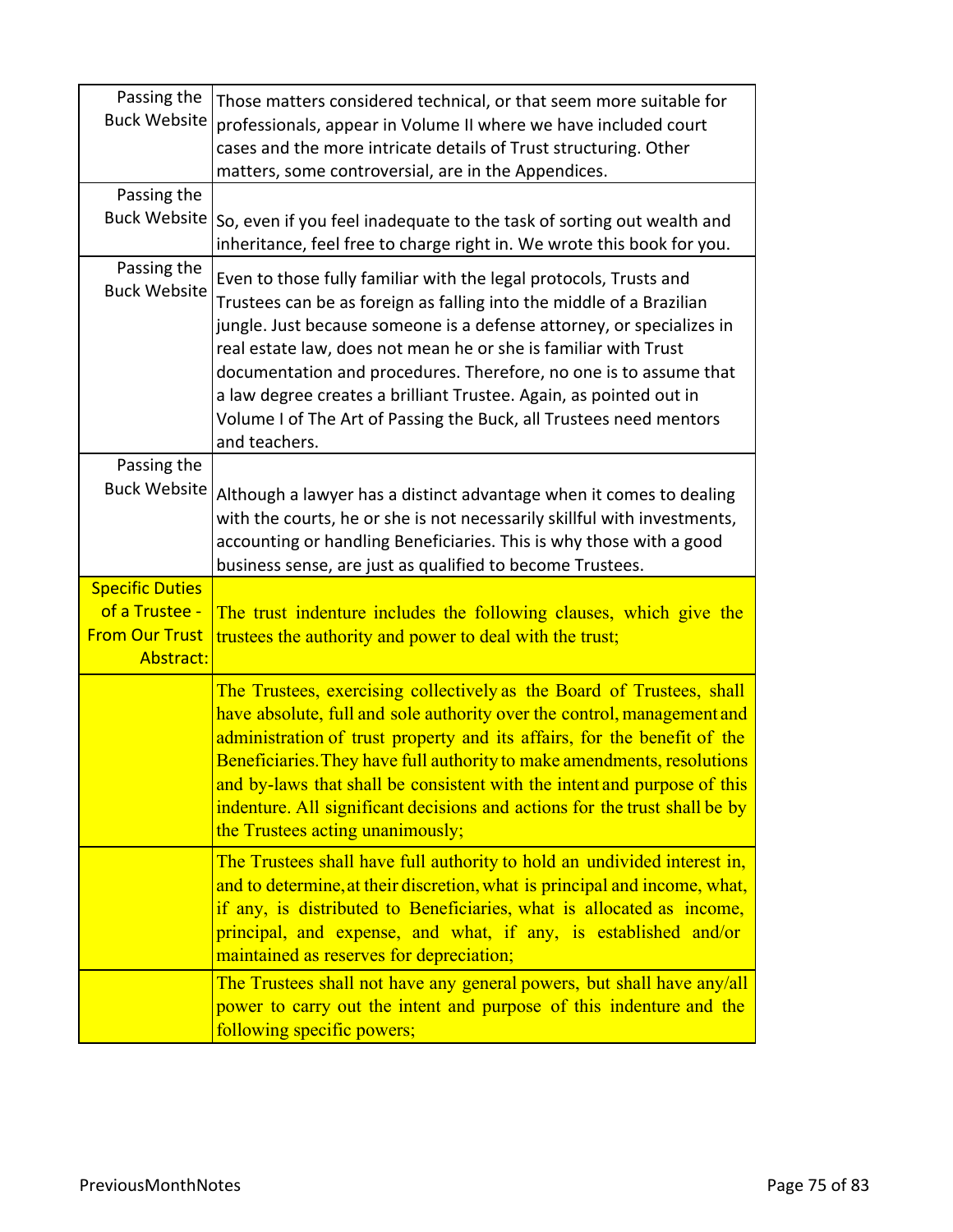| To conserve the property, commercializethe resources and extend any<br>established line of investment for the benefit of the trust, to deposit and<br>hold trust funds in both interest bearing and non-interest bearing<br>accounts offered by any bank, to buy, sell, continue, operate, manage, or<br>liquidate any business interest of the trust;                                                                                                                                                                                                                                                                                                 |
|--------------------------------------------------------------------------------------------------------------------------------------------------------------------------------------------------------------------------------------------------------------------------------------------------------------------------------------------------------------------------------------------------------------------------------------------------------------------------------------------------------------------------------------------------------------------------------------------------------------------------------------------------------|
| To buy, sell, lease, receive, exchange, convey, or pledge for security<br>any/all trust property and assets and exercise any/all rights, powers,<br>privileges and authority that any absolute owner of such property can<br>do, to receive and collect gifts, contributions and endowments, to give to<br>any charitable purpose harmonious with the intent of this trust;                                                                                                                                                                                                                                                                            |
| To create new trusts, organizations, or corporations, to enter into and<br>engage in any lawful contracts with, including, but not limited to, natura<br>or legal persons, trusts, corporations, partnerships, associations or other<br>joint ventures under the name of this trust or any other alias or assumed<br>name, and to operate, distribute, diversify, change, liquidate, or<br>otherwise run the trust;                                                                                                                                                                                                                                    |
| To buy, sell, underwrite, invest and reinvest in, exchange or otherwise<br>acquire, and to hold, manage, develop, trade, sell "short", deal with and<br>turn to account, either in cash or on margin, any securities of any kind,<br>including but not limited to, stocks, bonds, commodities, mutual funds,<br>in common trust funds established by any bank or trust company,<br>and/or stocks, bonds, debentures, shares, options, commodities, futures,<br>forward contracts, notes, or any other securities of any government,<br>state, municipality, public authority, public or private limited or<br>unlimited company anywhere in the world; |
| To buy, sell, underwrite, invest in, exchange or otherwise acquire, and<br>to hold, manage, develop, deal with and turn to account any gold, silver,<br>diamonds, and other precious or semiprecious gems or metals, gas, oil<br>or mineral rights, patents, copyrights or trademarks, works of art and<br>other articles of value, and whether on cash or margin basis and<br>including short sales, and to borrow or lend money against the security<br>of any of this property;                                                                                                                                                                     |
| To hold, manage, acquire, buy, sell, lease, rent, mortgage, exchange,<br>deed, convey, assign, encumber, hypothecate, invest, loan, borrow,<br>grant options, pledge to secure loans, make improvements,<br>modifications, and alterations, demolish productive or unproductive<br>property, to execute covenants, agreements, contracts or credits, to<br>create servitude's, grant easements and rights of way, impose conditions<br>and restrictions, and to release the same, to seek zoning, re-zoning,<br>variance, or non-conforming use permits on any productive or<br>unproductive property;<br>To sue and be sued;                          |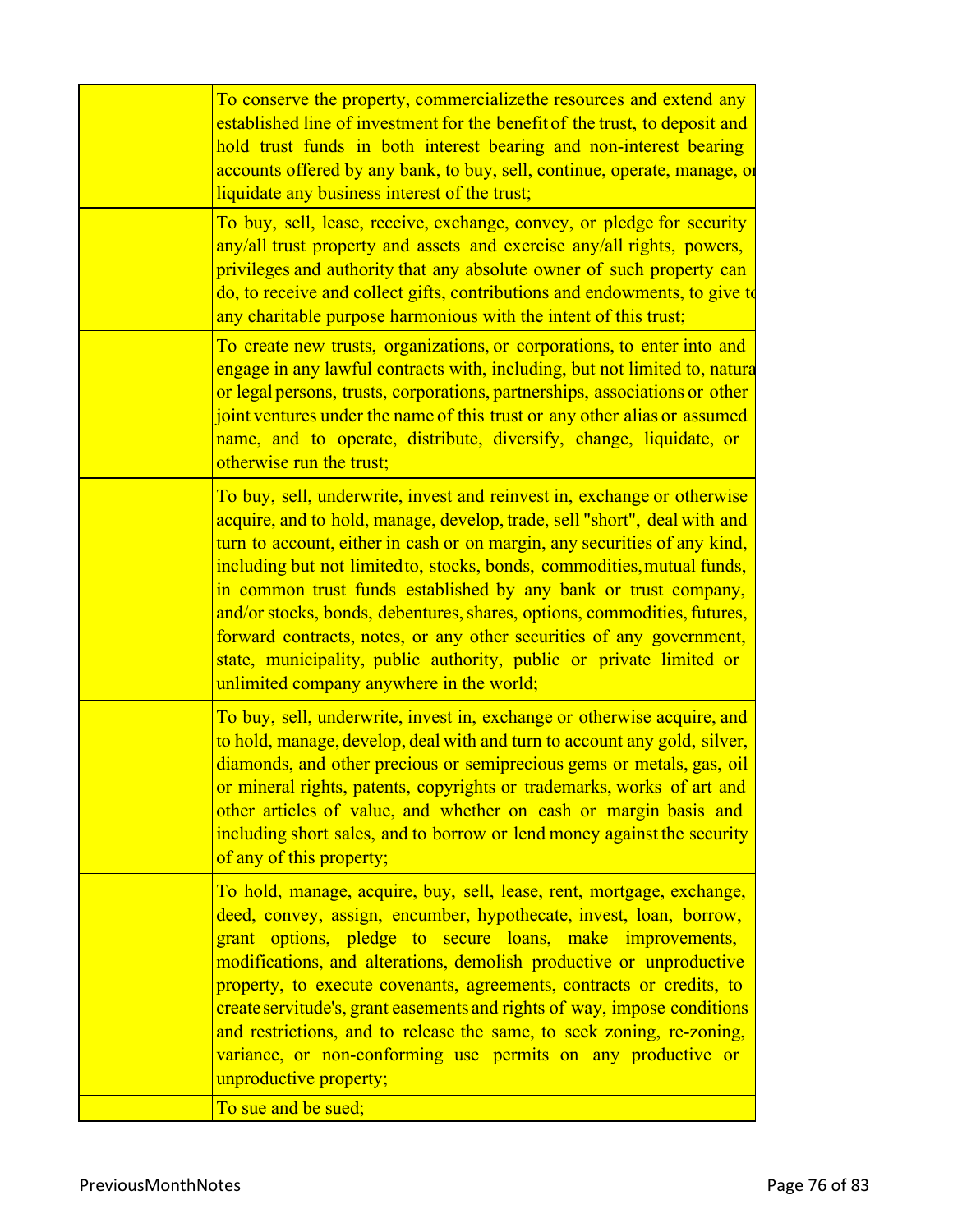|                                                                                            | To carry insurance of all kinds deemed necessary, including but not<br>limited to, life, health and disability insurance, personal liability and<br>property damage, fire, casualty and extended coverage insurance,<br>income protection insurance, to receive and hold any insurance policies<br>on the life of any person, if after the transfer of such policy or policies<br>to the trust, the trust is the sole owner of the policy and the designated<br>beneficiary; |
|--------------------------------------------------------------------------------------------|------------------------------------------------------------------------------------------------------------------------------------------------------------------------------------------------------------------------------------------------------------------------------------------------------------------------------------------------------------------------------------------------------------------------------------------------------------------------------|
|                                                                                            | To employ and pay reasonable compensation to trustees, consultants,<br>caretakers, employees, managers, agents and/or any other third parties<br>for services rendered, to determine the authority and responsibility of<br>each, and to designate any/all of the them to hold funds for specific<br>purposes;                                                                                                                                                               |
|                                                                                            | To make distributions, either from income and/or corpus, that provides<br>for the care, maintenance, support, protection, education, medical<br>expenses and general welfare of the Beneficiaries.                                                                                                                                                                                                                                                                           |
|                                                                                            | The Trustees of this Trust represent, agree, and declare that:                                                                                                                                                                                                                                                                                                                                                                                                               |
|                                                                                            | 1. The undersigned Trustees are all the current Trustees of this Trust.                                                                                                                                                                                                                                                                                                                                                                                                      |
| The courts<br>deals with<br>Trusts under<br>laws of<br>Property and<br>Laws of<br>Contract | 2. The Trust is a private irrevocable personal trust, in existence under<br>the right to contract.                                                                                                                                                                                                                                                                                                                                                                           |
|                                                                                            | 3. Any Trustee of this Trust can bind the Trust by their signature. Any<br>Trustee can request the Bank to stop payment on any Trust check or<br>transaction, but only if the request is in writing and before the Bank<br>suffers any monetary losses.                                                                                                                                                                                                                      |
|                                                                                            | 4. In addition to any other powers conferred by law or by the Trust<br>Indenture, the Trustees have the following powers, without any<br>restriction or limitation contained in the Trust Indenture or<br>any<br>amendments:                                                                                                                                                                                                                                                 |
|                                                                                            | A. To deposit and hold Trust funds in both interest bearing and non-<br>interest bearing accounts offered by the Bank.                                                                                                                                                                                                                                                                                                                                                       |
|                                                                                            | B. To enter into electronic fund transfers, safe deposit boxes and cash<br>management arrangements with the Bank.                                                                                                                                                                                                                                                                                                                                                            |
|                                                                                            | C. To deposit funds and maintain Trust property with the Bank in<br>amounts greater than the maximum FDIC coverage, without<br>collateralization by the Bank.                                                                                                                                                                                                                                                                                                                |
|                                                                                            | 5. The Trust Indenture authorizes the Trustees to appoint managers or<br>agents to establish, administer and be a signature on deposit accounts<br>and safe deposit boxes on behalf of the Trust.                                                                                                                                                                                                                                                                            |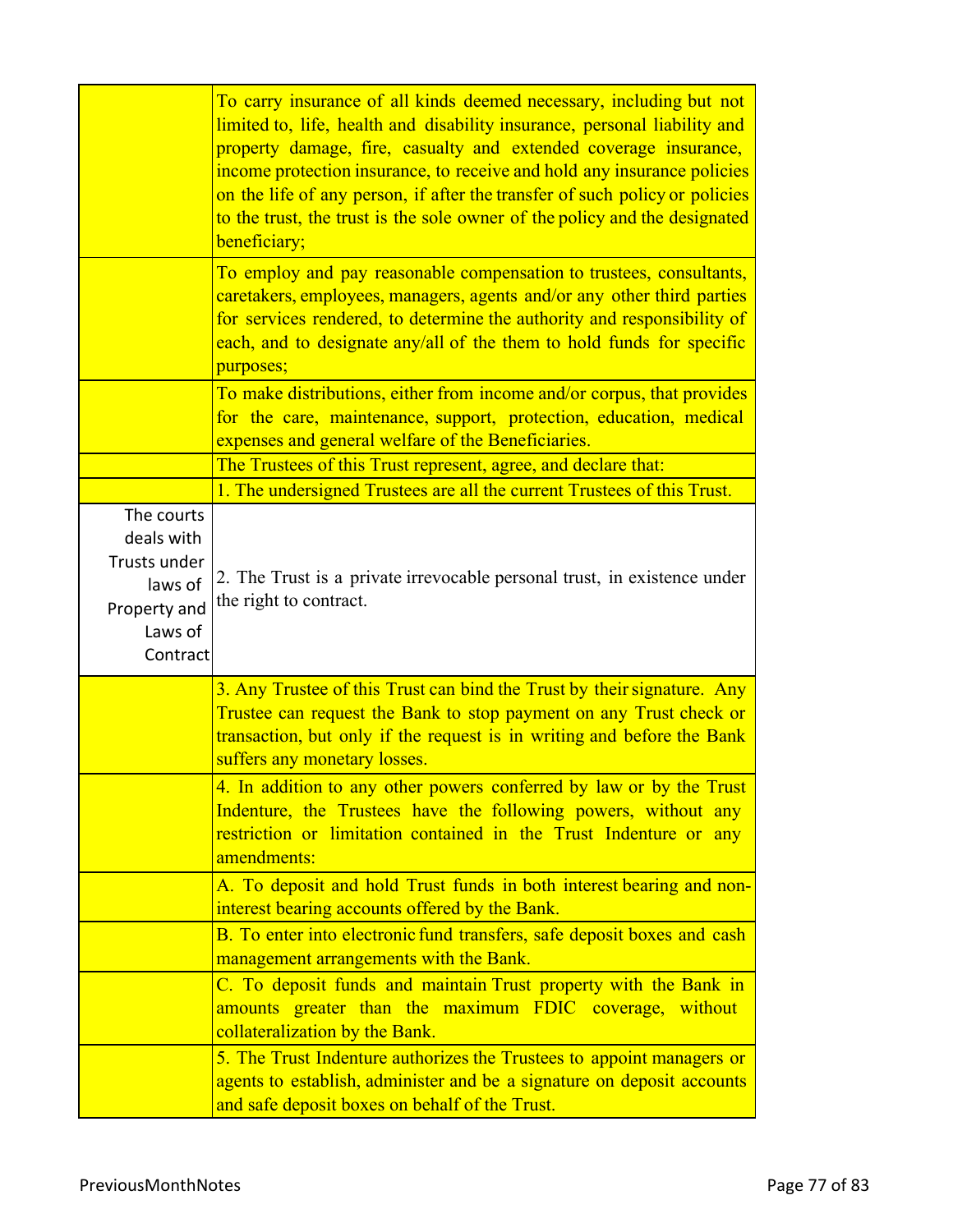|                                                   | 6. Notices to the Bank. The Trustees will give the Bank at least ten (10)<br>days prior written notice of any change or amendment to the Trust that<br>might affect any right, duty, authority, account, service, or arrangement<br>involving the Bank. They shall also give the Bank written notice<br>promptly upon the death, resignation or incapacity of any Trustee,<br>Manager, Agent or Beneficiary. Notice shall be delivered to each Bank<br>office where a Trust bank account or safe deposit box is located. At the<br>Bank's request, all the then Trustees and the new Trustees must sign the<br>notice before it becomes effective as to the Bank accounts and services. |
|---------------------------------------------------|-----------------------------------------------------------------------------------------------------------------------------------------------------------------------------------------------------------------------------------------------------------------------------------------------------------------------------------------------------------------------------------------------------------------------------------------------------------------------------------------------------------------------------------------------------------------------------------------------------------------------------------------------------------------------------------------|
|                                                   | 7. The Bank shall not have the responsibility to know or interpret the<br>terms of the Trust Indenture or any amendments to it even if the Bank<br>has received a copy of the Trust Indenture and/or its amendments. The<br>Bank may disregard any inconsistencies between the terms of this<br>document and those found in the Trust Indenture and its amendments.                                                                                                                                                                                                                                                                                                                     |
|                                                   | 8. To the extent the Trust Indenture is inconsistent with the provisions<br>of this document, the Trustees can amend the Trust Indenture to<br>conform herewith, but only insofar as it applies to any Bank account or<br>service involving the Trust.                                                                                                                                                                                                                                                                                                                                                                                                                                  |
|                                                   | 9. We have not relied on any representation or advice by the Bank or its<br>employees regarding the legal or tax effects of this certification.                                                                                                                                                                                                                                                                                                                                                                                                                                                                                                                                         |
|                                                   | 10. We declare that the above forgoing minutes: Memorandum of<br><b>Irrevocable Trust Minute, Banking Resolution Minute, Executive</b><br>Manager's Agreement Minute, Trust Certification Minute, are true and<br>correct and that we have received and understand the terms of this<br>document.                                                                                                                                                                                                                                                                                                                                                                                       |
| Common Law<br>Trusts I                            | Once created, the Trust Indenture can be Expanded through Trust<br>Mintues, but not "changed" Created under the Right to Contract<br>Trust has an End Date<br>can be renewed by the Grantor<br>can be renewed by the Beneficiaries -<br>Assets moved into a New Trust with an updated Trust Indenture                                                                                                                                                                                                                                                                                                                                                                                   |
| duration - Our<br><b>Trust Indenture</b><br>says: | This trust indenture shall continue for the duration of lives-in-being<br>plus twenty-one (21) years from the signing of this document. If it is<br>in the best interest and to the advantage of the Beneficiaries, the<br>Trustees, at their discretion, shall be empowered by unanimous<br>decision, to terminate its operation earlier. A resolution of said<br>termination shall be entered into the minutes. Upon final, complete<br>discharge of obligations, distribution of the corpus and the<br>termination of the trust, the Board of Trustees shall be discharged<br>and automatically released from all responsibilities hereunder.                                        |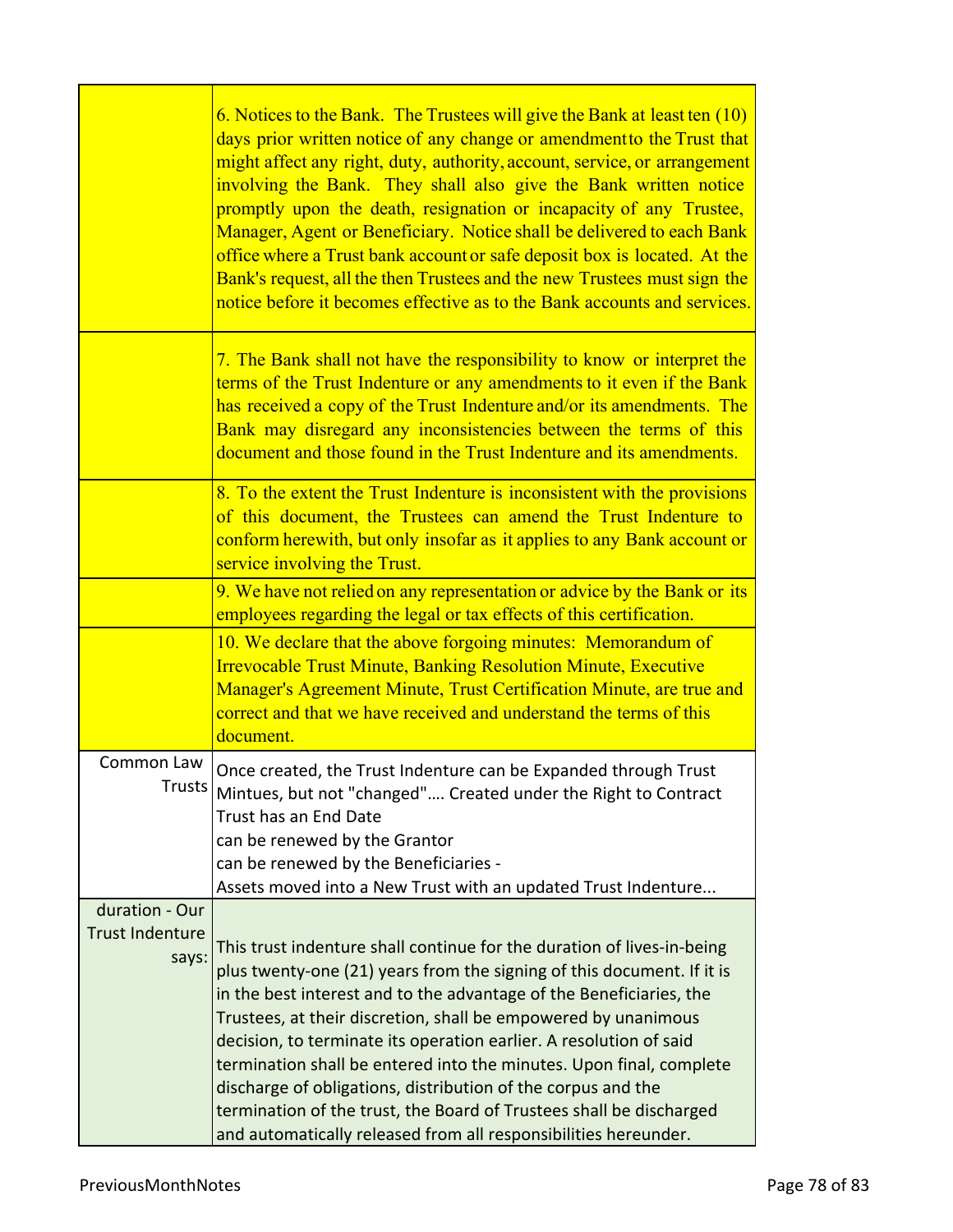|                                                                                                                       | DID SOME INTERNET STUDY PLEASE DON'T FOLLOW ALL THAT<br>YOU READ ON THE INTERNET REGARDING COMMON LAW TRUSTS                                                                                                                                                                                                                                                                                                                                                                                  |
|-----------------------------------------------------------------------------------------------------------------------|-----------------------------------------------------------------------------------------------------------------------------------------------------------------------------------------------------------------------------------------------------------------------------------------------------------------------------------------------------------------------------------------------------------------------------------------------------------------------------------------------|
| <b>Common Law</b><br><b>Trusts</b>                                                                                    | Per the Internet - WHAT LAWYERS ARE SAYING Common law<br>trusts are used when a statutory trust does not make sense because<br>of state regulations or tax concerns. For this reason, it is sometimes<br>referred to as a pass-through trust agreement<br>Common law trusts are created without public officials.<br>The individuals of the trust are eligible to legally sue, or be sued, for<br>violating the terms of the common law trust. However, they must do<br>so in their own name. |
| Passing the<br><b>Buck Website -</b><br><b>Common Law</b>                                                             | The U.S. Constitution is setup under Common-Law; therefore the<br>information given on the passingbucks.com website and in The Art of<br>Passing the Buck Volumes I and II, are applicable to all countries<br>setup under Common-Law.                                                                                                                                                                                                                                                        |
| <b>Statutory Trust</b>                                                                                                | This is from various internet sites -<br>a trust created or authorized by statute<br>This process is regulated by the Uniform Statutory Trust Entity<br>Act (USTEA).<br>is considered to be a juridical category. It is separated from the trusts<br>parties and a legal lawsuit can be initiated in the name of the trust.<br>The statutory trust is often regarded as a type of business<br>organization.<br><b>Statutory Trust include articles of incorporation.</b>                      |
| <b>From our Trust</b>                                                                                                 | Our Private Irrevocable Trust is "An Unincorporated Trust<br>UofBI: Organization" - NOT STATUTORY                                                                                                                                                                                                                                                                                                                                                                                             |
| <b>IMPORTANT</b><br><b>NOTE - Some</b><br><b>States in the</b><br>US have a<br><b>Statutory</b><br><b>Common Law:</b> | <u>I AM NOT GIVING THE WEBISTES I LOOKED AT BECAUSE MANY OF</u><br>THEM SAY - "Register your trust documents with >>>>>>>>. " - this is<br>A RED FLAG. WE DO NOT REGISTER OUR TRUST - Our Trust is<br>created under the law of contracts - it does Not need to be registered<br>- If you "Register" your trust you have now made your trust statutory.                                                                                                                                        |
| <b>Statutory</b><br><b>Trusts Found</b><br>this on the<br>internet - have                                             | not confirmed   A statutory trust cannot have a donative purpose. -                                                                                                                                                                                                                                                                                                                                                                                                                           |
| We All have<br><b>Natural Law</b>                                                                                     | Our trust is formed based on the law of contracts - we have in our<br>trust indenture the right to donate.<br>Trusts Under Trustee Powers : "to give to any charitable purpose<br>harmonious with the intent of this trust".                                                                                                                                                                                                                                                                  |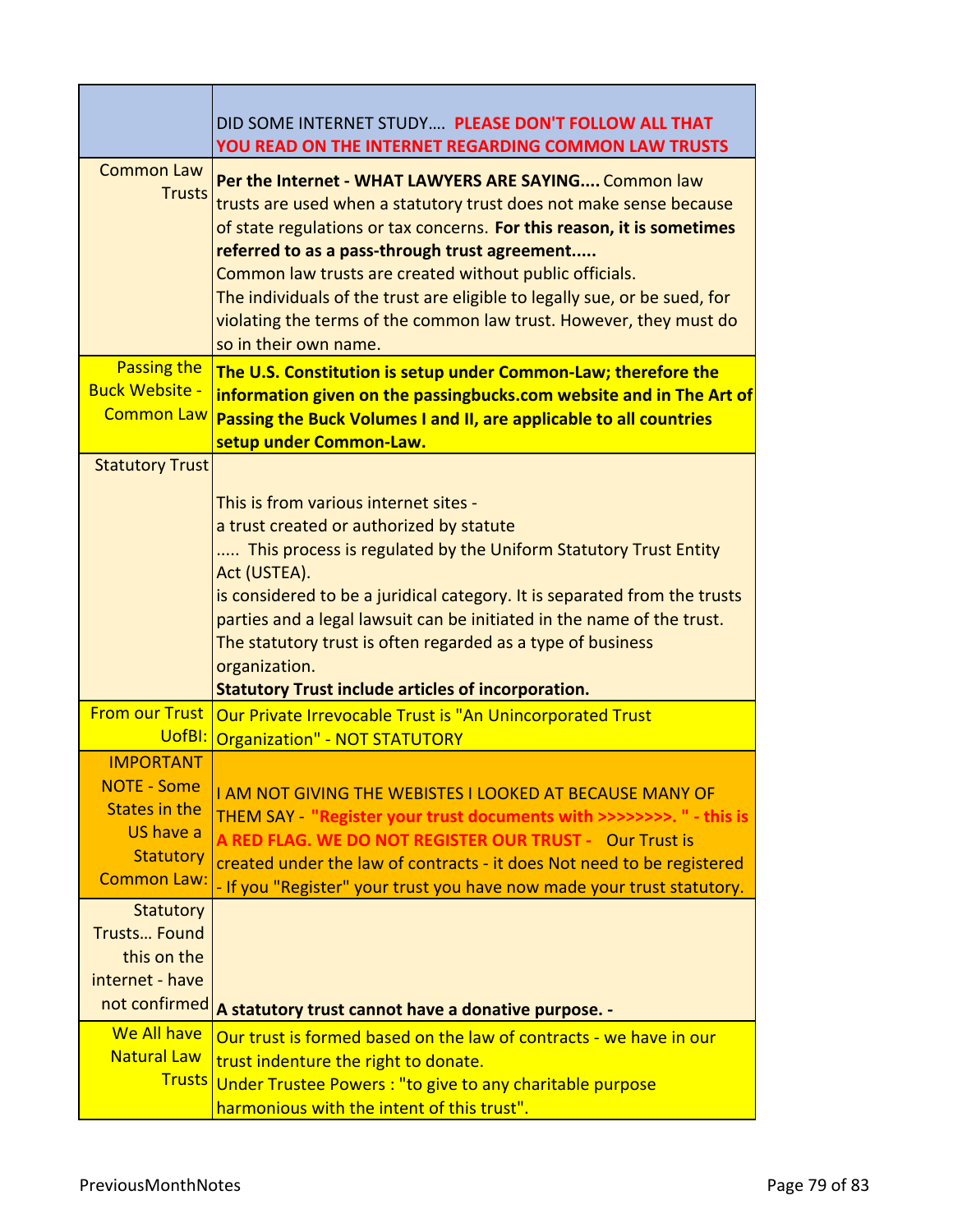| Back to the<br>Chapter                                 | You want someone who is organized, has a business background,<br>some knowledge of accounting and some interest in the law, and<br>willing to learn and think and ask questions and find mentors - also,<br>capable to deal with Beneficiaries, government officials, even the<br>Grantor - and formost - TRUSTWORTHY.                                                                                                                                                                                                                                                                                                                                                                            |
|--------------------------------------------------------|---------------------------------------------------------------------------------------------------------------------------------------------------------------------------------------------------------------------------------------------------------------------------------------------------------------------------------------------------------------------------------------------------------------------------------------------------------------------------------------------------------------------------------------------------------------------------------------------------------------------------------------------------------------------------------------------------|
| Two Most<br>Important<br><b>Duties</b>                 | 1) Protecting Assets - by holding to a minimum the potential for legal<br>challenges.<br>2) Defend the Trust - if necessary, the trust hires lawyers or other<br>professionals as needed.                                                                                                                                                                                                                                                                                                                                                                                                                                                                                                         |
|                                                        | there is a Huge body of case law supporting the legality of Trusts - so<br>few are ever challenged.                                                                                                                                                                                                                                                                                                                                                                                                                                                                                                                                                                                               |
|                                                        | create your trust BEFORE the possible events you hope avoid                                                                                                                                                                                                                                                                                                                                                                                                                                                                                                                                                                                                                                       |
|                                                        | first year or so the Trust will be a trial-and- error period for all<br>involved.                                                                                                                                                                                                                                                                                                                                                                                                                                                                                                                                                                                                                 |
|                                                        | simply find "a few good men or women" who can follow a program<br>and think on their feet when a new situation arises.                                                                                                                                                                                                                                                                                                                                                                                                                                                                                                                                                                            |
|                                                        | the longer they work with the proven structure, the more<br>comfortable they get.                                                                                                                                                                                                                                                                                                                                                                                                                                                                                                                                                                                                                 |
|                                                        | Trustee Training Program would include, how to prevent audits,<br>lawsuits and seizure of assets - prevention is the key, and this is done<br>through reporting accurately and timely required information.                                                                                                                                                                                                                                                                                                                                                                                                                                                                                       |
| <b>How Trustees</b><br>are Controlled                  | 1) In the Trust Indenture the Grantor has clearly divested themselves<br>of all legal and equitable interest in the assets<br>2) Grantor can be involved as Executive Manager or CoTrustee with<br>an Adverse Trustee<br>3) Educate Beneficiaries in reference to their potential involvement -<br>we will learn how to do this this means, if we expect a Beneficiary<br>to eventually become a CoTrustee - we need them to read the Trust<br>Indenture - this encourages them to keep watch over their own<br>interests.<br>4) Your choice of Trustee(s) - as this is the person(s) who you have a<br>"meeting of the minds" and the written contact Trust Indenture is<br>the history of this. |
|                                                        | Beneficiaries first recorse is to the protector if the Trustee has<br>deviated from the Trust Indenture.                                                                                                                                                                                                                                                                                                                                                                                                                                                                                                                                                                                          |
|                                                        | Grantor - if you want to pass on your spiritual values to your heirs,<br>write it down and take time to educate your Trustees and your<br>Beneficiaries.                                                                                                                                                                                                                                                                                                                                                                                                                                                                                                                                          |
| when can a<br>common law<br>trust become<br>statutory? | If a common law trust loses it's Trustees - Successor not available,<br>Protector fails to appoint, the trust indenture does not allow the<br>grantor to appoint someone else there is no place to turn but to the<br>courts and now your trust becomes Statutory.                                                                                                                                                                                                                                                                                                                                                                                                                                |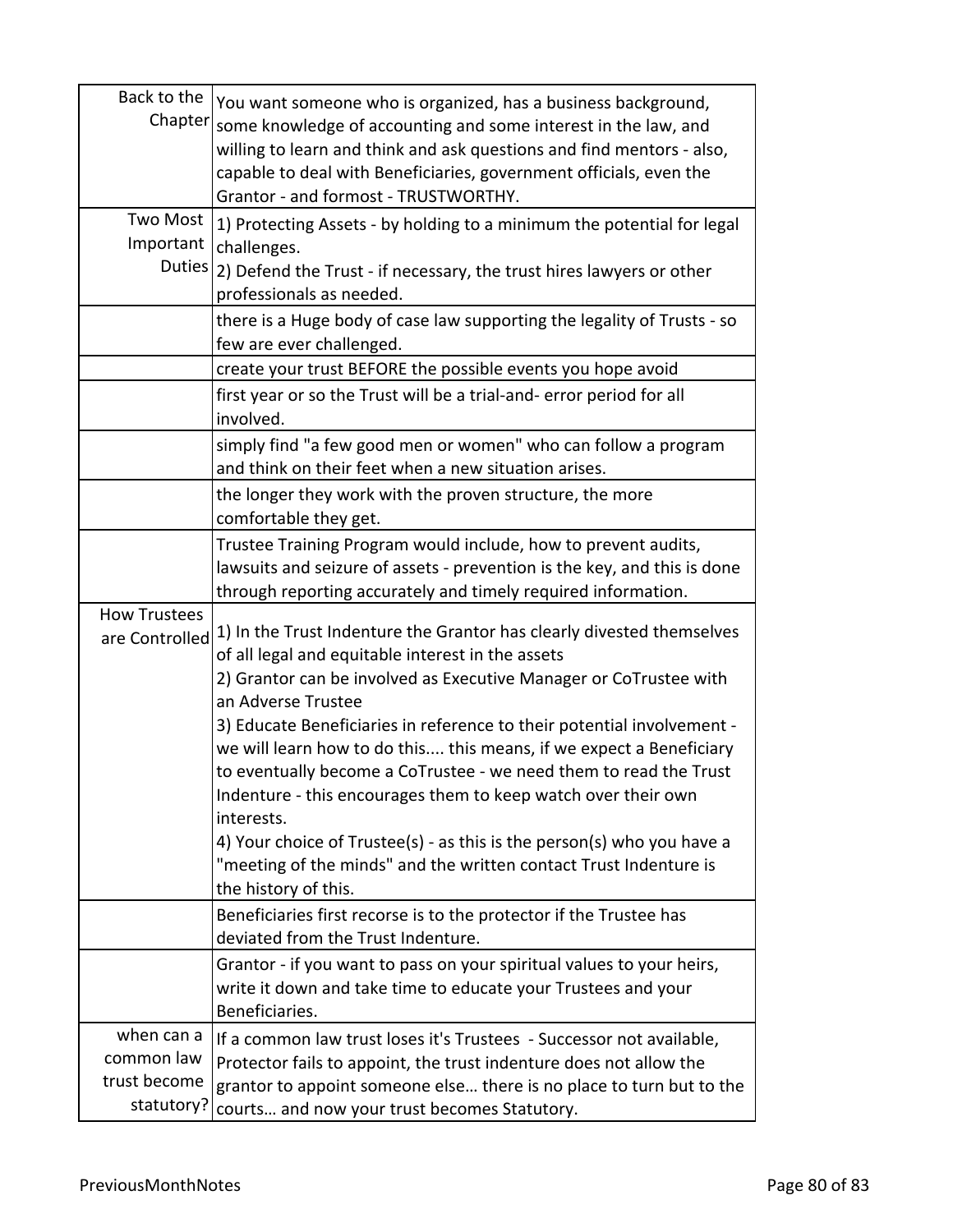| <b>Trust Capital</b><br><b>Units</b>                     | are for "Exchangers"<br>different from Beneficiaries who give nothing<br>Right now, we are only working with UofBI - and we shuffle these<br>units when a trustee exchanges additional assets into the trust - yes,<br>they do need to receive UofBI for this to be an Exchange - and it's an<br>Exchange because it's not a taxable event - it's not a sale and it's not<br>a gift.                                                                                                                                                                                                                                       |
|----------------------------------------------------------|----------------------------------------------------------------------------------------------------------------------------------------------------------------------------------------------------------------------------------------------------------------------------------------------------------------------------------------------------------------------------------------------------------------------------------------------------------------------------------------------------------------------------------------------------------------------------------------------------------------------------|
|                                                          | Grantor appoints First Trustee Frist Trustee appoints next Trustee<br>having an adverse trustee squashes in advance the possible<br>allegation that there is any undue influence exerted on Trustees.                                                                                                                                                                                                                                                                                                                                                                                                                      |
|                                                          | Trustee is Legally Responsible                                                                                                                                                                                                                                                                                                                                                                                                                                                                                                                                                                                             |
| Manual On<br>Commercial<br>Law Lavine 1948               | Want a deeper Dive Manual On Commercial Law by Lavine<br>Page 17 has a whole chapter on Law and the Evolution of Law<br>https://www.dropbox.com/s/z3svhkvc8r76rxz/Manual%20On%20Com<br>mercial%20Law%20Lavine%201948.pdf?dl=0                                                                                                                                                                                                                                                                                                                                                                                              |
| Manual On<br>Commercial<br>Law Lavine 1948               | Unwritten law embraces four subdivisions:<br>(a) Common law.<br>(b) Equity.<br>(c) International law.<br>(d) The Law Merchant.                                                                                                                                                                                                                                                                                                                                                                                                                                                                                             |
| Manual On<br>Commercial<br>Law Lavine 1948               | Common law. Common law is the earliest branch of un-<br>written law founded on ancient English usage and custom. As<br>reflected in judicial decisions, modified to suit the changing needs of<br>changing times, and adapted to our own needs and institutions, it<br>continues to serve as a fundamental branch of our law. Its keystone<br>is stare decisis: the doctrine that con-strains judges to stand by<br>former decisions as far as possible, without following too slavishly<br>the outworn dogma of the past.                                                                                                 |
| Manual On<br>Commercial<br>Law Lavine 1948               | Equity is that branch of unwritten law, founded in justice and fair<br>dealing, which seeks to supply a more ade- quate remedy than that<br>available at (common) law. Ordi- nary law actions, as stated, have<br>for their object the assessment of damages for wrongs done, but a<br>court of equity reaches be-yond mere damages: It seeks to prevent<br>the wrong itself, or, if it has already been committed, to requite it<br>more fully than would be possible by a mere payment of money<br>damages. Among the more common equity actions, which provide<br>reme- dies not available "at law," are the following: |
| <b>Manual On</b><br><b>Commercial</b><br>Law Lavine 1948 | Actions involving a trust, wherein one person has legal title to<br>property<br>which equitably belongs to another.                                                                                                                                                                                                                                                                                                                                                                                                                                                                                                        |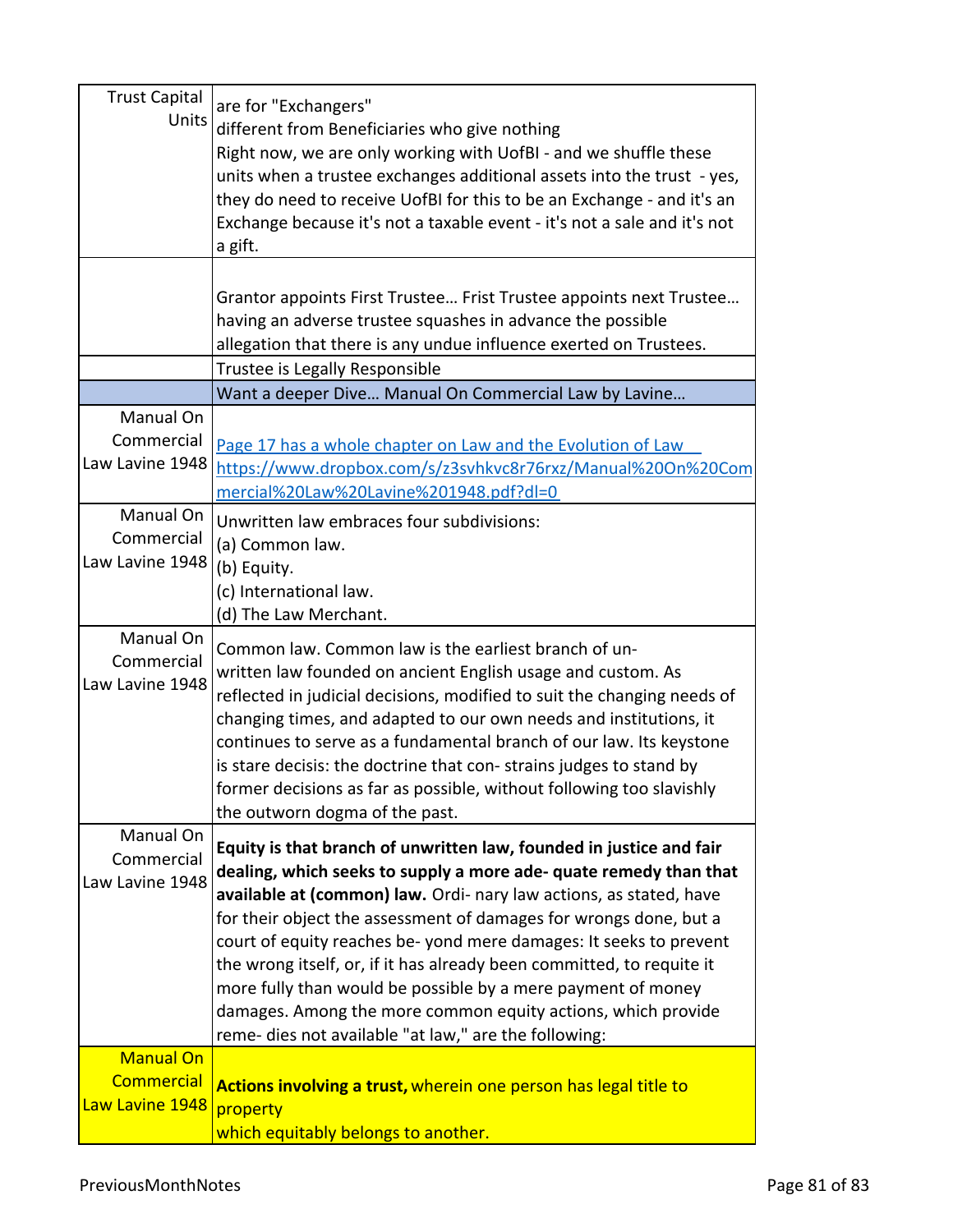| Manual On<br>Commercial<br>Law Lavine 1948 | Equity will not suffer a wrong without a remedy. (Maxium) Unlike<br>remedies at law, which are fixed and rigid, remedies in equity are<br>flexible and are de-signed to tolerate no situation where one has a<br>right without a remedy. Subject to statutory limitations, equity has<br>jurisdiction "in the whole do- main of conscience." It can mold its<br>remedies to meet any conditions. It is not dependent on precedent<br>alone: If a party has a right which should be enforced in equity but no<br>precedent for a remedy, equity will invent a remedy to protect the<br>right. |
|--------------------------------------------|----------------------------------------------------------------------------------------------------------------------------------------------------------------------------------------------------------------------------------------------------------------------------------------------------------------------------------------------------------------------------------------------------------------------------------------------------------------------------------------------------------------------------------------------------------------------------------------------|
| Trustee                                    |                                                                                                                                                                                                                                                                                                                                                                                                                                                                                                                                                                                              |
| <b>Summary Chp</b><br>15                   | The powers and participation of the Trustee for an Irrevocable Trust<br>are greater than other kinds of trusts.                                                                                                                                                                                                                                                                                                                                                                                                                                                                              |
|                                            | No trustee should be an employee of a grantor                                                                                                                                                                                                                                                                                                                                                                                                                                                                                                                                                |
| Chapter 16                                 | Privacy - art form 4th Amendment<br>The right of the people to secure in their person, houses, papers, and<br>effects, against unreasonable searches and seizures, shall not be<br>violated, and no Warrants shall issue but upon probable cause,<br>supported by Oath or Affirmation, and particularly describing the<br>place to be searched, and the persons or items to be seized.                                                                                                                                                                                                       |
|                                            | Because a Private trust does not exist by permission of the state,<br>without a cort order or search warrant, its books are not open to the<br>state for inspection.                                                                                                                                                                                                                                                                                                                                                                                                                         |
|                                            | Beneficiaries are kept confidential.                                                                                                                                                                                                                                                                                                                                                                                                                                                                                                                                                         |
|                                            | Simple fact - if someone does not know how much belongs to you,<br>they can not know how to get at it Why be a target                                                                                                                                                                                                                                                                                                                                                                                                                                                                        |
|                                            | We need to Guard a Right to Have It.                                                                                                                                                                                                                                                                                                                                                                                                                                                                                                                                                         |
|                                            | Lawyers might not make good trustees (their loyalty is to the court)<br>but they might make great protectors - covered in another chapter -<br>Stop being Naively open about your affairs.<br>When we use lawyers to re-present us, we become "wards of the<br>court" "infants and persons of unsound mind placed by the court                                                                                                                                                                                                                                                               |
|                                            | under the care of a guardian"                                                                                                                                                                                                                                                                                                                                                                                                                                                                                                                                                                |
|                                            | This chapter discusses the pros and cons of having a lawyer as a<br>trustee.                                                                                                                                                                                                                                                                                                                                                                                                                                                                                                                 |
|                                            | Hale v Henkel "Power to conract is unlimited, and the Citizen may refuse to open<br>his books to the State."                                                                                                                                                                                                                                                                                                                                                                                                                                                                                 |
|                                            | A corporation is not a contract it is a licensing agreement between<br>the citizen and the state.                                                                                                                                                                                                                                                                                                                                                                                                                                                                                            |
|                                            | Who can see the Trust Documents? Anyone can see them if you<br>want him to in our Trusts - there must be express permission of the<br>Board of Trustees.                                                                                                                                                                                                                                                                                                                                                                                                                                     |
|                                            | We are becoming educated in Trust Administration                                                                                                                                                                                                                                                                                                                                                                                                                                                                                                                                             |